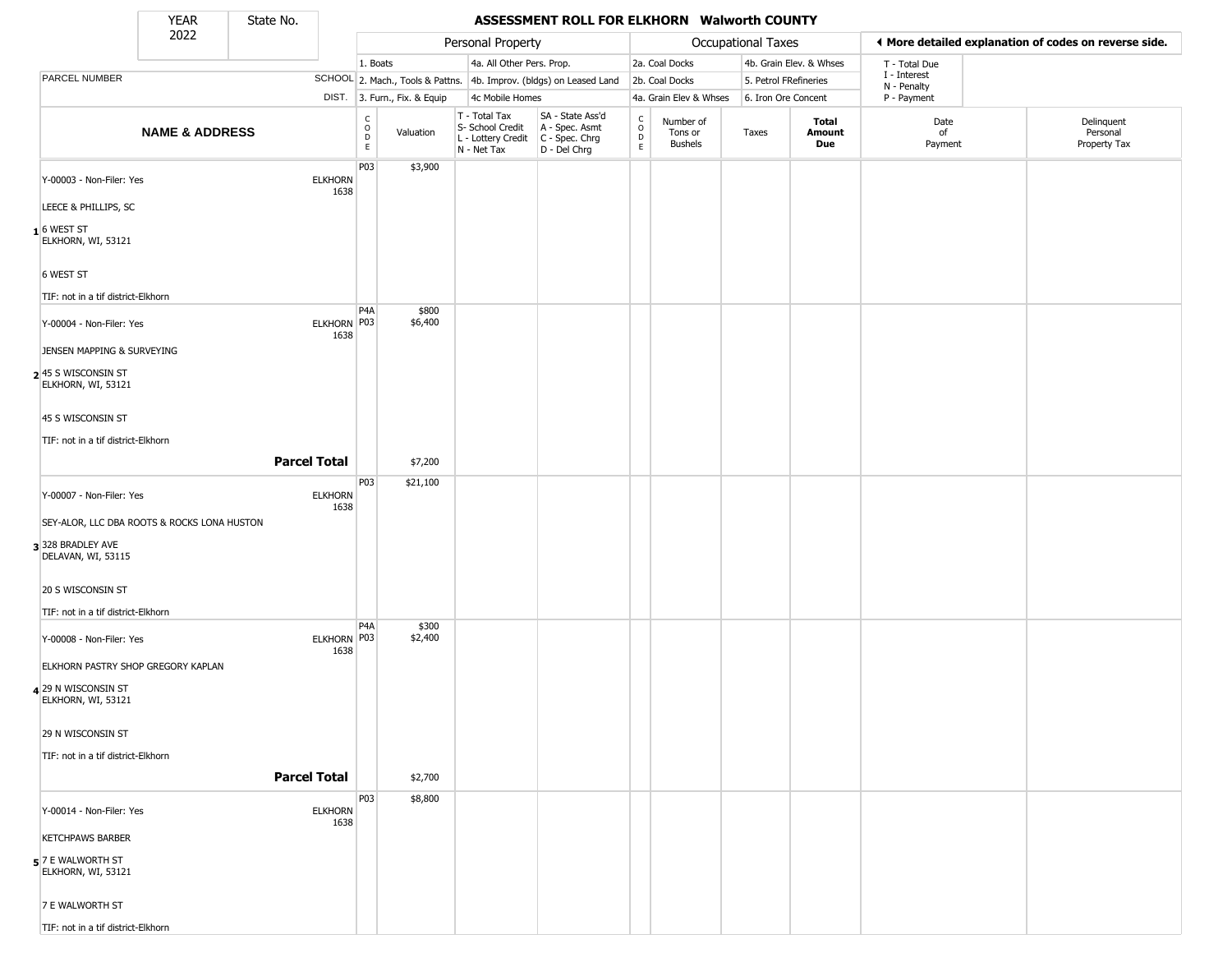|                                           | YEAR                      | State No.           |                        |                                                 |                              |                                                                                         | ASSESSMENT ROLL FOR ELKHORN Walworth COUNTY                         |                                                |                                        |                       |                               |                             |                                                       |
|-------------------------------------------|---------------------------|---------------------|------------------------|-------------------------------------------------|------------------------------|-----------------------------------------------------------------------------------------|---------------------------------------------------------------------|------------------------------------------------|----------------------------------------|-----------------------|-------------------------------|-----------------------------|-------------------------------------------------------|
|                                           | 2022                      |                     |                        |                                                 |                              | Personal Property                                                                       |                                                                     |                                                |                                        | Occupational Taxes    |                               |                             | ♦ More detailed explanation of codes on reverse side. |
|                                           |                           |                     |                        | 1. Boats                                        |                              | 4a. All Other Pers. Prop.                                                               |                                                                     |                                                | 2a. Coal Docks                         |                       | 4b. Grain Elev. & Whses       | T - Total Due               |                                                       |
| PARCEL NUMBER                             |                           |                     |                        |                                                 |                              |                                                                                         | SCHOOL 2. Mach., Tools & Pattns. 4b. Improv. (bldgs) on Leased Land |                                                | 2b. Coal Docks                         | 5. Petrol FRefineries |                               | I - Interest<br>N - Penalty |                                                       |
|                                           |                           |                     |                        |                                                 | DIST. 3. Furn., Fix. & Equip | 4c Mobile Homes                                                                         |                                                                     |                                                | 4a. Grain Elev & Whses                 | 6. Iron Ore Concent   |                               | P - Payment                 |                                                       |
|                                           | <b>NAME &amp; ADDRESS</b> |                     |                        | $\begin{array}{c} C \\ O \\ D \\ E \end{array}$ | Valuation                    | T - Total Tax<br>S- School Credit<br>L - Lottery Credit   C - Spec. Chrg<br>N - Net Tax | SA - State Ass'd<br>A - Spec. Asmt<br>D - Del Chrg                  | $\begin{matrix} 0 \\ 0 \\ 0 \end{matrix}$<br>E | Number of<br>Tons or<br><b>Bushels</b> | Taxes                 | <b>Total</b><br>Amount<br>Due | Date<br>of<br>Payment       | Delinquent<br>Personal<br>Property Tax                |
| Y-00017 - Non-Filer: No                   |                           |                     | ELKHORN P03<br>1638    | P <sub>4</sub> A                                | \$500<br>\$112,100           |                                                                                         |                                                                     |                                                |                                        |                       |                               |                             |                                                       |
| ELKORN FAMILY DENTISTRY                   |                           |                     |                        |                                                 |                              |                                                                                         |                                                                     |                                                |                                        |                       |                               |                             |                                                       |
| $6$ 4607 ROYAL DR<br>EAUCLAIRE, WI, 54701 |                           |                     |                        |                                                 |                              |                                                                                         |                                                                     |                                                |                                        |                       |                               |                             |                                                       |
| 1525 N FAIRWAY LN                         |                           |                     |                        |                                                 |                              |                                                                                         |                                                                     |                                                |                                        |                       |                               |                             |                                                       |
| TIF: not in a tif district-Elkhorn        |                           | <b>Parcel Total</b> |                        |                                                 | \$112,600                    |                                                                                         |                                                                     |                                                |                                        |                       |                               |                             |                                                       |
| Y-00018 - Non-Filer: No                   |                           |                     | <b>ELKHORN</b><br>1638 | <b>P03</b>                                      | \$8,100                      |                                                                                         |                                                                     |                                                |                                        |                       |                               |                             |                                                       |
| KULLBERG JEWELERS INC                     |                           |                     |                        |                                                 |                              |                                                                                         |                                                                     |                                                |                                        |                       |                               |                             |                                                       |
| 7 15 S WISCONSIN ST<br>ELKHORN, WI, 53121 |                           |                     |                        |                                                 |                              |                                                                                         |                                                                     |                                                |                                        |                       |                               |                             |                                                       |
| 15 S WISCONSIN ST                         |                           |                     |                        |                                                 |                              |                                                                                         |                                                                     |                                                |                                        |                       |                               |                             |                                                       |
| TIF: not in a tif district-Elkhorn        |                           |                     |                        | P <sub>4</sub> A                                |                              |                                                                                         |                                                                     |                                                |                                        |                       |                               |                             |                                                       |
| Y-00019 - Non-Filer: No                   |                           |                     | ELKHORN P03<br>1638    |                                                 | \$200<br>\$6,200             |                                                                                         |                                                                     |                                                |                                        |                       |                               |                             |                                                       |
| WISCONSIN TAX SERVICES, LLC               |                           |                     |                        |                                                 |                              |                                                                                         |                                                                     |                                                |                                        |                       |                               |                             |                                                       |
| 8 224 E STATE ST<br>BURLINGTON, WI, 53121 |                           |                     |                        |                                                 |                              |                                                                                         |                                                                     |                                                |                                        |                       |                               |                             |                                                       |
| 21 E WALWORTH ST                          |                           |                     |                        |                                                 |                              |                                                                                         |                                                                     |                                                |                                        |                       |                               |                             |                                                       |
| TIF: not in a tif district-Elkhorn        |                           |                     |                        |                                                 |                              |                                                                                         |                                                                     |                                                |                                        |                       |                               |                             |                                                       |
|                                           |                           | <b>Parcel Total</b> |                        |                                                 | \$6,400                      |                                                                                         |                                                                     |                                                |                                        |                       |                               |                             |                                                       |
| Y-00032 - Non-Filer: Yes                  |                           |                     | ELKHORN P03<br>1638    | P <sub>4</sub> A                                | \$600<br>\$700               |                                                                                         |                                                                     |                                                |                                        |                       |                               |                             |                                                       |
| <b>ELKHORN MOTORS</b>                     |                           |                     |                        |                                                 |                              |                                                                                         |                                                                     |                                                |                                        |                       |                               |                             |                                                       |
| 910 N WISCONSIN<br>ELKHORN, WI, 53121     |                           |                     |                        |                                                 |                              |                                                                                         |                                                                     |                                                |                                        |                       |                               |                             |                                                       |
| 910 N WISCONSIN                           |                           |                     |                        |                                                 |                              |                                                                                         |                                                                     |                                                |                                        |                       |                               |                             |                                                       |
| TIF: not in a tif district-Elkhorn        |                           |                     |                        |                                                 |                              |                                                                                         |                                                                     |                                                |                                        |                       |                               |                             |                                                       |
|                                           |                           | <b>Parcel Total</b> |                        |                                                 | \$1,300                      |                                                                                         |                                                                     |                                                |                                        |                       |                               |                             |                                                       |
| Y-00034 - Non-Filer: No                   |                           |                     | ELKHORN P4A<br>1638    | P03                                             | \$9,800<br>\$155,000         |                                                                                         |                                                                     |                                                |                                        |                       |                               |                             |                                                       |
| LCL BULK TRANSPORT, INC                   |                           |                     |                        |                                                 |                              |                                                                                         |                                                                     |                                                |                                        |                       |                               |                             |                                                       |
| 10 PO BOX 13566<br>GREEN BAY, WI, 54307   |                           |                     |                        |                                                 |                              |                                                                                         |                                                                     |                                                |                                        |                       |                               |                             |                                                       |
| 800 N WISCONSIN                           |                           |                     |                        |                                                 |                              |                                                                                         |                                                                     |                                                |                                        |                       |                               |                             |                                                       |
| TIF: not in a tif district-Elkhorn        |                           |                     |                        |                                                 |                              |                                                                                         |                                                                     |                                                |                                        |                       |                               |                             |                                                       |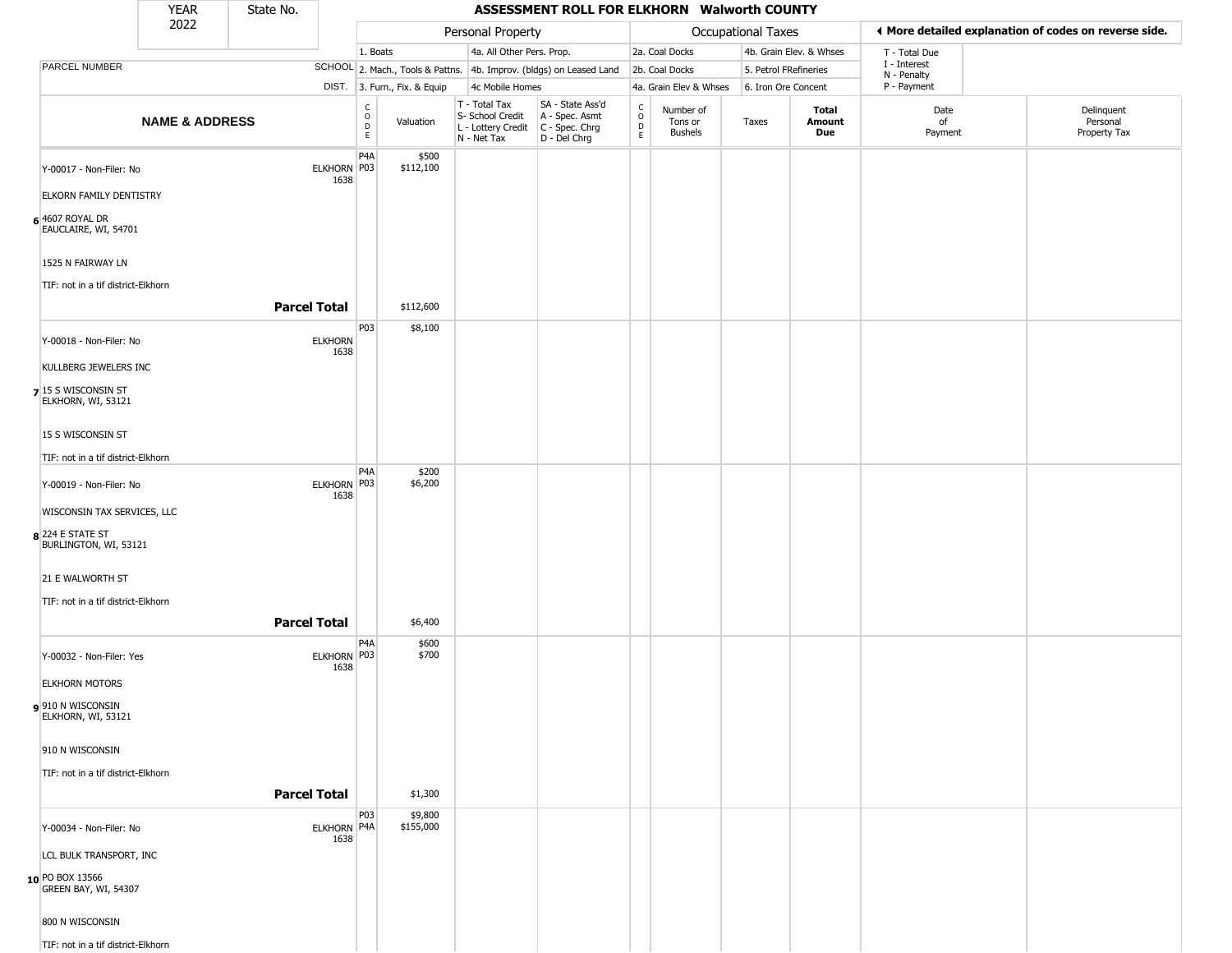|                                                     | <b>YEAR</b>                                      | State No.           |                                                |                              |                                                                                         | ASSESSMENT ROLL FOR ELKHORN Walworth COUNTY                         |                         |                                 |                           |                         |                             |                                                        |
|-----------------------------------------------------|--------------------------------------------------|---------------------|------------------------------------------------|------------------------------|-----------------------------------------------------------------------------------------|---------------------------------------------------------------------|-------------------------|---------------------------------|---------------------------|-------------------------|-----------------------------|--------------------------------------------------------|
|                                                     | 2022                                             |                     |                                                |                              | Personal Property                                                                       |                                                                     |                         |                                 | <b>Occupational Taxes</b> |                         |                             | If More detailed explanation of codes on reverse side. |
|                                                     |                                                  |                     |                                                | 1. Boats                     | 4a. All Other Pers. Prop.                                                               |                                                                     |                         | 2a. Coal Docks                  |                           | 4b. Grain Elev. & Whses | T - Total Due               |                                                        |
| PARCEL NUMBER                                       |                                                  |                     |                                                |                              |                                                                                         | SCHOOL 2. Mach., Tools & Pattns. 4b. Improv. (bldgs) on Leased Land |                         | 2b. Coal Docks                  | 5. Petrol FRefineries     |                         | I - Interest<br>N - Penalty |                                                        |
|                                                     |                                                  |                     |                                                | DIST. 3. Furn., Fix. & Equip | 4c Mobile Homes                                                                         |                                                                     |                         | 4a. Grain Elev & Whses          | 6. Iron Ore Concent       |                         | P - Payment                 |                                                        |
|                                                     | <b>NAME &amp; ADDRESS</b>                        |                     | $\begin{matrix} 0 \\ 0 \\ D \end{matrix}$<br>E | Valuation                    | T - Total Tax<br>S- School Credit<br>L - Lottery Credit   C - Spec. Chrg<br>N - Net Tax | SA - State Ass'd<br>A - Spec. Asmt<br>D - Del Chrg                  | C<br>$\circ$<br>D<br>E. | Number of<br>Tons or<br>Bushels | Taxes                     | Total<br>Amount<br>Due  | Date<br>of<br>Payment       | Delinquent<br>Personal<br>Property Tax                 |
|                                                     |                                                  | <b>Parcel Total</b> |                                                | \$164,800                    |                                                                                         |                                                                     |                         |                                 |                           |                         |                             |                                                        |
| Y-00039 - Non-Filer: No                             |                                                  | <b>ELKHORN</b>      | P03<br>1638                                    | \$67,500                     |                                                                                         |                                                                     |                         |                                 |                           |                         |                             |                                                        |
|                                                     | ELKHORN LUEPTOWS, INC DBA: FRANK'S PIGGLY WIGGLY |                     |                                                |                              |                                                                                         |                                                                     |                         |                                 |                           |                         |                             |                                                        |
| 11 58A MARKET ST<br>ELKHORN, WI, 53121              |                                                  |                     |                                                |                              |                                                                                         |                                                                     |                         |                                 |                           |                         |                             |                                                        |
| 58A MARKET ST<br>TIF: not in a tif district-Elkhorn |                                                  |                     |                                                |                              |                                                                                         |                                                                     |                         |                                 |                           |                         |                             |                                                        |
| Y-00040 - Non-Filer: No                             |                                                  | <b>ELKHORN</b>      | <b>P03</b><br>1638                             | \$3,400                      |                                                                                         |                                                                     |                         |                                 |                           |                         |                             |                                                        |
| LYLE'S TV & APPLANCES                               |                                                  |                     |                                                |                              |                                                                                         |                                                                     |                         |                                 |                           |                         |                             |                                                        |
| 12 17 S WASHINGTON ST<br>ELKHORN, WI, 53121         |                                                  |                     |                                                |                              |                                                                                         |                                                                     |                         |                                 |                           |                         |                             |                                                        |
| 17 S WASHINGTON ST                                  |                                                  |                     |                                                |                              |                                                                                         |                                                                     |                         |                                 |                           |                         |                             |                                                        |
| TIF: not in a tif district-Elkhorn                  |                                                  |                     |                                                |                              |                                                                                         |                                                                     |                         |                                 |                           |                         |                             |                                                        |
| Y-00041 - Non-Filer: No                             |                                                  |                     | Stat<br>ELKHORN e<br>1638 Ass                  | \$0                          |                                                                                         |                                                                     |                         |                                 |                           |                         |                             |                                                        |
|                                                     | BEIERLE CONSTRUCTION ELKHORN DRIVESHAFT, CO      |                     | ess<br>ed                                      |                              |                                                                                         |                                                                     |                         |                                 |                           |                         |                             |                                                        |
| 13 977 KOOPMAN LN<br>ELKHORN, WI, 53121             |                                                  |                     |                                                |                              |                                                                                         |                                                                     |                         |                                 |                           |                         |                             |                                                        |
| 977 KOOPMAN LN                                      |                                                  |                     |                                                |                              |                                                                                         |                                                                     |                         |                                 |                           |                         |                             |                                                        |
| TIF: not in a tif district-Elkhorn                  |                                                  |                     |                                                |                              |                                                                                         |                                                                     |                         |                                 |                           |                         |                             |                                                        |
| Y-00042 - Non-Filer: Yes                            |                                                  |                     | P <sub>4</sub> A<br>ELKHORN P03<br>1638        | \$2,300<br>\$3,100           |                                                                                         |                                                                     |                         |                                 |                           |                         |                             |                                                        |
| FAMILY DENTAL ARTS, S.C.                            |                                                  |                     |                                                |                              |                                                                                         |                                                                     |                         |                                 |                           |                         |                             |                                                        |
| 14 211 E COMMERCE CT<br>ELKHORN, WI, 53121          |                                                  |                     |                                                |                              |                                                                                         |                                                                     |                         |                                 |                           |                         |                             |                                                        |
| 211 E COMMERCE CT                                   |                                                  |                     |                                                |                              |                                                                                         |                                                                     |                         |                                 |                           |                         |                             |                                                        |
| TIF: not in a tif district-Elkhorn                  |                                                  |                     |                                                |                              |                                                                                         |                                                                     |                         |                                 |                           |                         |                             |                                                        |
|                                                     |                                                  | <b>Parcel Total</b> |                                                | \$5,400                      |                                                                                         |                                                                     |                         |                                 |                           |                         |                             |                                                        |
| Y-00047 - Non-Filer: No                             |                                                  |                     | P <sub>4</sub> A<br>ELKHORN P03<br>1638        | \$14,700<br>\$86,300         |                                                                                         |                                                                     |                         |                                 |                           |                         |                             |                                                        |
|                                                     | KUNES COUNTRY RV & TRUCK CENTER, INC             |                     |                                                |                              |                                                                                         |                                                                     |                         |                                 |                           |                         |                             |                                                        |
| 15 1234 E GENEVA ST<br>DELAVAN, WI, 53115           |                                                  |                     |                                                |                              |                                                                                         |                                                                     |                         |                                 |                           |                         |                             |                                                        |
| 9 DEERE RD                                          |                                                  |                     |                                                |                              |                                                                                         |                                                                     |                         |                                 |                           |                         |                             |                                                        |
| TIF: not in a tif district-Elkhorn                  |                                                  |                     |                                                |                              |                                                                                         |                                                                     |                         |                                 |                           |                         |                             |                                                        |
|                                                     |                                                  | <b>Parcel Total</b> |                                                | \$101,000                    |                                                                                         |                                                                     |                         |                                 |                           |                         |                             |                                                        |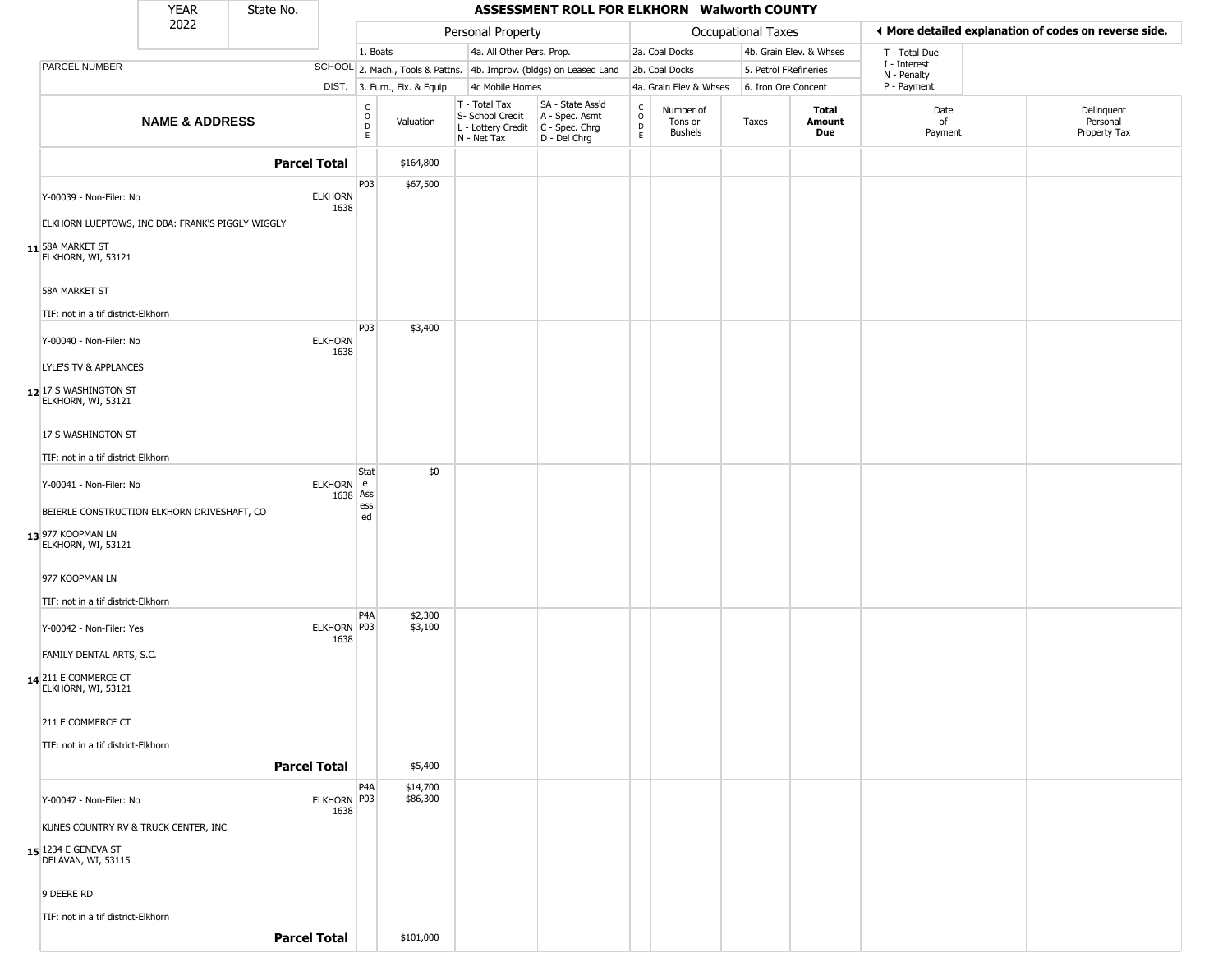|                                                                                      | <b>YEAR</b>               | State No.           |                        |                                   |                              |                                                                                       | ASSESSMENT ROLL FOR ELKHORN Walworth COUNTY                         |                                  |                                        |                       |                         |                             |                                                       |
|--------------------------------------------------------------------------------------|---------------------------|---------------------|------------------------|-----------------------------------|------------------------------|---------------------------------------------------------------------------------------|---------------------------------------------------------------------|----------------------------------|----------------------------------------|-----------------------|-------------------------|-----------------------------|-------------------------------------------------------|
|                                                                                      | 2022                      |                     |                        |                                   |                              | Personal Property                                                                     |                                                                     |                                  |                                        | Occupational Taxes    |                         |                             | ♦ More detailed explanation of codes on reverse side. |
|                                                                                      |                           |                     |                        | 1. Boats                          |                              | 4a. All Other Pers. Prop.                                                             |                                                                     |                                  | 2a. Coal Docks                         |                       | 4b. Grain Elev. & Whses | T - Total Due               |                                                       |
| PARCEL NUMBER                                                                        |                           |                     |                        |                                   |                              |                                                                                       | SCHOOL 2. Mach., Tools & Pattns. 4b. Improv. (bldgs) on Leased Land |                                  | 2b. Coal Docks                         | 5. Petrol FRefineries |                         | I - Interest<br>N - Penalty |                                                       |
|                                                                                      |                           |                     |                        |                                   | DIST. 3. Furn., Fix. & Equip | 4c Mobile Homes                                                                       |                                                                     |                                  | 4a. Grain Elev & Whses                 | 6. Iron Ore Concent   |                         | P - Payment                 |                                                       |
|                                                                                      | <b>NAME &amp; ADDRESS</b> |                     |                        | $\frac{c}{0}$<br>$\mathsf D$<br>E | Valuation                    | T - Total Tax<br>S- School Credit<br>L - Lottery Credit C - Spec. Chrg<br>N - Net Tax | SA - State Ass'd<br>A - Spec. Asmt<br>D - Del Chrg                  | C<br>$\circ$<br>$\mathsf D$<br>E | Number of<br>Tons or<br><b>Bushels</b> | Taxes                 | Total<br>Amount<br>Due  | Date<br>of<br>Payment       | Delinquent<br>Personal<br>Property Tax                |
| Y-00049 - Non-Filer: Yes                                                             |                           |                     | ELKHORN P03            | P <sub>4</sub> A                  | \$300<br>\$3,300             |                                                                                       |                                                                     |                                  |                                        |                       |                         |                             |                                                       |
| MID AMERICA INS                                                                      |                           |                     | 1638                   |                                   |                              |                                                                                       |                                                                     |                                  |                                        |                       |                         |                             |                                                       |
| 16 15 S LINCOLN ST UNIT 1<br>ELKHORN, WI, 53121                                      |                           |                     |                        |                                   |                              |                                                                                       |                                                                     |                                  |                                        |                       |                         |                             |                                                       |
| 15 S LINCOLN ST UNIT 1                                                               |                           |                     |                        |                                   |                              |                                                                                       |                                                                     |                                  |                                        |                       |                         |                             |                                                       |
| TIF: not in a tif district-Elkhorn                                                   |                           | <b>Parcel Total</b> |                        |                                   | \$3,600                      |                                                                                       |                                                                     |                                  |                                        |                       |                         |                             |                                                       |
| Y-00052 - Non-Filer: No                                                              |                           |                     | ELKHORN e<br>1638 Ass  | Stat                              | \$0                          |                                                                                       |                                                                     |                                  |                                        |                       |                         |                             |                                                       |
| YUNKER INDUSTRIES                                                                    |                           |                     |                        | ess<br>ed                         |                              |                                                                                       |                                                                     |                                  |                                        |                       |                         |                             |                                                       |
| 17 200 SHERIDAN SPRINGS RD<br>LAKE GENEVA, WI, 53147                                 |                           |                     |                        |                                   |                              |                                                                                       |                                                                     |                                  |                                        |                       |                         |                             |                                                       |
| 310 OCONNOR DR                                                                       |                           |                     |                        |                                   |                              |                                                                                       |                                                                     |                                  |                                        |                       |                         |                             |                                                       |
| TIF: not in a tif district-Elkhorn                                                   |                           |                     |                        |                                   |                              |                                                                                       |                                                                     |                                  |                                        |                       |                         |                             |                                                       |
| Y-00053 - Non-Filer: Yes                                                             |                           |                     | <b>ELKHORN</b><br>1638 | P03                               | \$11,400                     |                                                                                       |                                                                     |                                  |                                        |                       |                         |                             |                                                       |
| MOY'S RESTAURANT NEW MOY, INC                                                        |                           |                     |                        |                                   |                              |                                                                                       |                                                                     |                                  |                                        |                       |                         |                             |                                                       |
| 18 3 N WISCONSIN STREET<br>ELKHORN, WI, 53121                                        |                           |                     |                        |                                   |                              |                                                                                       |                                                                     |                                  |                                        |                       |                         |                             |                                                       |
| 3 N WISCONSIN ST                                                                     |                           |                     |                        |                                   |                              |                                                                                       |                                                                     |                                  |                                        |                       |                         |                             |                                                       |
| TIF: not in a tif district-Elkhorn                                                   |                           |                     |                        | P <sub>4</sub> A                  | \$49,300                     |                                                                                       |                                                                     |                                  |                                        |                       |                         |                             |                                                       |
| Y-00056 - Non-Filer: No                                                              |                           |                     | ELKHORN P03<br>1638    |                                   | \$171,100                    |                                                                                       |                                                                     |                                  |                                        |                       |                         |                             |                                                       |
| MCDONALD'S, 15760 MCESSY INVESTMENT<br>$19$ 1025 W EVERETT<br>LAKE FOREST, IL, 60045 |                           |                     |                        |                                   |                              |                                                                                       |                                                                     |                                  |                                        |                       |                         |                             |                                                       |
| 110 MARKET STREET                                                                    |                           |                     |                        |                                   |                              |                                                                                       |                                                                     |                                  |                                        |                       |                         |                             |                                                       |
| TIF: not in a tif district-Elkhorn                                                   |                           |                     |                        |                                   |                              |                                                                                       |                                                                     |                                  |                                        |                       |                         |                             |                                                       |
|                                                                                      |                           | <b>Parcel Total</b> |                        |                                   | \$220,400                    |                                                                                       |                                                                     |                                  |                                        |                       |                         |                             |                                                       |
| Y-00057 - Non-Filer: No                                                              |                           |                     | ELKHORN P03<br>1638    | P <sub>4</sub> A                  | \$1,300<br>\$3,200           |                                                                                       |                                                                     |                                  |                                        |                       |                         |                             |                                                       |
| ELKHORN COLLISION CENTER                                                             |                           |                     |                        |                                   |                              |                                                                                       |                                                                     |                                  |                                        |                       |                         |                             |                                                       |
| 20 245 E OCONNOR DR<br>ELKHORN, WI, 53121-4269                                       |                           |                     |                        |                                   |                              |                                                                                       |                                                                     |                                  |                                        |                       |                         |                             |                                                       |
| 245 E OCONNOR DR                                                                     |                           |                     |                        |                                   |                              |                                                                                       |                                                                     |                                  |                                        |                       |                         |                             |                                                       |
| TIF: not in a tif district-Elkhorn                                                   |                           |                     |                        |                                   |                              |                                                                                       |                                                                     |                                  |                                        |                       |                         |                             |                                                       |
|                                                                                      |                           | <b>Parcel Total</b> |                        |                                   | \$4,500                      |                                                                                       |                                                                     |                                  |                                        |                       |                         |                             |                                                       |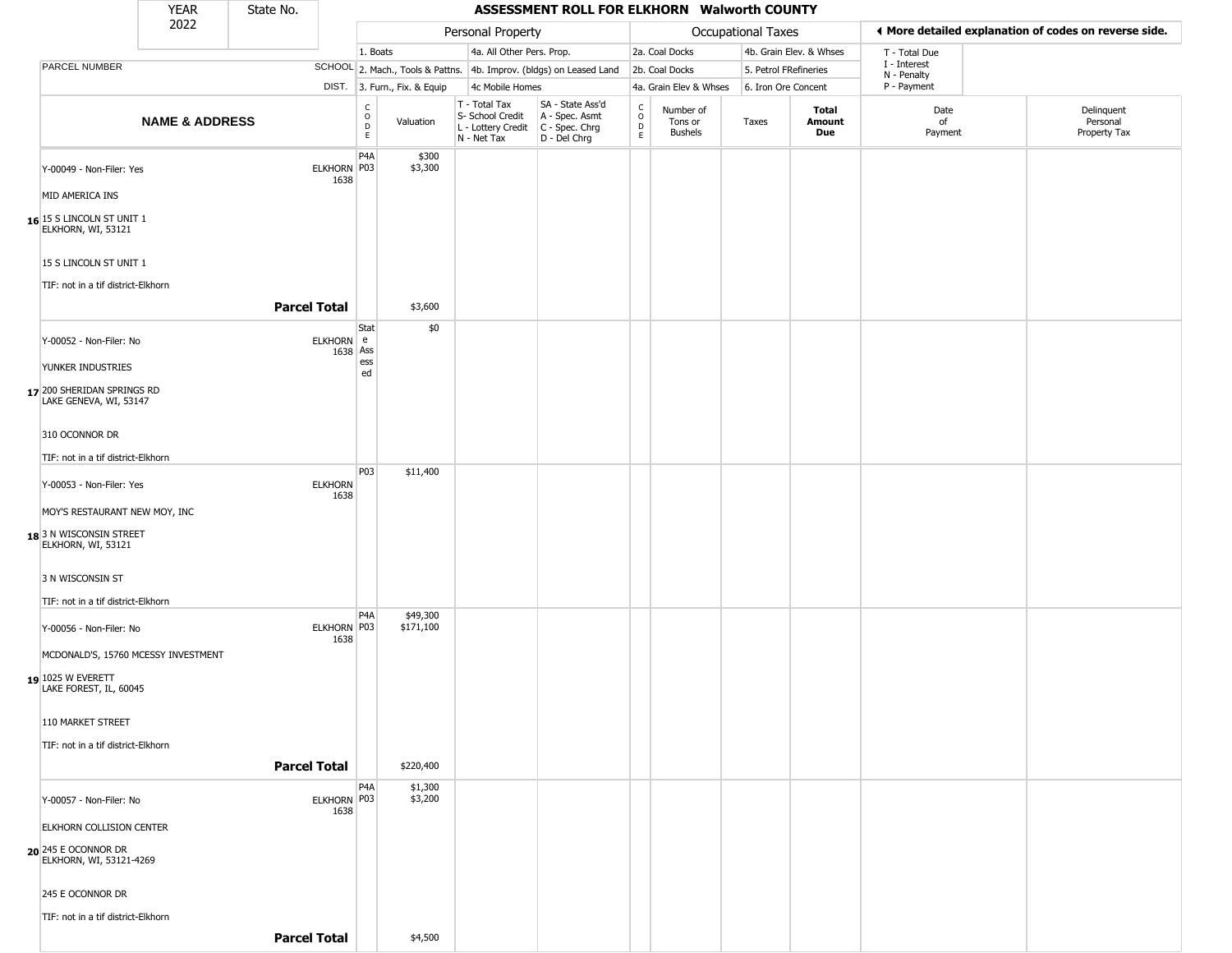|                                                    | <b>YEAR</b>               | State No. |                        |                                     |                              |                                                                        | ASSESSMENT ROLL FOR ELKHORN Walworth COUNTY                            |                                             |                                        |                       |                         |                             |                                                       |
|----------------------------------------------------|---------------------------|-----------|------------------------|-------------------------------------|------------------------------|------------------------------------------------------------------------|------------------------------------------------------------------------|---------------------------------------------|----------------------------------------|-----------------------|-------------------------|-----------------------------|-------------------------------------------------------|
|                                                    | 2022                      |           |                        |                                     |                              | Personal Property                                                      |                                                                        |                                             |                                        | Occupational Taxes    |                         |                             | ♦ More detailed explanation of codes on reverse side. |
|                                                    |                           |           |                        | 1. Boats                            |                              | 4a. All Other Pers. Prop.                                              |                                                                        |                                             | 2a. Coal Docks                         |                       | 4b. Grain Elev. & Whses | T - Total Due               |                                                       |
| PARCEL NUMBER                                      |                           |           |                        |                                     |                              |                                                                        | SCHOOL 2. Mach., Tools & Pattns. 4b. Improv. (bldgs) on Leased Land    |                                             | 2b. Coal Docks                         | 5. Petrol FRefineries |                         | I - Interest<br>N - Penalty |                                                       |
|                                                    |                           |           |                        |                                     | DIST. 3. Furn., Fix. & Equip | 4c Mobile Homes                                                        |                                                                        |                                             | 4a. Grain Elev & Whses                 | 6. Iron Ore Concent   |                         | P - Payment                 |                                                       |
|                                                    | <b>NAME &amp; ADDRESS</b> |           |                        | $\frac{c}{0}$<br>$_{\rm E}^{\rm D}$ | Valuation                    | T - Total Tax<br>S- School Credit<br>L - Lottery Credit<br>N - Net Tax | SA - State Ass'd<br>A - Spec. Asmt<br>C - Spec. Chrg<br>$D - Del Chrg$ | $\int_{0}^{c}$<br>$\mathsf{D}_{\mathsf{E}}$ | Number of<br>Tons or<br><b>Bushels</b> | Taxes                 | Total<br>Amount<br>Due  | Date<br>of<br>Payment       | Delinquent<br>Personal<br>Property Tax                |
| Y-00065 - Non-Filer: No                            |                           |           | <b>ELKHORN</b><br>1638 | P03                                 | \$3,600                      |                                                                        |                                                                        |                                             |                                        |                       |                         |                             |                                                       |
| DUICK & COMPANY, SC                                |                           |           |                        |                                     |                              |                                                                        |                                                                        |                                             |                                        |                       |                         |                             |                                                       |
| $21$ P O BOX 197<br>ELKHORN, WI, 53121             |                           |           |                        |                                     |                              |                                                                        |                                                                        |                                             |                                        |                       |                         |                             |                                                       |
| 39 N WASHINGTON ST                                 |                           |           |                        |                                     |                              |                                                                        |                                                                        |                                             |                                        |                       |                         |                             |                                                       |
| TIF: not in a tif district-Elkhorn                 |                           |           |                        |                                     |                              |                                                                        |                                                                        |                                             |                                        |                       |                         |                             |                                                       |
| Y-00066 - Non-Filer: No                            |                           |           | <b>ELKHORN</b><br>1638 | P03                                 | \$31,000                     |                                                                        |                                                                        |                                             |                                        |                       |                         |                             |                                                       |
| <b>GRAYHAWK LEASING, LLC</b>                       |                           |           |                        |                                     |                              |                                                                        |                                                                        |                                             |                                        |                       |                         |                             |                                                       |
| 22 1412 MAIN ST, STE 1500<br>DALLAS, TX, 75202     |                           |           |                        |                                     |                              |                                                                        |                                                                        |                                             |                                        |                       |                         |                             |                                                       |
| <b>VARIOUS</b>                                     |                           |           |                        |                                     |                              |                                                                        |                                                                        |                                             |                                        |                       |                         |                             |                                                       |
| TIF: not in a tif district-Elkhorn                 |                           |           |                        |                                     |                              |                                                                        |                                                                        |                                             |                                        |                       |                         |                             |                                                       |
| Y-00068 - Non-Filer: No                            |                           |           | ELKHORN P4A<br>1638    | P03                                 | \$700<br>\$1,200             |                                                                        |                                                                        |                                             |                                        |                       |                         |                             |                                                       |
| <b>G BREBER MUSIC</b>                              |                           |           |                        |                                     |                              |                                                                        |                                                                        |                                             |                                        |                       |                         |                             |                                                       |
| 23 801 E GENEVA ST<br>ELKHORN, WI, 53121           |                           |           |                        |                                     |                              |                                                                        |                                                                        |                                             |                                        |                       |                         |                             |                                                       |
| 801 E GENEVA ST                                    |                           |           |                        |                                     |                              |                                                                        |                                                                        |                                             |                                        |                       |                         |                             |                                                       |
| TIF: not in a tif district-Elkhorn                 |                           |           |                        |                                     |                              |                                                                        |                                                                        |                                             |                                        |                       |                         |                             |                                                       |
|                                                    |                           |           | <b>Parcel Total</b>    |                                     | \$1,900                      |                                                                        |                                                                        |                                             |                                        |                       |                         |                             |                                                       |
| Y-00069 - Non-Filer: Yes                           |                           |           | <b>ELKHORN</b><br>1638 | P03                                 | \$10,300                     |                                                                        |                                                                        |                                             |                                        |                       |                         |                             |                                                       |
| THOMAS PIDCOCK                                     |                           |           |                        |                                     |                              |                                                                        |                                                                        |                                             |                                        |                       |                         |                             |                                                       |
| 24 13 W GENEVA ST<br>ELKHORN, WI, 53121            |                           |           |                        |                                     |                              |                                                                        |                                                                        |                                             |                                        |                       |                         |                             |                                                       |
| 13 W GENEVA ST                                     |                           |           |                        |                                     |                              |                                                                        |                                                                        |                                             |                                        |                       |                         |                             |                                                       |
| TIF: not in a tif district-Elkhorn                 |                           |           |                        |                                     |                              |                                                                        |                                                                        |                                             |                                        |                       |                         |                             |                                                       |
| Y-00070 - Non-Filer: No                            |                           |           | <b>ELKHORN</b><br>1638 | P03                                 | \$800                        |                                                                        |                                                                        |                                             |                                        |                       |                         |                             |                                                       |
| PITNEY BOWES INC                                   |                           |           |                        |                                     |                              |                                                                        |                                                                        |                                             |                                        |                       |                         |                             |                                                       |
| 25 5310 CYPRESS CENTER DR #110<br>TAMPA, FL, 33609 |                           |           |                        |                                     |                              |                                                                        |                                                                        |                                             |                                        |                       |                         |                             |                                                       |
| VARIOUS                                            |                           |           |                        |                                     |                              |                                                                        |                                                                        |                                             |                                        |                       |                         |                             |                                                       |
| TIF: not in a tif district-Elkhorn                 |                           |           |                        |                                     |                              |                                                                        |                                                                        |                                             |                                        |                       |                         |                             |                                                       |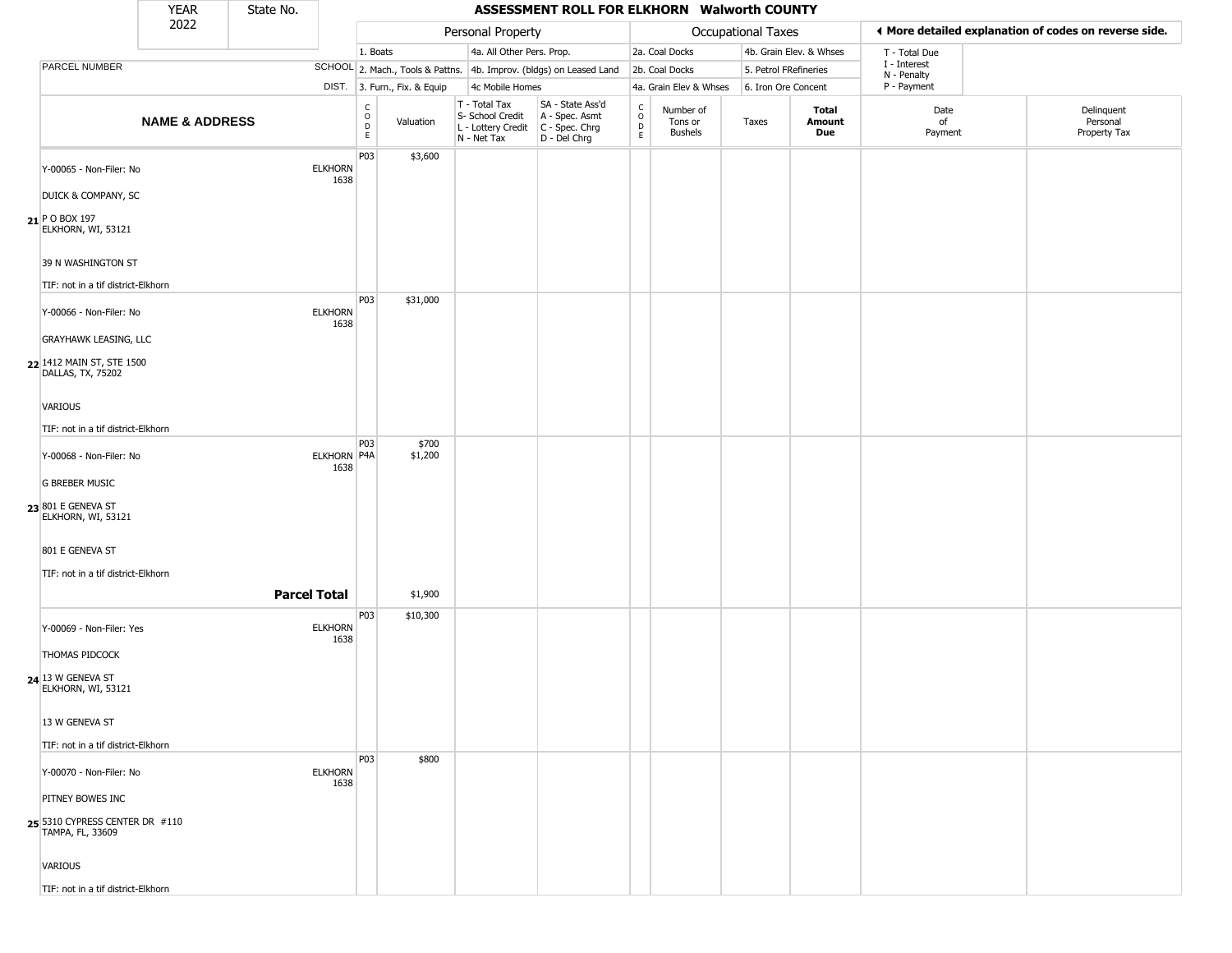|                                                       | <b>YEAR</b>               | State No.           |                        |                                   |                              |                                                                                       | ASSESSMENT ROLL FOR ELKHORN Walworth COUNTY                         |                                       |                                        |                       |                         |                             |                                                       |
|-------------------------------------------------------|---------------------------|---------------------|------------------------|-----------------------------------|------------------------------|---------------------------------------------------------------------------------------|---------------------------------------------------------------------|---------------------------------------|----------------------------------------|-----------------------|-------------------------|-----------------------------|-------------------------------------------------------|
|                                                       | 2022                      |                     |                        |                                   |                              | Personal Property                                                                     |                                                                     |                                       |                                        | Occupational Taxes    |                         |                             | ♦ More detailed explanation of codes on reverse side. |
|                                                       |                           |                     |                        | 1. Boats                          |                              | 4a. All Other Pers. Prop.                                                             |                                                                     |                                       | 2a. Coal Docks                         |                       | 4b. Grain Elev. & Whses | T - Total Due               |                                                       |
| PARCEL NUMBER                                         |                           |                     |                        |                                   |                              |                                                                                       | SCHOOL 2. Mach., Tools & Pattns. 4b. Improv. (bldgs) on Leased Land |                                       | 2b. Coal Docks                         | 5. Petrol FRefineries |                         | I - Interest<br>N - Penalty |                                                       |
|                                                       |                           |                     |                        |                                   | DIST. 3. Furn., Fix. & Equip | 4c Mobile Homes                                                                       |                                                                     |                                       | 4a. Grain Elev & Whses                 | 6. Iron Ore Concent   |                         | P - Payment                 |                                                       |
|                                                       | <b>NAME &amp; ADDRESS</b> |                     |                        | $\frac{c}{0}$<br>$\mathsf D$<br>E | Valuation                    | T - Total Tax<br>S- School Credit<br>L - Lottery Credit C - Spec. Chrg<br>N - Net Tax | SA - State Ass'd<br>A - Spec. Asmt<br>D - Del Chrg                  | C<br>$\mathsf O$<br>$\mathsf{D}$<br>E | Number of<br>Tons or<br><b>Bushels</b> | Taxes                 | Total<br>Amount<br>Due  | Date<br>of<br>Payment       | Delinquent<br>Personal<br>Property Tax                |
| Y-00075 - Non-Filer: No                               |                           |                     | ELKHORN P03<br>1638    | P <sub>4</sub> A                  | \$31,000<br>\$119,400        |                                                                                       |                                                                     |                                       |                                        |                       |                         |                             |                                                       |
| AURORA MEDICAL GROUP - C228:ENT                       |                           |                     |                        |                                   |                              |                                                                                       |                                                                     |                                       |                                        |                       |                         |                             |                                                       |
| 26 750 W VIRGINIA ST<br>MILWAUKEE, WI, 53234-1880     |                           |                     |                        |                                   |                              |                                                                                       |                                                                     |                                       |                                        |                       |                         |                             |                                                       |
| 201 E MORRISSEY DR                                    |                           |                     |                        |                                   |                              |                                                                                       |                                                                     |                                       |                                        |                       |                         |                             |                                                       |
| TIF: not in a tif district-Elkhorn                    |                           | <b>Parcel Total</b> |                        |                                   | \$150,400                    |                                                                                       |                                                                     |                                       |                                        |                       |                         |                             |                                                       |
| Y-00077 - Non-Filer: No                               |                           |                     | ELKHORN P03<br>1638    | P <sub>4</sub> A                  | \$39,400<br>\$102,500        |                                                                                       |                                                                     |                                       |                                        |                       |                         |                             |                                                       |
| JPMORGAN CHASE BANK, NA                               |                           |                     |                        |                                   |                              |                                                                                       |                                                                     |                                       |                                        |                       |                         |                             |                                                       |
| 27 1111 POLARIS PKWY, OH1-1086<br>COLUMBUS, OH, 43240 |                           |                     |                        |                                   |                              |                                                                                       |                                                                     |                                       |                                        |                       |                         |                             |                                                       |
| 38 N WASHINGTON ST                                    |                           |                     |                        |                                   |                              |                                                                                       |                                                                     |                                       |                                        |                       |                         |                             |                                                       |
| TIF: not in a tif district-Elkhorn                    |                           | <b>Parcel Total</b> |                        |                                   | \$141,900                    |                                                                                       |                                                                     |                                       |                                        |                       |                         |                             |                                                       |
| Y-00080 - Non-Filer: Yes                              |                           |                     | ELKHORN P03<br>1638    | P <sub>4</sub> A                  | \$900<br>\$1,600             |                                                                                       |                                                                     |                                       |                                        |                       |                         |                             |                                                       |
| SPORTS PAGE BARR MICHAEL & BETTY BARR                 |                           |                     |                        |                                   |                              |                                                                                       |                                                                     |                                       |                                        |                       |                         |                             |                                                       |
| 28 1202 HICKORY LN<br>ELKHORN, WI, 53121              |                           |                     |                        |                                   |                              |                                                                                       |                                                                     |                                       |                                        |                       |                         |                             |                                                       |
| 29 1/2 S WISCONSIN ST                                 |                           |                     |                        |                                   |                              |                                                                                       |                                                                     |                                       |                                        |                       |                         |                             |                                                       |
| TIF: not in a tif district-Elkhorn                    |                           |                     |                        |                                   |                              |                                                                                       |                                                                     |                                       |                                        |                       |                         |                             |                                                       |
|                                                       |                           | <b>Parcel Total</b> |                        |                                   | \$2,500                      |                                                                                       |                                                                     |                                       |                                        |                       |                         |                             |                                                       |
| Y-00081 - Non-Filer: Yes                              |                           |                     | <b>ELKHORN</b><br>1638 | P03                               | \$235,000                    |                                                                                       |                                                                     |                                       |                                        |                       |                         |                             |                                                       |
| HARI PROPERTY, INC AMERICAINN                         |                           |                     |                        |                                   |                              |                                                                                       |                                                                     |                                       |                                        |                       |                         |                             |                                                       |
| 29 210 E COMMERCE CT<br>ELKHORN, WI, 53121            |                           |                     |                        |                                   |                              |                                                                                       |                                                                     |                                       |                                        |                       |                         |                             |                                                       |
| 210 E COMMERCE CT                                     |                           |                     |                        |                                   |                              |                                                                                       |                                                                     |                                       |                                        |                       |                         |                             |                                                       |
| TIF: not in a tif district-Elkhorn                    |                           |                     |                        |                                   |                              |                                                                                       |                                                                     |                                       |                                        |                       |                         |                             |                                                       |
| Y-00082 - Non-Filer: No                               |                           |                     | ELKHORN P03<br>1638    | P <sub>4</sub> A                  | \$0<br>\$1,900               |                                                                                       |                                                                     |                                       |                                        |                       |                         |                             |                                                       |
| RANFIELD, INC                                         |                           |                     |                        |                                   |                              |                                                                                       |                                                                     |                                       |                                        |                       |                         |                             |                                                       |
| 30 473 E GENEVA LOT 30<br>ELKHORN, WI, 53121          |                           |                     |                        |                                   |                              |                                                                                       |                                                                     |                                       |                                        |                       |                         |                             |                                                       |
| 473 E GENEVA LOT 30                                   |                           |                     |                        |                                   |                              |                                                                                       |                                                                     |                                       |                                        |                       |                         |                             |                                                       |
| TIF: not in a tif district-Elkhorn                    |                           |                     |                        |                                   |                              |                                                                                       |                                                                     |                                       |                                        |                       |                         |                             |                                                       |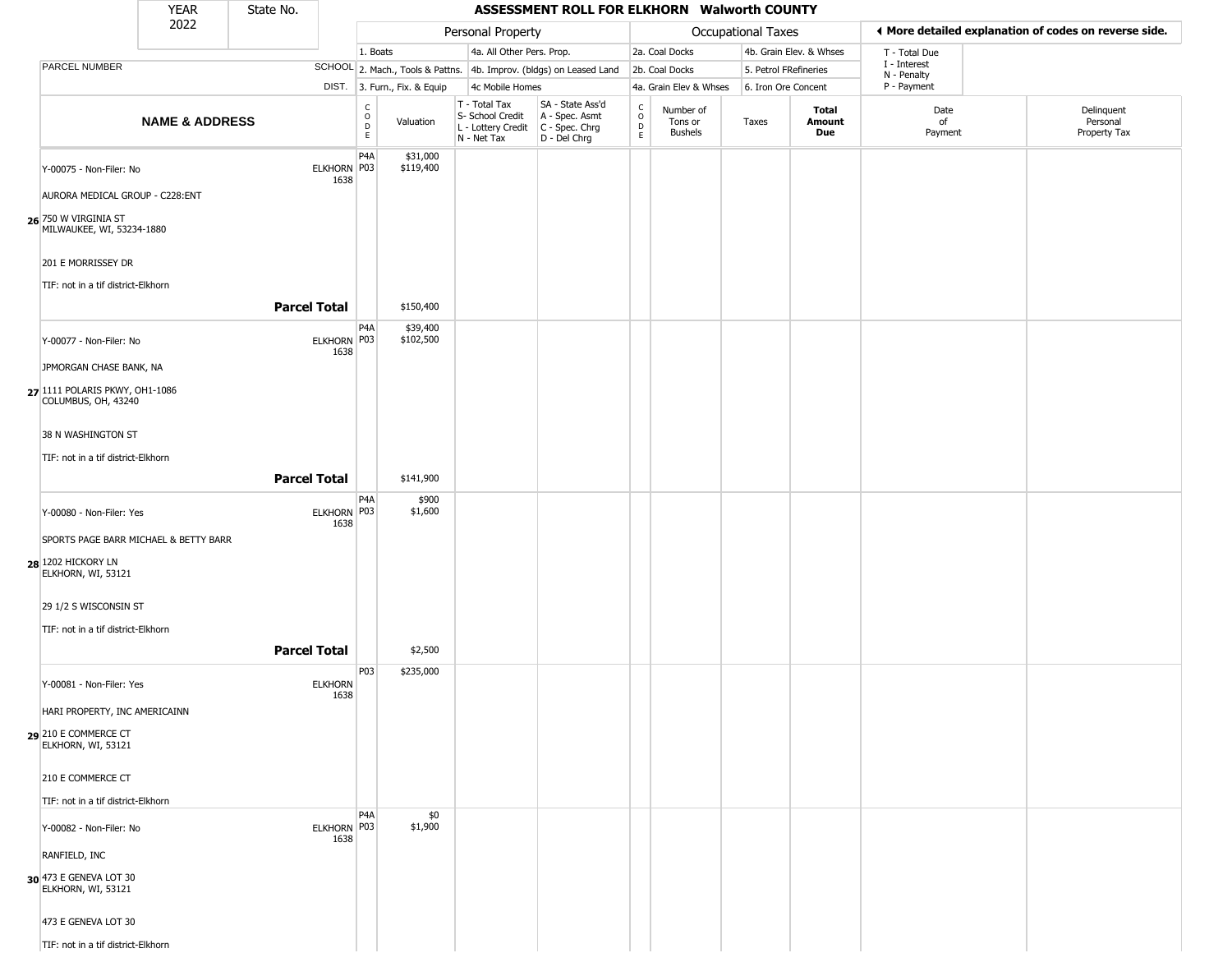|                                                                  | <b>YEAR</b>               | State No.           |                                         |                                                        |                                                                                         | ASSESSMENT ROLL FOR ELKHORN Walworth COUNTY                         |                        |                                 |                       |                         |                             |                                                        |
|------------------------------------------------------------------|---------------------------|---------------------|-----------------------------------------|--------------------------------------------------------|-----------------------------------------------------------------------------------------|---------------------------------------------------------------------|------------------------|---------------------------------|-----------------------|-------------------------|-----------------------------|--------------------------------------------------------|
|                                                                  | 2022                      |                     |                                         |                                                        | Personal Property                                                                       |                                                                     |                        |                                 | Occupational Taxes    |                         |                             | If More detailed explanation of codes on reverse side. |
|                                                                  |                           |                     |                                         | 1. Boats                                               | 4a. All Other Pers. Prop.                                                               |                                                                     |                        | 2a. Coal Docks                  |                       | 4b. Grain Elev. & Whses | T - Total Due               |                                                        |
| PARCEL NUMBER                                                    |                           |                     |                                         |                                                        |                                                                                         | SCHOOL 2. Mach., Tools & Pattns. 4b. Improv. (bldgs) on Leased Land |                        | 2b. Coal Docks                  | 5. Petrol FRefineries |                         | I - Interest<br>N - Penalty |                                                        |
|                                                                  |                           |                     |                                         | DIST. 3. Furn., Fix. & Equip                           | 4c Mobile Homes                                                                         |                                                                     |                        | 4a. Grain Elev & Whses          | 6. Iron Ore Concent   |                         | P - Payment                 |                                                        |
|                                                                  | <b>NAME &amp; ADDRESS</b> |                     | E                                       | $\begin{matrix} 0 \\ 0 \\ D \end{matrix}$<br>Valuation | T - Total Tax<br>S- School Credit<br>L - Lottery Credit   C - Spec. Chrg<br>N - Net Tax | SA - State Ass'd<br>A - Spec. Asmt<br>D - Del Chrg                  | C<br>$\circ$<br>D<br>E | Number of<br>Tons or<br>Bushels | Taxes                 | Total<br>Amount<br>Due  | Date<br>of<br>Payment       | Delinquent<br>Personal<br>Property Tax                 |
|                                                                  |                           | <b>Parcel Total</b> |                                         | \$1,900                                                |                                                                                         |                                                                     |                        |                                 |                       |                         |                             |                                                        |
| Y-00083 - Non-Filer: Yes                                         |                           |                     | P03<br><b>ELKHORN</b><br>1638           | \$14,300                                               |                                                                                         |                                                                     |                        |                                 |                       |                         |                             |                                                        |
| WOLLER TRUE VALUE                                                |                           |                     |                                         |                                                        |                                                                                         |                                                                     |                        |                                 |                       |                         |                             |                                                        |
| 31 455 E GENEVA ST<br>ELKHORN, WI, 53121                         |                           |                     |                                         |                                                        |                                                                                         |                                                                     |                        |                                 |                       |                         |                             |                                                        |
| 455 E GENEVA ST<br>TIF: not in a tif district-Elkhorn            |                           |                     |                                         |                                                        |                                                                                         |                                                                     |                        |                                 |                       |                         |                             |                                                        |
| Y-00084 - Non-Filer: No                                          |                           |                     | P <sub>4</sub> A<br>ELKHORN P03<br>1638 | \$1,800<br>\$9,300                                     |                                                                                         |                                                                     |                        |                                 |                       |                         |                             |                                                        |
| DURHAM SCHOOL SERVICES, LP<br>32 PO BOX 4747                     |                           |                     |                                         |                                                        |                                                                                         |                                                                     |                        |                                 |                       |                         |                             |                                                        |
| OAK BROOK, IL, 60522<br>511 S LINCOLN ST                         |                           |                     |                                         |                                                        |                                                                                         |                                                                     |                        |                                 |                       |                         |                             |                                                        |
| TIF: not in a tif district-Elkhorn                               |                           |                     |                                         |                                                        |                                                                                         |                                                                     |                        |                                 |                       |                         |                             |                                                        |
|                                                                  |                           | <b>Parcel Total</b> |                                         | \$11,100                                               |                                                                                         |                                                                     |                        |                                 |                       |                         |                             |                                                        |
| Y-00085 - Non-Filer: No                                          |                           |                     | P <sub>4</sub> A<br>ELKHORN P03<br>1638 | \$3,600<br>\$173,700                                   |                                                                                         |                                                                     |                        |                                 |                       |                         |                             |                                                        |
| ASSOCIATED BANK, NATIONAL ASSOCIATION                            |                           |                     |                                         |                                                        |                                                                                         |                                                                     |                        |                                 |                       |                         |                             |                                                        |
| 33 433 MAIN ST, MS 8227<br>GREEN BAY, WI, 54301                  |                           |                     |                                         |                                                        |                                                                                         |                                                                     |                        |                                 |                       |                         |                             |                                                        |
| 10 N LINCOLN STREET                                              |                           |                     |                                         |                                                        |                                                                                         |                                                                     |                        |                                 |                       |                         |                             |                                                        |
| TIF: not in a tif district-Elkhorn                               |                           | <b>Parcel Total</b> |                                         | \$177,300                                              |                                                                                         |                                                                     |                        |                                 |                       |                         |                             |                                                        |
| Y-00086 - Non-Filer: Yes                                         |                           |                     | P03<br><b>ELKHORN</b><br>1638           | \$1,900                                                |                                                                                         |                                                                     |                        |                                 |                       |                         |                             |                                                        |
| MICHAEL J ROBERTS, CPA                                           |                           |                     |                                         |                                                        |                                                                                         |                                                                     |                        |                                 |                       |                         |                             |                                                        |
| 34 PO BOX 296<br>ELKHORN, WI, 53121                              |                           |                     |                                         |                                                        |                                                                                         |                                                                     |                        |                                 |                       |                         |                             |                                                        |
| 135 W GENEVA ST                                                  |                           |                     |                                         |                                                        |                                                                                         |                                                                     |                        |                                 |                       |                         |                             |                                                        |
| TIF: not in a tif district-Elkhorn                               |                           |                     | P03                                     | \$3,400                                                |                                                                                         |                                                                     |                        |                                 |                       |                         |                             |                                                        |
| Y-00094 - Non-Filer: No                                          |                           |                     | <b>ELKHORN</b><br>1638                  |                                                        |                                                                                         |                                                                     |                        |                                 |                       |                         |                             |                                                        |
| <b>XEROX CORPORATION</b><br>35 PO BOX 9601<br>WEBSTER, NY, 14580 |                           |                     |                                         |                                                        |                                                                                         |                                                                     |                        |                                 |                       |                         |                             |                                                        |
| 225 OCONNOR DR                                                   |                           |                     |                                         |                                                        |                                                                                         |                                                                     |                        |                                 |                       |                         |                             |                                                        |
| TIF: not in a tif district-Elkhorn                               |                           |                     |                                         |                                                        |                                                                                         |                                                                     |                        |                                 |                       |                         |                             |                                                        |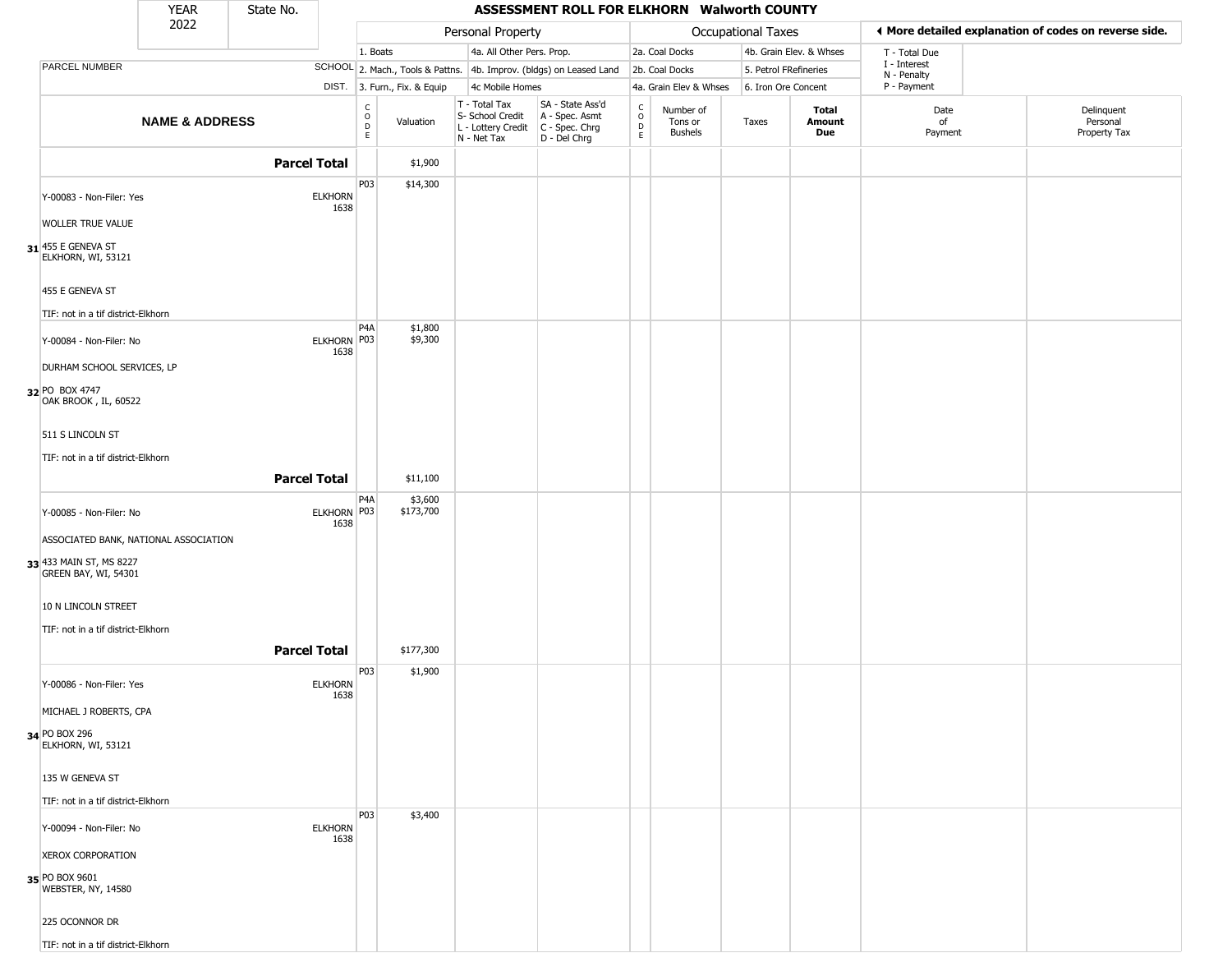|                                                       | <b>YEAR</b>               | State No.                                                 |                        |                                           |                              |                                                                        | ASSESSMENT ROLL FOR ELKHORN Walworth COUNTY                          |                                   |                                        |                       |                         |                             |                                                       |
|-------------------------------------------------------|---------------------------|-----------------------------------------------------------|------------------------|-------------------------------------------|------------------------------|------------------------------------------------------------------------|----------------------------------------------------------------------|-----------------------------------|----------------------------------------|-----------------------|-------------------------|-----------------------------|-------------------------------------------------------|
|                                                       | 2022                      |                                                           |                        |                                           |                              | Personal Property                                                      |                                                                      |                                   |                                        | Occupational Taxes    |                         |                             | ◀ More detailed explanation of codes on reverse side. |
|                                                       |                           |                                                           |                        | 1. Boats                                  |                              | 4a. All Other Pers. Prop.                                              |                                                                      |                                   | 2a. Coal Docks                         |                       | 4b. Grain Elev. & Whses | T - Total Due               |                                                       |
| PARCEL NUMBER                                         |                           |                                                           |                        |                                           |                              |                                                                        | SCHOOL 2. Mach., Tools & Pattns. 4b. Improv. (bldgs) on Leased Land  |                                   | 2b. Coal Docks                         | 5. Petrol FRefineries |                         | I - Interest<br>N - Penalty |                                                       |
|                                                       |                           |                                                           |                        |                                           | DIST. 3. Furn., Fix. & Equip | 4c Mobile Homes                                                        |                                                                      |                                   | 4a. Grain Elev & Whses                 | 6. Iron Ore Concent   |                         | P - Payment                 |                                                       |
|                                                       | <b>NAME &amp; ADDRESS</b> |                                                           |                        | C<br>$\circ$<br>$\overrightarrow{D}$<br>E | Valuation                    | T - Total Tax<br>S- School Credit<br>L - Lottery Credit<br>N - Net Tax | SA - State Ass'd<br>A - Spec. Asmt<br>C - Spec. Chrg<br>D - Del Chrg | C<br>$\circ$<br>$\mathsf{D}$<br>E | Number of<br>Tons or<br><b>Bushels</b> | Taxes                 | Total<br>Amount<br>Due  | Date<br>of<br>Payment       | Delinquent<br>Personal<br>Property Tax                |
| Y-00100 - Non-Filer: No                               |                           | CYGNUS HOME SERVICES, LLC DBA SCHWAN'S HOME SERVICES, LLC | <b>ELKHORN</b><br>1638 |                                           | \$0                          |                                                                        |                                                                      |                                   |                                        |                       |                         |                             |                                                       |
| 36 PO BOX 4747<br>OAK BROOK, IL, 60522                |                           |                                                           |                        |                                           |                              |                                                                        |                                                                      |                                   |                                        |                       |                         |                             |                                                       |
| 702 NATHAN LANE - CC530426                            |                           |                                                           |                        |                                           |                              |                                                                        |                                                                      |                                   |                                        |                       |                         |                             |                                                       |
| TIF: not in a tif district-Elkhorn                    |                           |                                                           |                        |                                           |                              |                                                                        |                                                                      |                                   |                                        |                       |                         |                             |                                                       |
| Y-00102 - Non-Filer: No                               |                           |                                                           | <b>ELKHORN</b><br>1638 | P03                                       | \$1,800                      |                                                                        |                                                                      |                                   |                                        |                       |                         |                             |                                                       |
| WELLS FARGO FINANCIAL LEASING, INC                    |                           |                                                           |                        |                                           |                              |                                                                        |                                                                      |                                   |                                        |                       |                         |                             |                                                       |
| 37 PO BOX 36200<br>BILLINGS, MT, 59107                |                           |                                                           |                        |                                           |                              |                                                                        |                                                                      |                                   |                                        |                       |                         |                             |                                                       |
| 190 E GENEVA ST                                       |                           |                                                           |                        |                                           |                              |                                                                        |                                                                      |                                   |                                        |                       |                         |                             |                                                       |
| TIF: not in a tif district-Elkhorn                    |                           |                                                           |                        |                                           |                              |                                                                        |                                                                      |                                   |                                        |                       |                         |                             |                                                       |
| Y-00104 - Non-Filer: No                               |                           |                                                           | <b>ELKHORN</b><br>1638 | P03                                       | \$7,400                      |                                                                        |                                                                      |                                   |                                        |                       |                         |                             |                                                       |
| KEHOE-HENRY & ASSOCIATES, INC<br>38 25 N WISCONSIN ST |                           |                                                           |                        |                                           |                              |                                                                        |                                                                      |                                   |                                        |                       |                         |                             |                                                       |
| ELKHORN, WI, 53121                                    |                           |                                                           |                        |                                           |                              |                                                                        |                                                                      |                                   |                                        |                       |                         |                             |                                                       |
| 25 N WISCONSIN ST                                     |                           |                                                           |                        |                                           |                              |                                                                        |                                                                      |                                   |                                        |                       |                         |                             |                                                       |
| TIF: not in a tif district-Elkhorn                    |                           |                                                           |                        |                                           |                              |                                                                        |                                                                      |                                   |                                        |                       |                         |                             |                                                       |
| Y-00107 - Non-Filer: No                               |                           |                                                           | ELKHORN P03<br>1638    | P <sub>4</sub> A                          | \$400<br>\$5,200             |                                                                        |                                                                      |                                   |                                        |                       |                         |                             |                                                       |
| SEYMOUR, KREMER, KOCH, LLP                            |                           |                                                           |                        |                                           |                              |                                                                        |                                                                      |                                   |                                        |                       |                         |                             |                                                       |
| 39 23 N WISCONSIN ST<br>ELKHORN, WI, 53121            |                           |                                                           |                        |                                           |                              |                                                                        |                                                                      |                                   |                                        |                       |                         |                             |                                                       |
| 23 N WISCONSIN ST                                     |                           |                                                           |                        |                                           |                              |                                                                        |                                                                      |                                   |                                        |                       |                         |                             |                                                       |
| TIF: not in a tif district-Elkhorn                    |                           |                                                           |                        |                                           |                              |                                                                        |                                                                      |                                   |                                        |                       |                         |                             |                                                       |
|                                                       |                           | <b>Parcel Total</b>                                       |                        |                                           | \$5,600                      |                                                                        |                                                                      |                                   |                                        |                       |                         |                             |                                                       |
| Y-00111 - Non-Filer: No                               |                           |                                                           | <b>ELKHORN</b><br>1638 | P <sub>4</sub> A                          | \$5,700                      |                                                                        |                                                                      |                                   |                                        |                       |                         |                             |                                                       |
| LAMAR ADVERSTISING OF JANESVILLE                      |                           |                                                           |                        |                                           |                              |                                                                        |                                                                      |                                   |                                        |                       |                         |                             |                                                       |
| 40 PO BOX 66338<br>BATON ROUGE, LA, 70896             |                           |                                                           |                        |                                           |                              |                                                                        |                                                                      |                                   |                                        |                       |                         |                             |                                                       |
| VARIOUS                                               |                           |                                                           |                        |                                           |                              |                                                                        |                                                                      |                                   |                                        |                       |                         |                             |                                                       |
| TIF: not in a tif district-Elkhorn                    |                           |                                                           |                        |                                           |                              |                                                                        |                                                                      |                                   |                                        |                       |                         |                             |                                                       |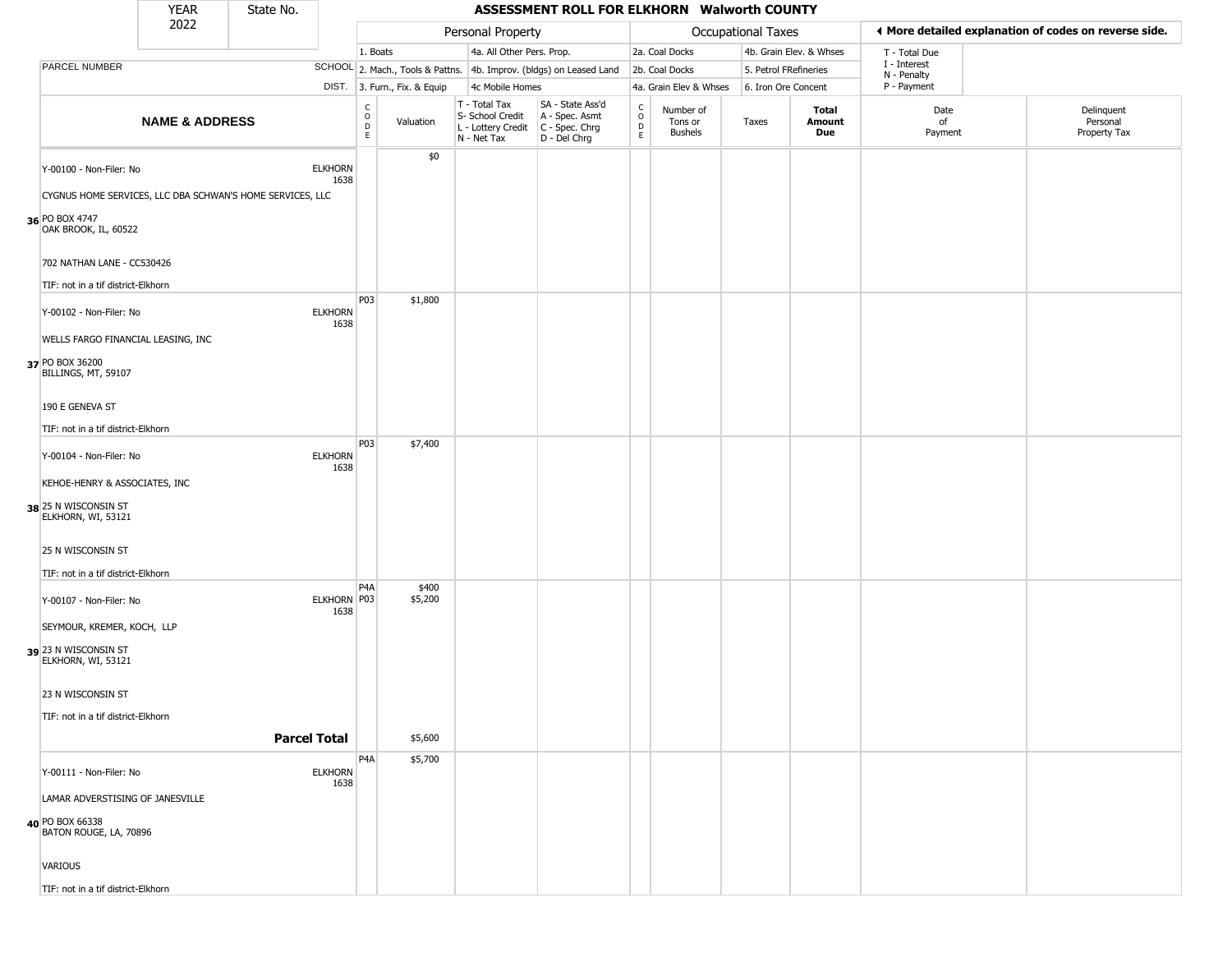|                                               | <b>YEAR</b>                                 | State No.              |                                                 |                              |                                                                        | ASSESSMENT ROLL FOR ELKHORN Walworth COUNTY                          |                                                          |                                        |                    |                         |                             |                                                       |
|-----------------------------------------------|---------------------------------------------|------------------------|-------------------------------------------------|------------------------------|------------------------------------------------------------------------|----------------------------------------------------------------------|----------------------------------------------------------|----------------------------------------|--------------------|-------------------------|-----------------------------|-------------------------------------------------------|
|                                               | 2022                                        |                        |                                                 |                              | Personal Property                                                      |                                                                      |                                                          |                                        | Occupational Taxes |                         |                             | ♦ More detailed explanation of codes on reverse side. |
|                                               |                                             |                        |                                                 | 1. Boats                     |                                                                        | 4a. All Other Pers. Prop.                                            |                                                          | 2a. Coal Docks                         |                    | 4b. Grain Elev. & Whses | T - Total Due               |                                                       |
| PARCEL NUMBER                                 |                                             |                        |                                                 |                              |                                                                        | SCHOOL 2. Mach., Tools & Pattns. 4b. Improv. (bldgs) on Leased Land  |                                                          | 2b. Coal Docks                         |                    | 5. Petrol FRefineries   | I - Interest<br>N - Penalty |                                                       |
|                                               |                                             |                        |                                                 | DIST. 3. Furn., Fix. & Equip | 4c Mobile Homes                                                        |                                                                      |                                                          | 4a. Grain Elev & Whses                 |                    | 6. Iron Ore Concent     | P - Payment                 |                                                       |
|                                               | <b>NAME &amp; ADDRESS</b>                   |                        | $\begin{array}{c} C \\ O \\ D \\ E \end{array}$ | Valuation                    | T - Total Tax<br>S- School Credit<br>L - Lottery Credit<br>N - Net Tax | SA - State Ass'd<br>A - Spec. Asmt<br>C - Spec. Chrg<br>D - Del Chrg | $\begin{matrix} 0 \\ 0 \\ D \end{matrix}$<br>$\mathsf E$ | Number of<br>Tons or<br><b>Bushels</b> | Taxes              | Total<br>Amount<br>Due  | Date<br>of<br>Payment       | Delinquent<br>Personal<br>Property Tax                |
| Y-00112 - Non-Filer: No                       |                                             | ELKHORN P03<br>1638    | P <sub>4</sub> A                                | \$2,000<br>\$18,500          |                                                                        |                                                                      |                                                          |                                        |                    |                         |                             |                                                       |
| COJACK, INC                                   |                                             |                        |                                                 |                              |                                                                        |                                                                      |                                                          |                                        |                    |                         |                             |                                                       |
| $41$ 635 N WISCONSIN ST<br>ELKHORN, WI, 53121 |                                             |                        |                                                 |                              |                                                                        |                                                                      |                                                          |                                        |                    |                         |                             |                                                       |
| 635 N WISCONSIN ST                            | TIF: not in a tif district-Elkhorn          |                        |                                                 |                              |                                                                        |                                                                      |                                                          |                                        |                    |                         |                             |                                                       |
|                                               |                                             | <b>Parcel Total</b>    |                                                 | \$20,500<br>\$2,500          |                                                                        |                                                                      |                                                          |                                        |                    |                         |                             |                                                       |
| Y-00114 - Non-Filer: Yes                      |                                             | <b>ELKHORN</b><br>1638 | P <sub>4</sub> A<br>P03                         | \$25,200                     |                                                                        |                                                                      |                                                          |                                        |                    |                         |                             |                                                       |
| 42 204 E MORRISSEY DR<br>ELKHORN, WI, 53121   | SOUTHEASTERN TITLE, LLC                     |                        |                                                 |                              |                                                                        |                                                                      |                                                          |                                        |                    |                         |                             |                                                       |
| 204 E MORRISSEY DR                            |                                             |                        |                                                 |                              |                                                                        |                                                                      |                                                          |                                        |                    |                         |                             |                                                       |
|                                               | TIF: not in a tif district-Elkhorn          |                        |                                                 |                              |                                                                        |                                                                      |                                                          |                                        |                    |                         |                             |                                                       |
|                                               |                                             | <b>Parcel Total</b>    |                                                 | \$27,700                     |                                                                        |                                                                      |                                                          |                                        |                    |                         |                             |                                                       |
| Y-00115 - Non-Filer: No                       |                                             | <b>ELKHORN</b><br>1638 | P03                                             | \$2,300                      |                                                                        |                                                                      |                                                          |                                        |                    |                         |                             |                                                       |
|                                               | MARKET PLAZA OF ELKHORN DBA: FRANK'S LIQUOR |                        |                                                 |                              |                                                                        |                                                                      |                                                          |                                        |                    |                         |                             |                                                       |
| 43 58C MARKET ST<br>ELKHORN, WI, 53121        |                                             |                        |                                                 |                              |                                                                        |                                                                      |                                                          |                                        |                    |                         |                             |                                                       |
| <b>58C MARKET ST</b>                          |                                             |                        |                                                 |                              |                                                                        |                                                                      |                                                          |                                        |                    |                         |                             |                                                       |
|                                               | TIF: not in a tif district-Elkhorn          |                        |                                                 |                              |                                                                        |                                                                      |                                                          |                                        |                    |                         |                             |                                                       |
| Y-00116 - Non-Filer: No                       |                                             | ELKHORN e              | Stat<br>1638 Ass<br>ess                         | \$0                          |                                                                        |                                                                      |                                                          |                                        |                    |                         |                             |                                                       |
|                                               | BROGAN MANUFACTURING                        |                        | ed                                              |                              |                                                                        |                                                                      |                                                          |                                        |                    |                         |                             |                                                       |
| 44 515 E CENTRALIA<br>ELKHORN, WI, 53121      |                                             |                        |                                                 |                              |                                                                        |                                                                      |                                                          |                                        |                    |                         |                             |                                                       |
| 515 E CENTALIA                                |                                             |                        |                                                 |                              |                                                                        |                                                                      |                                                          |                                        |                    |                         |                             |                                                       |
|                                               | TIF: not in a tif district-Elkhorn          |                        |                                                 |                              |                                                                        |                                                                      |                                                          |                                        |                    |                         |                             |                                                       |
| Y-00117 - Non-Filer: Yes                      |                                             | <b>ELKHORN</b><br>1638 | <b>P03</b>                                      | \$47,500                     |                                                                        |                                                                      |                                                          |                                        |                    |                         |                             |                                                       |
|                                               | AUNE ENTERPRISES SHERRI AUNE                |                        |                                                 |                              |                                                                        |                                                                      |                                                          |                                        |                    |                         |                             |                                                       |
| 45 720 N WISCONSIN ST<br>ELKHORN, WI, 53121   |                                             |                        |                                                 |                              |                                                                        |                                                                      |                                                          |                                        |                    |                         |                             |                                                       |
| 720 N WISCONSIN ST                            |                                             |                        |                                                 |                              |                                                                        |                                                                      |                                                          |                                        |                    |                         |                             |                                                       |
|                                               | TIF: not in a tif district-Elkhorn          |                        |                                                 |                              |                                                                        |                                                                      |                                                          |                                        |                    |                         |                             |                                                       |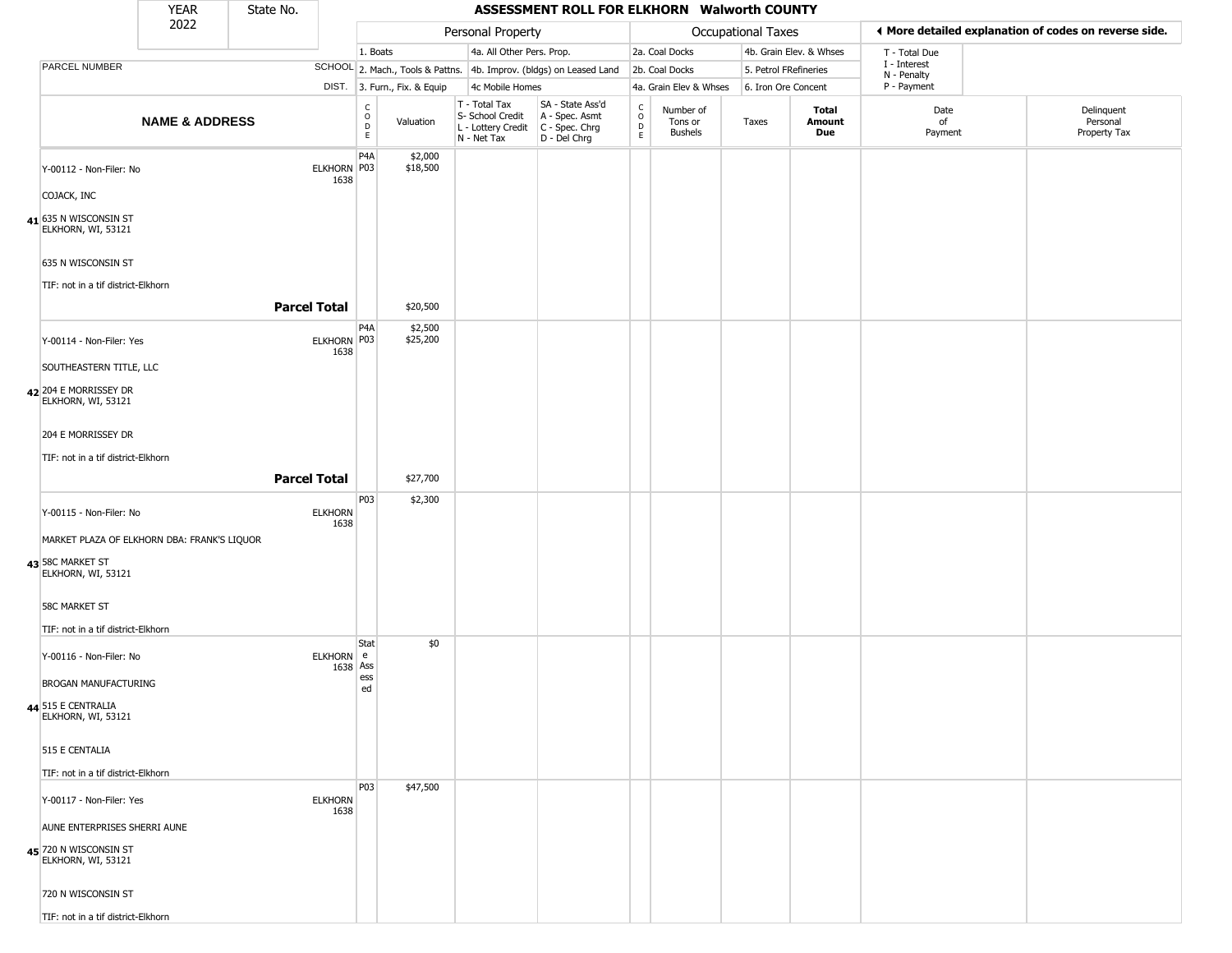|                                           | YEAR                      | State No.           |                     |                                        |                              |                                                                                       | ASSESSMENT ROLL FOR ELKHORN Walworth COUNTY                         |                        |                                        |                           |                               |                             |                                                       |
|-------------------------------------------|---------------------------|---------------------|---------------------|----------------------------------------|------------------------------|---------------------------------------------------------------------------------------|---------------------------------------------------------------------|------------------------|----------------------------------------|---------------------------|-------------------------------|-----------------------------|-------------------------------------------------------|
|                                           | 2022                      |                     |                     |                                        |                              | Personal Property                                                                     |                                                                     |                        |                                        | <b>Occupational Taxes</b> |                               |                             | ♦ More detailed explanation of codes on reverse side. |
|                                           |                           |                     |                     | 1. Boats                               |                              | 4a. All Other Pers. Prop.                                                             |                                                                     |                        | 2a. Coal Docks                         |                           | 4b. Grain Elev. & Whses       | T - Total Due               |                                                       |
| PARCEL NUMBER                             |                           |                     |                     |                                        |                              |                                                                                       | SCHOOL 2. Mach., Tools & Pattns. 4b. Improv. (bldgs) on Leased Land |                        | 2b. Coal Docks                         | 5. Petrol FRefineries     |                               | I - Interest<br>N - Penalty |                                                       |
|                                           |                           |                     |                     |                                        | DIST. 3. Furn., Fix. & Equip | 4c Mobile Homes                                                                       |                                                                     |                        | 4a. Grain Elev & Whses                 | 6. Iron Ore Concent       |                               | P - Payment                 |                                                       |
|                                           | <b>NAME &amp; ADDRESS</b> |                     |                     | $_{\rm o}^{\rm c}$<br>$\mathsf D$<br>E | Valuation                    | T - Total Tax<br>S- School Credit<br>L - Lottery Credit C - Spec. Chrg<br>N - Net Tax | SA - State Ass'd<br>A - Spec. Asmt<br>$D - Del Chrg$                | C<br>$\circ$<br>D<br>E | Number of<br>Tons or<br><b>Bushels</b> | Taxes                     | <b>Total</b><br>Amount<br>Due | Date<br>of<br>Payment       | Delinquent<br>Personal<br>Property Tax                |
| Y-00121 - Non-Filer: No                   |                           |                     | ELKHORN e           | Stat<br>1638 Ass                       | \$0                          |                                                                                       |                                                                     |                        |                                        |                           |                               |                             |                                                       |
| ULTRA MANUFACTURERS, LLC                  |                           |                     |                     | ess<br>ed                              |                              |                                                                                       |                                                                     |                        |                                        |                           |                               |                             |                                                       |
| 46 PO BOX 480<br>JACKSON, WI, 53037       |                           |                     |                     |                                        |                              |                                                                                       |                                                                     |                        |                                        |                           |                               |                             |                                                       |
| 965 KOOPMAN LN                            |                           |                     |                     |                                        |                              |                                                                                       |                                                                     |                        |                                        |                           |                               |                             |                                                       |
| TIF: not in a tif district-Elkhorn        |                           |                     |                     |                                        |                              |                                                                                       |                                                                     |                        |                                        |                           |                               |                             |                                                       |
| Y-00126 - Non-Filer: No                   |                           |                     | ELKHORN P03<br>1638 | P <sub>4</sub> A                       | \$14,700<br>\$29,200         |                                                                                       |                                                                     |                        |                                        |                           |                               |                             |                                                       |
| STUART TANK SALES, CORP                   |                           |                     |                     |                                        |                              |                                                                                       |                                                                     |                        |                                        |                           |                               |                             |                                                       |
| 47 PO BOX 558<br>ELKHORN, WI, 53121       |                           |                     |                     |                                        |                              |                                                                                       |                                                                     |                        |                                        |                           |                               |                             |                                                       |
| 940 E GENEVA ST                           |                           |                     |                     |                                        |                              |                                                                                       |                                                                     |                        |                                        |                           |                               |                             |                                                       |
| TIF: not in a tif district-Elkhorn        |                           |                     |                     |                                        |                              |                                                                                       |                                                                     |                        |                                        |                           |                               |                             |                                                       |
|                                           |                           | <b>Parcel Total</b> |                     |                                        | \$43,900                     |                                                                                       |                                                                     |                        |                                        |                           |                               |                             |                                                       |
| Y-00128 - Non-Filer: No                   |                           |                     | ELKHORN P03<br>1638 | P <sub>4</sub> A                       | \$1,000<br>\$3,700           |                                                                                       |                                                                     |                        |                                        |                           |                               |                             |                                                       |
| SUGAR CREEK MUTUAL INSURANCE              |                           |                     |                     |                                        |                              |                                                                                       |                                                                     |                        |                                        |                           |                               |                             |                                                       |
| 48 17 W WALWORTH ST<br>ELKHORN, WI, 53121 |                           |                     |                     |                                        |                              |                                                                                       |                                                                     |                        |                                        |                           |                               |                             |                                                       |
| 17 W WALWORTH ST                          |                           |                     |                     |                                        |                              |                                                                                       |                                                                     |                        |                                        |                           |                               |                             |                                                       |
| TIF: not in a tif district-Elkhorn        |                           |                     |                     |                                        |                              |                                                                                       |                                                                     |                        |                                        |                           |                               |                             |                                                       |
|                                           |                           | <b>Parcel Total</b> |                     |                                        | \$4,700                      |                                                                                       |                                                                     |                        |                                        |                           |                               |                             |                                                       |
| Y-00131 - Non-Filer: No                   |                           |                     | ELKHORN P03<br>1638 | P <sub>4</sub> A                       | \$100<br>\$4,700             |                                                                                       |                                                                     |                        |                                        |                           |                               |                             |                                                       |
| <b>SWEET &amp; MAIER, SC</b>              |                           |                     |                     |                                        |                              |                                                                                       |                                                                     |                        |                                        |                           |                               |                             |                                                       |
| 49 114 N CHURCH ST<br>ELKHORN, WI, 53121  |                           |                     |                     |                                        |                              |                                                                                       |                                                                     |                        |                                        |                           |                               |                             |                                                       |
| 114 N CHURCH ST                           |                           |                     |                     |                                        |                              |                                                                                       |                                                                     |                        |                                        |                           |                               |                             |                                                       |
| TIF: not in a tif district-Elkhorn        |                           | <b>Parcel Total</b> |                     |                                        | \$4,800                      |                                                                                       |                                                                     |                        |                                        |                           |                               |                             |                                                       |
|                                           |                           |                     |                     | P <sub>4</sub> A                       | \$300                        |                                                                                       |                                                                     |                        |                                        |                           |                               |                             |                                                       |
| Y-00133 - Non-Filer: No                   |                           |                     | ELKHORN P03<br>1638 |                                        | \$400                        |                                                                                       |                                                                     |                        |                                        |                           |                               |                             |                                                       |
| LAKEWAY PIER SERVICE PETER PAWINSKI       |                           |                     |                     |                                        |                              |                                                                                       |                                                                     |                        |                                        |                           |                               |                             |                                                       |
| 50 PO BOX 374<br>ELKHORN, WI, 53121       |                           |                     |                     |                                        |                              |                                                                                       |                                                                     |                        |                                        |                           |                               |                             |                                                       |
| 98 DEERE RD                               |                           |                     |                     |                                        |                              |                                                                                       |                                                                     |                        |                                        |                           |                               |                             |                                                       |
| TIF: not in a tif district-Elkhorn        |                           |                     |                     |                                        |                              |                                                                                       |                                                                     |                        |                                        |                           |                               |                             |                                                       |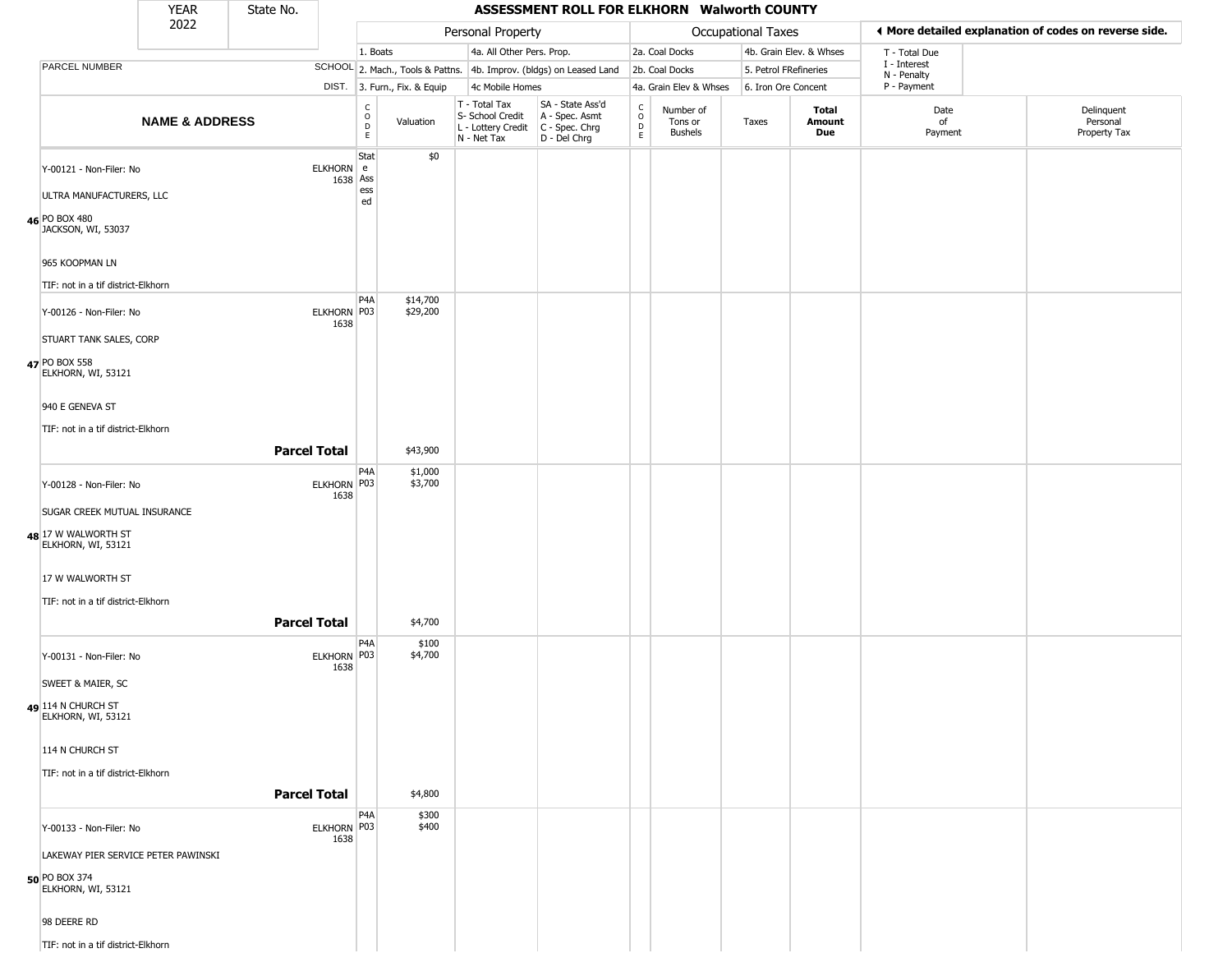|                                                       | <b>YEAR</b>               | State No.           |                                                          |                              |                                                                                         | ASSESSMENT ROLL FOR ELKHORN Walworth COUNTY                         |                         |                                 |                       |                         |                             |                                                       |
|-------------------------------------------------------|---------------------------|---------------------|----------------------------------------------------------|------------------------------|-----------------------------------------------------------------------------------------|---------------------------------------------------------------------|-------------------------|---------------------------------|-----------------------|-------------------------|-----------------------------|-------------------------------------------------------|
|                                                       | 2022                      |                     |                                                          |                              | Personal Property                                                                       |                                                                     |                         |                                 | Occupational Taxes    |                         |                             | ♦ More detailed explanation of codes on reverse side. |
|                                                       |                           |                     |                                                          | 1. Boats                     | 4a. All Other Pers. Prop.                                                               |                                                                     |                         | 2a. Coal Docks                  |                       | 4b. Grain Elev. & Whses | T - Total Due               |                                                       |
| PARCEL NUMBER                                         |                           |                     |                                                          |                              |                                                                                         | SCHOOL 2. Mach., Tools & Pattns. 4b. Improv. (bldgs) on Leased Land |                         | 2b. Coal Docks                  | 5. Petrol FRefineries |                         | I - Interest<br>N - Penalty |                                                       |
|                                                       |                           |                     |                                                          | DIST. 3. Furn., Fix. & Equip | 4c Mobile Homes                                                                         |                                                                     |                         | 4a. Grain Elev & Whses          | 6. Iron Ore Concent   |                         | P - Payment                 |                                                       |
|                                                       | <b>NAME &amp; ADDRESS</b> |                     | $\begin{smallmatrix} C \\ O \\ D \end{smallmatrix}$<br>E | Valuation                    | T - Total Tax<br>S- School Credit<br>L - Lottery Credit   C - Spec. Chrg<br>N - Net Tax | SA - State Ass'd<br>A - Spec. Asmt<br>D - Del Chrg                  | C<br>$\circ$<br>D<br>E. | Number of<br>Tons or<br>Bushels | Taxes                 | Total<br>Amount<br>Due  | Date<br>of<br>Payment       | Delinquent<br>Personal<br>Property Tax                |
|                                                       |                           | <b>Parcel Total</b> |                                                          | \$700                        |                                                                                         |                                                                     |                         |                                 |                       |                         |                             |                                                       |
| Y-00144 - Non-Filer: Yes                              |                           | <b>ELKHORN</b>      | P03                                                      | \$9,400                      |                                                                                         |                                                                     |                         |                                 |                       |                         |                             |                                                       |
| UNITED CREDIT SERVICE                                 |                           |                     | 1638                                                     |                              |                                                                                         |                                                                     |                         |                                 |                       |                         |                             |                                                       |
| $51$ <sup>15 N</sup> LINCOLN ST<br>ELKHORN, WI, 53121 |                           |                     |                                                          |                              |                                                                                         |                                                                     |                         |                                 |                       |                         |                             |                                                       |
| 15 N LINCOLN                                          |                           |                     |                                                          |                              |                                                                                         |                                                                     |                         |                                 |                       |                         |                             |                                                       |
| TIF: not in a tif district-Elkhorn                    |                           |                     |                                                          |                              |                                                                                         |                                                                     |                         |                                 |                       |                         |                             |                                                       |
| Y-00146 - Non-Filer: Yes                              |                           | <b>ELKHORN</b>      | P <sub>4</sub> A<br>1638                                 | \$2,300                      |                                                                                         |                                                                     |                         |                                 |                       |                         |                             |                                                       |
| <b>WASH</b>                                           |                           |                     |                                                          |                              |                                                                                         |                                                                     |                         |                                 |                       |                         |                             |                                                       |
| 52 2200 W 195TH ST<br>TORRENCE, CA, 90501             |                           |                     |                                                          |                              |                                                                                         |                                                                     |                         |                                 |                       |                         |                             |                                                       |
| VARIOUS                                               |                           |                     |                                                          |                              |                                                                                         |                                                                     |                         |                                 |                       |                         |                             |                                                       |
| TIF: not in a tif district-Elkhorn                    |                           |                     |                                                          |                              |                                                                                         |                                                                     |                         |                                 |                       |                         |                             |                                                       |
| Y-00149 - Non-Filer: Yes                              |                           |                     | P03<br>ELKHORN P4A<br>1638                               | \$600<br>\$3,400             |                                                                                         |                                                                     |                         |                                 |                       |                         |                             |                                                       |
| <b>ELK RESTAURANT</b>                                 |                           |                     |                                                          |                              |                                                                                         |                                                                     |                         |                                 |                       |                         |                             |                                                       |
| 53 13 W WALWORTH ST<br>ELKHORN, WI, 53121             |                           |                     |                                                          |                              |                                                                                         |                                                                     |                         |                                 |                       |                         |                             |                                                       |
| 13 W WALWORTH ST                                      |                           |                     |                                                          |                              |                                                                                         |                                                                     |                         |                                 |                       |                         |                             |                                                       |
| TIF: not in a tif district-Elkhorn                    |                           |                     |                                                          |                              |                                                                                         |                                                                     |                         |                                 |                       |                         |                             |                                                       |
|                                                       |                           | <b>Parcel Total</b> |                                                          | \$4,000                      |                                                                                         |                                                                     |                         |                                 |                       |                         |                             |                                                       |
| Y-00150 - Non-Filer: Yes                              |                           | <b>ELKHORN</b>      | P03<br>1638                                              | \$5,000                      |                                                                                         |                                                                     |                         |                                 |                       |                         |                             |                                                       |
| ECO INC CHRIS OLSON                                   |                           |                     |                                                          |                              |                                                                                         |                                                                     |                         |                                 |                       |                         |                             |                                                       |
| 54 PO BOX 77<br>ELKHORN, WI, 53121                    |                           |                     |                                                          |                              |                                                                                         |                                                                     |                         |                                 |                       |                         |                             |                                                       |
| 10 E DEERE RD                                         |                           |                     |                                                          |                              |                                                                                         |                                                                     |                         |                                 |                       |                         |                             |                                                       |
| TIF: not in a tif district-Elkhorn                    |                           |                     | <b>P03</b>                                               |                              |                                                                                         |                                                                     |                         |                                 |                       |                         |                             |                                                       |
| Y-00153 - Non-Filer: No                               |                           |                     | ELKHORN P4A<br>1638                                      | \$1,700<br>\$3,500           |                                                                                         |                                                                     |                         |                                 |                       |                         |                             |                                                       |
| CHICAGO TITLE COMPANY, LLC                            |                           |                     |                                                          |                              |                                                                                         |                                                                     |                         |                                 |                       |                         |                             |                                                       |
| 55 601 RIVERSIDE AVE<br>JACKSONVILLE, FL, 32204       |                           |                     |                                                          |                              |                                                                                         |                                                                     |                         |                                 |                       |                         |                             |                                                       |
| 210 E O'CONNOR STE 107                                |                           |                     |                                                          |                              |                                                                                         |                                                                     |                         |                                 |                       |                         |                             |                                                       |
| TIF: not in a tif district-Elkhorn                    |                           |                     |                                                          |                              |                                                                                         |                                                                     |                         |                                 |                       |                         |                             |                                                       |
|                                                       |                           | <b>Parcel Total</b> |                                                          | \$5,200                      |                                                                                         |                                                                     |                         |                                 |                       |                         |                             |                                                       |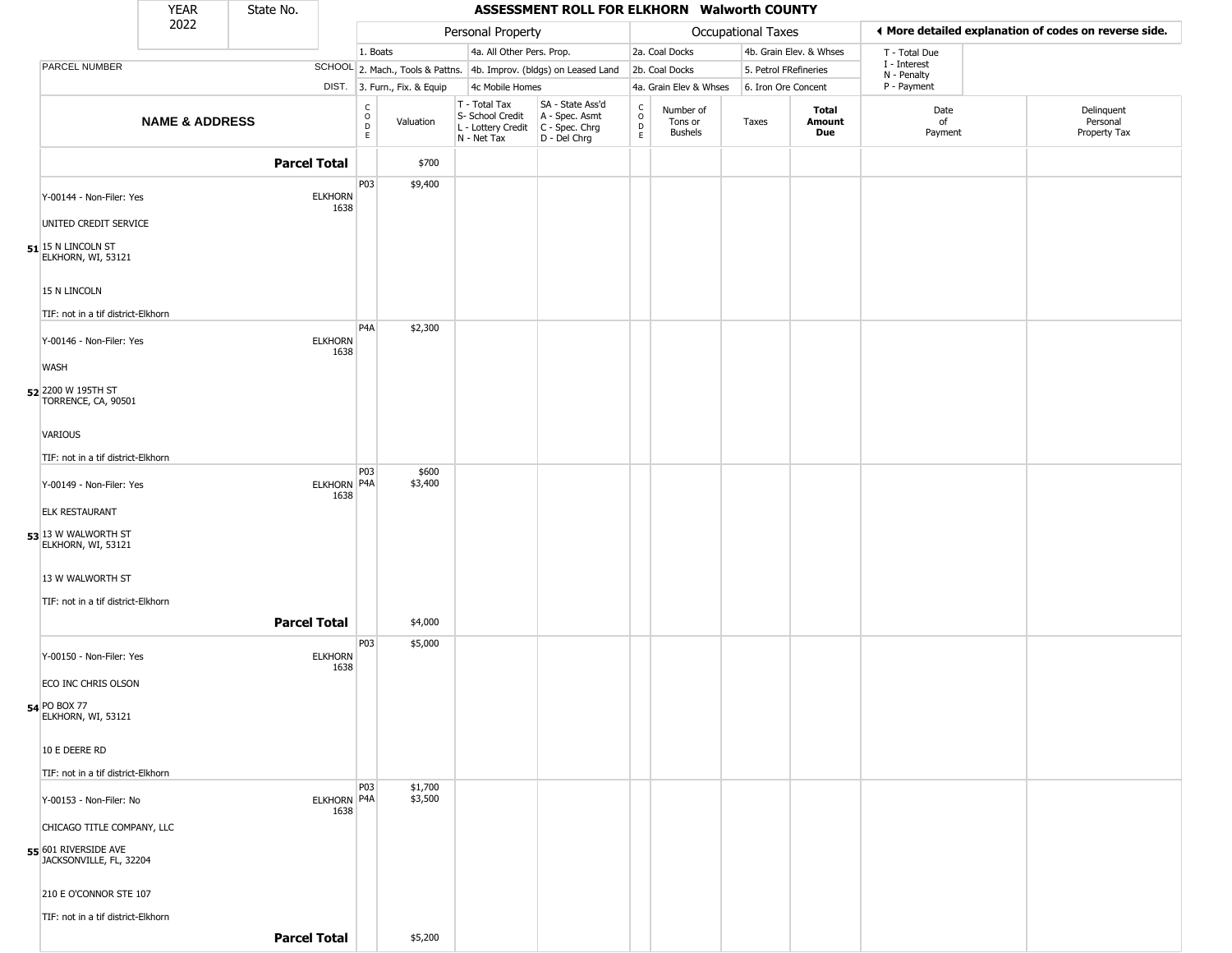|                                             | <b>YEAR</b>                                  | State No. |                        |                  |                              |                                                                        | ASSESSMENT ROLL FOR ELKHORN Walworth COUNTY                          |                            |                                        |                       |                               |                             |                                                       |
|---------------------------------------------|----------------------------------------------|-----------|------------------------|------------------|------------------------------|------------------------------------------------------------------------|----------------------------------------------------------------------|----------------------------|----------------------------------------|-----------------------|-------------------------------|-----------------------------|-------------------------------------------------------|
|                                             | 2022                                         |           |                        |                  |                              | Personal Property                                                      |                                                                      |                            |                                        | Occupational Taxes    |                               |                             | ♦ More detailed explanation of codes on reverse side. |
|                                             |                                              |           |                        | 1. Boats         |                              | 4a. All Other Pers. Prop.                                              |                                                                      |                            | 2a. Coal Docks                         |                       | 4b. Grain Elev. & Whses       | T - Total Due               |                                                       |
| PARCEL NUMBER                               |                                              |           |                        |                  |                              |                                                                        | SCHOOL 2. Mach., Tools & Pattns. 4b. Improv. (bldgs) on Leased Land  |                            | 2b. Coal Docks                         | 5. Petrol FRefineries |                               | I - Interest<br>N - Penalty |                                                       |
|                                             |                                              |           |                        |                  | DIST. 3. Furn., Fix. & Equip | 4c Mobile Homes                                                        |                                                                      |                            | 4a. Grain Elev & Whses                 | 6. Iron Ore Concent   |                               | P - Payment                 |                                                       |
|                                             | <b>NAME &amp; ADDRESS</b>                    |           |                        | C<br>O<br>D<br>E | Valuation                    | T - Total Tax<br>S- School Credit<br>L - Lottery Credit<br>N - Net Tax | SA - State Ass'd<br>A - Spec. Asmt<br>C - Spec. Chrg<br>D - Del Chrg | $\rm ^c_{\rm o}$<br>D<br>E | Number of<br>Tons or<br><b>Bushels</b> | Taxes                 | <b>Total</b><br>Amount<br>Due | Date<br>of<br>Payment       | Delinquent<br>Personal<br>Property Tax                |
| Y-00154 - Non-Filer: No                     |                                              |           | <b>ELKHORN</b><br>1638 | P03              | \$2,100                      |                                                                        |                                                                      |                            |                                        |                       |                               |                             |                                                       |
| 56 224 S WISCONSIN ST<br>ELKHORN, WI, 53121 | WEDIGE RADIATOR & AIR CONDITIONING           |           |                        |                  |                              |                                                                        |                                                                      |                            |                                        |                       |                               |                             |                                                       |
| 224 S WISCONSIN ST                          |                                              |           |                        |                  |                              |                                                                        |                                                                      |                            |                                        |                       |                               |                             |                                                       |
| TIF: not in a tif district-Elkhorn          |                                              |           |                        |                  |                              |                                                                        |                                                                      |                            |                                        |                       |                               |                             |                                                       |
| Y-00155 - Non-Filer: No                     |                                              |           | ELKHORN P03<br>1638    | P4A              | \$1,000<br>\$2,200           |                                                                        |                                                                      |                            |                                        |                       |                               |                             |                                                       |
|                                             | EDWARD D JONES & CO LP DBA: BRANCH TAX 08069 |           |                        |                  |                              |                                                                        |                                                                      |                            |                                        |                       |                               |                             |                                                       |
| 57 PO BOX 66528<br>ST LOUIS, MO, 63166      |                                              |           |                        |                  |                              |                                                                        |                                                                      |                            |                                        |                       |                               |                             |                                                       |
| 201 E COURT ST                              |                                              |           |                        |                  |                              |                                                                        |                                                                      |                            |                                        |                       |                               |                             |                                                       |
| TIF: not in a tif district-Elkhorn          |                                              |           |                        |                  |                              |                                                                        |                                                                      |                            |                                        |                       |                               |                             |                                                       |
|                                             |                                              |           | <b>Parcel Total</b>    |                  | \$3,200                      |                                                                        |                                                                      |                            |                                        |                       |                               |                             |                                                       |
| Y-00159 - Non-Filer: No                     |                                              |           | <b>ELKHORN</b>         | P03              | \$4,100                      |                                                                        |                                                                      |                            |                                        |                       |                               |                             |                                                       |
| WISHING WELL FLORIST                        |                                              |           | 1638                   |                  |                              |                                                                        |                                                                      |                            |                                        |                       |                               |                             |                                                       |
| 58 PO BOX 315<br>ELKHORN, WI, 53121         |                                              |           |                        |                  |                              |                                                                        |                                                                      |                            |                                        |                       |                               |                             |                                                       |
| 26 S WISCONSIN ST                           |                                              |           |                        |                  |                              |                                                                        |                                                                      |                            |                                        |                       |                               |                             |                                                       |
| TIF: not in a tif district-Elkhorn          |                                              |           |                        | P03              | \$4,300                      |                                                                        |                                                                      |                            |                                        |                       |                               |                             |                                                       |
| Y-00162 - Non-Filer: No                     |                                              |           | <b>ELKHORN</b><br>1638 |                  |                              |                                                                        |                                                                      |                            |                                        |                       |                               |                             |                                                       |
| PLAZA PHARMACY                              |                                              |           |                        |                  |                              |                                                                        |                                                                      |                            |                                        |                       |                               |                             |                                                       |
| 59 603 E GENEVA ST<br>ELKHORN, WI, 53121    |                                              |           |                        |                  |                              |                                                                        |                                                                      |                            |                                        |                       |                               |                             |                                                       |
| 603 E GENEVA ST                             |                                              |           |                        |                  |                              |                                                                        |                                                                      |                            |                                        |                       |                               |                             |                                                       |
| TIF: not in a tif district-Elkhorn          |                                              |           |                        |                  |                              |                                                                        |                                                                      |                            |                                        |                       |                               |                             |                                                       |
| Y-00163 - Non-Filer: Yes                    |                                              |           | <b>ELKHORN</b><br>1638 | P03              | \$6,300                      |                                                                        |                                                                      |                            |                                        |                       |                               |                             |                                                       |
| HARD ROCK SAWING & DRILLING                 |                                              |           |                        |                  |                              |                                                                        |                                                                      |                            |                                        |                       |                               |                             |                                                       |
| 60 PO BOX 1019<br>ELKHORN, WI, 53121        |                                              |           |                        |                  |                              |                                                                        |                                                                      |                            |                                        |                       |                               |                             |                                                       |
| 506 NATHAN LANE                             |                                              |           |                        |                  |                              |                                                                        |                                                                      |                            |                                        |                       |                               |                             |                                                       |
| TIF: not in a tif district-Elkhorn          |                                              |           |                        |                  |                              |                                                                        |                                                                      |                            |                                        |                       |                               |                             |                                                       |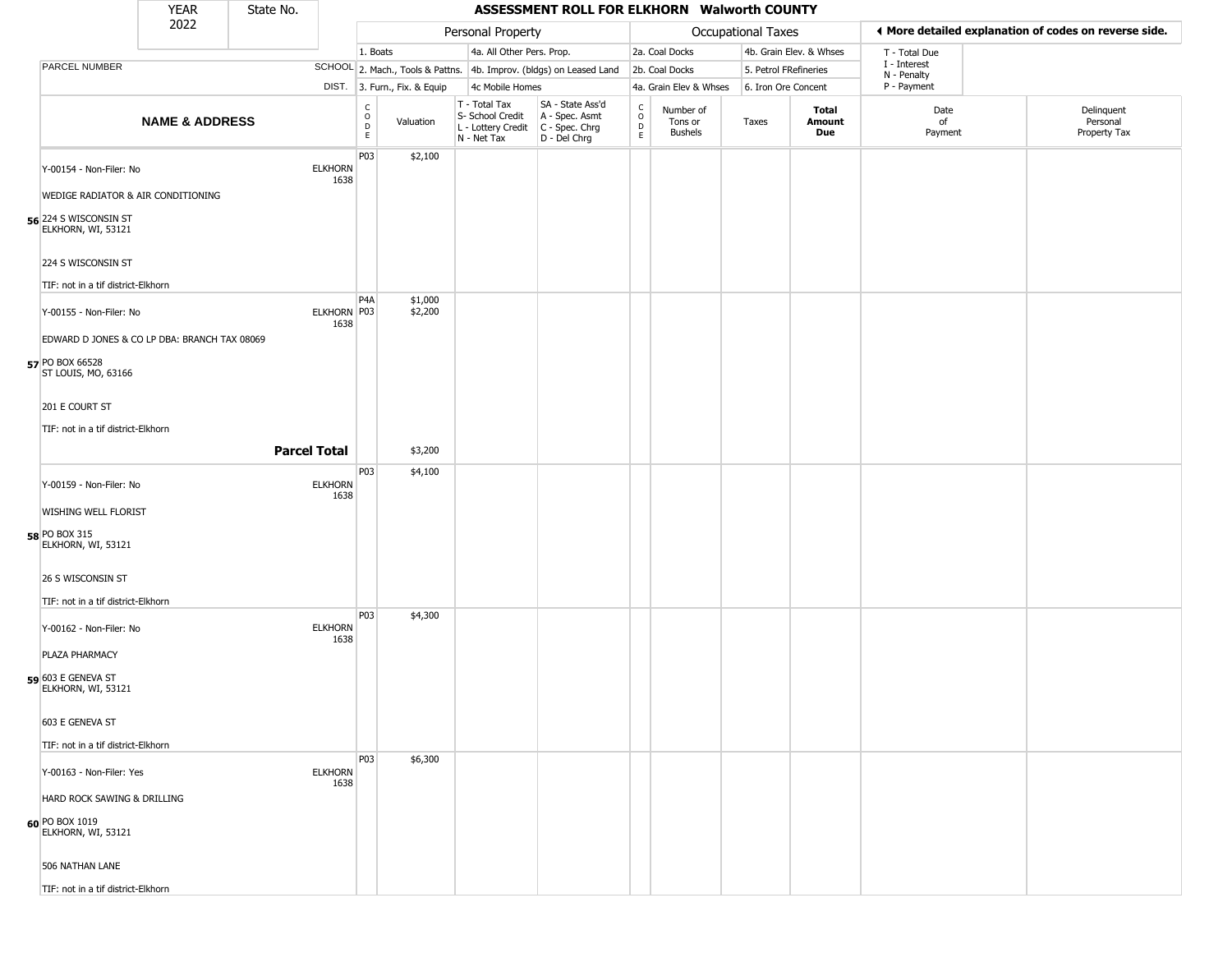|                                                   | <b>YEAR</b>               | State No. |                        |                                                          |                              |                                                  | ASSESSMENT ROLL FOR ELKHORN Walworth COUNTY                                               |                                    |                                        |                       |                         |                             |                                                       |
|---------------------------------------------------|---------------------------|-----------|------------------------|----------------------------------------------------------|------------------------------|--------------------------------------------------|-------------------------------------------------------------------------------------------|------------------------------------|----------------------------------------|-----------------------|-------------------------|-----------------------------|-------------------------------------------------------|
|                                                   | 2022                      |           |                        |                                                          |                              | Personal Property                                |                                                                                           |                                    |                                        | Occupational Taxes    |                         |                             | ♦ More detailed explanation of codes on reverse side. |
|                                                   |                           |           |                        | 1. Boats                                                 |                              | 4a. All Other Pers. Prop.                        |                                                                                           |                                    | 2a. Coal Docks                         |                       | 4b. Grain Elev. & Whses | T - Total Due               |                                                       |
| PARCEL NUMBER                                     |                           |           |                        |                                                          |                              |                                                  | SCHOOL 2. Mach., Tools & Pattns. 4b. Improv. (bldgs) on Leased Land 2b. Coal Docks        |                                    |                                        | 5. Petrol FRefineries |                         | I - Interest<br>N - Penalty |                                                       |
|                                                   |                           |           |                        |                                                          | DIST. 3. Furn., Fix. & Equip | 4c Mobile Homes                                  |                                                                                           |                                    | 4a. Grain Elev & Whses                 | 6. Iron Ore Concent   |                         | P - Payment                 |                                                       |
|                                                   | <b>NAME &amp; ADDRESS</b> |           |                        | $\begin{smallmatrix} C \\ O \\ D \end{smallmatrix}$<br>E | Valuation                    | T - Total Tax<br>S- School Credit<br>N - Net Tax | SA - State Ass'd<br>A - Spec. Asmt<br>L - Lottery Credit   C - Spec. Chrg<br>D - Del Chrg | $\int_{0}^{c}$<br>$\mathsf D$<br>E | Number of<br>Tons or<br><b>Bushels</b> | Taxes                 | Total<br>Amount<br>Due  | Date<br>of<br>Payment       | Delinquent<br>Personal<br>Property Tax                |
| Y-00165 - Non-Filer: No                           |                           |           | ELKHORN P03<br>1638    | P <sub>4</sub> A                                         | \$6,500<br>\$74,200          |                                                  |                                                                                           |                                    |                                        |                       |                         |                             |                                                       |
| US BANK NATIONAL ASSOCIATION                      |                           |           |                        |                                                          |                              |                                                  |                                                                                           |                                    |                                        |                       |                         |                             |                                                       |
| 61 1310 MADRID ST, STE 100<br>MARSHALL, MN, 56258 |                           |           |                        |                                                          |                              |                                                  |                                                                                           |                                    |                                        |                       |                         |                             |                                                       |
| 101 E WALWORTH AV                                 |                           |           |                        |                                                          |                              |                                                  |                                                                                           |                                    |                                        |                       |                         |                             |                                                       |
| TIF: not in a tif district-Elkhorn                |                           |           |                        |                                                          |                              |                                                  |                                                                                           |                                    |                                        |                       |                         |                             |                                                       |
|                                                   |                           |           | <b>Parcel Total</b>    |                                                          | \$80,700                     |                                                  |                                                                                           |                                    |                                        |                       |                         |                             |                                                       |
| Y-00166 - Non-Filer: No                           |                           |           | ELKHORN e              | Stat<br>1638 Ass                                         | \$0                          |                                                  |                                                                                           |                                    |                                        |                       |                         |                             |                                                       |
| ADVANCE FITTINGS CORP                             |                           |           |                        | ess<br>ed                                                |                              |                                                  |                                                                                           |                                    |                                        |                       |                         |                             |                                                       |
| 62 PO BOX 678<br>ELKHORN, WI, 53121               |                           |           |                        |                                                          |                              |                                                  |                                                                                           |                                    |                                        |                       |                         |                             |                                                       |
| 218 W CENTRALIA                                   |                           |           |                        |                                                          |                              |                                                  |                                                                                           |                                    |                                        |                       |                         |                             |                                                       |
| TIF: not in a tif district-Elkhorn                |                           |           |                        |                                                          |                              |                                                  |                                                                                           |                                    |                                        |                       |                         |                             |                                                       |
| Y-00167 - Non-Filer: Yes                          |                           |           | <b>ELKHORN</b><br>1638 | P03                                                      | \$21,100                     |                                                  |                                                                                           |                                    |                                        |                       |                         |                             |                                                       |
| <b>ELK MOBIL MART, INC</b>                        |                           |           |                        |                                                          |                              |                                                  |                                                                                           |                                    |                                        |                       |                         |                             |                                                       |
| 63 195 E COMMERCE DR<br>ELKHORN, WI, 53121        |                           |           |                        |                                                          |                              |                                                  |                                                                                           |                                    |                                        |                       |                         |                             |                                                       |
| 195 E COMMERCE DR<br>TIF: TID #4-Elkhorn          |                           |           |                        |                                                          |                              |                                                  |                                                                                           |                                    |                                        |                       |                         |                             |                                                       |
|                                                   |                           |           |                        | Stat                                                     | \$0                          |                                                  |                                                                                           |                                    |                                        |                       |                         |                             |                                                       |
| Y-00169 - Non-Filer: No                           |                           |           | ELKHORN e              | 1638 Ass                                                 |                              |                                                  |                                                                                           |                                    |                                        |                       |                         |                             |                                                       |
| GETZEN CO, INC                                    |                           |           |                        | ess<br>ed                                                |                              |                                                  |                                                                                           |                                    |                                        |                       |                         |                             |                                                       |
| 64 PO BOX 440<br>ELKHORN, WI, 53121               |                           |           |                        |                                                          |                              |                                                  |                                                                                           |                                    |                                        |                       |                         |                             |                                                       |
| 530 CTY RD H                                      |                           |           |                        |                                                          |                              |                                                  |                                                                                           |                                    |                                        |                       |                         |                             |                                                       |
| TIF: not in a tif district-Elkhorn                |                           |           |                        |                                                          |                              |                                                  |                                                                                           |                                    |                                        |                       |                         |                             |                                                       |
| Y-00170 - Non-Filer: No                           |                           |           | ELKHORN e              | Stat<br>1638 Ass                                         | \$0                          |                                                  |                                                                                           |                                    |                                        |                       |                         |                             |                                                       |
| BEA INDUSTRIES INC                                |                           |           |                        | ess<br>ed                                                |                              |                                                  |                                                                                           |                                    |                                        |                       |                         |                             |                                                       |
| 65 PO BOX 146<br>ELKHORN, WI, 53121               |                           |           |                        |                                                          |                              |                                                  |                                                                                           |                                    |                                        |                       |                         |                             |                                                       |
| 976 KOOPMAN LN                                    |                           |           |                        |                                                          |                              |                                                  |                                                                                           |                                    |                                        |                       |                         |                             |                                                       |
| TIF: not in a tif district-Elkhorn                |                           |           |                        |                                                          |                              |                                                  |                                                                                           |                                    |                                        |                       |                         |                             |                                                       |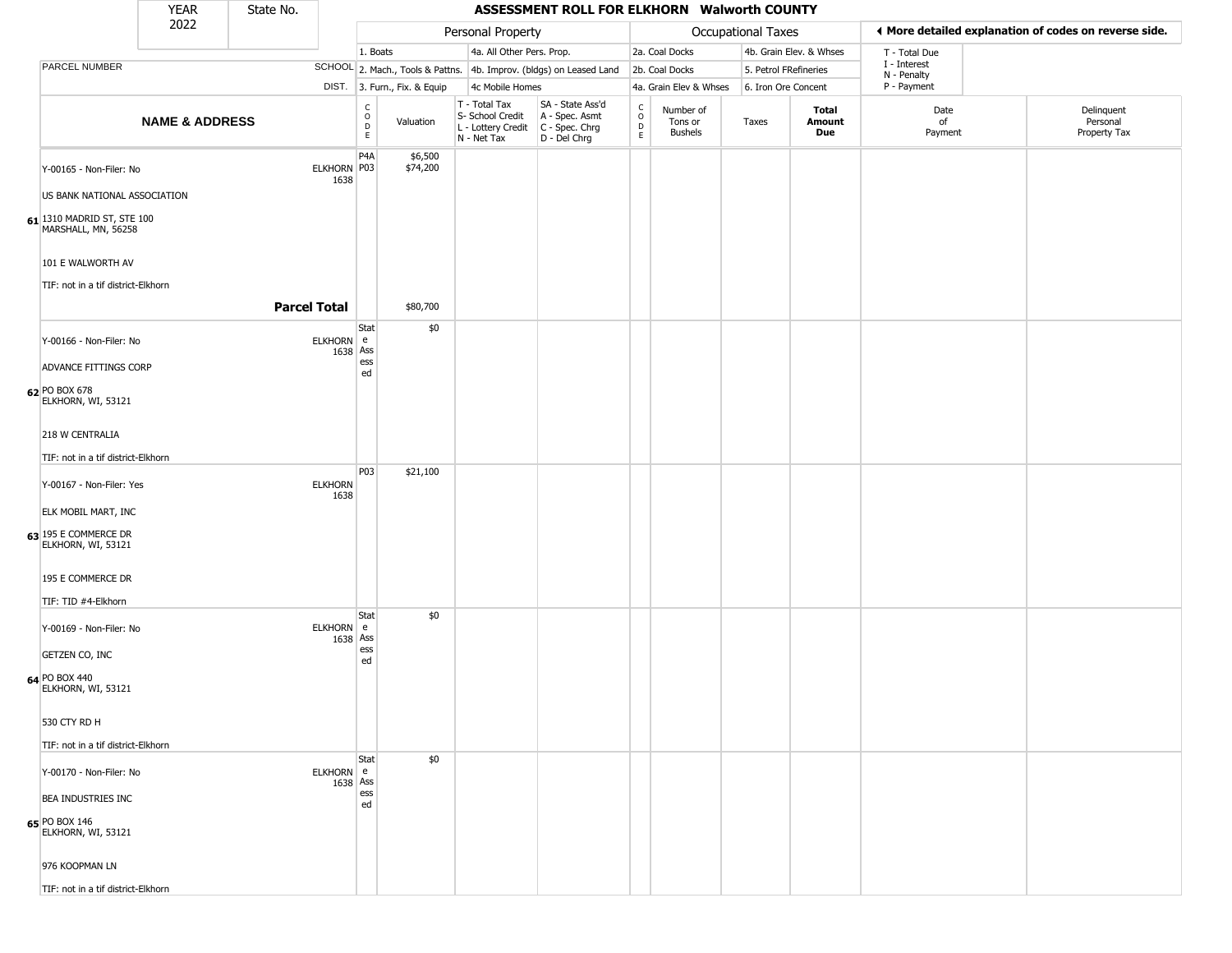|                                             | <b>YEAR</b>               | State No.           |                       |                         |                              |                                                                                         | ASSESSMENT ROLL FOR ELKHORN Walworth COUNTY                         |                                                          |                                        |                    |                         |                             |                                                       |
|---------------------------------------------|---------------------------|---------------------|-----------------------|-------------------------|------------------------------|-----------------------------------------------------------------------------------------|---------------------------------------------------------------------|----------------------------------------------------------|----------------------------------------|--------------------|-------------------------|-----------------------------|-------------------------------------------------------|
|                                             | 2022                      |                     |                       |                         |                              | Personal Property                                                                       |                                                                     |                                                          |                                        | Occupational Taxes |                         |                             | ◀ More detailed explanation of codes on reverse side. |
|                                             |                           |                     |                       | 1. Boats                |                              | 4a. All Other Pers. Prop.                                                               |                                                                     |                                                          | 2a. Coal Docks                         |                    | 4b. Grain Elev. & Whses | T - Total Due               |                                                       |
| PARCEL NUMBER                               |                           |                     |                       |                         |                              |                                                                                         | SCHOOL 2. Mach., Tools & Pattns. 4b. Improv. (bldgs) on Leased Land |                                                          | 2b. Coal Docks                         |                    | 5. Petrol FRefineries   | I - Interest<br>N - Penalty |                                                       |
|                                             |                           |                     |                       |                         | DIST. 3. Furn., Fix. & Equip | 4c Mobile Homes                                                                         |                                                                     |                                                          | 4a. Grain Elev & Whses                 |                    | 6. Iron Ore Concent     | P - Payment                 |                                                       |
|                                             | <b>NAME &amp; ADDRESS</b> |                     |                       | $\frac{c}{0}$<br>D<br>E | Valuation                    | T - Total Tax<br>S- School Credit<br>L - Lottery Credit   C - Spec. Chrg<br>N - Net Tax | SA - State Ass'd<br>A - Spec. Asmt<br>D - Del Chrg                  | $\begin{matrix} 0 \\ 0 \\ 0 \end{matrix}$<br>$\mathsf E$ | Number of<br>Tons or<br><b>Bushels</b> | Taxes              | Total<br>Amount<br>Due  | Date<br>of<br>Payment       | Delinquent<br>Personal<br>Property Tax                |
| Y-00171 - Non-Filer: Yes                    |                           |                     | ELKHORN P03<br>1638   | P4A                     | \$200<br>\$160,700           |                                                                                         |                                                                     |                                                          |                                        |                    |                         |                             |                                                       |
| VETCOR OF ELKHORN, LLC                      |                           |                     |                       |                         |                              |                                                                                         |                                                                     |                                                          |                                        |                    |                         |                             |                                                       |
| 66 205 E OCONNOR DR<br>ELKHORN, WI, 53121   |                           |                     |                       |                         |                              |                                                                                         |                                                                     |                                                          |                                        |                    |                         |                             |                                                       |
| 205 E OCONNOR DR                            |                           |                     |                       |                         |                              |                                                                                         |                                                                     |                                                          |                                        |                    |                         |                             |                                                       |
| TIF: not in a tif district-Elkhorn          |                           |                     |                       |                         |                              |                                                                                         |                                                                     |                                                          |                                        |                    |                         |                             |                                                       |
|                                             |                           | <b>Parcel Total</b> |                       |                         | \$160,900                    |                                                                                         |                                                                     |                                                          |                                        |                    |                         |                             |                                                       |
| Y-00173 - Non-Filer: No                     |                           |                     | ELKHORN e<br>1638 Ass | Stat                    | \$0                          |                                                                                         |                                                                     |                                                          |                                        |                    |                         |                             |                                                       |
| <b>GREAT LAKES COMPO, LLC</b>               |                           |                     |                       | ess<br>ed               |                              |                                                                                         |                                                                     |                                                          |                                        |                    |                         |                             |                                                       |
| 67 203 W CENTRALIA ST<br>ELKHORN, WI, 53121 |                           |                     |                       |                         |                              |                                                                                         |                                                                     |                                                          |                                        |                    |                         |                             |                                                       |
| 203 W CENTRALIA ST                          |                           |                     |                       |                         |                              |                                                                                         |                                                                     |                                                          |                                        |                    |                         |                             |                                                       |
| TIF: not in a tif district-Elkhorn          |                           |                     |                       |                         |                              |                                                                                         |                                                                     |                                                          |                                        |                    |                         |                             |                                                       |
| Y-00175 - Non-Filer: No                     |                           |                     | ELKHORN e<br>1638 Ass | Stat                    | \$0                          |                                                                                         |                                                                     |                                                          |                                        |                    |                         |                             |                                                       |
| <b>EVERBRITE, INC</b>                       |                           |                     |                       | ess<br>ed               |                              |                                                                                         |                                                                     |                                                          |                                        |                    |                         |                             |                                                       |
| 68 401 KOOPMAN LN<br>ELKHORN, WI, 53121     |                           |                     |                       |                         |                              |                                                                                         |                                                                     |                                                          |                                        |                    |                         |                             |                                                       |
| 401 KOOPMAN LN                              |                           |                     |                       |                         |                              |                                                                                         |                                                                     |                                                          |                                        |                    |                         |                             |                                                       |
| TIF: not in a tif district-Elkhorn          |                           |                     |                       | Stat                    | \$0                          |                                                                                         |                                                                     |                                                          |                                        |                    |                         |                             |                                                       |
| Y-00187 - Non-Filer: No                     |                           |                     | ELKHORN e<br>1638 Ass |                         |                              |                                                                                         |                                                                     |                                                          |                                        |                    |                         |                             |                                                       |
| <b>SCREW MACHINE PRODUCTS</b>               |                           |                     |                       | ess<br>ed               |                              |                                                                                         |                                                                     |                                                          |                                        |                    |                         |                             |                                                       |
| 69 1100 PROCTOR DR<br>ELKHORN, WI, 53121    |                           |                     |                       |                         |                              |                                                                                         |                                                                     |                                                          |                                        |                    |                         |                             |                                                       |
| 1100 PROCTOR DR                             |                           |                     |                       |                         |                              |                                                                                         |                                                                     |                                                          |                                        |                    |                         |                             |                                                       |
| TIF: not in a tif district-Elkhorn          |                           |                     |                       |                         |                              |                                                                                         |                                                                     |                                                          |                                        |                    |                         |                             |                                                       |
| Y-00189 - Non-Filer: No                     |                           |                     | ELKHORN e<br>1638 Ass | Stat                    | \$0                          |                                                                                         |                                                                     |                                                          |                                        |                    |                         |                             |                                                       |
| INTERTRAC AMERICA CORP                      |                           |                     |                       | ess<br>ed               |                              |                                                                                         |                                                                     |                                                          |                                        |                    |                         |                             |                                                       |
| 70 960 PROCTOR DR<br>ELKHORN, WI, 53121     |                           |                     |                       |                         |                              |                                                                                         |                                                                     |                                                          |                                        |                    |                         |                             |                                                       |
| 960 PROCTOR DR & 975 B KOOPMAN              |                           |                     |                       |                         |                              |                                                                                         |                                                                     |                                                          |                                        |                    |                         |                             |                                                       |
| TIF: not in a tif district-Elkhorn          |                           |                     |                       |                         |                              |                                                                                         |                                                                     |                                                          |                                        |                    |                         |                             |                                                       |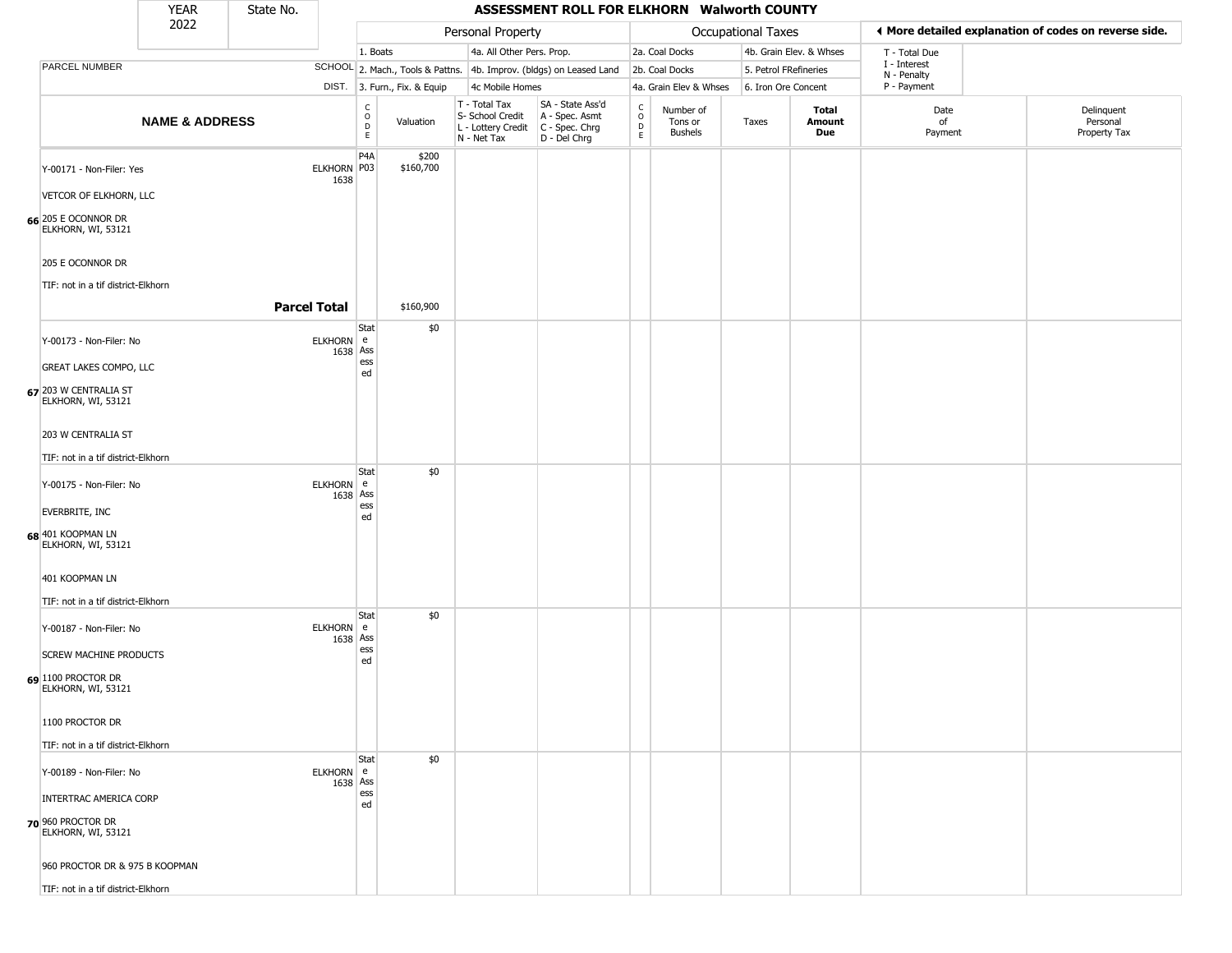|                                                                                                         | <b>YEAR</b>               | State No. |                        |                                   |                              |                                                                        | ASSESSMENT ROLL FOR ELKHORN Walworth COUNTY                            |                                 |                                        |                           |                         |                             |                                                       |
|---------------------------------------------------------------------------------------------------------|---------------------------|-----------|------------------------|-----------------------------------|------------------------------|------------------------------------------------------------------------|------------------------------------------------------------------------|---------------------------------|----------------------------------------|---------------------------|-------------------------|-----------------------------|-------------------------------------------------------|
|                                                                                                         | 2022                      |           |                        |                                   |                              | Personal Property                                                      |                                                                        |                                 |                                        | <b>Occupational Taxes</b> |                         |                             | ◀ More detailed explanation of codes on reverse side. |
|                                                                                                         |                           |           |                        | 1. Boats                          |                              | 4a. All Other Pers. Prop.                                              |                                                                        |                                 | 2a. Coal Docks                         |                           | 4b. Grain Elev. & Whses | T - Total Due               |                                                       |
| PARCEL NUMBER                                                                                           |                           |           |                        |                                   |                              |                                                                        | SCHOOL 2. Mach., Tools & Pattns. 4b. Improv. (bldgs) on Leased Land    |                                 | 2b. Coal Docks                         | 5. Petrol FRefineries     |                         | I - Interest<br>N - Penalty |                                                       |
|                                                                                                         |                           |           |                        |                                   | DIST. 3. Furn., Fix. & Equip | 4c Mobile Homes                                                        |                                                                        |                                 | 4a. Grain Elev & Whses                 | 6. Iron Ore Concent       |                         | P - Payment                 |                                                       |
|                                                                                                         | <b>NAME &amp; ADDRESS</b> |           |                        | $\frac{c}{0}$<br>$\mathsf D$<br>E | Valuation                    | T - Total Tax<br>S- School Credit<br>L - Lottery Credit<br>N - Net Tax | SA - State Ass'd<br>A - Spec. Asmt<br>C - Spec. Chrg<br>$D - Del Chrg$ | $\rm ^c_o$<br>$\mathsf{D}$<br>E | Number of<br>Tons or<br><b>Bushels</b> | Taxes                     | Total<br>Amount<br>Due  | Date<br>of<br>Payment       | Delinquent<br>Personal<br>Property Tax                |
| Y-00191 - Non-Filer: No                                                                                 |                           |           | ELKHORN e<br>1638 Ass  | Stat<br>ess                       | \$0                          |                                                                        |                                                                        |                                 |                                        |                           |                         |                             |                                                       |
| ELK CAST ALUMINUM ROBERT MARTIN<br>$71$ 205 E CENTRALIA<br>ELKHORN, WI, 53121                           |                           |           |                        | ed                                |                              |                                                                        |                                                                        |                                 |                                        |                           |                         |                             |                                                       |
| 205 E CENTRALIA<br>TIF: not in a tif district-Elkhorn                                                   |                           |           |                        |                                   |                              |                                                                        |                                                                        |                                 |                                        |                           |                         |                             |                                                       |
| Y-00200 - Non-Filer: No<br>CERTIFIED POWER, INC<br>72 390 KOOPMAN LN<br>ELKHORN, WI, 53121              |                           |           | ELKHORN e<br>1638 Ass  | Stat<br>ess<br>ed                 | \$0                          |                                                                        |                                                                        |                                 |                                        |                           |                         |                             |                                                       |
| 390 KOOPMAN LN<br>TIF: not in a tif district-Elkhorn                                                    |                           |           |                        |                                   |                              |                                                                        |                                                                        |                                 |                                        |                           |                         |                             |                                                       |
| Y-00201 - Non-Filer: Yes<br><b>JIM SCHOBERG</b><br>73 17 S WISCONSIN ST                                 |                           |           | <b>ELKHORN</b><br>1638 | <b>P03</b>                        | \$1,300                      |                                                                        |                                                                        |                                 |                                        |                           |                         |                             |                                                       |
| ELKHORN, WI, 53121<br>17 S WISCONSIN ST<br>TIF: not in a tif district-Elkhorn                           |                           |           |                        |                                   |                              |                                                                        |                                                                        |                                 |                                        |                           |                         |                             |                                                       |
| Y-00207 - Non-Filer: Yes<br>MICHAEL ELLSWORTH & ASSOC LLC<br>74 25 S WISCONSIN ST<br>ELKHORN, WI, 53121 |                           |           | <b>ELKHORN</b><br>1638 | P03                               | \$2,800                      |                                                                        |                                                                        |                                 |                                        |                           |                         |                             |                                                       |
| 25 S WISCONSIN ST<br>TIF: not in a tif district-Elkhorn                                                 |                           |           |                        |                                   |                              |                                                                        |                                                                        |                                 |                                        |                           |                         |                             |                                                       |
| Y-00213 - Non-Filer: No<br><b>GUARDIAN CONTAINER CO</b>                                                 |                           |           | ELKHORN e<br>1638 Ass  | Stat<br>ess                       | \$0                          |                                                                        |                                                                        |                                 |                                        |                           |                         |                             |                                                       |
| 75 1060 PROCTOR DR<br>ELKHORN, WI, 53121                                                                |                           |           |                        | ed                                |                              |                                                                        |                                                                        |                                 |                                        |                           |                         |                             |                                                       |
| 1060 PROCTOR DR<br>TIF: not in a tif district-Elkhorn                                                   |                           |           |                        |                                   |                              |                                                                        |                                                                        |                                 |                                        |                           |                         |                             |                                                       |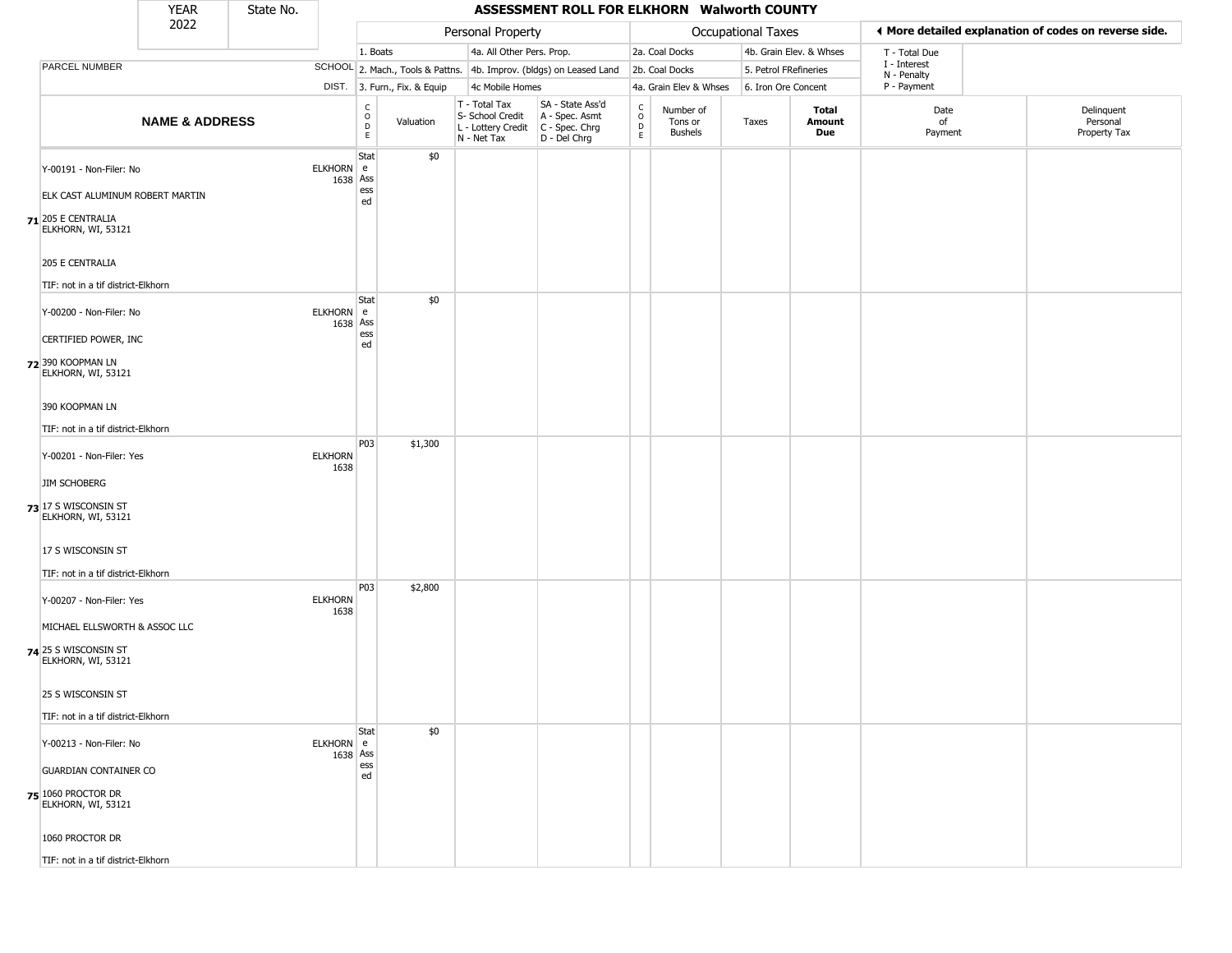|                                                              | <b>YEAR</b>               | State No.           |                        |                                   |                              |                                                  | ASSESSMENT ROLL FOR ELKHORN Walworth COUNTY                                               |                                    |                                 |                           |                         |                             |                                                       |
|--------------------------------------------------------------|---------------------------|---------------------|------------------------|-----------------------------------|------------------------------|--------------------------------------------------|-------------------------------------------------------------------------------------------|------------------------------------|---------------------------------|---------------------------|-------------------------|-----------------------------|-------------------------------------------------------|
|                                                              | 2022                      |                     |                        |                                   |                              | Personal Property                                |                                                                                           |                                    |                                 | <b>Occupational Taxes</b> |                         |                             | ◀ More detailed explanation of codes on reverse side. |
|                                                              |                           |                     |                        | 1. Boats                          |                              | 4a. All Other Pers. Prop.                        |                                                                                           |                                    | 2a. Coal Docks                  |                           | 4b. Grain Elev. & Whses | T - Total Due               |                                                       |
| PARCEL NUMBER                                                |                           |                     |                        |                                   |                              |                                                  | SCHOOL 2. Mach., Tools & Pattns. 4b. Improv. (bldgs) on Leased Land                       |                                    | 2b. Coal Docks                  | 5. Petrol FRefineries     |                         | I - Interest<br>N - Penalty |                                                       |
|                                                              |                           |                     |                        |                                   | DIST. 3. Furn., Fix. & Equip | 4c Mobile Homes                                  |                                                                                           |                                    | 4a. Grain Elev & Whses          | 6. Iron Ore Concent       |                         | P - Payment                 |                                                       |
|                                                              | <b>NAME &amp; ADDRESS</b> |                     |                        | $\frac{C}{O}$<br>D<br>$\mathsf E$ | Valuation                    | T - Total Tax<br>S- School Credit<br>N - Net Tax | SA - State Ass'd<br>A - Spec. Asmt<br>L - Lottery Credit   C - Spec. Chrg<br>D - Del Chrg | $\int_{0}^{c}$<br>$\mathsf D$<br>E | Number of<br>Tons or<br>Bushels | Taxes                     | Total<br>Amount<br>Due  | Date<br>of<br>Payment       | Delinquent<br>Personal<br>Property Tax                |
| Y-00218 - Non-Filer: Yes                                     |                           |                     | <b>ELKHORN</b><br>1638 | P03                               | \$5,100                      |                                                  |                                                                                           |                                    |                                 |                           |                         |                             |                                                       |
| CAVE ENTERPRISES OPERATIONS, LLC                             |                           |                     |                        |                                   |                              |                                                  |                                                                                           |                                    |                                 |                           |                         |                             |                                                       |
| 76 1624 W 18TH STREET<br>CHICAGO, IL, 60608                  |                           |                     |                        |                                   |                              |                                                  |                                                                                           |                                    |                                 |                           |                         |                             |                                                       |
| 211 E GENEVA ST                                              |                           |                     |                        |                                   |                              |                                                  |                                                                                           |                                    |                                 |                           |                         |                             |                                                       |
| TIF: not in a tif district-Elkhorn                           |                           |                     |                        |                                   |                              |                                                  |                                                                                           |                                    |                                 |                           |                         |                             |                                                       |
| Y-00222 - Non-Filer: No                                      |                           |                     | ELKHORN P03<br>1638    | P4A                               | \$100<br>\$32,800            |                                                  |                                                                                           |                                    |                                 |                           |                         |                             |                                                       |
| KARLIK CHIROPRACTIC, CENTER, SC                              |                           |                     |                        |                                   |                              |                                                  |                                                                                           |                                    |                                 |                           |                         |                             |                                                       |
| 77 PO BOX 354<br>ELKHORN, WI, 53121                          |                           |                     |                        |                                   |                              |                                                  |                                                                                           |                                    |                                 |                           |                         |                             |                                                       |
| 850 N WISCONSIN ST                                           |                           |                     |                        |                                   |                              |                                                  |                                                                                           |                                    |                                 |                           |                         |                             |                                                       |
| TIF: not in a tif district-Elkhorn                           |                           |                     |                        |                                   |                              |                                                  |                                                                                           |                                    |                                 |                           |                         |                             |                                                       |
|                                                              |                           | <b>Parcel Total</b> |                        |                                   | \$32,900                     |                                                  |                                                                                           |                                    |                                 |                           |                         |                             |                                                       |
| Y-00224 - Non-Filer: Yes                                     |                           |                     | <b>ELKHORN</b><br>1638 | P4A                               | \$15,400                     |                                                  |                                                                                           |                                    |                                 |                           |                         |                             |                                                       |
| SUNNYSIDE VENTURES, LLC - LAUNDROMAT MICHAEL AND HEIDI WILEY |                           |                     |                        |                                   |                              |                                                  |                                                                                           |                                    |                                 |                           |                         |                             |                                                       |
| 78 W496 COUNTY RD D<br>BURLINGTON, WI, 53121                 |                           |                     |                        |                                   |                              |                                                  |                                                                                           |                                    |                                 |                           |                         |                             |                                                       |
| 11 N LINCOLN, ELKHORN                                        |                           |                     |                        |                                   |                              |                                                  |                                                                                           |                                    |                                 |                           |                         |                             |                                                       |
| TIF: not in a tif district-Elkhorn                           |                           |                     |                        |                                   |                              |                                                  |                                                                                           |                                    |                                 |                           |                         |                             |                                                       |
| Y-00225 - Non-Filer: No                                      |                           |                     | ELKHORN P03<br>1638    | P4A                               | \$0<br>\$5,500               |                                                  |                                                                                           |                                    |                                 |                           |                         |                             |                                                       |
| ELKHORN INCOME TAX SERVICE, LLC                              |                           |                     |                        |                                   |                              |                                                  |                                                                                           |                                    |                                 |                           |                         |                             |                                                       |
| 79 PO BOX 1014<br>ELKHORN, WI, 53121                         |                           |                     |                        |                                   |                              |                                                  |                                                                                           |                                    |                                 |                           |                         |                             |                                                       |
| 300 S LINCOLN STE B                                          |                           |                     |                        |                                   |                              |                                                  |                                                                                           |                                    |                                 |                           |                         |                             |                                                       |
| TIF: not in a tif district-Elkhorn                           |                           |                     |                        |                                   |                              |                                                  |                                                                                           |                                    |                                 |                           |                         |                             |                                                       |
|                                                              |                           | <b>Parcel Total</b> |                        |                                   | \$5,500                      |                                                  |                                                                                           |                                    |                                 |                           |                         |                             |                                                       |
| Y-00226 - Non-Filer: Yes                                     |                           |                     | ELKHORN P03<br>1638    | P4A                               | \$7,200<br>\$12,000          |                                                  |                                                                                           |                                    |                                 |                           |                         |                             |                                                       |
| <b>WILSON FARM MEATS</b>                                     |                           |                     |                        |                                   |                              |                                                  |                                                                                           |                                    |                                 |                           |                         |                             |                                                       |
| 80 406 S WISCONSIN ST<br>ELKHORN, WI, 53121                  |                           |                     |                        |                                   |                              |                                                  |                                                                                           |                                    |                                 |                           |                         |                             |                                                       |
| 406 S WISCONSIN ST, 100 CLARK                                |                           |                     |                        |                                   |                              |                                                  |                                                                                           |                                    |                                 |                           |                         |                             |                                                       |
| TIF: not in a tif district-Elkhorn                           |                           |                     |                        |                                   |                              |                                                  |                                                                                           |                                    |                                 |                           |                         |                             |                                                       |
|                                                              |                           | <b>Parcel Total</b> |                        |                                   | \$19,200                     |                                                  |                                                                                           |                                    |                                 |                           |                         |                             |                                                       |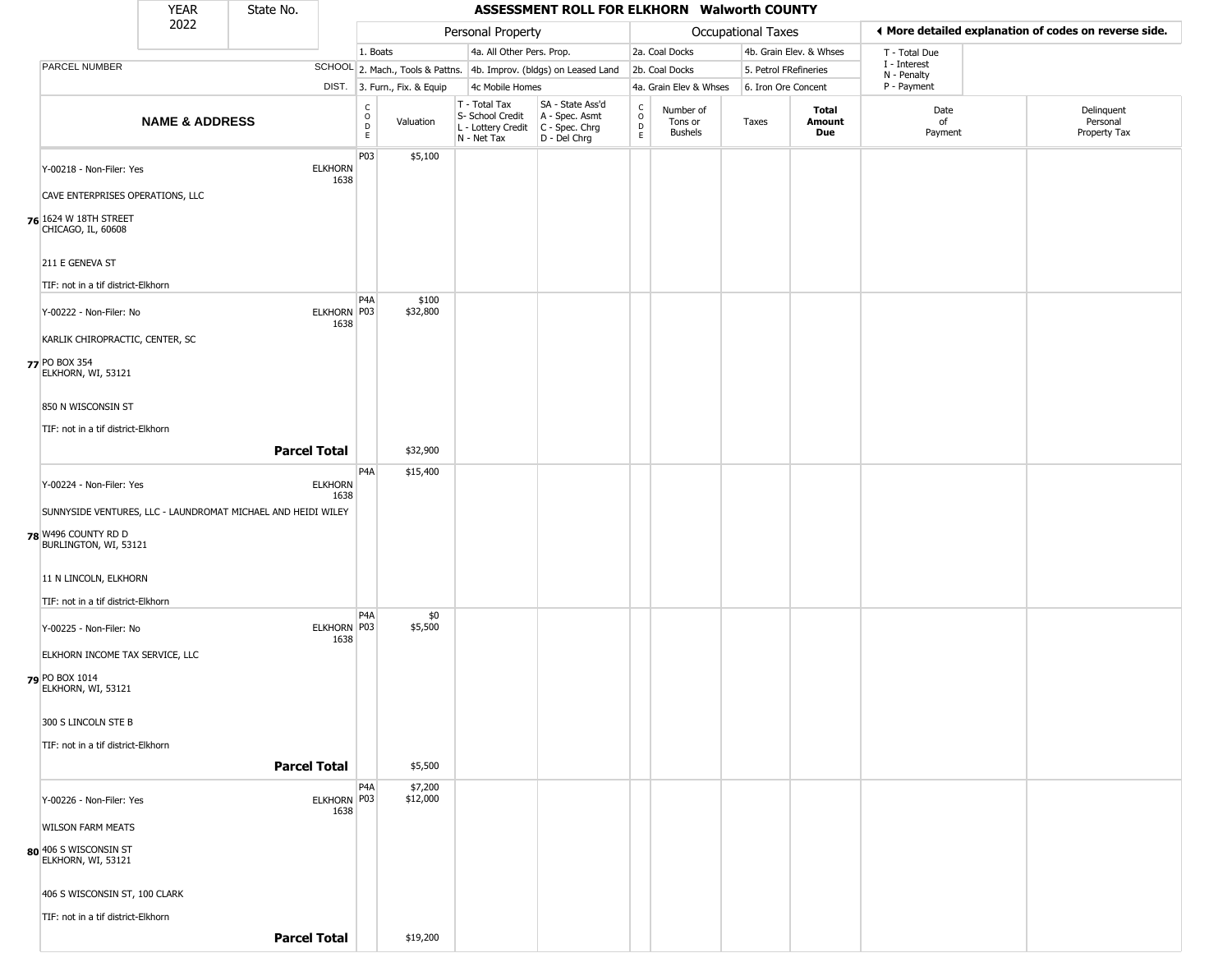|                                            | <b>YEAR</b>               | State No. |                            |                   |                              |                                                                        | ASSESSMENT ROLL FOR ELKHORN Walworth COUNTY                            |                                       |                                        |                       |                               |                             |                                                       |
|--------------------------------------------|---------------------------|-----------|----------------------------|-------------------|------------------------------|------------------------------------------------------------------------|------------------------------------------------------------------------|---------------------------------------|----------------------------------------|-----------------------|-------------------------------|-----------------------------|-------------------------------------------------------|
|                                            | 2022                      |           |                            |                   |                              | Personal Property                                                      |                                                                        |                                       |                                        | Occupational Taxes    |                               |                             | ♦ More detailed explanation of codes on reverse side. |
|                                            |                           |           |                            | 1. Boats          |                              | 4a. All Other Pers. Prop.                                              |                                                                        |                                       | 2a. Coal Docks                         |                       | 4b. Grain Elev. & Whses       | T - Total Due               |                                                       |
| PARCEL NUMBER                              |                           |           |                            |                   |                              |                                                                        | SCHOOL 2. Mach., Tools & Pattns. 4b. Improv. (bldgs) on Leased Land    |                                       | 2b. Coal Docks                         | 5. Petrol FRefineries |                               | I - Interest<br>N - Penalty |                                                       |
|                                            |                           |           |                            |                   | DIST. 3. Furn., Fix. & Equip | 4c Mobile Homes                                                        |                                                                        |                                       | 4a. Grain Elev & Whses                 | 6. Iron Ore Concent   |                               | P - Payment                 |                                                       |
|                                            | <b>NAME &amp; ADDRESS</b> |           |                            | C<br>0<br>D<br>E. | Valuation                    | T - Total Tax<br>S- School Credit<br>L - Lottery Credit<br>N - Net Tax | SA - State Ass'd<br>A - Spec. Asmt<br>$C - Spec. Chrg$<br>D - Del Chrg | $\mathsf{C}$<br>$\mathsf O$<br>D<br>E | Number of<br>Tons or<br><b>Bushels</b> | Taxes                 | <b>Total</b><br>Amount<br>Due | Date<br>of<br>Payment       | Delinquent<br>Personal<br>Property Tax                |
| Y-00230 - Non-Filer: No                    |                           |           | <b>ELKHORN</b> mpt<br>1638 | Exe               | \$0                          |                                                                        |                                                                        |                                       |                                        |                       |                               |                             |                                                       |
| EDS INFORMATION SERVICES, LLC              |                           |           |                            |                   |                              |                                                                        |                                                                        |                                       |                                        |                       |                               |                             |                                                       |
| 81 5400 LEGACY DRIVE<br>PLANO, TX, 75024   |                           |           |                            |                   |                              |                                                                        |                                                                        |                                       |                                        |                       |                               |                             |                                                       |
| 1300 ST HWYT 67 SOUTH                      |                           |           |                            |                   |                              |                                                                        |                                                                        |                                       |                                        |                       |                               |                             |                                                       |
| TIF: TID #4-Elkhorn                        |                           |           |                            |                   |                              |                                                                        |                                                                        |                                       |                                        |                       |                               |                             |                                                       |
| Y-00241 - Non-Filer: No                    |                           |           | <b>ELKHORN</b><br>1638     | P03               | \$4,200                      |                                                                        |                                                                        |                                       |                                        |                       |                               |                             |                                                       |
| FARRIS, HANSEN & ASSOC, INC                |                           |           |                            |                   |                              |                                                                        |                                                                        |                                       |                                        |                       |                               |                             |                                                       |
| 82 7 RIDGEWAY COURT<br>ELKHORN, WI, 53121  |                           |           |                            |                   |                              |                                                                        |                                                                        |                                       |                                        |                       |                               |                             |                                                       |
| 7 RIDGEWAY CT                              |                           |           |                            |                   |                              |                                                                        |                                                                        |                                       |                                        |                       |                               |                             |                                                       |
| TIF: not in a tif district-Elkhorn         |                           |           |                            |                   |                              |                                                                        |                                                                        |                                       |                                        |                       |                               |                             |                                                       |
| Y-00246 - Non-Filer: No                    |                           |           | <b>ELKHORN</b><br>1638     |                   | \$0                          |                                                                        |                                                                        |                                       |                                        |                       |                               |                             |                                                       |
| BARBARA FISCHER ART'S SERVICE              |                           |           |                            |                   |                              |                                                                        |                                                                        |                                       |                                        |                       |                               |                             |                                                       |
| 83 43 N WISCONSIN ST<br>ELKHORN, WI, 53121 |                           |           |                            |                   |                              |                                                                        |                                                                        |                                       |                                        |                       |                               |                             |                                                       |
| 43 N WISCONSIN ST                          |                           |           |                            |                   |                              |                                                                        |                                                                        |                                       |                                        |                       |                               |                             |                                                       |
| TIF: not in a tif district-Elkhorn         |                           |           |                            |                   |                              |                                                                        |                                                                        |                                       |                                        |                       |                               |                             |                                                       |
| Y-00250 - Non-Filer: Yes                   |                           |           | ELKHORN P03<br>1638        | P <sub>4</sub> A  | \$5,700<br>\$23,300          |                                                                        |                                                                        |                                       |                                        |                       |                               |                             |                                                       |
| <b>GENEVA LABS</b>                         |                           |           |                            |                   |                              |                                                                        |                                                                        |                                       |                                        |                       |                               |                             |                                                       |
| 84 PO BOX 140<br>ELKHORN, WI, 53121        |                           |           |                            |                   |                              |                                                                        |                                                                        |                                       |                                        |                       |                               |                             |                                                       |
| 1001 PROCTOR DR                            |                           |           |                            |                   |                              |                                                                        |                                                                        |                                       |                                        |                       |                               |                             |                                                       |
| TIF: not in a tif district-Elkhorn         |                           |           |                            |                   |                              |                                                                        |                                                                        |                                       |                                        |                       |                               |                             |                                                       |
|                                            |                           |           | <b>Parcel Total</b>        |                   | \$29,000                     |                                                                        |                                                                        |                                       |                                        |                       |                               |                             |                                                       |
| Y-00251 - Non-Filer: No                    |                           |           | <b>ELKHORN</b><br>1638     | P03               | \$11,300                     |                                                                        |                                                                        |                                       |                                        |                       |                               |                             |                                                       |
| BARTZ CHIROPRACTIC INC                     |                           |           |                            |                   |                              |                                                                        |                                                                        |                                       |                                        |                       |                               |                             |                                                       |
| 85 203 W WALWORTH ST<br>ELKHORN, WI, 53121 |                           |           |                            |                   |                              |                                                                        |                                                                        |                                       |                                        |                       |                               |                             |                                                       |
| 203 W WALWORTH ST                          |                           |           |                            |                   |                              |                                                                        |                                                                        |                                       |                                        |                       |                               |                             |                                                       |
| TIF: not in a tif district-Elkhorn         |                           |           |                            |                   |                              |                                                                        |                                                                        |                                       |                                        |                       |                               |                             |                                                       |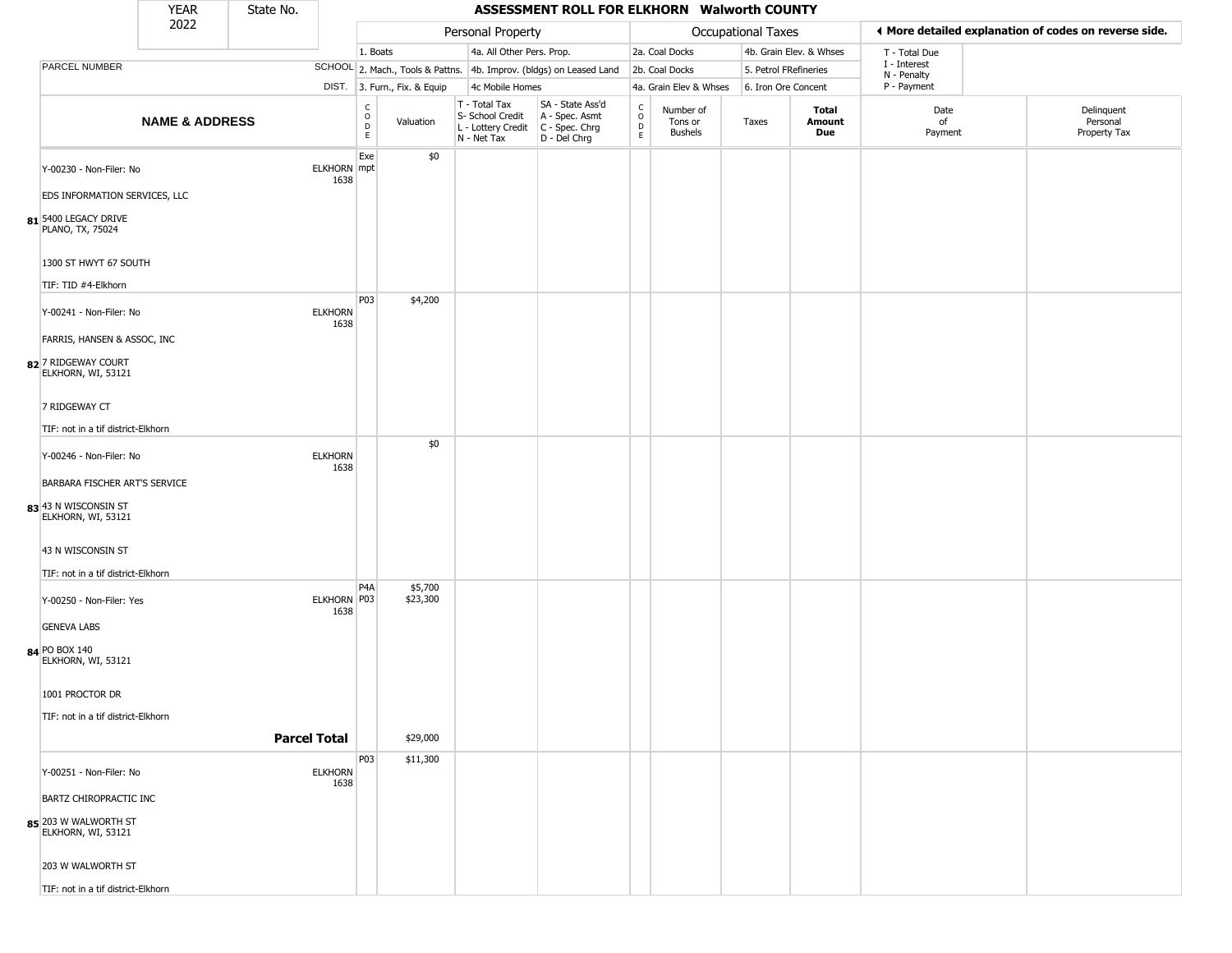|                                               | <b>YEAR</b><br>2022       | State No.           |                        |                                |                              |                                                                                       | ASSESSMENT ROLL FOR ELKHORN Walworth COUNTY                         |                                   |                                        |                       |                               |                                                       |                                        |
|-----------------------------------------------|---------------------------|---------------------|------------------------|--------------------------------|------------------------------|---------------------------------------------------------------------------------------|---------------------------------------------------------------------|-----------------------------------|----------------------------------------|-----------------------|-------------------------------|-------------------------------------------------------|----------------------------------------|
|                                               |                           |                     |                        |                                | Personal Property            |                                                                                       |                                                                     |                                   | Occupational Taxes                     |                       |                               | ♦ More detailed explanation of codes on reverse side. |                                        |
|                                               |                           |                     |                        | 1. Boats                       |                              | 4a. All Other Pers. Prop.                                                             |                                                                     |                                   | 2a. Coal Docks                         |                       | 4b. Grain Elev. & Whses       | T - Total Due                                         |                                        |
| PARCEL NUMBER                                 |                           |                     |                        |                                |                              |                                                                                       | SCHOOL 2. Mach., Tools & Pattns. 4b. Improv. (bldgs) on Leased Land |                                   | 2b. Coal Docks                         | 5. Petrol FRefineries |                               | I - Interest<br>N - Penalty                           |                                        |
|                                               |                           |                     |                        |                                | DIST. 3. Furn., Fix. & Equip | 4c Mobile Homes                                                                       |                                                                     |                                   | 4a. Grain Elev & Whses                 | 6. Iron Ore Concent   |                               | P - Payment                                           |                                        |
|                                               | <b>NAME &amp; ADDRESS</b> |                     |                        | $\rm _o^c$<br>$\mathsf D$<br>E | Valuation                    | T - Total Tax<br>S- School Credit<br>L - Lottery Credit C - Spec. Chrg<br>N - Net Tax | SA - State Ass'd<br>A - Spec. Asmt<br>D - Del Chrg                  | $\frac{c}{0}$<br>$\mathsf D$<br>E | Number of<br>Tons or<br><b>Bushels</b> | Taxes                 | <b>Total</b><br>Amount<br>Due | Date<br>of<br>Payment                                 | Delinquent<br>Personal<br>Property Tax |
| Y-00252 - Non-Filer: No                       |                           |                     | ELKHORN P03<br>1638    | P4A                            | \$33,400<br>\$135,900        |                                                                                       |                                                                     |                                   |                                        |                       |                               |                                                       |                                        |
| EYE PHYSICIANS & SURGEONS, SC DR. MARK BROWER |                           |                     |                        |                                |                              |                                                                                       |                                                                     |                                   |                                        |                       |                               |                                                       |                                        |
| 86 1311 S LINCOLN ST<br>ELKHORN, WI, 53121    |                           |                     |                        |                                |                              |                                                                                       |                                                                     |                                   |                                        |                       |                               |                                                       |                                        |
| 1311 S LINCOLN ST                             |                           |                     |                        |                                |                              |                                                                                       |                                                                     |                                   |                                        |                       |                               |                                                       |                                        |
| TIF: not in a tif district-Elkhorn            |                           | <b>Parcel Total</b> |                        |                                | \$169,300                    |                                                                                       |                                                                     |                                   |                                        |                       |                               |                                                       |                                        |
| Y-00254 - Non-Filer: No                       |                           |                     | ELKHORN P03<br>1638    | P4A                            | \$1,600<br>\$12,200          |                                                                                       |                                                                     |                                   |                                        |                       |                               |                                                       |                                        |
| GODFREY, LEIBSLE, BLACKBOURN, HOWARTH         |                           |                     |                        |                                |                              |                                                                                       |                                                                     |                                   |                                        |                       |                               |                                                       |                                        |
| 87 354 SEYMOUR COURT<br>ELKHORN, WI, 53121    |                           |                     |                        |                                |                              |                                                                                       |                                                                     |                                   |                                        |                       |                               |                                                       |                                        |
| 354 SEYMOUR COURT                             |                           |                     |                        |                                |                              |                                                                                       |                                                                     |                                   |                                        |                       |                               |                                                       |                                        |
| TIF: not in a tif district-Elkhorn            |                           | <b>Parcel Total</b> |                        |                                | \$13,800                     |                                                                                       |                                                                     |                                   |                                        |                       |                               |                                                       |                                        |
|                                               |                           |                     |                        |                                |                              |                                                                                       |                                                                     |                                   |                                        |                       |                               |                                                       |                                        |
| Y-00257 - Non-Filer: Yes                      |                           |                     | ELKHORN P03<br>1638    | P4A                            | \$400<br>\$2,800             |                                                                                       |                                                                     |                                   |                                        |                       |                               |                                                       |                                        |
| ALEXANDER LUMBER CO                           |                           |                     |                        |                                |                              |                                                                                       |                                                                     |                                   |                                        |                       |                               |                                                       |                                        |
| 88 PO BOX 831<br>AURORA, IL, 60507            |                           |                     |                        |                                |                              |                                                                                       |                                                                     |                                   |                                        |                       |                               |                                                       |                                        |
| 99 E CENTRALIA                                |                           |                     |                        |                                |                              |                                                                                       |                                                                     |                                   |                                        |                       |                               |                                                       |                                        |
| TIF: not in a tif district-Elkhorn            |                           |                     |                        |                                |                              |                                                                                       |                                                                     |                                   |                                        |                       |                               |                                                       |                                        |
|                                               |                           | <b>Parcel Total</b> |                        |                                | \$3,200                      |                                                                                       |                                                                     |                                   |                                        |                       |                               |                                                       |                                        |
| Y-00262 - Non-Filer: Yes                      |                           |                     | <b>ELKHORN</b><br>1638 | P03                            | \$7,000                      |                                                                                       |                                                                     |                                   |                                        |                       |                               |                                                       |                                        |
| DR. JOHN HALL                                 |                           |                     |                        |                                |                              |                                                                                       |                                                                     |                                   |                                        |                       |                               |                                                       |                                        |
| 89 PO BOX 350<br>ELKHORN, WI, 53121           |                           |                     |                        |                                |                              |                                                                                       |                                                                     |                                   |                                        |                       |                               |                                                       |                                        |
| 419 N WISCONSIN                               |                           |                     |                        |                                |                              |                                                                                       |                                                                     |                                   |                                        |                       |                               |                                                       |                                        |
| TIF: not in a tif district-Elkhorn            |                           |                     |                        |                                |                              |                                                                                       |                                                                     |                                   |                                        |                       |                               |                                                       |                                        |
| Y-00269 - Non-Filer: No                       |                           |                     | ELKHORN e<br>1638 Ass  | Stat                           | \$0                          |                                                                                       |                                                                     |                                   |                                        |                       |                               |                                                       |                                        |
| MONARCH-MCLAREN, LTD                          |                           |                     |                        | ess<br>ed                      |                              |                                                                                       |                                                                     |                                   |                                        |                       |                               |                                                       |                                        |
| 90 999 KOOPAN LN<br>ELKHORN, WI, 53121        |                           |                     |                        |                                |                              |                                                                                       |                                                                     |                                   |                                        |                       |                               |                                                       |                                        |
| 999 KOOPAN LN                                 |                           |                     |                        |                                |                              |                                                                                       |                                                                     |                                   |                                        |                       |                               |                                                       |                                        |
| TIF: not in a tif district-Elkhorn            |                           |                     |                        |                                |                              |                                                                                       |                                                                     |                                   |                                        |                       |                               |                                                       |                                        |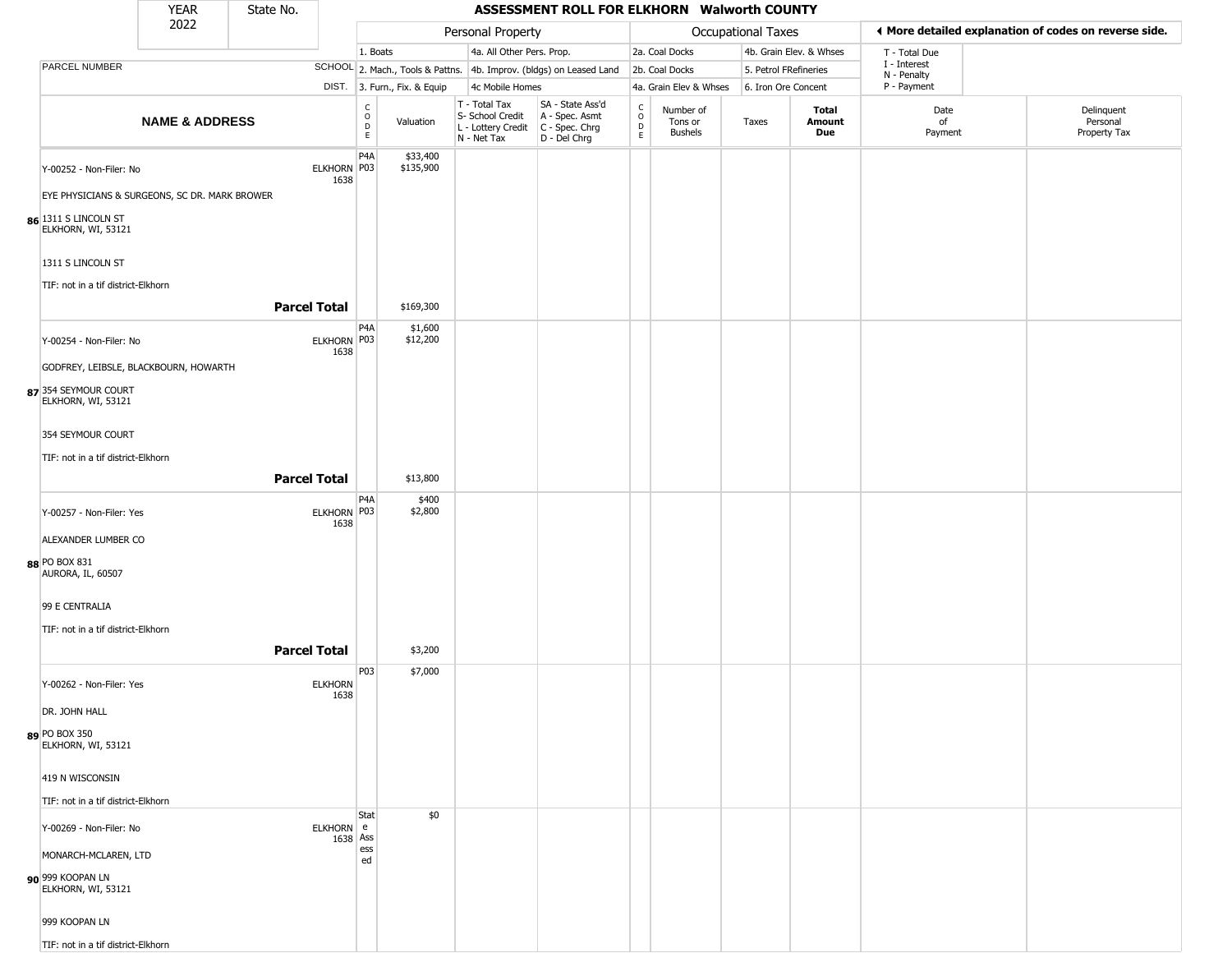|                                              | <b>YEAR</b>                                       | State No. |                        |                                                          |                              |                                                  | ASSESSMENT ROLL FOR ELKHORN Walworth COUNTY                                               |                                                          |                                        |                           |                         |                             |                                                       |
|----------------------------------------------|---------------------------------------------------|-----------|------------------------|----------------------------------------------------------|------------------------------|--------------------------------------------------|-------------------------------------------------------------------------------------------|----------------------------------------------------------|----------------------------------------|---------------------------|-------------------------|-----------------------------|-------------------------------------------------------|
|                                              | 2022                                              |           |                        |                                                          |                              | Personal Property                                |                                                                                           |                                                          |                                        | <b>Occupational Taxes</b> |                         |                             | ♦ More detailed explanation of codes on reverse side. |
|                                              |                                                   |           |                        | 1. Boats                                                 |                              |                                                  | 4a. All Other Pers. Prop.                                                                 |                                                          | 2a. Coal Docks                         |                           | 4b. Grain Elev. & Whses | T - Total Due               |                                                       |
| <b>PARCEL NUMBER</b>                         |                                                   |           |                        |                                                          |                              |                                                  | SCHOOL 2. Mach., Tools & Pattns. 4b. Improv. (bldgs) on Leased Land                       |                                                          | 2b. Coal Docks                         | 5. Petrol FRefineries     |                         | I - Interest<br>N - Penalty |                                                       |
|                                              |                                                   |           |                        |                                                          | DIST. 3. Furn., Fix. & Equip | 4c Mobile Homes                                  |                                                                                           |                                                          | 4a. Grain Elev & Whses                 | 6. Iron Ore Concent       |                         | P - Payment                 |                                                       |
|                                              | <b>NAME &amp; ADDRESS</b>                         |           |                        | $\begin{smallmatrix} C \\ O \\ D \end{smallmatrix}$<br>E | Valuation                    | T - Total Tax<br>S- School Credit<br>N - Net Tax | SA - State Ass'd<br>A - Spec. Asmt<br>L - Lottery Credit   C - Spec. Chrg<br>D - Del Chrg | $\begin{smallmatrix} C \\ 0 \\ D \end{smallmatrix}$<br>E | Number of<br>Tons or<br><b>Bushels</b> | Taxes                     | Total<br>Amount<br>Due  | Date<br>of<br>Payment       | Delinquent<br>Personal<br>Property Tax                |
| Y-00277 - Non-Filer: Yes                     |                                                   |           | <b>ELKHORN</b><br>1638 | P03                                                      | \$37,200                     |                                                  |                                                                                           |                                                          |                                        |                           |                         |                             |                                                       |
| RONALD HULL D.D.S.                           |                                                   |           |                        |                                                          |                              |                                                  |                                                                                           |                                                          |                                        |                           |                         |                             |                                                       |
| $91$ 700 W WALWORTH ST<br>ELKHORN, WI, 53121 |                                                   |           |                        |                                                          |                              |                                                  |                                                                                           |                                                          |                                        |                           |                         |                             |                                                       |
| 700 W WALWORTH ST                            |                                                   |           |                        |                                                          |                              |                                                  |                                                                                           |                                                          |                                        |                           |                         |                             |                                                       |
| TIF: not in a tif district-Elkhorn           |                                                   |           |                        |                                                          |                              |                                                  |                                                                                           |                                                          |                                        |                           |                         |                             |                                                       |
| Y-00279 - Non-Filer: Yes                     |                                                   |           | <b>ELKHORN</b><br>1638 | <b>P03</b>                                               | \$26,600                     |                                                  |                                                                                           |                                                          |                                        |                           |                         |                             |                                                       |
|                                              | MATA PITA, INC - SUBWAY SANDWICHES RAJENDRA PATEL |           |                        |                                                          |                              |                                                  |                                                                                           |                                                          |                                        |                           |                         |                             |                                                       |
| 92 202 E GENEVA ST<br>ELKHORN, WI, 53121     |                                                   |           |                        |                                                          |                              |                                                  |                                                                                           |                                                          |                                        |                           |                         |                             |                                                       |
| 58 W MARKET ST #G & 202 E GENEVA             |                                                   |           |                        |                                                          |                              |                                                  |                                                                                           |                                                          |                                        |                           |                         |                             |                                                       |
| TIF: not in a tif district-Elkhorn           |                                                   |           |                        |                                                          |                              |                                                  |                                                                                           |                                                          |                                        |                           |                         |                             |                                                       |
| Y-00280 - Non-Filer: No                      |                                                   |           | ELKHORN P03<br>1638    | P <sub>4</sub> A                                         | \$5,100<br>\$35,500          |                                                  |                                                                                           |                                                          |                                        |                           |                         |                             |                                                       |
|                                              | MCLANE FOODSERVICE DISTRIBUTION, INC #614         |           |                        |                                                          |                              |                                                  |                                                                                           |                                                          |                                        |                           |                         |                             |                                                       |
| 93 PO BOX 6115<br>TEMPLE, TX, 76503          |                                                   |           |                        |                                                          |                              |                                                  |                                                                                           |                                                          |                                        |                           |                         |                             |                                                       |
| 265 E O CONNOR DR                            |                                                   |           |                        |                                                          |                              |                                                  |                                                                                           |                                                          |                                        |                           |                         |                             |                                                       |
| TIF: not in a tif district-Elkhorn           |                                                   |           |                        |                                                          |                              |                                                  |                                                                                           |                                                          |                                        |                           |                         |                             |                                                       |
|                                              |                                                   |           | <b>Parcel Total</b>    |                                                          | \$40,600                     |                                                  |                                                                                           |                                                          |                                        |                           |                         |                             |                                                       |
| Y-00283 - Non-Filer: Yes                     |                                                   |           | <b>ELKHORN</b><br>1638 | P03                                                      | \$15,500                     |                                                  |                                                                                           |                                                          |                                        |                           |                         |                             |                                                       |
| <b>CREDENCE THERAPY ASSOCIATES</b>           |                                                   |           |                        |                                                          |                              |                                                  |                                                                                           |                                                          |                                        |                           |                         |                             |                                                       |
| 94 15 W GENEVA ST<br>ELKHORN, WI, 53121      |                                                   |           |                        |                                                          |                              |                                                  |                                                                                           |                                                          |                                        |                           |                         |                             |                                                       |
| 1 1/2 W GENEVA AND 104 S WISCONSIN           |                                                   |           |                        |                                                          |                              |                                                  |                                                                                           |                                                          |                                        |                           |                         |                             |                                                       |
| TIF: not in a tif district-Elkhorn           |                                                   |           |                        |                                                          |                              |                                                  |                                                                                           |                                                          |                                        |                           |                         |                             |                                                       |
| Y-00284 - Non-Filer: Yes                     |                                                   |           | <b>ELKHORN</b><br>1638 | <b>P03</b>                                               | \$1,300                      |                                                  |                                                                                           |                                                          |                                        |                           |                         |                             |                                                       |
| <b>DIAL ONE</b>                              |                                                   |           |                        |                                                          |                              |                                                  |                                                                                           |                                                          |                                        |                           |                         |                             |                                                       |
| 95 910 W WALWORTH ST<br>ELKHORN, WI, 53121   |                                                   |           |                        |                                                          |                              |                                                  |                                                                                           |                                                          |                                        |                           |                         |                             |                                                       |
| 910 W WALWORTH ST                            |                                                   |           |                        |                                                          |                              |                                                  |                                                                                           |                                                          |                                        |                           |                         |                             |                                                       |
| TIF: not in a tif district-Elkhorn           |                                                   |           |                        |                                                          |                              |                                                  |                                                                                           |                                                          |                                        |                           |                         |                             |                                                       |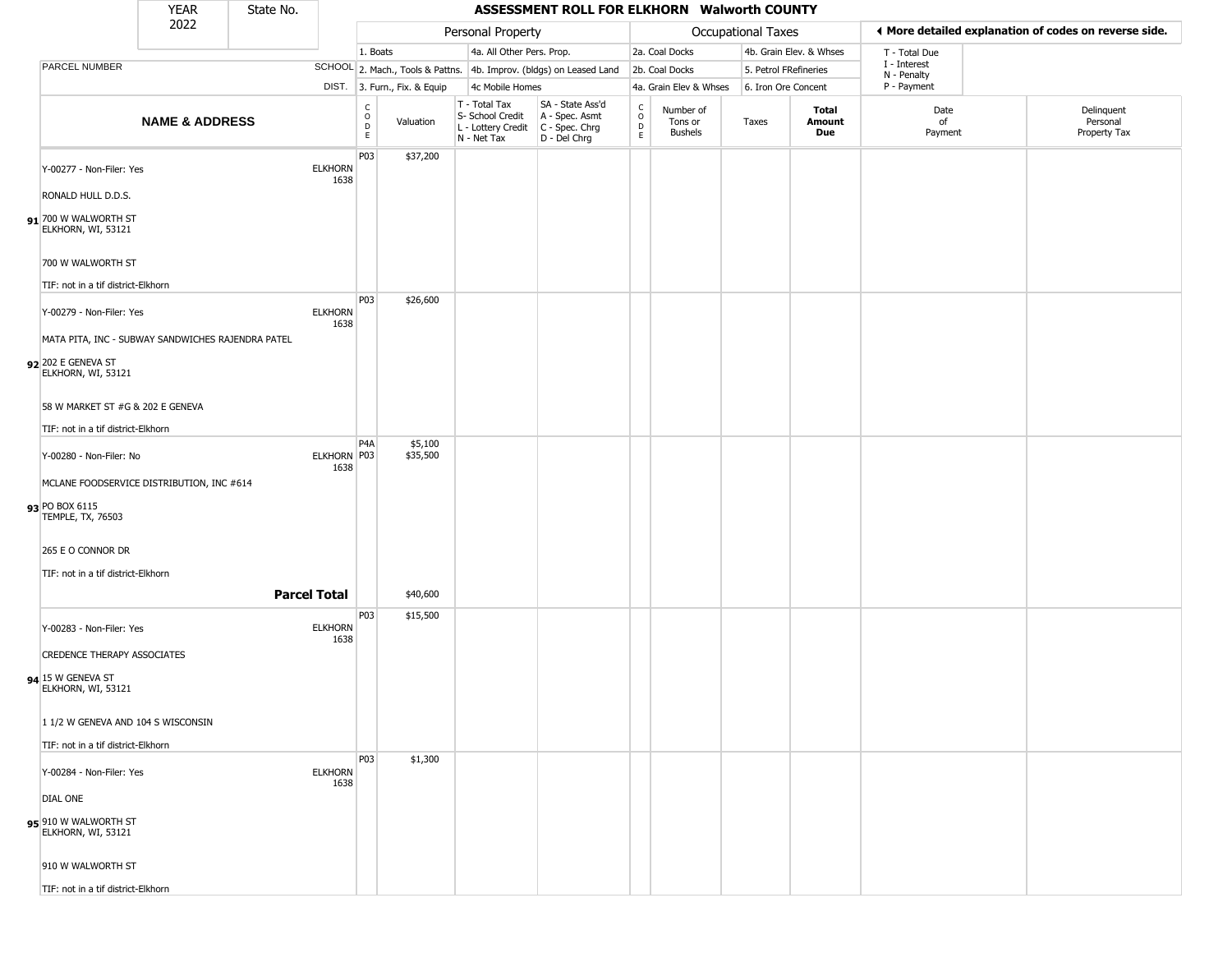|                                                                                                | <b>YEAR</b>               | State No.           |                        |                                |                              |                                                                        | ASSESSMENT ROLL FOR ELKHORN Walworth COUNTY                          |                                                   |                                 |                       |                         |                             |                                                       |
|------------------------------------------------------------------------------------------------|---------------------------|---------------------|------------------------|--------------------------------|------------------------------|------------------------------------------------------------------------|----------------------------------------------------------------------|---------------------------------------------------|---------------------------------|-----------------------|-------------------------|-----------------------------|-------------------------------------------------------|
|                                                                                                | 2022                      |                     |                        |                                |                              | Personal Property                                                      |                                                                      |                                                   |                                 | Occupational Taxes    |                         |                             | ♦ More detailed explanation of codes on reverse side. |
|                                                                                                |                           |                     |                        | 1. Boats                       |                              | 4a. All Other Pers. Prop.                                              |                                                                      |                                                   | 2a. Coal Docks                  |                       | 4b. Grain Elev. & Whses | T - Total Due               |                                                       |
| PARCEL NUMBER                                                                                  |                           |                     |                        |                                |                              |                                                                        | SCHOOL 2. Mach., Tools & Pattns. 4b. Improv. (bldgs) on Leased Land  |                                                   | 2b. Coal Docks                  | 5. Petrol FRefineries |                         | I - Interest<br>N - Penalty |                                                       |
|                                                                                                |                           |                     |                        |                                | DIST. 3. Furn., Fix. & Equip | 4c Mobile Homes                                                        |                                                                      |                                                   | 4a. Grain Elev & Whses          | 6. Iron Ore Concent   |                         | P - Payment                 |                                                       |
|                                                                                                | <b>NAME &amp; ADDRESS</b> |                     |                        | $\rm _o^C$<br>D<br>$\mathsf E$ | Valuation                    | T - Total Tax<br>S- School Credit<br>L - Lottery Credit<br>N - Net Tax | SA - State Ass'd<br>A - Spec. Asmt<br>C - Spec. Chrg<br>D - Del Chrg | $\begin{array}{c}\nC \\ O \\ D \\ E\n\end{array}$ | Number of<br>Tons or<br>Bushels | Taxes                 | Total<br>Amount<br>Due  | Date<br>of<br>Payment       | Delinquent<br>Personal<br>Property Tax                |
| Y-00285 - Non-Filer: Yes                                                                       |                           |                     | <b>ELKHORN</b><br>1638 | P03                            | \$1,000                      |                                                                        |                                                                      |                                                   |                                 |                       |                         |                             |                                                       |
| ELKHORN ROOFING ANDREW SMITH<br>96 PO BOX 680<br>ELKHORN, WI, 53121                            |                           |                     |                        |                                |                              |                                                                        |                                                                      |                                                   |                                 |                       |                         |                             |                                                       |
| 505 NATHAN LN                                                                                  |                           |                     |                        |                                |                              |                                                                        |                                                                      |                                                   |                                 |                       |                         |                             |                                                       |
| TIF: not in a tif district-Elkhorn                                                             |                           |                     |                        |                                |                              |                                                                        |                                                                      |                                                   |                                 |                       |                         |                             |                                                       |
| Y-00288 - Non-Filer: No                                                                        |                           |                     | ELKHORN P03<br>1638    | P <sub>4</sub> A               | \$7,700<br>\$76,000          |                                                                        |                                                                      |                                                   |                                 |                       |                         |                             |                                                       |
| MIDWEST DENTAL CARE, SHEBOYGAN INC C/O MARVIN F POER AND<br><b>COMPANY</b><br>97 PO BOX 802206 |                           |                     |                        |                                |                              |                                                                        |                                                                      |                                                   |                                 |                       |                         |                             |                                                       |
| DALLAS, TX, 75380-2206<br>220 E COMMERCE A                                                     |                           |                     |                        |                                |                              |                                                                        |                                                                      |                                                   |                                 |                       |                         |                             |                                                       |
| TIF: not in a tif district-Elkhorn                                                             |                           |                     |                        |                                |                              |                                                                        |                                                                      |                                                   |                                 |                       |                         |                             |                                                       |
|                                                                                                |                           | <b>Parcel Total</b> |                        |                                | \$83,700                     |                                                                        |                                                                      |                                                   |                                 |                       |                         |                             |                                                       |
| Y-00292 - Non-Filer: Yes<br><b>ELKO KLEEN</b>                                                  |                           |                     | <b>ELKHORN</b><br>1638 | P03                            | \$3,500                      |                                                                        |                                                                      |                                                   |                                 |                       |                         |                             |                                                       |
| 98 N798 SWAMP ANGEL RD<br>WALWORTH, WI, 53184                                                  |                           |                     |                        |                                |                              |                                                                        |                                                                      |                                                   |                                 |                       |                         |                             |                                                       |
| VARIOUS - LEASING<br>TIF: not in a tif district-Elkhorn                                        |                           |                     |                        |                                |                              |                                                                        |                                                                      |                                                   |                                 |                       |                         |                             |                                                       |
| Y-00293 - Non-Filer: Yes                                                                       |                           |                     | <b>ELKHORN</b><br>1638 | P03                            | \$2,200                      |                                                                        |                                                                      |                                                   |                                 |                       |                         |                             |                                                       |
| LAW OFFICES OF MARK E SOSTARICH<br>6 S CHURCH ST<br>ELKHORN, WI, 53121                         |                           |                     |                        |                                |                              |                                                                        |                                                                      |                                                   |                                 |                       |                         |                             |                                                       |
| <b>6 S CHURCH ST</b>                                                                           |                           |                     |                        |                                |                              |                                                                        |                                                                      |                                                   |                                 |                       |                         |                             |                                                       |
| TIF: not in a tif district-Elkhorn                                                             |                           |                     |                        |                                |                              |                                                                        |                                                                      |                                                   |                                 |                       |                         |                             |                                                       |
| Y-00298 - Non-Filer: No                                                                        |                           |                     | ELKHORN e<br>1638 Ass  | Stat                           | \$0                          |                                                                        |                                                                      |                                                   |                                 |                       |                         |                             |                                                       |
| SAN JAMAR, INC<br>100 555 KOOPMAN LN<br>ELKHORN, WI, 53121                                     |                           |                     |                        | ess<br>ed                      |                              |                                                                        |                                                                      |                                                   |                                 |                       |                         |                             |                                                       |
| 555 KOOPMAN LN                                                                                 |                           |                     |                        |                                |                              |                                                                        |                                                                      |                                                   |                                 |                       |                         |                             |                                                       |
| TIF: not in a tif district-Elkhorn                                                             |                           |                     |                        |                                |                              |                                                                        |                                                                      |                                                   |                                 |                       |                         |                             |                                                       |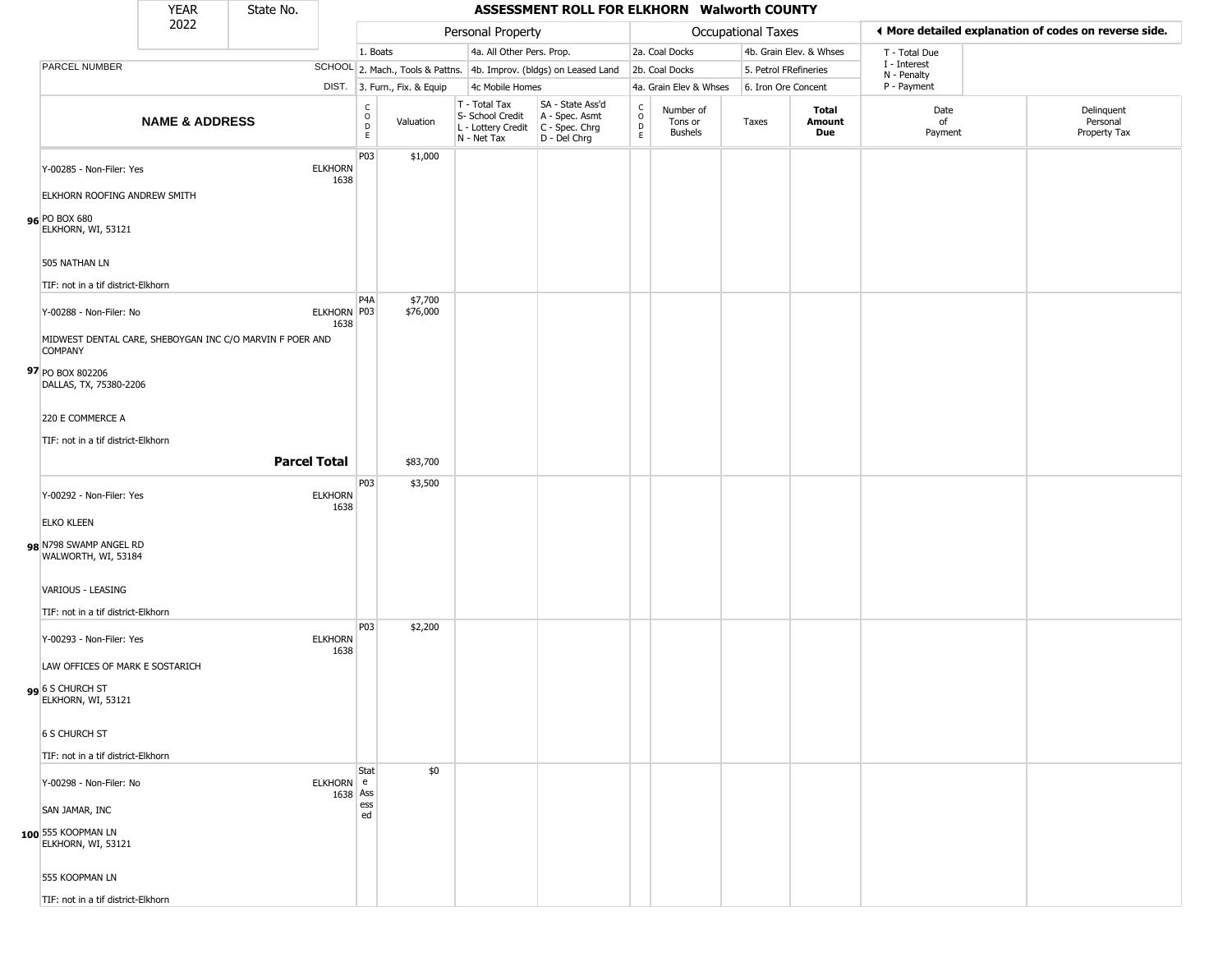|                                                          | <b>YEAR</b>               | State No. |                        |                                                           |                              |                                                                        | ASSESSMENT ROLL FOR ELKHORN Walworth COUNTY                          |                        |                                        |                       |                         |                             |                                                       |
|----------------------------------------------------------|---------------------------|-----------|------------------------|-----------------------------------------------------------|------------------------------|------------------------------------------------------------------------|----------------------------------------------------------------------|------------------------|----------------------------------------|-----------------------|-------------------------|-----------------------------|-------------------------------------------------------|
|                                                          | 2022                      |           |                        |                                                           |                              | Personal Property                                                      |                                                                      |                        |                                        | Occupational Taxes    |                         |                             | ♦ More detailed explanation of codes on reverse side. |
|                                                          |                           |           |                        | 1. Boats                                                  |                              | 4a. All Other Pers. Prop.                                              |                                                                      |                        | 2a. Coal Docks                         |                       | 4b. Grain Elev. & Whses | T - Total Due               |                                                       |
| PARCEL NUMBER                                            |                           |           |                        |                                                           |                              |                                                                        | SCHOOL 2. Mach., Tools & Pattns. 4b. Improv. (bldgs) on Leased Land  |                        | 2b. Coal Docks                         | 5. Petrol FRefineries |                         | I - Interest<br>N - Penalty |                                                       |
|                                                          |                           |           |                        |                                                           | DIST. 3. Furn., Fix. & Equip | 4c Mobile Homes                                                        |                                                                      |                        | 4a. Grain Elev & Whses                 | 6. Iron Ore Concent   |                         | P - Payment                 |                                                       |
|                                                          | <b>NAME &amp; ADDRESS</b> |           |                        | $\mathsf{C}$<br>$\mathsf O$<br>$\mathsf D$<br>$\mathsf E$ | Valuation                    | T - Total Tax<br>S- School Credit<br>L - Lottery Credit<br>N - Net Tax | SA - State Ass'd<br>A - Spec. Asmt<br>C - Spec. Chrg<br>D - Del Chrg | C<br>$\circ$<br>D<br>E | Number of<br>Tons or<br><b>Bushels</b> | Taxes                 | Total<br>Amount<br>Due  | Date<br>of<br>Payment       | Delinquent<br>Personal<br>Property Tax                |
| Y-00299 - Non-Filer: No                                  |                           |           | ELKHORN P03<br>1638    | P <sub>4</sub> A                                          | \$600<br>\$43,400            |                                                                        |                                                                      |                        |                                        |                       |                         |                             |                                                       |
| HAASE-LOCKWOOD & ACCOCIATES                              |                           |           |                        |                                                           |                              |                                                                        |                                                                      |                        |                                        |                       |                         |                             |                                                       |
| 101 PO BOX 161<br>ELKHORN, WI, 53121                     |                           |           |                        |                                                           |                              |                                                                        |                                                                      |                        |                                        |                       |                         |                             |                                                       |
| 730 N WISCONSIN ST<br>TIF: not in a tif district-Elkhorn |                           |           |                        |                                                           |                              |                                                                        |                                                                      |                        |                                        |                       |                         |                             |                                                       |
|                                                          |                           |           | <b>Parcel Total</b>    |                                                           | \$44,000                     |                                                                        |                                                                      |                        |                                        |                       |                         |                             |                                                       |
| Y-00303 - Non-Filer: No                                  |                           |           | ELKHORN e<br>1638 Ass  | Stat                                                      | \$0                          |                                                                        |                                                                      |                        |                                        |                       |                         |                             |                                                       |
| PRESERVATION SOLUTIONS INC                               |                           |           |                        | ess<br>ed                                                 |                              |                                                                        |                                                                      |                        |                                        |                       |                         |                             |                                                       |
| 102 PO BOX 937<br>ELKHORN, WI, 53121                     |                           |           |                        |                                                           |                              |                                                                        |                                                                      |                        |                                        |                       |                         |                             |                                                       |
| 1099 PROCTOR DR                                          |                           |           |                        |                                                           |                              |                                                                        |                                                                      |                        |                                        |                       |                         |                             |                                                       |
| TIF: not in a tif district-Elkhorn                       |                           |           |                        |                                                           |                              |                                                                        |                                                                      |                        |                                        |                       |                         |                             |                                                       |
| Y-00318 - Non-Filer: No                                  |                           |           | <b>ELKHORN</b><br>1638 | P03                                                       | \$16,300                     |                                                                        |                                                                      |                        |                                        |                       |                         |                             |                                                       |
| JMS, LLC                                                 |                           |           |                        |                                                           |                              |                                                                        |                                                                      |                        |                                        |                       |                         |                             |                                                       |
| 103 300 S PINE ST<br>BURLINGTON, WI, 53105               |                           |           |                        |                                                           |                              |                                                                        |                                                                      |                        |                                        |                       |                         |                             |                                                       |
| 3 E GENEVA ST                                            |                           |           |                        |                                                           |                              |                                                                        |                                                                      |                        |                                        |                       |                         |                             |                                                       |
| TIF: not in a tif district-Elkhorn                       |                           |           |                        |                                                           |                              |                                                                        |                                                                      |                        |                                        |                       |                         |                             |                                                       |
| Y-00322 - Non-Filer: No                                  |                           |           | <b>ELKHORN</b>         | P03                                                       | \$16,400                     |                                                                        |                                                                      |                        |                                        |                       |                         |                             |                                                       |
|                                                          |                           |           | 1638                   |                                                           |                              |                                                                        |                                                                      |                        |                                        |                       |                         |                             |                                                       |
| GORDON FLESCH COMPANY, INC/GFC LEASING                   |                           |           |                        |                                                           |                              |                                                                        |                                                                      |                        |                                        |                       |                         |                             |                                                       |
| 104 2675 RESEARCH PARK DR<br>MADISON, WI, 53711          |                           |           |                        |                                                           |                              |                                                                        |                                                                      |                        |                                        |                       |                         |                             |                                                       |
| <b>VARIOUS</b>                                           |                           |           |                        |                                                           |                              |                                                                        |                                                                      |                        |                                        |                       |                         |                             |                                                       |
| TIF: not in a tif district-Elkhorn                       |                           |           |                        |                                                           |                              |                                                                        |                                                                      |                        |                                        |                       |                         |                             |                                                       |
| Y-00325 - Non-Filer: No                                  |                           |           | ELKHORN P03<br>1638    | P <sub>4</sub> A                                          | \$900<br>\$41,900            |                                                                        |                                                                      |                        |                                        |                       |                         |                             |                                                       |
| SOUTHERN LAKES CREDIT UNION                              |                           |           |                        |                                                           |                              |                                                                        |                                                                      |                        |                                        |                       |                         |                             |                                                       |
| 105 3000 80TH ST<br>KENOSHA, WI, 53142                   |                           |           |                        |                                                           |                              |                                                                        |                                                                      |                        |                                        |                       |                         |                             |                                                       |
| 17 N WASHINGTON ST                                       |                           |           |                        |                                                           |                              |                                                                        |                                                                      |                        |                                        |                       |                         |                             |                                                       |
| TIF: not in a tif district-Elkhorn                       |                           |           |                        |                                                           |                              |                                                                        |                                                                      |                        |                                        |                       |                         |                             |                                                       |
|                                                          |                           |           | <b>Parcel Total</b>    |                                                           | \$42,800                     |                                                                        |                                                                      |                        |                                        |                       |                         |                             |                                                       |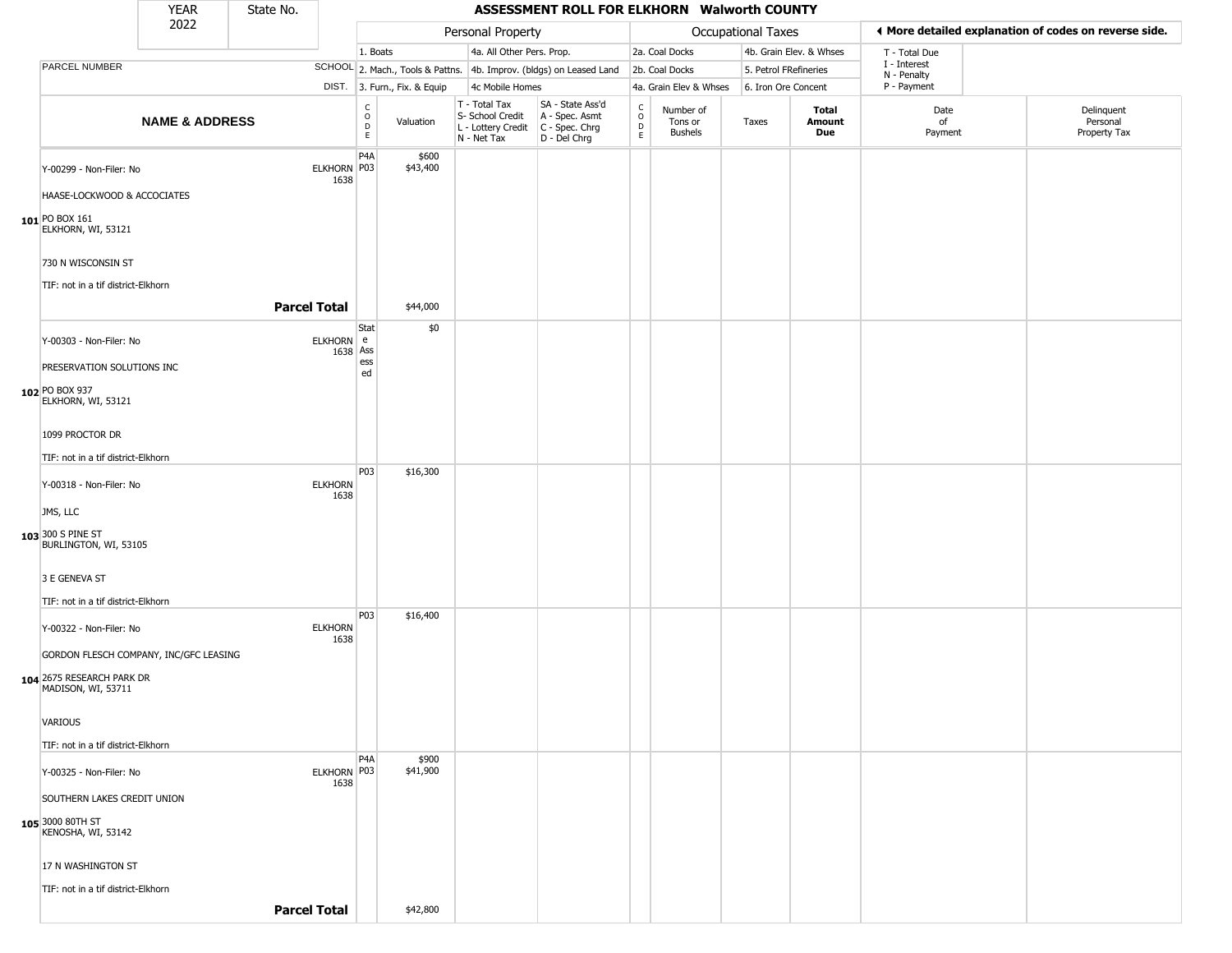|                                               | <b>YEAR</b>               | State No.           |                        |                                 |                              |                                                                          | ASSESSMENT ROLL FOR ELKHORN Walworth COUNTY                          |                                 |                                        |                       |                         |                             |                                                       |
|-----------------------------------------------|---------------------------|---------------------|------------------------|---------------------------------|------------------------------|--------------------------------------------------------------------------|----------------------------------------------------------------------|---------------------------------|----------------------------------------|-----------------------|-------------------------|-----------------------------|-------------------------------------------------------|
|                                               | 2022                      |                     |                        |                                 |                              | Personal Property                                                        |                                                                      |                                 |                                        | Occupational Taxes    |                         |                             | ◀ More detailed explanation of codes on reverse side. |
|                                               |                           |                     |                        | 1. Boats                        |                              | 4a. All Other Pers. Prop.                                                |                                                                      |                                 | 2a. Coal Docks                         |                       | 4b. Grain Elev. & Whses | T - Total Due               |                                                       |
| PARCEL NUMBER                                 |                           |                     |                        |                                 |                              |                                                                          | SCHOOL 2. Mach., Tools & Pattns. 4b. Improv. (bldgs) on Leased Land  |                                 | 2b. Coal Docks                         | 5. Petrol FRefineries |                         | I - Interest<br>N - Penalty |                                                       |
|                                               |                           |                     |                        |                                 | DIST. 3. Furn., Fix. & Equip | 4c Mobile Homes                                                          |                                                                      |                                 | 4a. Grain Elev & Whses                 | 6. Iron Ore Concent   |                         | P - Payment                 |                                                       |
|                                               | <b>NAME &amp; ADDRESS</b> |                     |                        | $\rm ^c_o$<br>$\mathsf{D}$<br>E | Valuation                    | $T - Total Tax$<br>S- School Credit<br>L - Lottery Credit<br>N - Net Tax | SA - State Ass'd<br>A - Spec. Asmt<br>C - Spec. Chrg<br>D - Del Chrg | $\rm _o^C$<br>$\mathsf D$<br>E. | Number of<br>Tons or<br><b>Bushels</b> | Taxes                 | Total<br>Amount<br>Due  | Date<br>of<br>Payment       | Delinquent<br>Personal<br>Property Tax                |
| Y-00331 - Non-Filer: Yes                      |                           |                     | <b>ELKHORN</b><br>1638 | P <sub>03</sub>                 | \$7,000                      |                                                                          |                                                                      |                                 |                                        |                       |                         |                             |                                                       |
| STONE RIDGE APT                               |                           |                     |                        |                                 |                              |                                                                          |                                                                      |                                 |                                        |                       |                         |                             |                                                       |
| 106 35 S WISCONSIN ST<br>ELKHORN, WI, 53121   |                           |                     |                        |                                 |                              |                                                                          |                                                                      |                                 |                                        |                       |                         |                             |                                                       |
| $\overline{0}$                                |                           |                     |                        |                                 |                              |                                                                          |                                                                      |                                 |                                        |                       |                         |                             |                                                       |
| TIF: not in a tif district-Elkhorn            |                           |                     |                        |                                 |                              |                                                                          |                                                                      |                                 |                                        |                       |                         |                             |                                                       |
| Y-00340 - Non-Filer: No                       |                           |                     | ELKHORN P03<br>1638    | P <sub>4</sub> A                | \$2,000<br>\$106,700         |                                                                          |                                                                      |                                 |                                        |                       |                         |                             |                                                       |
| SOMEPLACE ELSE RESTAURANT 2 KATHRYN DUCKWORTH |                           |                     |                        |                                 |                              |                                                                          |                                                                      |                                 |                                        |                       |                         |                             |                                                       |
| $107$ 1 W WALWORTH ST<br>ELKHORN, WI, 53121   |                           |                     |                        |                                 |                              |                                                                          |                                                                      |                                 |                                        |                       |                         |                             |                                                       |
| 1 W WALWORTH ST                               |                           |                     |                        |                                 |                              |                                                                          |                                                                      |                                 |                                        |                       |                         |                             |                                                       |
| TIF: not in a tif district-Elkhorn            |                           |                     |                        |                                 |                              |                                                                          |                                                                      |                                 |                                        |                       |                         |                             |                                                       |
|                                               |                           | <b>Parcel Total</b> |                        |                                 | \$108,700                    |                                                                          |                                                                      |                                 |                                        |                       |                         |                             |                                                       |
|                                               |                           |                     |                        |                                 |                              |                                                                          |                                                                      |                                 |                                        |                       |                         |                             |                                                       |
| Y-00341 - Non-Filer: No                       |                           |                     | ELKHORN e<br>1638 Ass  | Stat<br>ess                     | \$0                          |                                                                          |                                                                      |                                 |                                        |                       |                         |                             |                                                       |
| SOUTHERN LAKES-RECYCLE                        |                           |                     |                        | ed                              |                              |                                                                          |                                                                      |                                 |                                        |                       |                         |                             |                                                       |
| 108 220 S BROAD ST<br>ELKHORN, WI, 53121      |                           |                     |                        |                                 |                              |                                                                          |                                                                      |                                 |                                        |                       |                         |                             |                                                       |
| 220 S BROAD ST                                |                           |                     |                        |                                 |                              |                                                                          |                                                                      |                                 |                                        |                       |                         |                             |                                                       |
| TIF: not in a tif district-Elkhorn            |                           |                     |                        |                                 |                              |                                                                          |                                                                      |                                 |                                        |                       |                         |                             |                                                       |
| Y-00343 - Non-Filer: No                       |                           |                     | <b>ELKHORN</b><br>1638 | P03                             | \$8,000                      |                                                                          |                                                                      |                                 |                                        |                       |                         |                             |                                                       |
| DIRECTV, LLC C/O KROLL, LLC                   |                           |                     |                        |                                 |                              |                                                                          |                                                                      |                                 |                                        |                       |                         |                             |                                                       |
| 109 PO BOX 2789<br>ADDISON, TX, 75001         |                           |                     |                        |                                 |                              |                                                                          |                                                                      |                                 |                                        |                       |                         |                             |                                                       |
| <b>VARIOUS</b>                                |                           |                     |                        |                                 |                              |                                                                          |                                                                      |                                 |                                        |                       |                         |                             |                                                       |
| TIF: not in a tif district-Elkhorn            |                           |                     |                        |                                 |                              |                                                                          |                                                                      |                                 |                                        |                       |                         |                             |                                                       |
|                                               |                           |                     |                        | P03                             | \$900                        |                                                                          |                                                                      |                                 |                                        |                       |                         |                             |                                                       |
| Y-00344 - Non-Filer: No                       |                           |                     | <b>ELKHORN</b><br>1638 |                                 |                              |                                                                          |                                                                      |                                 |                                        |                       |                         |                             |                                                       |
| <b>BADGER STATE REPAIR, LLC</b>               |                           |                     |                        |                                 |                              |                                                                          |                                                                      |                                 |                                        |                       |                         |                             |                                                       |
| 110 204 W CENTRALIA ST<br>ELKHORN, WI, 53121  |                           |                     |                        |                                 |                              |                                                                          |                                                                      |                                 |                                        |                       |                         |                             |                                                       |
| 204 W CENTRALIA ST                            |                           |                     |                        |                                 |                              |                                                                          |                                                                      |                                 |                                        |                       |                         |                             |                                                       |
| TIF: not in a tif district-Elkhorn            |                           |                     |                        |                                 |                              |                                                                          |                                                                      |                                 |                                        |                       |                         |                             |                                                       |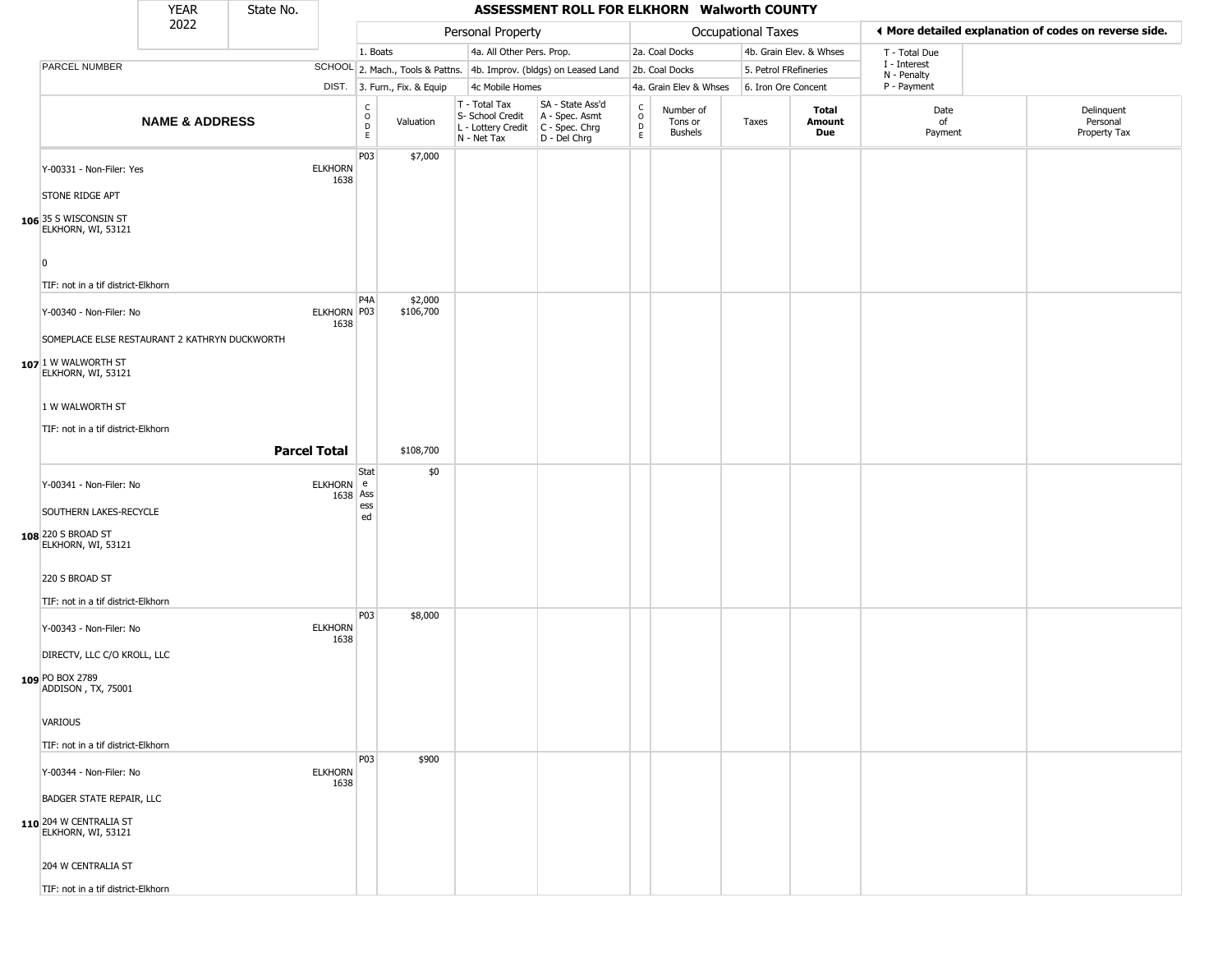|                                                  | YEAR                      | State No. |                         |                        |                                |                                                                        | ASSESSMENT ROLL FOR ELKHORN Walworth COUNTY                          |                        |                                        |                       |                         |                             |                                                       |
|--------------------------------------------------|---------------------------|-----------|-------------------------|------------------------|--------------------------------|------------------------------------------------------------------------|----------------------------------------------------------------------|------------------------|----------------------------------------|-----------------------|-------------------------|-----------------------------|-------------------------------------------------------|
|                                                  | 2022                      |           |                         |                        |                                | Personal Property                                                      |                                                                      |                        |                                        | Occupational Taxes    |                         |                             | ♦ More detailed explanation of codes on reverse side. |
|                                                  |                           |           |                         | 1. Boats               |                                | 4a. All Other Pers. Prop.                                              |                                                                      |                        | 2a. Coal Docks                         |                       | 4b. Grain Elev. & Whses | T - Total Due               |                                                       |
| PARCEL NUMBER                                    |                           |           |                         |                        |                                |                                                                        | SCHOOL 2. Mach., Tools & Pattns. 4b. Improv. (bldgs) on Leased Land  |                        | 2b. Coal Docks                         | 5. Petrol FRefineries |                         | I - Interest<br>N - Penalty |                                                       |
|                                                  |                           |           |                         |                        | DIST. 3. Furn., Fix. & Equip   | 4c Mobile Homes                                                        |                                                                      |                        | 4a. Grain Elev & Whses                 | 6. Iron Ore Concent   |                         | P - Payment                 |                                                       |
|                                                  | <b>NAME &amp; ADDRESS</b> |           |                         | C<br>$\circ$<br>D<br>E | Valuation                      | T - Total Tax<br>S- School Credit<br>L - Lottery Credit<br>N - Net Tax | SA - State Ass'd<br>A - Spec. Asmt<br>C - Spec. Chrg<br>D - Del Chrg | C<br>$\circ$<br>D<br>E | Number of<br>Tons or<br><b>Bushels</b> | Taxes                 | Total<br>Amount<br>Due  | Date<br>of<br>Payment       | Delinquent<br>Personal<br>Property Tax                |
| Y-00351 - Non-Filer: No                          |                           |           | <b>ELKHORN</b><br>1638  | P03                    | \$3,700                        |                                                                        |                                                                      |                        |                                        |                       |                         |                             |                                                       |
| <b>DESIGNERS EDGE</b>                            |                           |           |                         |                        |                                |                                                                        |                                                                      |                        |                                        |                       |                         |                             |                                                       |
| 111 N5860 US HWY 12, STE D<br>ELKHORN, WI, 53121 |                           |           |                         |                        |                                |                                                                        |                                                                      |                        |                                        |                       |                         |                             |                                                       |
| N5860 US HWY 12, STE D                           |                           |           |                         |                        |                                |                                                                        |                                                                      |                        |                                        |                       |                         |                             |                                                       |
| TIF: not in a tif district-Elkhorn               |                           |           |                         |                        |                                |                                                                        |                                                                      |                        |                                        |                       |                         |                             |                                                       |
| Y-00352 - Non-Filer: No                          |                           |           | ELKHORN P4A             | P <sub>0</sub> 3       | \$1,200<br>\$3,000             |                                                                        |                                                                      |                        |                                        |                       |                         |                             |                                                       |
| SOUTHERN LAKES PLUMBING & HEATING, INC           |                           |           | 1638                    |                        |                                |                                                                        |                                                                      |                        |                                        |                       |                         |                             |                                                       |
| 112 N5860 US HWY 12 STE A<br>ELKHORN, WI, 53121  |                           |           |                         |                        |                                |                                                                        |                                                                      |                        |                                        |                       |                         |                             |                                                       |
| N5860 US HWY 12 STE A                            |                           |           |                         |                        |                                |                                                                        |                                                                      |                        |                                        |                       |                         |                             |                                                       |
| TIF: not in a tif district-Elkhorn               |                           |           |                         |                        |                                |                                                                        |                                                                      |                        |                                        |                       |                         |                             |                                                       |
|                                                  |                           |           | <b>Parcel Total</b>     |                        | \$4,200                        |                                                                        |                                                                      |                        |                                        |                       |                         |                             |                                                       |
| Y-00353 - Non-Filer: No                          |                           |           | ELKHORN e<br>1638 Ass   | Stat                   | \$0                            |                                                                        |                                                                      |                        |                                        |                       |                         |                             |                                                       |
| TWIN STATE, INC DBA LIQUI GRO OF ELKHORN         |                           |           |                         | ess<br>ed              |                                |                                                                        |                                                                      |                        |                                        |                       |                         |                             |                                                       |
| 113 PO BOX 858<br>ELKHORN, WI, 53121             |                           |           |                         |                        |                                |                                                                        |                                                                      |                        |                                        |                       |                         |                             |                                                       |
| 309 E CENTRALIA ST                               |                           |           |                         |                        |                                |                                                                        |                                                                      |                        |                                        |                       |                         |                             |                                                       |
| TIF: not in a tif district-Elkhorn               |                           |           |                         |                        |                                |                                                                        |                                                                      |                        |                                        |                       |                         |                             |                                                       |
| Y-00354 - Non-Filer: No                          |                           |           | ELKHORN e<br>1638 Ass   | Stat                   | \$0                            |                                                                        |                                                                      |                        |                                        |                       |                         |                             |                                                       |
| VISION PLASTICES, INC                            |                           |           |                         | ess<br>ed              |                                |                                                                        |                                                                      |                        |                                        |                       |                         |                             |                                                       |
| 114 501 KOOPMAN LANE<br>ELKHORN, WI, 53121       |                           |           |                         |                        |                                |                                                                        |                                                                      |                        |                                        |                       |                         |                             |                                                       |
| 501 KOOPMAN LANE                                 |                           |           |                         |                        |                                |                                                                        |                                                                      |                        |                                        |                       |                         |                             |                                                       |
| TIF: not in a tif district-Elkhorn               |                           |           |                         |                        |                                |                                                                        |                                                                      |                        |                                        |                       |                         |                             |                                                       |
| Y-00359 - Non-Filer: No                          |                           |           | ELKHORN P01<br>1638 P03 | P <sub>4</sub> A       | \$1,000<br>\$2,400<br>\$15,100 |                                                                        |                                                                      |                        |                                        |                       |                         |                             |                                                       |
| THELEN TOTAL CONSTRUCTION, INC                   |                           |           |                         |                        |                                |                                                                        |                                                                      |                        |                                        |                       |                         |                             |                                                       |
| 115 N5896 US HWY 12<br>ELKHORN, WI, 53121        |                           |           |                         |                        |                                |                                                                        |                                                                      |                        |                                        |                       |                         |                             |                                                       |
| N5896 US HWY 12                                  |                           |           |                         |                        |                                |                                                                        |                                                                      |                        |                                        |                       |                         |                             |                                                       |
| TIF: not in a tif district-Elkhorn               |                           |           |                         |                        |                                |                                                                        |                                                                      |                        |                                        |                       |                         |                             |                                                       |
|                                                  |                           |           | <b>Parcel Total</b>     |                        | \$18,500                       |                                                                        |                                                                      |                        |                                        |                       |                         |                             |                                                       |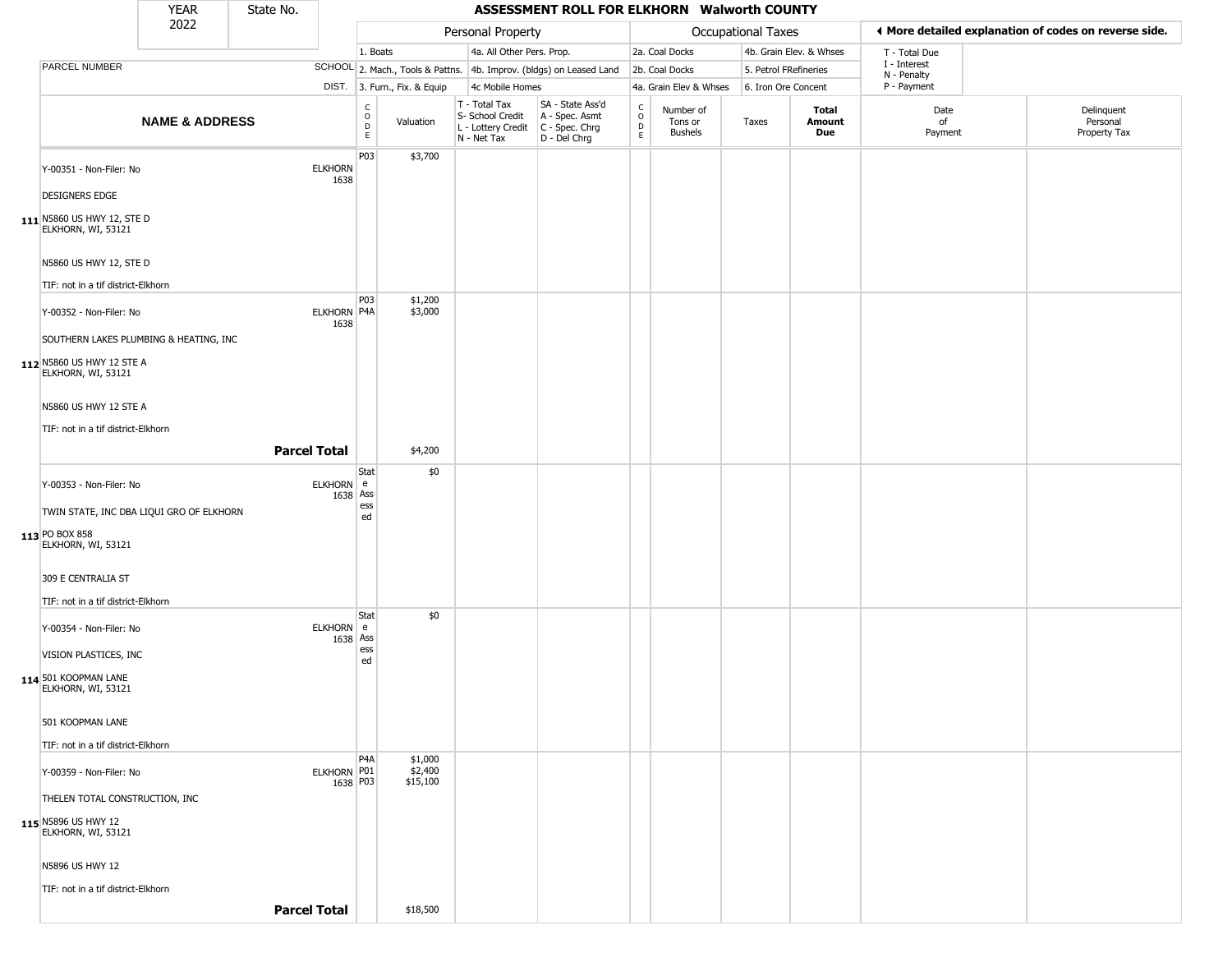|                                                                                    | <b>YEAR</b>               | State No. |                        |                                                          |                              |                                                                        | ASSESSMENT ROLL FOR ELKHORN Walworth COUNTY                          |                                 |                                 |                       |                         |                             |                                                       |
|------------------------------------------------------------------------------------|---------------------------|-----------|------------------------|----------------------------------------------------------|------------------------------|------------------------------------------------------------------------|----------------------------------------------------------------------|---------------------------------|---------------------------------|-----------------------|-------------------------|-----------------------------|-------------------------------------------------------|
|                                                                                    | 2022                      |           |                        |                                                          |                              | Personal Property                                                      |                                                                      |                                 |                                 | Occupational Taxes    |                         |                             | ◀ More detailed explanation of codes on reverse side. |
|                                                                                    |                           |           |                        | 1. Boats                                                 |                              | 4a. All Other Pers. Prop.                                              |                                                                      |                                 | 2a. Coal Docks                  |                       | 4b. Grain Elev. & Whses | T - Total Due               |                                                       |
| PARCEL NUMBER                                                                      |                           |           |                        |                                                          |                              |                                                                        | SCHOOL 2. Mach., Tools & Pattns. 4b. Improv. (bldgs) on Leased Land  |                                 | 2b. Coal Docks                  | 5. Petrol FRefineries |                         | I - Interest<br>N - Penalty |                                                       |
|                                                                                    |                           |           |                        |                                                          | DIST. 3. Furn., Fix. & Equip | 4c Mobile Homes                                                        |                                                                      |                                 | 4a. Grain Elev & Whses          | 6. Iron Ore Concent   |                         | P - Payment                 |                                                       |
|                                                                                    | <b>NAME &amp; ADDRESS</b> |           |                        | $\begin{matrix} C \\ O \\ D \end{matrix}$<br>$\mathsf E$ | Valuation                    | T - Total Tax<br>S- School Credit<br>L - Lottery Credit<br>N - Net Tax | SA - State Ass'd<br>A - Spec. Asmt<br>C - Spec. Chrg<br>D - Del Chrg | $\frac{C}{O}$<br>$\overline{D}$ | Number of<br>Tons or<br>Bushels | Taxes                 | Total<br>Amount<br>Due  | Date<br>of<br>Payment       | Delinquent<br>Personal<br>Property Tax                |
| Y-00366 - Non-Filer: Yes                                                           |                           |           | <b>ELKHORN</b><br>1638 | P03                                                      | \$28,400                     |                                                                        |                                                                      |                                 |                                 |                       |                         |                             |                                                       |
| ELKHORN WINE & SPIRITS GURKASH, INC<br>$116$ 41 N LINCOLN ST<br>ELKHORN, WI, 53121 |                           |           |                        |                                                          |                              |                                                                        |                                                                      |                                 |                                 |                       |                         |                             |                                                       |
| 41 N LINCOLN ST                                                                    |                           |           |                        |                                                          |                              |                                                                        |                                                                      |                                 |                                 |                       |                         |                             |                                                       |
| TIF: not in a tif district-Elkhorn                                                 |                           |           |                        |                                                          |                              |                                                                        |                                                                      |                                 |                                 |                       |                         |                             |                                                       |
| Y-00368 - Non-Filer: No                                                            |                           |           | ELKHORN e<br>1638 Ass  | Stat<br>ess                                              | \$0                          |                                                                        |                                                                      |                                 |                                 |                       |                         |                             |                                                       |
| PALMER HAMILTON LLC                                                                |                           |           |                        | ed                                                       |                              |                                                                        |                                                                      |                                 |                                 |                       |                         |                             |                                                       |
| $117$ 143 S JACKSON ST<br>ELKHORN, WI, 53121                                       |                           |           |                        |                                                          |                              |                                                                        |                                                                      |                                 |                                 |                       |                         |                             |                                                       |
| 143 S JACKSON ST                                                                   |                           |           |                        |                                                          |                              |                                                                        |                                                                      |                                 |                                 |                       |                         |                             |                                                       |
| TIF: not in a tif district-Elkhorn                                                 |                           |           |                        | P03                                                      | \$3,400                      |                                                                        |                                                                      |                                 |                                 |                       |                         |                             |                                                       |
| Y-00387 - Non-Filer: Yes                                                           |                           |           | <b>ELKHORN</b><br>1638 |                                                          |                              |                                                                        |                                                                      |                                 |                                 |                       |                         |                             |                                                       |
| ACCURATE AUTO & TRUCK REPAIR                                                       |                           |           |                        |                                                          |                              |                                                                        |                                                                      |                                 |                                 |                       |                         |                             |                                                       |
| 118 1950 N WISCONSIN ST #8A<br>ELKHORN, WI, 53121                                  |                           |           |                        |                                                          |                              |                                                                        |                                                                      |                                 |                                 |                       |                         |                             |                                                       |
| 1950 N WISCONSIN ST #8A                                                            |                           |           |                        |                                                          |                              |                                                                        |                                                                      |                                 |                                 |                       |                         |                             |                                                       |
| TIF: not in a tif district-Elkhorn                                                 |                           |           |                        | P4A                                                      | \$1,700                      |                                                                        |                                                                      |                                 |                                 |                       |                         |                             |                                                       |
| Y-00389 - Non-Filer: No<br>SPEEDWAY, LLC 4086                                      |                           |           | ELKHORN   P03<br>1638  |                                                          | \$50,000                     |                                                                        |                                                                      |                                 |                                 |                       |                         |                             |                                                       |
|                                                                                    |                           |           |                        |                                                          |                              |                                                                        |                                                                      |                                 |                                 |                       |                         |                             |                                                       |
| 119 PO BOX 4900<br>SCOTTSDALE, AZ, 85261                                           |                           |           |                        |                                                          |                              |                                                                        |                                                                      |                                 |                                 |                       |                         |                             |                                                       |
| 102 S LINCOLN ST                                                                   |                           |           |                        |                                                          |                              |                                                                        |                                                                      |                                 |                                 |                       |                         |                             |                                                       |
| TIF: not in a tif district-Elkhorn                                                 |                           |           |                        |                                                          |                              |                                                                        |                                                                      |                                 |                                 |                       |                         |                             |                                                       |
|                                                                                    |                           |           | <b>Parcel Total</b>    |                                                          | \$51,700                     |                                                                        |                                                                      |                                 |                                 |                       |                         |                             |                                                       |
| Y-00391 - Non-Filer: Yes                                                           |                           |           | <b>ELKHORN</b><br>1638 | P03                                                      | \$2,200                      |                                                                        |                                                                      |                                 |                                 |                       |                         |                             |                                                       |
| ALAN VAN DYKE RE LIVING TRUST 7/21/05                                              |                           |           |                        |                                                          |                              |                                                                        |                                                                      |                                 |                                 |                       |                         |                             |                                                       |
| 120 1317 GETZEN PLACE<br>ELKHORN, WI, 53121                                        |                           |           |                        |                                                          |                              |                                                                        |                                                                      |                                 |                                 |                       |                         |                             |                                                       |
| 325 E COURT ST                                                                     |                           |           |                        |                                                          |                              |                                                                        |                                                                      |                                 |                                 |                       |                         |                             |                                                       |
| TIF: not in a tif district-Elkhorn                                                 |                           |           |                        |                                                          |                              |                                                                        |                                                                      |                                 |                                 |                       |                         |                             |                                                       |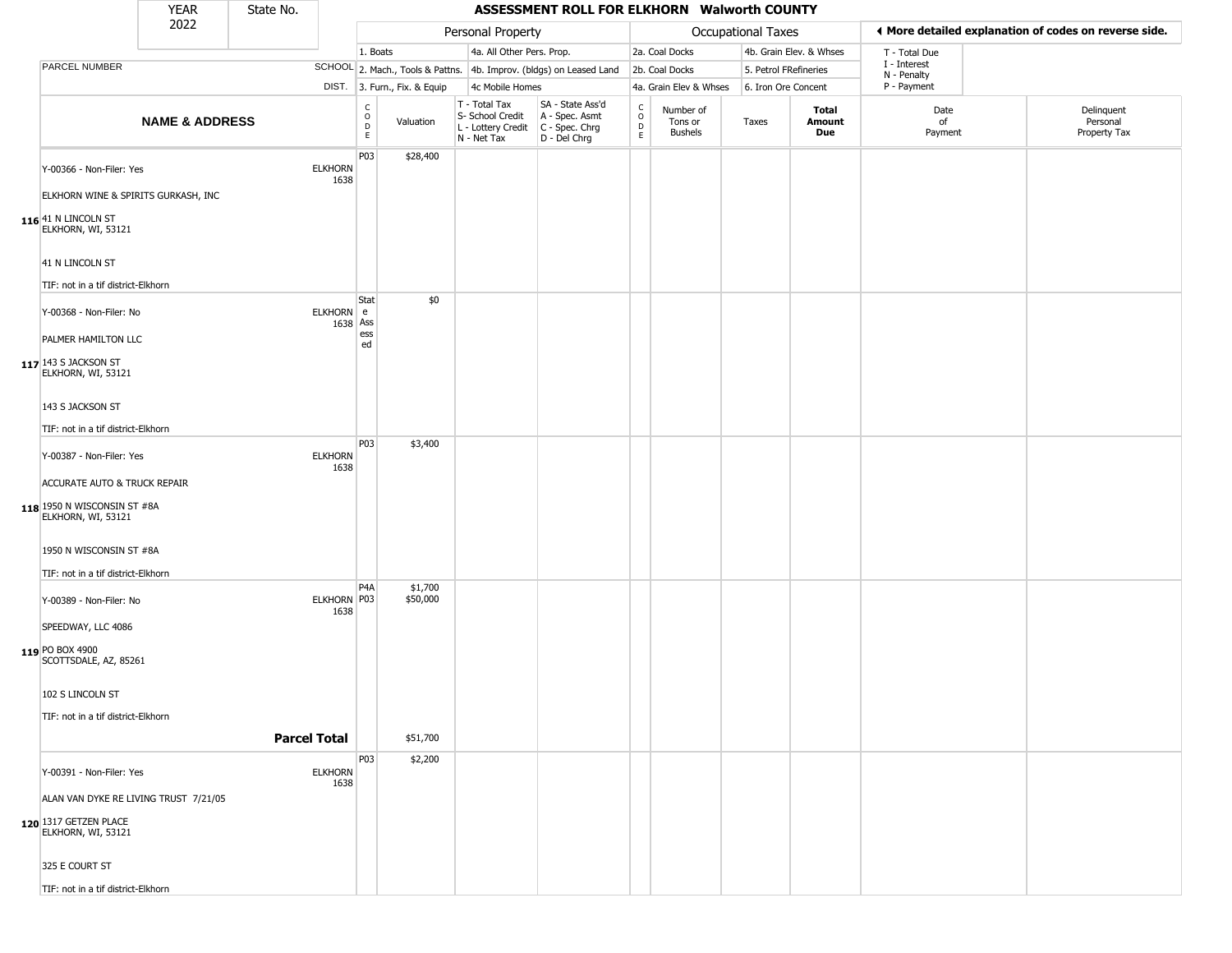|                                                        | <b>YEAR</b>               | State No.           |                        |                                                  |                              |                                                  | ASSESSMENT ROLL FOR ELKHORN Walworth COUNTY                                                 |                         |                                        |                           |                         |                            |                                                       |  |
|--------------------------------------------------------|---------------------------|---------------------|------------------------|--------------------------------------------------|------------------------------|--------------------------------------------------|---------------------------------------------------------------------------------------------|-------------------------|----------------------------------------|---------------------------|-------------------------|----------------------------|-------------------------------------------------------|--|
|                                                        | 2022                      |                     |                        |                                                  |                              | Personal Property                                |                                                                                             |                         |                                        | <b>Occupational Taxes</b> |                         |                            | ♦ More detailed explanation of codes on reverse side. |  |
|                                                        |                           |                     |                        | 1. Boats                                         |                              | 4a. All Other Pers. Prop.                        |                                                                                             |                         | 2a. Coal Docks                         |                           | 4b. Grain Elev. & Whses | T - Total Due              |                                                       |  |
| PARCEL NUMBER                                          |                           |                     |                        |                                                  |                              |                                                  | SCHOOL 2. Mach., Tools & Pattns. 4b. Improv. (bldgs) on Leased Land                         |                         | 2b. Coal Docks                         | 5. Petrol FRefineries     |                         | I - Interest               |                                                       |  |
|                                                        |                           |                     |                        |                                                  | DIST. 3. Furn., Fix. & Equip | 4c Mobile Homes                                  |                                                                                             |                         | 4a. Grain Elev & Whses                 | 6. Iron Ore Concent       |                         | N - Penalty<br>P - Payment |                                                       |  |
|                                                        | <b>NAME &amp; ADDRESS</b> |                     |                        | $_{\rm o}^{\rm c}$<br>$\mathsf D$<br>$\mathsf E$ | Valuation                    | T - Total Tax<br>S- School Credit<br>N - Net Tax | SA - State Ass'd<br>A - Spec. Asmt<br>L - Lottery Credit   C - Spec. Chrg<br>$D - Del Chrg$ | $\frac{c}{0}$<br>D<br>E | Number of<br>Tons or<br><b>Bushels</b> | Taxes                     | Total<br>Amount<br>Due  | Date<br>of<br>Payment      | Delinquent<br>Personal<br>Property Tax                |  |
| Y-00395 - Non-Filer: Yes<br><b>ELKHORN SALOON</b>      |                           |                     | ELKHORN P03<br>1638    | P4A                                              | \$100<br>\$28,400            |                                                  |                                                                                             |                         |                                        |                           |                         |                            |                                                       |  |
| 121 9 E WALWORTH ST - PO BOX 528<br>ELKHORN, WI, 53121 |                           |                     |                        |                                                  |                              |                                                  |                                                                                             |                         |                                        |                           |                         |                            |                                                       |  |
| 9 E WALWORTH ST<br>TIF: not in a tif district-Elkhorn  |                           |                     |                        |                                                  |                              |                                                  |                                                                                             |                         |                                        |                           |                         |                            |                                                       |  |
|                                                        |                           | <b>Parcel Total</b> |                        |                                                  | \$28,500                     |                                                  |                                                                                             |                         |                                        |                           |                         |                            |                                                       |  |
| Y-00408 - Non-Filer: No                                |                           |                     | ELKHORN P03<br>1638    | P4A                                              | \$100<br>\$2,200             |                                                  |                                                                                             |                         |                                        |                           |                         |                            |                                                       |  |
| CHIROPRACTIC CENTER OF ELKHORN KENNETH SCHENK          |                           |                     |                        |                                                  |                              |                                                  |                                                                                             |                         |                                        |                           |                         |                            |                                                       |  |
| 122 415 E GENEVA ST<br>ELKHORN, WI, 53121              |                           |                     |                        |                                                  |                              |                                                  |                                                                                             |                         |                                        |                           |                         |                            |                                                       |  |
| 415 E GENEVA ST                                        |                           |                     |                        |                                                  |                              |                                                  |                                                                                             |                         |                                        |                           |                         |                            |                                                       |  |
| TIF: not in a tif district-Elkhorn                     |                           |                     |                        |                                                  |                              |                                                  |                                                                                             |                         |                                        |                           |                         |                            |                                                       |  |
|                                                        |                           | <b>Parcel Total</b> |                        |                                                  | \$2,300                      |                                                  |                                                                                             |                         |                                        |                           |                         |                            |                                                       |  |
| Y-00409 - Non-Filer: No                                |                           |                     | <b>ELKHORN</b><br>1638 | P03                                              | \$2,300                      |                                                  |                                                                                             |                         |                                        |                           |                         |                            |                                                       |  |
| CASEY'S MARKETING COMPANY DBA CASEY'S GENERAL STORE    |                           |                     |                        |                                                  |                              |                                                  |                                                                                             |                         |                                        |                           |                         |                            |                                                       |  |
| 123 PO BOX 54288<br>LEXINGTON, KY, 40555               |                           |                     |                        |                                                  |                              |                                                  |                                                                                             |                         |                                        |                           |                         |                            |                                                       |  |
| 454 E GENEVA STREET                                    |                           |                     |                        |                                                  |                              |                                                  |                                                                                             |                         |                                        |                           |                         |                            |                                                       |  |
| TIF: not in a tif district-Elkhorn                     |                           |                     |                        |                                                  |                              |                                                  |                                                                                             |                         |                                        |                           |                         |                            |                                                       |  |
| Y-00412 - Non-Filer: No                                |                           |                     | ELKHORN P03<br>1638    | P <sub>4</sub> A                                 | \$300<br>\$45,200            |                                                  |                                                                                             |                         |                                        |                           |                         |                            |                                                       |  |
| CASEY'S MARKETING COMPANY DBA CASEY'S GENERAL STORE    |                           |                     |                        |                                                  |                              |                                                  |                                                                                             |                         |                                        |                           |                         |                            |                                                       |  |
| 124 PO BOX 54288<br>LEXINGTON, KY, 40555               |                           |                     |                        |                                                  |                              |                                                  |                                                                                             |                         |                                        |                           |                         |                            |                                                       |  |
| 454 E GENEVA ST                                        |                           |                     |                        |                                                  |                              |                                                  |                                                                                             |                         |                                        |                           |                         |                            |                                                       |  |
| TIF: not in a tif district-Elkhorn                     |                           |                     |                        |                                                  |                              |                                                  |                                                                                             |                         |                                        |                           |                         |                            |                                                       |  |
|                                                        |                           | <b>Parcel Total</b> |                        |                                                  | \$45,500                     |                                                  |                                                                                             |                         |                                        |                           |                         |                            |                                                       |  |
| Y-00415 - Non-Filer: Yes                               |                           |                     | ELKHORN P4A<br>1638    | P03                                              | \$900<br>\$2,200             |                                                  |                                                                                             |                         |                                        |                           |                         |                            |                                                       |  |
| 701 N LINCOLN, LLC                                     |                           |                     |                        |                                                  |                              |                                                  |                                                                                             |                         |                                        |                           |                         |                            |                                                       |  |
| 125 801 N WISCONSIN<br>ELKHORN, WI, 53121              |                           |                     |                        |                                                  |                              |                                                  |                                                                                             |                         |                                        |                           |                         |                            |                                                       |  |
| 701 N LINCOLN ST                                       |                           |                     |                        |                                                  |                              |                                                  |                                                                                             |                         |                                        |                           |                         |                            |                                                       |  |
| TIF: not in a tif district-Elkhorn                     |                           |                     |                        |                                                  |                              |                                                  |                                                                                             |                         |                                        |                           |                         |                            |                                                       |  |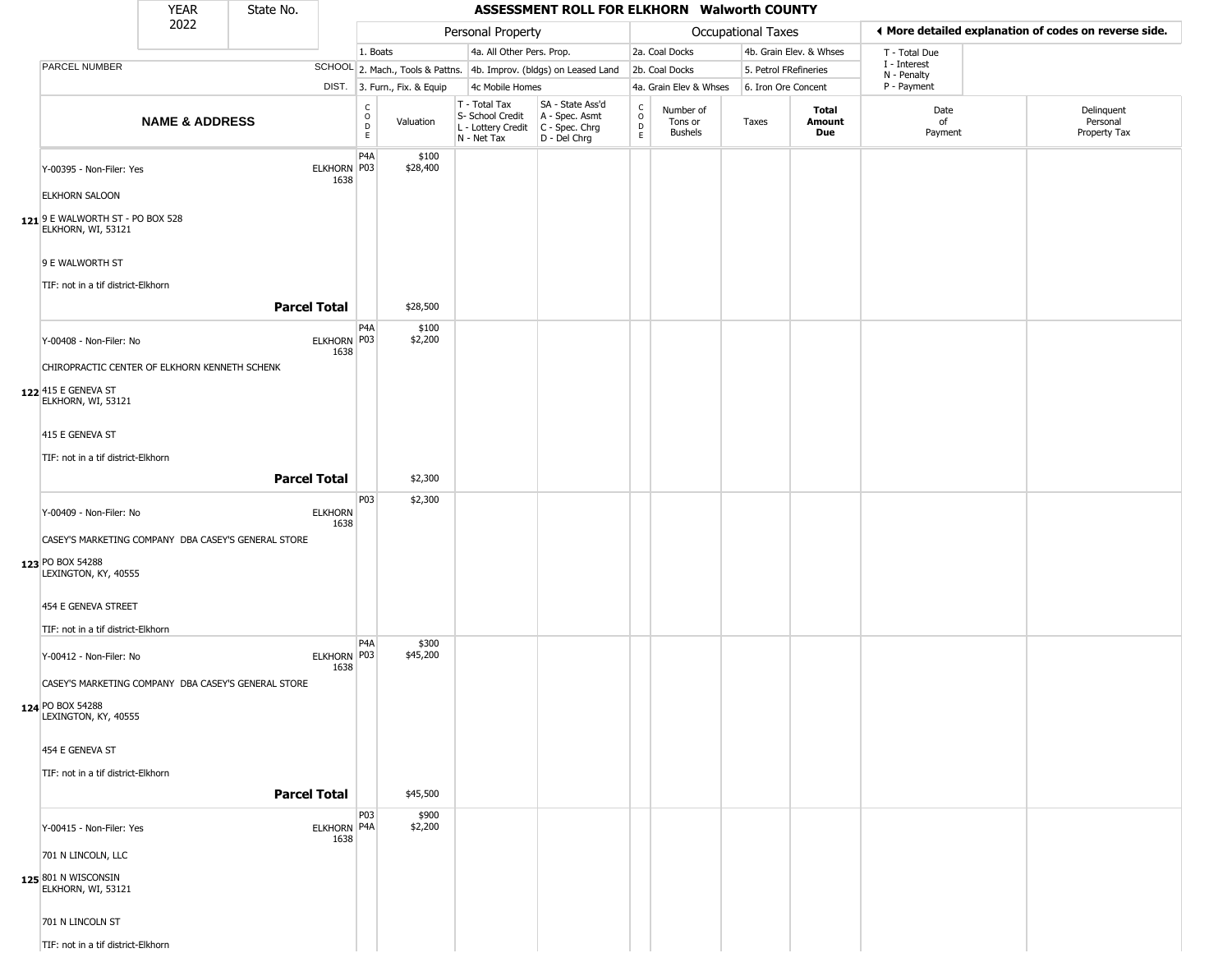|                                                               | <b>YEAR</b>               | State No.           |                        |                                  |                              |                                                                        | ASSESSMENT ROLL FOR ELKHORN Walworth COUNTY                          |                                              |                                        |                       |                         |                             |                                                       |
|---------------------------------------------------------------|---------------------------|---------------------|------------------------|----------------------------------|------------------------------|------------------------------------------------------------------------|----------------------------------------------------------------------|----------------------------------------------|----------------------------------------|-----------------------|-------------------------|-----------------------------|-------------------------------------------------------|
|                                                               | 2022                      |                     |                        |                                  |                              | Personal Property                                                      |                                                                      |                                              |                                        | Occupational Taxes    |                         |                             | ♦ More detailed explanation of codes on reverse side. |
|                                                               |                           |                     |                        | 1. Boats                         |                              | 4a. All Other Pers. Prop.                                              |                                                                      |                                              | 2a. Coal Docks                         |                       | 4b. Grain Elev. & Whses | T - Total Due               |                                                       |
| PARCEL NUMBER                                                 |                           |                     |                        |                                  |                              |                                                                        | SCHOOL 2. Mach., Tools & Pattns. 4b. Improv. (bldgs) on Leased Land  |                                              | 2b. Coal Docks                         | 5. Petrol FRefineries |                         | I - Interest<br>N - Penalty |                                                       |
|                                                               |                           |                     |                        |                                  | DIST. 3. Furn., Fix. & Equip | 4c Mobile Homes                                                        |                                                                      |                                              | 4a. Grain Elev & Whses                 | 6. Iron Ore Concent   |                         | P - Payment                 |                                                       |
|                                                               | <b>NAME &amp; ADDRESS</b> |                     |                        | C<br>$\circ$<br>D<br>$\mathsf E$ | Valuation                    | T - Total Tax<br>S- School Credit<br>L - Lottery Credit<br>N - Net Tax | SA - State Ass'd<br>A - Spec. Asmt<br>C - Spec. Chrg<br>D - Del Chrg | $\int_{0}^{c}$<br>$\mathsf D$<br>$\mathsf E$ | Number of<br>Tons or<br><b>Bushels</b> | Taxes                 | Total<br>Amount<br>Due  | Date<br>of<br>Payment       | Delinquent<br>Personal<br>Property Tax                |
|                                                               |                           | <b>Parcel Total</b> |                        |                                  | \$3,100                      |                                                                        |                                                                      |                                              |                                        |                       |                         |                             |                                                       |
| Y-00417 - Non-Filer: Yes<br>ALLIED SUPPLY CORP ALLIED MUSIC   |                           |                     | ELKHORN P03<br>1638    | P4A                              | \$1,700<br>\$56,300          |                                                                        |                                                                      |                                              |                                        |                       |                         |                             |                                                       |
| 126 510 CTY RD H<br>ELKHORN, WI, 53121                        |                           |                     |                        |                                  |                              |                                                                        |                                                                      |                                              |                                        |                       |                         |                             |                                                       |
| 510 CTY RD H<br>TIF: not in a tif district-Elkhorn            |                           | <b>Parcel Total</b> |                        |                                  |                              |                                                                        |                                                                      |                                              |                                        |                       |                         |                             |                                                       |
|                                                               |                           |                     |                        |                                  | \$58,000                     |                                                                        |                                                                      |                                              |                                        |                       |                         |                             |                                                       |
| Y-00419 - Non-Filer: No<br>ADAY CUSTOM CABINETRY, LLC         |                           |                     | ELKHORN P4A<br>1638    | P03                              | \$300<br>\$1,500             |                                                                        |                                                                      |                                              |                                        |                       |                         |                             |                                                       |
| 127 PO BOX 495<br>ELKHORN, WI, 53121                          |                           |                     |                        |                                  |                              |                                                                        |                                                                      |                                              |                                        |                       |                         |                             |                                                       |
| 271 S CHURCH ST<br>TIF: not in a tif district-Elkhorn         |                           |                     |                        |                                  |                              |                                                                        |                                                                      |                                              |                                        |                       |                         |                             |                                                       |
|                                                               |                           | <b>Parcel Total</b> |                        |                                  | \$1,800                      |                                                                        |                                                                      |                                              |                                        |                       |                         |                             |                                                       |
| Y-00420 - Non-Filer: Yes                                      |                           |                     | <b>ELKHORN</b><br>1638 | P03                              | \$700                        |                                                                        |                                                                      |                                              |                                        |                       |                         |                             |                                                       |
| JANET R CROWLEY<br>128 20 E WALWORTH ST<br>ELKHORN, WI, 53121 |                           |                     |                        |                                  |                              |                                                                        |                                                                      |                                              |                                        |                       |                         |                             |                                                       |
| 20 E WALWORTH ST<br>TIF: not in a tif district-Elkhorn        |                           |                     |                        |                                  |                              |                                                                        |                                                                      |                                              |                                        |                       |                         |                             |                                                       |
| Y-00421 - Non-Filer: Yes                                      |                           |                     | ELKHORN P03            | P <sub>4</sub> A                 | \$2,000<br>\$4,800           |                                                                        |                                                                      |                                              |                                        |                       |                         |                             |                                                       |
| <b>BIOSPEC NUTRITIONALS</b>                                   |                           |                     | 1638                   |                                  |                              |                                                                        |                                                                      |                                              |                                        |                       |                         |                             |                                                       |
| 129 501 NATHAN LN STE 7<br>ELKHORN, WI, 53121                 |                           |                     |                        |                                  |                              |                                                                        |                                                                      |                                              |                                        |                       |                         |                             |                                                       |
| 501 NATHAN LN STE 7<br>TIF: not in a tif district-Elkhorn     |                           |                     |                        |                                  |                              |                                                                        |                                                                      |                                              |                                        |                       |                         |                             |                                                       |
|                                                               |                           | <b>Parcel Total</b> |                        |                                  | \$6,800                      |                                                                        |                                                                      |                                              |                                        |                       |                         |                             |                                                       |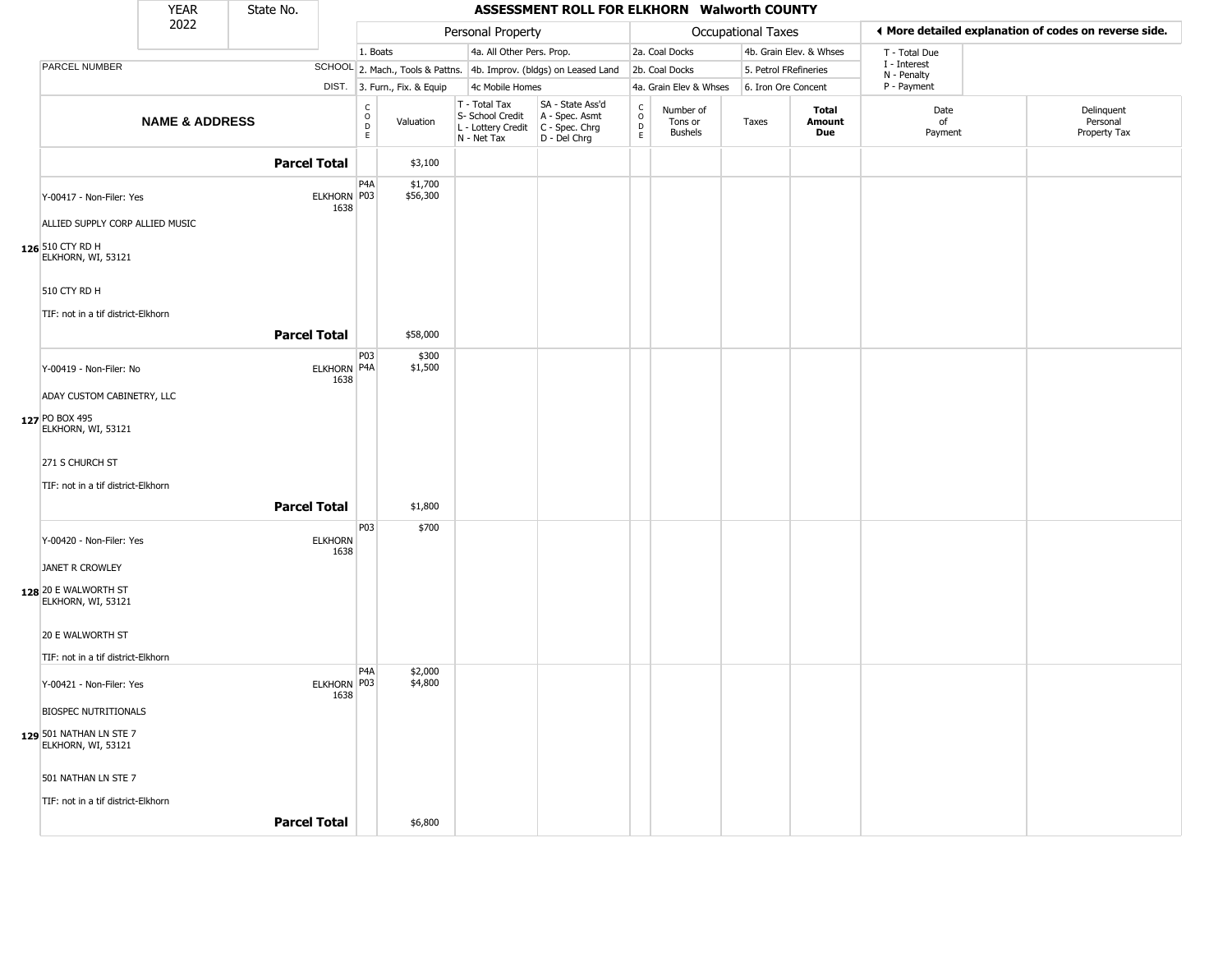|                                                                                                                                                                     | <b>YEAR</b>               | State No.           |                        |                              |                              |                                                                        | ASSESSMENT ROLL FOR ELKHORN Walworth COUNTY                          |                                   |                                        |                       |                         |                             |                                                       |
|---------------------------------------------------------------------------------------------------------------------------------------------------------------------|---------------------------|---------------------|------------------------|------------------------------|------------------------------|------------------------------------------------------------------------|----------------------------------------------------------------------|-----------------------------------|----------------------------------------|-----------------------|-------------------------|-----------------------------|-------------------------------------------------------|
|                                                                                                                                                                     | 2022                      |                     |                        |                              |                              | Personal Property                                                      |                                                                      |                                   |                                        | Occupational Taxes    |                         |                             | ♦ More detailed explanation of codes on reverse side. |
|                                                                                                                                                                     |                           |                     |                        | 1. Boats                     |                              | 4a. All Other Pers. Prop.                                              |                                                                      |                                   | 2a. Coal Docks                         |                       | 4b. Grain Elev. & Whses | T - Total Due               |                                                       |
| PARCEL NUMBER                                                                                                                                                       |                           |                     |                        |                              |                              |                                                                        | SCHOOL 2. Mach., Tools & Pattns. 4b. Improv. (bldgs) on Leased Land  |                                   | 2b. Coal Docks                         | 5. Petrol FRefineries |                         | I - Interest<br>N - Penalty |                                                       |
|                                                                                                                                                                     |                           |                     |                        |                              | DIST. 3. Furn., Fix. & Equip | 4c Mobile Homes                                                        |                                                                      |                                   | 4a. Grain Elev & Whses                 | 6. Iron Ore Concent   |                         | P - Payment                 |                                                       |
|                                                                                                                                                                     | <b>NAME &amp; ADDRESS</b> |                     |                        | $_{\rm o}^{\rm c}$<br>D<br>E | Valuation                    | T - Total Tax<br>S- School Credit<br>L - Lottery Credit<br>N - Net Tax | SA - State Ass'd<br>A - Spec. Asmt<br>C - Spec. Chrg<br>D - Del Chrg | $\mathsf{C}$<br>$\circ$<br>D<br>E | Number of<br>Tons or<br><b>Bushels</b> | Taxes                 | Total<br>Amount<br>Due  | Date<br>of<br>Payment       | Delinquent<br>Personal<br>Property Tax                |
| Y-00422 - Non-Filer: No<br>FOLLETT HIGHER EDUCATION GROUP C/O MARVIN F POER AND<br><b>COMPANY</b><br>130 PO BOX 802206<br>DALLAS, TX, 75380-2206<br>400 COUNTY RD H |                           |                     | ELKHORN P03<br>1638    | P4A                          | \$2,000<br>\$4,600           |                                                                        |                                                                      |                                   |                                        |                       |                         |                             |                                                       |
| TIF: not in a tif district-Elkhorn                                                                                                                                  |                           |                     |                        |                              |                              |                                                                        |                                                                      |                                   |                                        |                       |                         |                             |                                                       |
|                                                                                                                                                                     |                           | <b>Parcel Total</b> |                        |                              | \$6,600                      |                                                                        |                                                                      |                                   |                                        |                       |                         |                             |                                                       |
| Y-00462 - Non-Filer: Yes<br>SALON 67 KEVIN ZACH<br>131 400 SEYMOUR CT<br>ELKHORN, WI, 53121                                                                         |                           |                     | <b>ELKHORN</b><br>1638 | P03                          | \$4,500                      |                                                                        |                                                                      |                                   |                                        |                       |                         |                             |                                                       |
| 400 SEYMOUR CT<br>TIF: not in a tif district-Elkhorn                                                                                                                |                           |                     |                        | P03                          | \$51,200                     |                                                                        |                                                                      |                                   |                                        |                       |                         |                             |                                                       |
| Y-00464 - Non-Filer: Yes<br>CULVERS ELKHORN BURGERS, INC<br>132 2651 KIRKING CT<br>PORTAGE, WI, 53901                                                               |                           |                     | <b>ELKHORN</b><br>1638 |                              |                              |                                                                        |                                                                      |                                   |                                        |                       |                         |                             |                                                       |
| 1000 N WISCONSIN ST                                                                                                                                                 |                           |                     |                        |                              |                              |                                                                        |                                                                      |                                   |                                        |                       |                         |                             |                                                       |
| TIF: not in a tif district-Elkhorn                                                                                                                                  |                           |                     |                        |                              |                              |                                                                        |                                                                      |                                   |                                        |                       |                         |                             |                                                       |
| Y-00471 - Non-Filer: Yes<br>LARDUCCI'S<br>133 20 S WASHINGTON ST<br>ELKHORN, WI, 53121                                                                              |                           |                     | ELKHORN P03<br>1638    | P <sub>4</sub> A             | \$300<br>\$4,500             |                                                                        |                                                                      |                                   |                                        |                       |                         |                             |                                                       |
| 20 S WASHINGTON ST<br>TIF: not in a tif district-Elkhorn                                                                                                            |                           |                     |                        |                              |                              |                                                                        |                                                                      |                                   |                                        |                       |                         |                             |                                                       |
|                                                                                                                                                                     |                           | <b>Parcel Total</b> |                        |                              | \$4,800                      |                                                                        |                                                                      |                                   |                                        |                       |                         |                             |                                                       |
| Y-00473 - Non-Filer: No<br>PETE'S TIRE ELKHORN, LLC                                                                                                                 |                           |                     | ELKHORN P03<br>1638    | P4A                          | \$600<br>\$15,000            |                                                                        |                                                                      |                                   |                                        |                       |                         |                             |                                                       |
| 134 1520 N FAIRWAY LN<br>ELKHORN, WI, 53121<br>1520 N FAIRWAY LN<br>TIF: not in a tif district-Elkhorn                                                              |                           |                     |                        |                              |                              |                                                                        |                                                                      |                                   |                                        |                       |                         |                             |                                                       |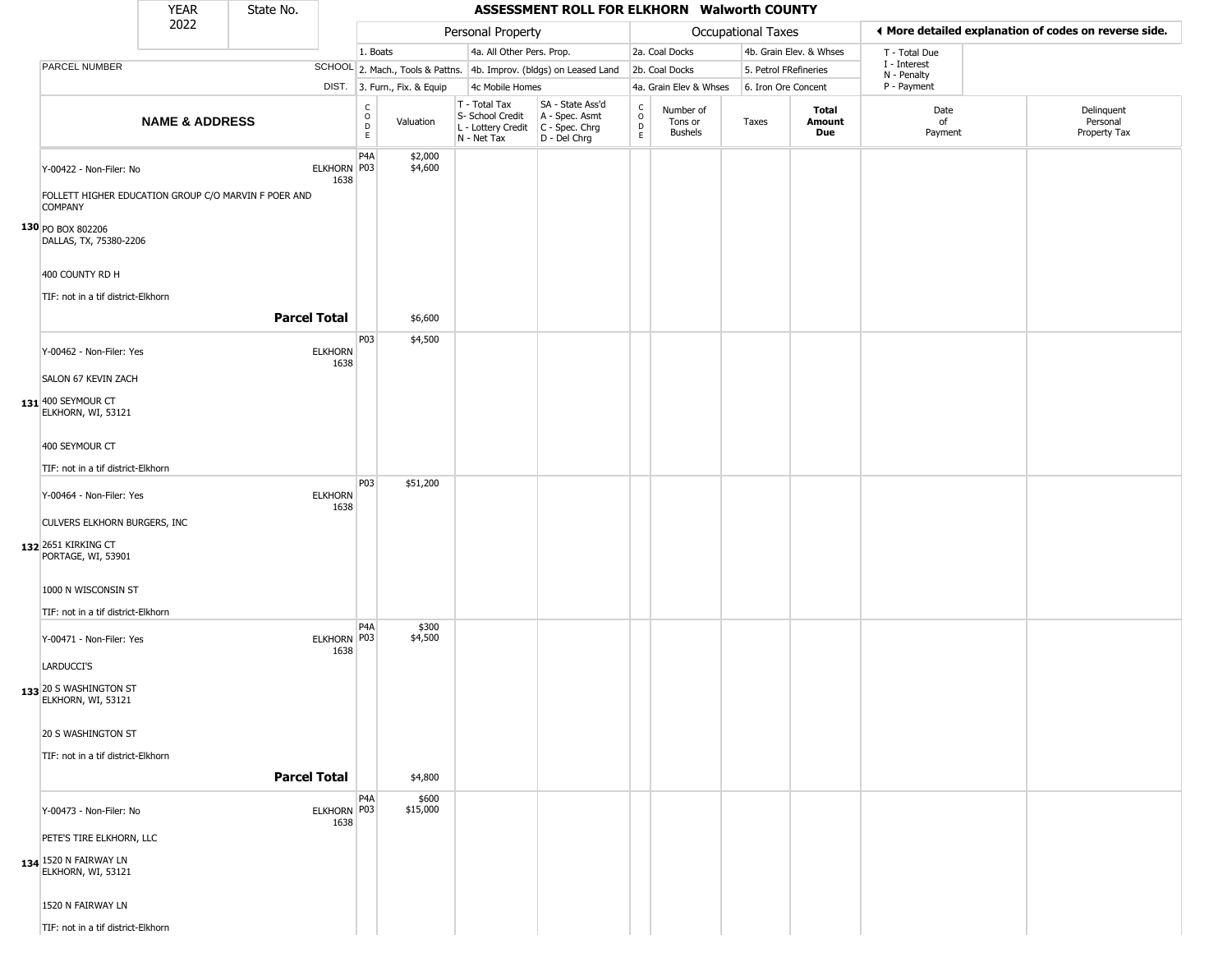|                                                                                                                    | <b>YEAR</b>               | State No.           |                        |                         |                              |                                                                        | ASSESSMENT ROLL FOR ELKHORN Walworth COUNTY                          |                                                |                                        |                       |                         |                             |                                                       |
|--------------------------------------------------------------------------------------------------------------------|---------------------------|---------------------|------------------------|-------------------------|------------------------------|------------------------------------------------------------------------|----------------------------------------------------------------------|------------------------------------------------|----------------------------------------|-----------------------|-------------------------|-----------------------------|-------------------------------------------------------|
|                                                                                                                    | 2022                      |                     |                        |                         |                              | Personal Property                                                      |                                                                      |                                                |                                        | Occupational Taxes    |                         |                             | ♦ More detailed explanation of codes on reverse side. |
|                                                                                                                    |                           |                     |                        | 1. Boats                |                              | 4a. All Other Pers. Prop.                                              |                                                                      |                                                | 2a. Coal Docks                         |                       | 4b. Grain Elev. & Whses | T - Total Due               |                                                       |
| PARCEL NUMBER                                                                                                      |                           |                     |                        |                         |                              |                                                                        | SCHOOL 2. Mach., Tools & Pattns. 4b. Improv. (bldgs) on Leased Land  |                                                | 2b. Coal Docks                         | 5. Petrol FRefineries |                         | I - Interest<br>N - Penalty |                                                       |
|                                                                                                                    |                           |                     |                        |                         | DIST. 3. Furn., Fix. & Equip | 4c Mobile Homes                                                        |                                                                      |                                                | 4a. Grain Elev & Whses                 | 6. Iron Ore Concent   |                         | P - Payment                 |                                                       |
|                                                                                                                    | <b>NAME &amp; ADDRESS</b> |                     |                        | $\frac{C}{O}$<br>D<br>E | Valuation                    | T - Total Tax<br>S- School Credit<br>L - Lottery Credit<br>N - Net Tax | SA - State Ass'd<br>A - Spec. Asmt<br>C - Spec. Chrg<br>D - Del Chrg | $\begin{matrix} 0 \\ 0 \\ D \end{matrix}$<br>E | Number of<br>Tons or<br><b>Bushels</b> | Taxes                 | Total<br>Amount<br>Due  | Date<br>of<br>Payment       | Delinquent<br>Personal<br>Property Tax                |
|                                                                                                                    |                           | <b>Parcel Total</b> |                        |                         | \$15,600                     |                                                                        |                                                                      |                                                |                                        |                       |                         |                             |                                                       |
| Y-00475 - Non-Filer: No<br>STATE FARM MUTUAL AUTO INSURANCE COMPANY TAX & COMPLIANCE-<br>PROP TAX                  |                           |                     | <b>ELKHORN</b><br>1638 | P03                     | \$700                        |                                                                        |                                                                      |                                                |                                        |                       |                         |                             |                                                       |
| 135 PO BOX 2155<br>BLOOMINGTON, IL, 61710<br>5 RIDGEWAY COURT SUITE A                                              |                           |                     |                        |                         |                              |                                                                        |                                                                      |                                                |                                        |                       |                         |                             |                                                       |
| TIF: not in a tif district-Elkhorn                                                                                 |                           |                     |                        |                         |                              |                                                                        |                                                                      |                                                |                                        |                       |                         |                             |                                                       |
| Y-00478 - Non-Filer: No<br>GREAT AMERICA FINANCIAL SERVICES, CORP                                                  |                           |                     | <b>ELKHORN</b><br>1638 | P03                     | \$102,300                    |                                                                        |                                                                      |                                                |                                        |                       |                         |                             |                                                       |
| 136 625 1ST STREET SE, STE 800<br>CEDAR RAPIDS, IA, 52401                                                          |                           |                     |                        |                         |                              |                                                                        |                                                                      |                                                |                                        |                       |                         |                             |                                                       |
| VARIOUS                                                                                                            |                           |                     |                        |                         |                              |                                                                        |                                                                      |                                                |                                        |                       |                         |                             |                                                       |
| TIF: not in a tif district-Elkhorn                                                                                 |                           |                     |                        |                         |                              |                                                                        |                                                                      |                                                |                                        |                       |                         |                             |                                                       |
| Y-00478T3 - Non-Filer: No<br>GREAT AMERICA FINANCIAL SERVICES, CORP                                                |                           |                     | <b>ELKHORN</b><br>1638 | P03                     | \$4,500                      |                                                                        |                                                                      |                                                |                                        |                       |                         |                             |                                                       |
| 137 625 1ST STREET SE, STE 800<br>CEDAR RAPIDS, IA, 52401                                                          |                           |                     |                        |                         |                              |                                                                        |                                                                      |                                                |                                        |                       |                         |                             |                                                       |
| 1300 STATE RD 67<br>TIF: TID #4-Elkhorn                                                                            |                           |                     |                        |                         |                              |                                                                        |                                                                      |                                                |                                        |                       |                         |                             |                                                       |
| Y-00489 - Non-Filer: No<br>US BANK NATIONAL ASSOCIATION<br>138 1310 MADRID STREET SUITE 100<br>MARSHALL, MN, 56258 |                           |                     | <b>ELKHORN</b><br>1638 | P03                     | \$12,600                     |                                                                        |                                                                      |                                                |                                        |                       |                         |                             |                                                       |
| VARIOUS<br>TIF: not in a tif district-Elkhorn                                                                      |                           |                     |                        |                         |                              |                                                                        |                                                                      |                                                |                                        |                       |                         |                             |                                                       |
| Y-00511 - Non-Filer: Yes                                                                                           |                           |                     | <b>ELKHORN</b><br>1638 | P03                     | \$1,100                      |                                                                        |                                                                      |                                                |                                        |                       |                         |                             |                                                       |
| PIZZA ALLEY, LLC<br>139 30 S WISCONSIN ST<br>ELKHORN, WI, 53121                                                    |                           |                     |                        |                         |                              |                                                                        |                                                                      |                                                |                                        |                       |                         |                             |                                                       |
| 30 S WISCONSIN ST                                                                                                  |                           |                     |                        |                         |                              |                                                                        |                                                                      |                                                |                                        |                       |                         |                             |                                                       |
| TIF: not in a tif district-Elkhorn                                                                                 |                           |                     |                        |                         |                              |                                                                        |                                                                      |                                                |                                        |                       |                         |                             |                                                       |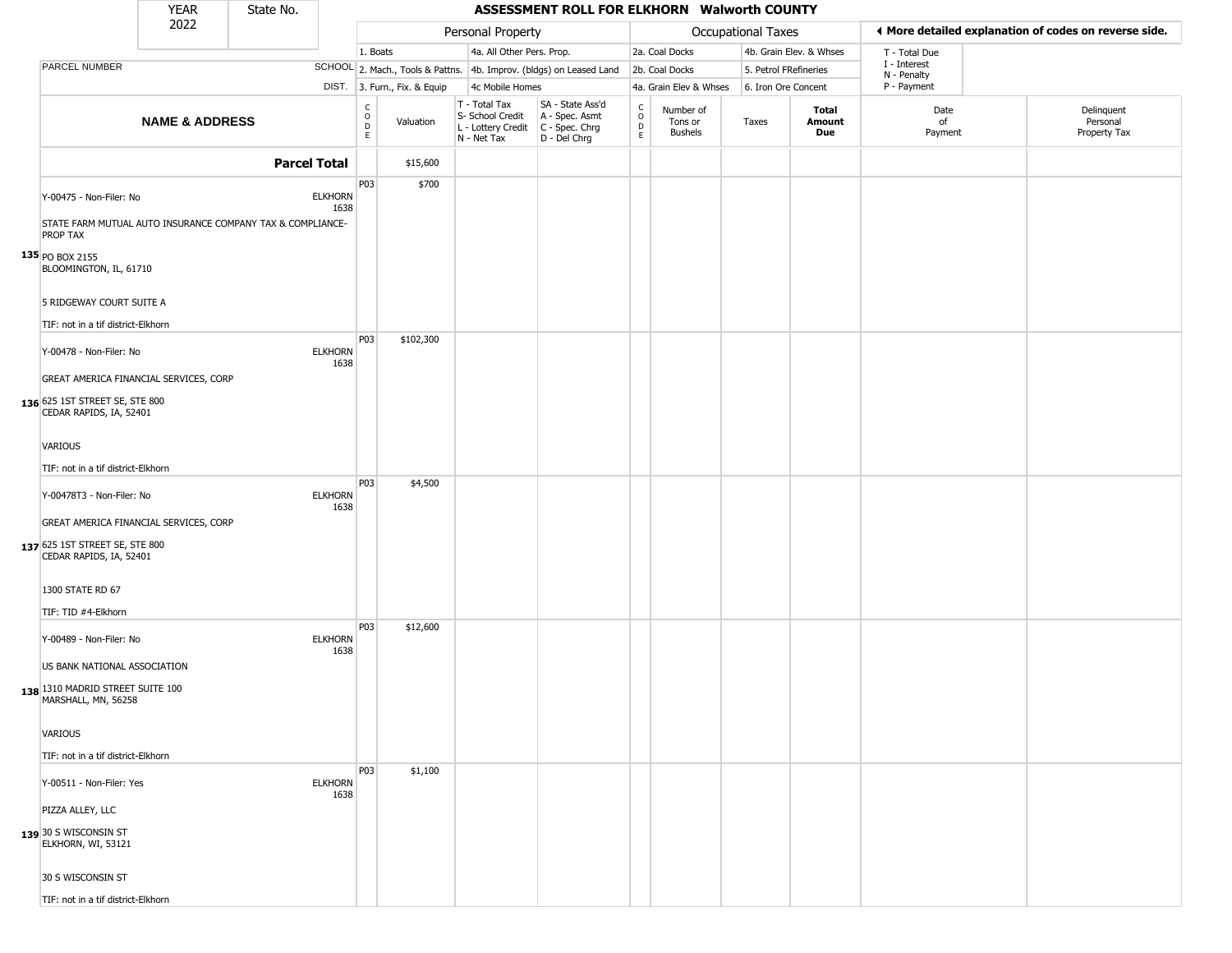|                                                                         | <b>YEAR</b>               | State No.           |                        |                                                   |                              |                                                                        | ASSESSMENT ROLL FOR ELKHORN Walworth COUNTY                          |                                            |                                        |                       |                         |                             |                                                       |
|-------------------------------------------------------------------------|---------------------------|---------------------|------------------------|---------------------------------------------------|------------------------------|------------------------------------------------------------------------|----------------------------------------------------------------------|--------------------------------------------|----------------------------------------|-----------------------|-------------------------|-----------------------------|-------------------------------------------------------|
|                                                                         | 2022                      |                     |                        |                                                   |                              | Personal Property                                                      |                                                                      |                                            |                                        | Occupational Taxes    |                         |                             | ♦ More detailed explanation of codes on reverse side. |
|                                                                         |                           |                     |                        | 1. Boats                                          |                              | 4a. All Other Pers. Prop.                                              |                                                                      |                                            | 2a. Coal Docks                         |                       | 4b. Grain Elev. & Whses | T - Total Due               |                                                       |
| PARCEL NUMBER                                                           |                           |                     |                        |                                                   |                              |                                                                        | SCHOOL 2. Mach., Tools & Pattns. 4b. Improv. (bldgs) on Leased Land  |                                            | 2b. Coal Docks                         | 5. Petrol FRefineries |                         | I - Interest<br>N - Penalty |                                                       |
|                                                                         |                           |                     |                        |                                                   | DIST. 3. Furn., Fix. & Equip | 4c Mobile Homes                                                        |                                                                      |                                            | 4a. Grain Elev & Whses                 | 6. Iron Ore Concent   |                         | P - Payment                 |                                                       |
|                                                                         | <b>NAME &amp; ADDRESS</b> |                     |                        | $\begin{array}{c}\nC \\ O \\ D \\ E\n\end{array}$ | Valuation                    | T - Total Tax<br>S- School Credit<br>L - Lottery Credit<br>N - Net Tax | SA - State Ass'd<br>A - Spec. Asmt<br>C - Spec. Chrg<br>D - Del Chrg | $\begin{array}{c} C \\ 0 \\ E \end{array}$ | Number of<br>Tons or<br><b>Bushels</b> | Taxes                 | Total<br>Amount<br>Due  | Date<br>of<br>Payment       | Delinquent<br>Personal<br>Property Tax                |
| Y-00515 - Non-Filer: Yes<br>JERBILS & LIZARDS JENNIFER BLACK            |                           |                     | ELKHORN P03<br>1638    | P <sub>4</sub> A                                  | \$600<br>\$49,200            |                                                                        |                                                                      |                                            |                                        |                       |                         |                             |                                                       |
| 140 107 E PARK<br>MORRISON, IL, 61270                                   |                           |                     |                        |                                                   |                              |                                                                        |                                                                      |                                            |                                        |                       |                         |                             |                                                       |
| 811 N WISCONSIN ST                                                      |                           |                     |                        |                                                   |                              |                                                                        |                                                                      |                                            |                                        |                       |                         |                             |                                                       |
| TIF: not in a tif district-Elkhorn                                      |                           | <b>Parcel Total</b> |                        |                                                   | \$49,800                     |                                                                        |                                                                      |                                            |                                        |                       |                         |                             |                                                       |
| Y-00520 - Non-Filer: No<br>ADVIA CREDIT UNION ATTN: TAX DEPT            |                           |                     | ELKHORN P03<br>1638    | P <sub>4</sub> A                                  | \$30,200<br>\$140,000        |                                                                        |                                                                      |                                            |                                        |                       |                         |                             |                                                       |
| 141 6400 W MAIN ST<br>KALAMAZOO, MI, 49004                              |                           |                     |                        |                                                   |                              |                                                                        |                                                                      |                                            |                                        |                       |                         |                             |                                                       |
| 837 N WISCONSIN ST<br>TIF: not in a tif district-Elkhorn                |                           |                     |                        |                                                   |                              |                                                                        |                                                                      |                                            |                                        |                       |                         |                             |                                                       |
|                                                                         |                           | <b>Parcel Total</b> |                        |                                                   | \$170,200                    |                                                                        |                                                                      |                                            |                                        |                       |                         |                             |                                                       |
| Y-00522 - Non-Filer: No                                                 |                           |                     | <b>ELKHORN</b>         | P03                                               | \$12,000                     |                                                                        |                                                                      |                                            |                                        |                       |                         |                             |                                                       |
| ADT, LLC                                                                |                           |                     | 1638                   |                                                   |                              |                                                                        |                                                                      |                                            |                                        |                       |                         |                             |                                                       |
| 142 PO BOX 54767<br>LEXINGTON, KY, 40555                                |                           |                     |                        |                                                   |                              |                                                                        |                                                                      |                                            |                                        |                       |                         |                             |                                                       |
| VARIOUS<br>TIF: not in a tif district-Elkhorn                           |                           |                     |                        |                                                   |                              |                                                                        |                                                                      |                                            |                                        |                       |                         |                             |                                                       |
| Y-00523 - Non-Filer: No                                                 |                           |                     | <b>ELKHORN</b>         | <b>P03</b>                                        | \$6,600                      |                                                                        |                                                                      |                                            |                                        |                       |                         |                             |                                                       |
| DISH NETWORK, LLC                                                       |                           |                     | 1638                   |                                                   |                              |                                                                        |                                                                      |                                            |                                        |                       |                         |                             |                                                       |
| 143 P.O. BOX 6623<br>ENGLEWOOD, CO, 80155                               |                           |                     |                        |                                                   |                              |                                                                        |                                                                      |                                            |                                        |                       |                         |                             |                                                       |
| VARIOUS<br>TIF: not in a tif district-Elkhorn                           |                           |                     |                        |                                                   |                              |                                                                        |                                                                      |                                            |                                        |                       |                         |                             |                                                       |
| Y-00525 - Non-Filer: No                                                 |                           |                     | <b>ELKHORN</b><br>1638 | P03                                               | \$12,500                     |                                                                        |                                                                      |                                            |                                        |                       |                         |                             |                                                       |
| WELLS FARGO VENDOR FINANCIAL SERV LLC PROPERTY TAX<br><b>COMPLIANCE</b> |                           |                     |                        |                                                   |                              |                                                                        |                                                                      |                                            |                                        |                       |                         |                             |                                                       |
| 144 PO BOX 36200<br>BILLINGS, MT, 59107                                 |                           |                     |                        |                                                   |                              |                                                                        |                                                                      |                                            |                                        |                       |                         |                             |                                                       |
| VARIOUS                                                                 |                           |                     |                        |                                                   |                              |                                                                        |                                                                      |                                            |                                        |                       |                         |                             |                                                       |
| TIF: not in a tif district-Elkhorn                                      |                           |                     |                        |                                                   |                              |                                                                        |                                                                      |                                            |                                        |                       |                         |                             |                                                       |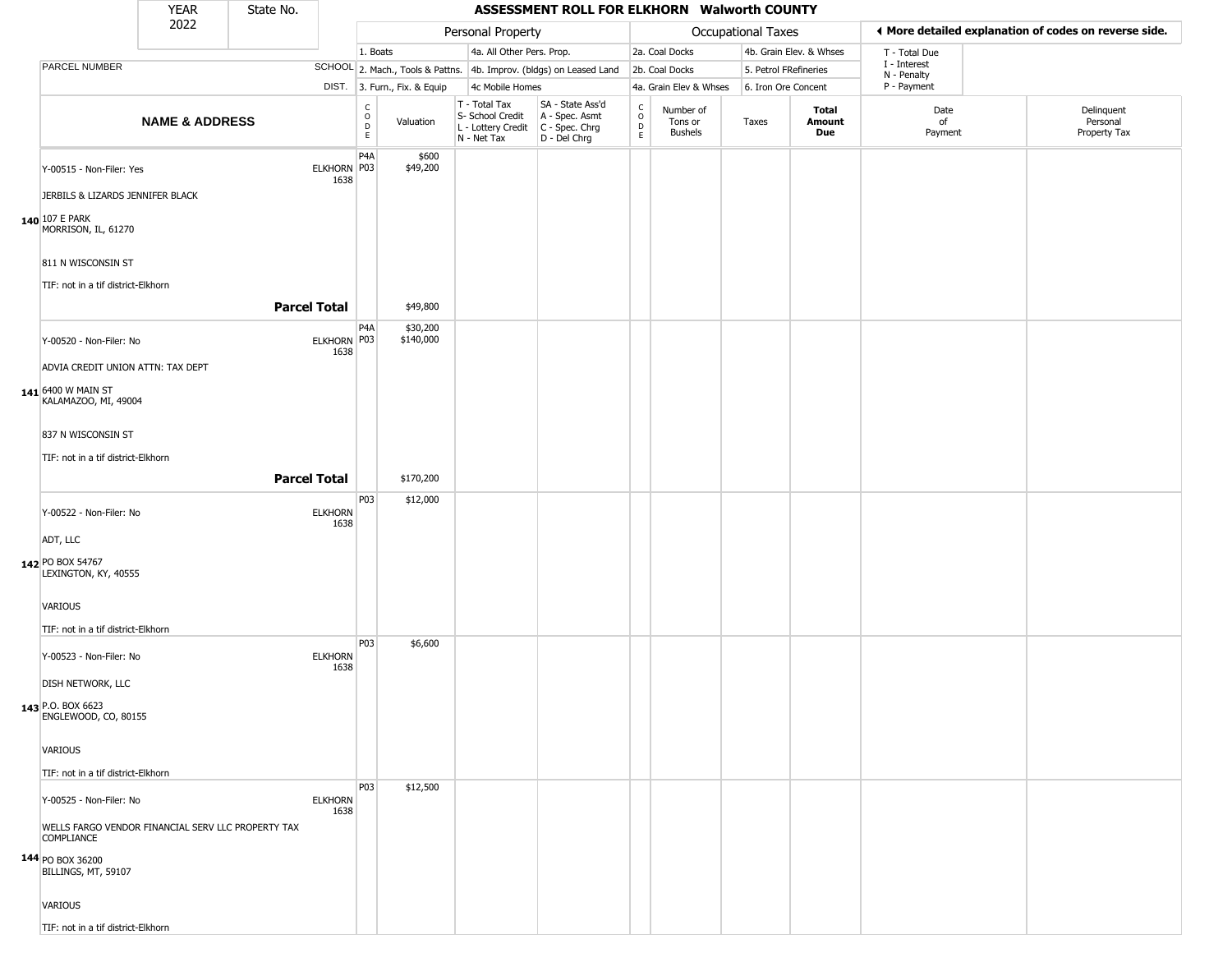|                                                            | <b>YEAR</b>               | State No. |                        |                                                          |                              |                                                                        | ASSESSMENT ROLL FOR ELKHORN Walworth COUNTY                            |                                              |                                        |                       |                         |                             |                                                       |
|------------------------------------------------------------|---------------------------|-----------|------------------------|----------------------------------------------------------|------------------------------|------------------------------------------------------------------------|------------------------------------------------------------------------|----------------------------------------------|----------------------------------------|-----------------------|-------------------------|-----------------------------|-------------------------------------------------------|
|                                                            | 2022                      |           |                        |                                                          |                              | Personal Property                                                      |                                                                        |                                              |                                        | Occupational Taxes    |                         |                             | ◀ More detailed explanation of codes on reverse side. |
|                                                            |                           |           |                        | 1. Boats                                                 |                              | 4a. All Other Pers. Prop.                                              |                                                                        |                                              | 2a. Coal Docks                         |                       | 4b. Grain Elev. & Whses | T - Total Due               |                                                       |
| PARCEL NUMBER                                              |                           |           |                        |                                                          |                              |                                                                        | SCHOOL 2. Mach., Tools & Pattns. 4b. Improv. (bldgs) on Leased Land    |                                              | 2b. Coal Docks                         | 5. Petrol FRefineries |                         | I - Interest<br>N - Penalty |                                                       |
|                                                            |                           |           |                        |                                                          | DIST. 3. Furn., Fix. & Equip | 4c Mobile Homes                                                        |                                                                        |                                              | 4a. Grain Elev & Whses                 | 6. Iron Ore Concent   |                         | P - Payment                 |                                                       |
|                                                            | <b>NAME &amp; ADDRESS</b> |           |                        | $\begin{smallmatrix} C \\ 0 \\ D \end{smallmatrix}$<br>E | Valuation                    | T - Total Tax<br>S- School Credit<br>L - Lottery Credit<br>N - Net Tax | SA - State Ass'd<br>A - Spec. Asmt<br>$C - Spec. Chrg$<br>D - Del Chrg | $\int_{0}^{c}$<br>$\mathsf D$<br>$\mathsf E$ | Number of<br>Tons or<br><b>Bushels</b> | Taxes                 | Total<br>Amount<br>Due  | Date<br>of<br>Payment       | Delinquent<br>Personal<br>Property Tax                |
| Y-00527 - Non-Filer: No                                    |                           |           | <b>ELKHORN</b><br>1638 | P03                                                      | \$2,500                      |                                                                        |                                                                        |                                              |                                        |                       |                         |                             |                                                       |
| RICOH USA, INC<br>145 PO BOX 3850<br>MANCHESTER, NH, 03105 |                           |           |                        |                                                          |                              |                                                                        |                                                                        |                                              |                                        |                       |                         |                             |                                                       |
| <b>VARIOUS</b>                                             |                           |           |                        |                                                          |                              |                                                                        |                                                                        |                                              |                                        |                       |                         |                             |                                                       |
| TIF: not in a tif district-Elkhorn                         |                           |           |                        |                                                          |                              |                                                                        |                                                                        |                                              |                                        |                       |                         |                             |                                                       |
| Y-00537 - Non-Filer: No                                    |                           |           | <b>ELKHORN</b><br>1638 | P03                                                      | \$900                        |                                                                        |                                                                        |                                              |                                        |                       |                         |                             |                                                       |
| AMERICAN MESSAGING SERVICES, LLC                           |                           |           |                        |                                                          |                              |                                                                        |                                                                        |                                              |                                        |                       |                         |                             |                                                       |
| 146 PO BOX 478<br>COLLEYVILLE, TX, 76034                   |                           |           |                        |                                                          |                              |                                                                        |                                                                        |                                              |                                        |                       |                         |                             |                                                       |
| <b>VARIOUS</b>                                             |                           |           |                        |                                                          |                              |                                                                        |                                                                        |                                              |                                        |                       |                         |                             |                                                       |
| TIF: not in a tif district-Elkhorn                         |                           |           |                        |                                                          |                              |                                                                        |                                                                        |                                              |                                        |                       |                         |                             |                                                       |
| Y-00541 - Non-Filer: No                                    |                           |           | ELKHORN e<br>1638 Ass  | <b>Stat</b><br>ess                                       | \$0                          |                                                                        |                                                                        |                                              |                                        |                       |                         |                             |                                                       |
| PROP SHAFT SUPPLY INC                                      |                           |           |                        | ed                                                       |                              |                                                                        |                                                                        |                                              |                                        |                       |                         |                             |                                                       |
| 147 PO BOX 386<br>ELKHORN, WI, 53121                       |                           |           |                        |                                                          |                              |                                                                        |                                                                        |                                              |                                        |                       |                         |                             |                                                       |
| 969 KOOPMAN LANE                                           |                           |           |                        |                                                          |                              |                                                                        |                                                                        |                                              |                                        |                       |                         |                             |                                                       |
| TIF: not in a tif district-Elkhorn                         |                           |           |                        |                                                          |                              |                                                                        |                                                                        |                                              |                                        |                       |                         |                             |                                                       |
| Y-00542 - Non-Filer: No                                    |                           |           | ELKHORN e              | <b>Stat</b>                                              | \$0                          |                                                                        |                                                                        |                                              |                                        |                       |                         |                             |                                                       |
| JAY VISUAL PACKAGING, INC                                  |                           |           | 1638 Ass               | ess<br>ed                                                |                              |                                                                        |                                                                        |                                              |                                        |                       |                         |                             |                                                       |
| 148 230 E OCONNOR DR<br>ELKHORN, WI, 53121                 |                           |           |                        |                                                          |                              |                                                                        |                                                                        |                                              |                                        |                       |                         |                             |                                                       |
| 230 E OCONNOR DR                                           |                           |           |                        |                                                          |                              |                                                                        |                                                                        |                                              |                                        |                       |                         |                             |                                                       |
| TIF: not in a tif district-Elkhorn                         |                           |           |                        |                                                          |                              |                                                                        |                                                                        |                                              |                                        |                       |                         |                             |                                                       |
| Y-00546 - Non-Filer: Yes                                   |                           |           | ELKHORN P03<br>1638    | P <sub>4</sub> A                                         | \$5,400<br>\$98,400          |                                                                        |                                                                        |                                              |                                        |                       |                         |                             |                                                       |
| ELKHORN GYMNASTICS ROBERT & NANCY NORTHRIP                 |                           |           |                        |                                                          |                              |                                                                        |                                                                        |                                              |                                        |                       |                         |                             |                                                       |
| 149 11227 W FOREST AVE<br>FRANKLIN, WI, 53132              |                           |           |                        |                                                          |                              |                                                                        |                                                                        |                                              |                                        |                       |                         |                             |                                                       |
| 213 E COMMERCE COURT                                       |                           |           |                        |                                                          |                              |                                                                        |                                                                        |                                              |                                        |                       |                         |                             |                                                       |
| TIF: not in a tif district-Elkhorn                         |                           |           |                        |                                                          |                              |                                                                        |                                                                        |                                              |                                        |                       |                         |                             |                                                       |
|                                                            |                           |           | <b>Parcel Total</b>    |                                                          | \$103,800                    |                                                                        |                                                                        |                                              |                                        |                       |                         |                             |                                                       |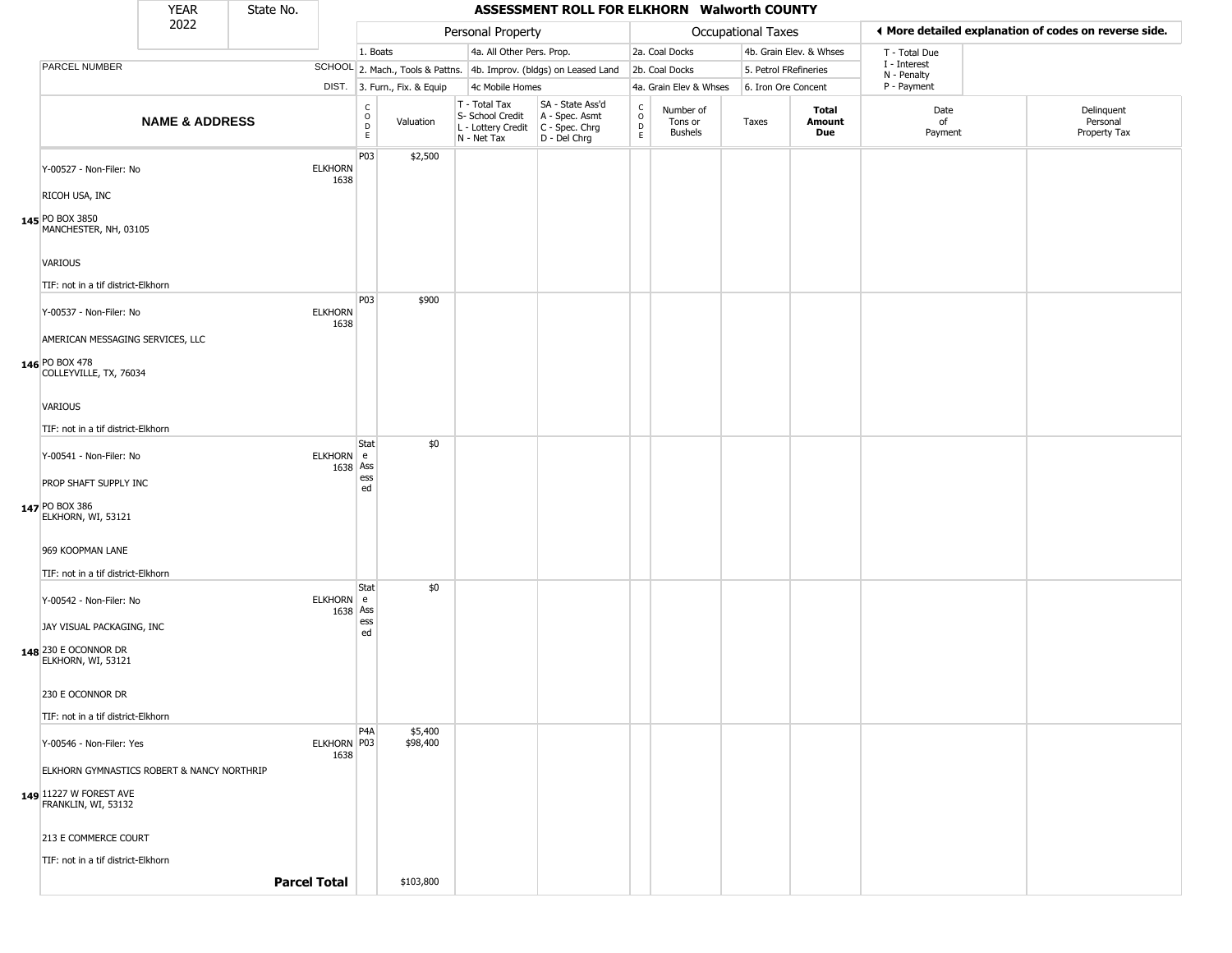|                                                                                           | <b>YEAR</b>               | State No.           |                        |                                                |                              |                                                                        | ASSESSMENT ROLL FOR ELKHORN Walworth COUNTY                          |                                                          |                                        |                       |                         |                                                       |                                        |
|-------------------------------------------------------------------------------------------|---------------------------|---------------------|------------------------|------------------------------------------------|------------------------------|------------------------------------------------------------------------|----------------------------------------------------------------------|----------------------------------------------------------|----------------------------------------|-----------------------|-------------------------|-------------------------------------------------------|----------------------------------------|
|                                                                                           | 2022                      |                     |                        |                                                |                              | Personal Property                                                      |                                                                      |                                                          |                                        | Occupational Taxes    |                         | ◀ More detailed explanation of codes on reverse side. |                                        |
|                                                                                           |                           |                     |                        | 1. Boats                                       |                              | 4a. All Other Pers. Prop.                                              |                                                                      |                                                          | 2a. Coal Docks                         |                       | 4b. Grain Elev. & Whses | T - Total Due                                         |                                        |
| PARCEL NUMBER                                                                             |                           |                     |                        |                                                |                              |                                                                        | SCHOOL 2. Mach., Tools & Pattns. 4b. Improv. (bldgs) on Leased Land  |                                                          | 2b. Coal Docks                         | 5. Petrol FRefineries |                         | I - Interest<br>N - Penalty                           |                                        |
|                                                                                           |                           |                     |                        |                                                | DIST. 3. Furn., Fix. & Equip | 4c Mobile Homes                                                        |                                                                      |                                                          | 4a. Grain Elev & Whses                 | 6. Iron Ore Concent   |                         | P - Payment                                           |                                        |
|                                                                                           | <b>NAME &amp; ADDRESS</b> |                     |                        | C<br>$\mathsf O$<br>$\mathsf D$<br>$\mathsf E$ | Valuation                    | T - Total Tax<br>S- School Credit<br>L - Lottery Credit<br>N - Net Tax | SA - State Ass'd<br>A - Spec. Asmt<br>C - Spec. Chrg<br>D - Del Chrg | $\begin{matrix} 0 \\ 0 \\ D \end{matrix}$<br>$\mathsf E$ | Number of<br>Tons or<br><b>Bushels</b> | Taxes                 | Total<br>Amount<br>Due  | Date<br>of<br>Payment                                 | Delinquent<br>Personal<br>Property Tax |
| Y-00554 - Non-Filer: No<br>FOUR LAKES ATHLETIC CLUB                                       |                           |                     | <b>ELKHORN</b><br>1638 | P03                                            | \$10,800                     |                                                                        |                                                                      |                                                          |                                        |                       |                         |                                                       |                                        |
| 150 351 E MORRISEY DR<br>ELKHORN, WI, 53121                                               |                           |                     |                        |                                                |                              |                                                                        |                                                                      |                                                          |                                        |                       |                         |                                                       |                                        |
| 351 E MORRISEY DR<br>TIF: not in a tif district-Elkhorn                                   |                           |                     |                        |                                                |                              |                                                                        |                                                                      |                                                          |                                        |                       |                         |                                                       |                                        |
|                                                                                           |                           |                     |                        | P <sub>4</sub> A                               | \$800                        |                                                                        |                                                                      |                                                          |                                        |                       |                         |                                                       |                                        |
| Y-00562 - Non-Filer: Yes<br>TASTE OF CHINA QIAN ZHENG Q ZHAO DELIN                        |                           |                     | ELKHORN P03<br>1638    |                                                | \$12,500                     |                                                                        |                                                                      |                                                          |                                        |                       |                         |                                                       |                                        |
| 151 58 W MARKET ST<br>ELKHORN, WI, 53121                                                  |                           |                     |                        |                                                |                              |                                                                        |                                                                      |                                                          |                                        |                       |                         |                                                       |                                        |
| 58 W MARKET ST # O                                                                        |                           |                     |                        |                                                |                              |                                                                        |                                                                      |                                                          |                                        |                       |                         |                                                       |                                        |
| TIF: not in a tif district-Elkhorn                                                        |                           | <b>Parcel Total</b> |                        |                                                | \$13,300                     |                                                                        |                                                                      |                                                          |                                        |                       |                         |                                                       |                                        |
| Y-00563 - Non-Filer: No                                                                   |                           |                     | ELKHORN P03<br>1638    | P <sub>4</sub> A                               | \$200<br>\$10,600            |                                                                        |                                                                      |                                                          |                                        |                       |                         |                                                       |                                        |
| CONTINUOUS MOTION PACKAGING, LLC<br>152 1530 N COUNTRY CLUB PARKWAY<br>ELKHORN, WI, 53121 |                           |                     |                        |                                                |                              |                                                                        |                                                                      |                                                          |                                        |                       |                         |                                                       |                                        |
| 502 NATHAN LANE<br>TIF: not in a tif district-Elkhorn                                     |                           |                     |                        |                                                |                              |                                                                        |                                                                      |                                                          |                                        |                       |                         |                                                       |                                        |
|                                                                                           |                           | <b>Parcel Total</b> |                        |                                                | \$10,800                     |                                                                        |                                                                      |                                                          |                                        |                       |                         |                                                       |                                        |
| Y-00566 - Non-Filer: No                                                                   |                           |                     | <b>ELKHORN</b><br>1638 | P <sub>4</sub> A                               | \$1,100                      |                                                                        |                                                                      |                                                          |                                        |                       |                         |                                                       |                                        |
| NUCO2 SUPPLY, LLC C/O THOMSON REUTER INC                                                  |                           |                     |                        |                                                |                              |                                                                        |                                                                      |                                                          |                                        |                       |                         |                                                       |                                        |
| 153 10 RIVERVIEW DRIVE<br>DANBURY, CT, 06810                                              |                           |                     |                        |                                                |                              |                                                                        |                                                                      |                                                          |                                        |                       |                         |                                                       |                                        |
| VARIOUS                                                                                   |                           |                     |                        |                                                |                              |                                                                        |                                                                      |                                                          |                                        |                       |                         |                                                       |                                        |
| TIF: not in a tif district-Elkhorn                                                        |                           |                     |                        |                                                |                              |                                                                        |                                                                      |                                                          |                                        |                       |                         |                                                       |                                        |
| Y-00573 - Non-Filer: No                                                                   |                           |                     | ELKHORN e<br>1638 Ass  | Stat                                           | \$0                          |                                                                        |                                                                      |                                                          |                                        |                       |                         |                                                       |                                        |
| PRECISION PLUS<br>154 840 KOOPMAN LANE<br>ELKHORN, WI, 53121                              |                           |                     |                        | ess<br>ed                                      |                              |                                                                        |                                                                      |                                                          |                                        |                       |                         |                                                       |                                        |
| 840 KOOPMAN LANE                                                                          |                           |                     |                        |                                                |                              |                                                                        |                                                                      |                                                          |                                        |                       |                         |                                                       |                                        |
| TIF: not in a tif district-Elkhorn                                                        |                           |                     |                        |                                                |                              |                                                                        |                                                                      |                                                          |                                        |                       |                         |                                                       |                                        |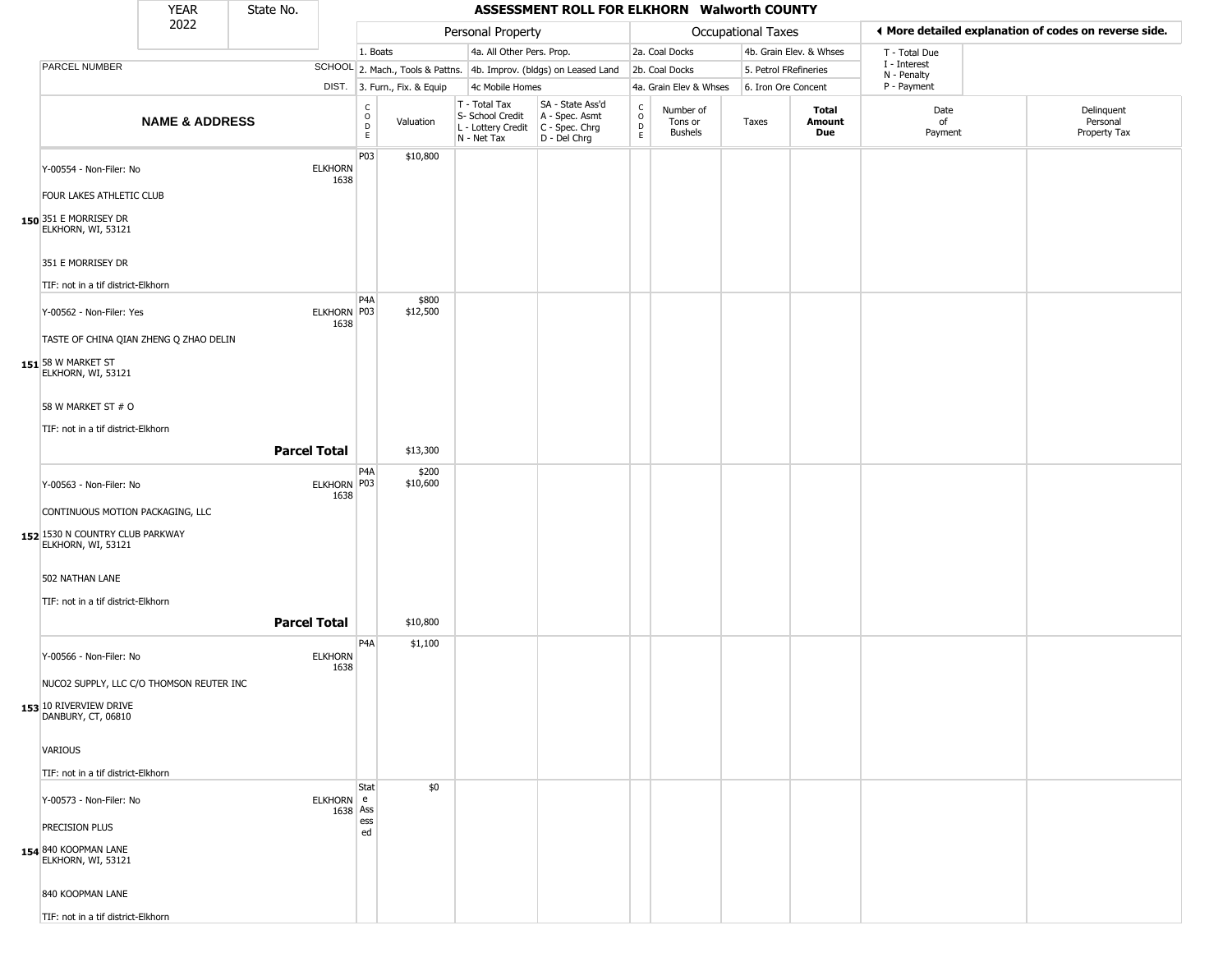|                                                                                                                           | <b>YEAR</b>               | State No.           |                        |                                              |                              |                                                                        | ASSESSMENT ROLL FOR ELKHORN Walworth COUNTY                          |                                                          |                                        |                       |                         |                             |                                                       |
|---------------------------------------------------------------------------------------------------------------------------|---------------------------|---------------------|------------------------|----------------------------------------------|------------------------------|------------------------------------------------------------------------|----------------------------------------------------------------------|----------------------------------------------------------|----------------------------------------|-----------------------|-------------------------|-----------------------------|-------------------------------------------------------|
|                                                                                                                           | 2022                      |                     |                        |                                              |                              | Personal Property                                                      |                                                                      |                                                          |                                        | Occupational Taxes    |                         |                             | ♦ More detailed explanation of codes on reverse side. |
|                                                                                                                           |                           |                     |                        | 1. Boats                                     |                              | 4a. All Other Pers. Prop.                                              |                                                                      |                                                          | 2a. Coal Docks                         |                       | 4b. Grain Elev. & Whses | T - Total Due               |                                                       |
| PARCEL NUMBER                                                                                                             |                           |                     |                        |                                              |                              |                                                                        | SCHOOL 2. Mach., Tools & Pattns. 4b. Improv. (bldgs) on Leased Land  |                                                          | 2b. Coal Docks                         | 5. Petrol FRefineries |                         | I - Interest<br>N - Penalty |                                                       |
|                                                                                                                           |                           |                     |                        |                                              | DIST. 3. Furn., Fix. & Equip | 4c Mobile Homes                                                        |                                                                      |                                                          | 4a. Grain Elev & Whses                 | 6. Iron Ore Concent   |                         | P - Payment                 |                                                       |
|                                                                                                                           | <b>NAME &amp; ADDRESS</b> |                     |                        | $\begin{array}{c}\nC \\ O \\ D\n\end{array}$ | Valuation                    | T - Total Tax<br>S- School Credit<br>L - Lottery Credit<br>N - Net Tax | SA - State Ass'd<br>A - Spec. Asmt<br>C - Spec. Chrg<br>D - Del Chrg | $\begin{smallmatrix} C \\ O \\ D \end{smallmatrix}$<br>E | Number of<br>Tons or<br><b>Bushels</b> | Taxes                 | Total<br>Amount<br>Due  | Date<br>of<br>Payment       | Delinquent<br>Personal<br>Property Tax                |
| Y-00577 - Non-Filer: No<br>AMERIGAS PROPANE LP<br>155 PO BOX 1240<br>MANCHESTER, NH, 03105                                |                           |                     | ELKHORN P4A<br>1638    | P03                                          | \$3,500<br>\$83,100          |                                                                        |                                                                      |                                                          |                                        |                       |                         |                             |                                                       |
| <b>VARIOUS</b>                                                                                                            |                           |                     |                        |                                              |                              |                                                                        |                                                                      |                                                          |                                        |                       |                         |                             |                                                       |
| TIF: not in a tif district-Elkhorn                                                                                        |                           | <b>Parcel Total</b> |                        |                                              | \$86,600                     |                                                                        |                                                                      |                                                          |                                        |                       |                         |                             |                                                       |
| Y-00579 - Non-Filer: No<br>DE LAGE LADEN FINANCIAL SERVICES, LLC<br>156 1111 OLD EAGLE SCHOOL ROAD<br>WAYNE, PA, 19087    |                           |                     | <b>ELKHORN</b><br>1638 | P03                                          | \$9,500                      |                                                                        |                                                                      |                                                          |                                        |                       |                         |                             |                                                       |
| VARIOUS<br>TIF: not in a tif district-Elkhorn                                                                             |                           |                     |                        |                                              |                              |                                                                        |                                                                      |                                                          |                                        |                       |                         |                             |                                                       |
| Y-00591 - Non-Filer: Yes<br>ADAMS ELECTRIC                                                                                |                           |                     | ELKHORN P4A<br>1638    | P03                                          | \$10,900<br>\$13,500         |                                                                        |                                                                      |                                                          |                                        |                       |                         |                             |                                                       |
| 157 801 N WISCONSIN ST<br>ELKHORN, WI, 53121<br>801 N WISCONSIN ST<br>TIF: not in a tif district-Elkhorn                  |                           | <b>Parcel Total</b> |                        |                                              | \$24,400                     |                                                                        |                                                                      |                                                          |                                        |                       |                         |                             |                                                       |
| Y-00595 - Non-Filer: Yes<br>STONERIDGE APARTMENTS                                                                         |                           |                     | <b>ELKHORN</b><br>1638 | P03                                          | \$16,500                     |                                                                        |                                                                      |                                                          |                                        |                       |                         |                             |                                                       |
| 158 35 S WISCONSIN ST<br>ELKHORN, WI, 53121<br>$\overline{0}$<br>TIF: not in a tif district-Elkhorn                       |                           |                     |                        |                                              |                              |                                                                        |                                                                      |                                                          |                                        |                       |                         |                             |                                                       |
| Y-00596 - Non-Filer: Yes<br>FAIRFIELD HEIGHTS APARTMENTS<br>159 35 S WISCONSIN ST<br>ELKHORN, WI, 53121<br>621 N Sandy Ln |                           |                     | <b>ELKHORN</b><br>1638 | P03                                          | \$15,000                     |                                                                        |                                                                      |                                                          |                                        |                       |                         |                             |                                                       |
| TIF: not in a tif district-Elkhorn                                                                                        |                           |                     |                        |                                              |                              |                                                                        |                                                                      |                                                          |                                        |                       |                         |                             |                                                       |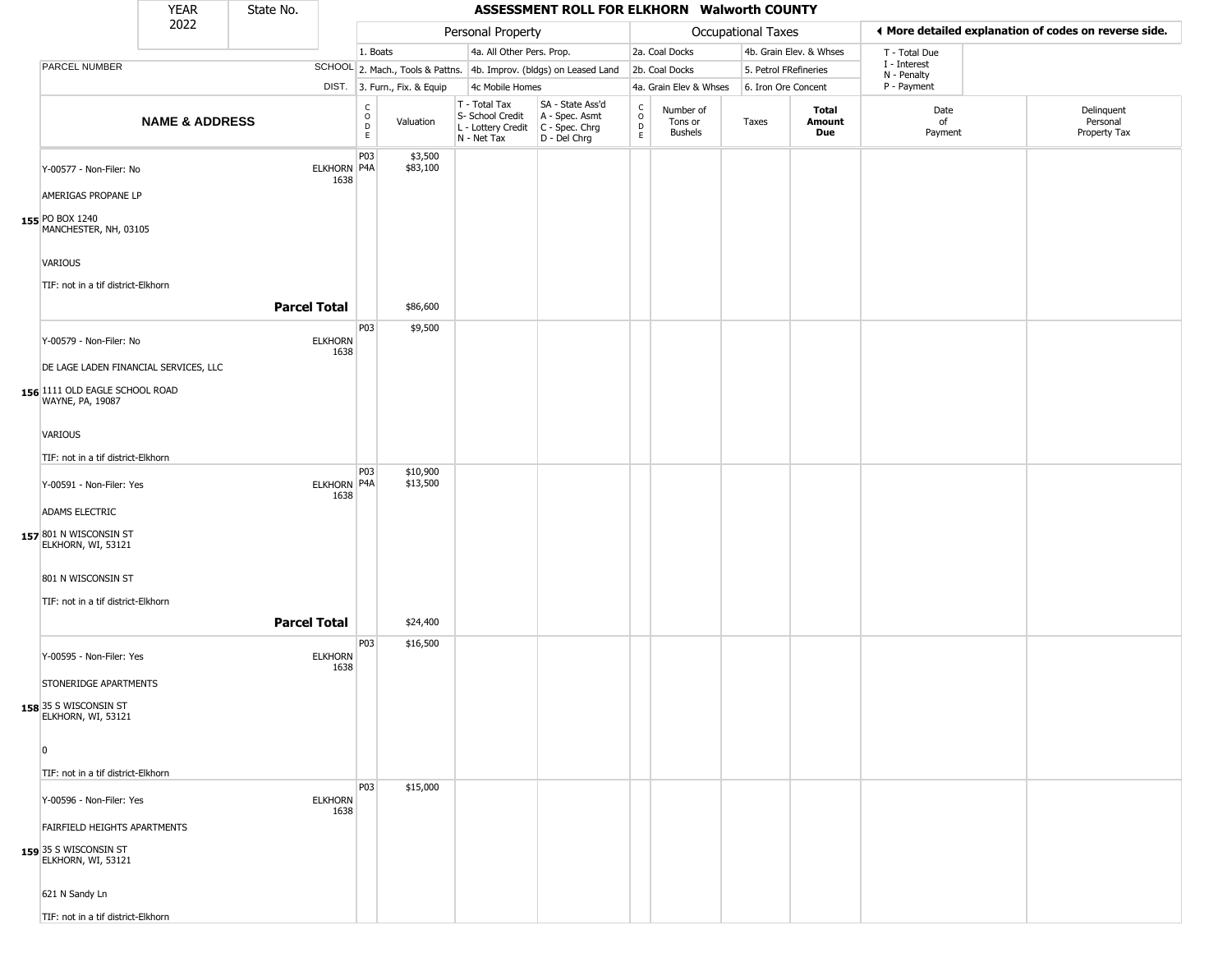|                                                                        | <b>YEAR</b>               | State No. |                        |                                   |                              |                                                                        | ASSESSMENT ROLL FOR ELKHORN Walworth COUNTY                            |                  |                                        |                       |                         |                             |                                                       |
|------------------------------------------------------------------------|---------------------------|-----------|------------------------|-----------------------------------|------------------------------|------------------------------------------------------------------------|------------------------------------------------------------------------|------------------|----------------------------------------|-----------------------|-------------------------|-----------------------------|-------------------------------------------------------|
|                                                                        | 2022                      |           |                        |                                   |                              | Personal Property                                                      |                                                                        |                  |                                        | Occupational Taxes    |                         |                             | ◀ More detailed explanation of codes on reverse side. |
|                                                                        |                           |           |                        | 1. Boats                          |                              | 4a. All Other Pers. Prop.                                              |                                                                        |                  | 2a. Coal Docks                         |                       | 4b. Grain Elev. & Whses | T - Total Due               |                                                       |
| PARCEL NUMBER                                                          |                           |           |                        |                                   |                              |                                                                        | SCHOOL 2. Mach., Tools & Pattns. 4b. Improv. (bldgs) on Leased Land    |                  | 2b. Coal Docks                         | 5. Petrol FRefineries |                         | I - Interest<br>N - Penalty |                                                       |
|                                                                        |                           |           |                        |                                   | DIST. 3. Furn., Fix. & Equip | 4c Mobile Homes                                                        |                                                                        |                  | 4a. Grain Elev & Whses                 | 6. Iron Ore Concent   |                         | P - Payment                 |                                                       |
|                                                                        | <b>NAME &amp; ADDRESS</b> |           |                        | $\frac{c}{0}$<br>$\mathsf D$<br>E | Valuation                    | T - Total Tax<br>S- School Credit<br>L - Lottery Credit<br>N - Net Tax | SA - State Ass'd<br>A - Spec. Asmt<br>$C - Spec. Chrg$<br>D - Del Chrg | C<br>D<br>D<br>E | Number of<br>Tons or<br><b>Bushels</b> | Taxes                 | Total<br>Amount<br>Due  | Date<br>of<br>Payment       | Delinquent<br>Personal<br>Property Tax                |
| Y-00597 - Non-Filer: Yes<br>CMD PARTNERS EVERGREEN APARTMENTS          |                           |           | <b>ELKHORN</b><br>1638 | P03                               | \$18,000                     |                                                                        |                                                                        |                  |                                        |                       |                         |                             |                                                       |
| 160 35 S WISCONSIN ST<br>ELKHORN, WI, 53121<br>$\vert$ 1               |                           |           |                        |                                   |                              |                                                                        |                                                                        |                  |                                        |                       |                         |                             |                                                       |
| TIF: not in a tif district-Elkhorn                                     |                           |           |                        | P03                               | \$1,300                      |                                                                        |                                                                        |                  |                                        |                       |                         |                             |                                                       |
| Y-00599 - Non-Filer: Yes<br>DEREK'S PLUMBING AND HYDRONIC HEATING, LLC |                           |           | <b>ELKHORN</b><br>1638 |                                   |                              |                                                                        |                                                                        |                  |                                        |                       |                         |                             |                                                       |
| 161 12 S JACKSON ST<br>ELKHORN, WI, 53121                              |                           |           |                        |                                   |                              |                                                                        |                                                                        |                  |                                        |                       |                         |                             |                                                       |
| 12 S JACKSON ST                                                        |                           |           |                        |                                   |                              |                                                                        |                                                                        |                  |                                        |                       |                         |                             |                                                       |
| TIF: not in a tif district-Elkhorn                                     |                           |           |                        | P03                               | \$7,400                      |                                                                        |                                                                        |                  |                                        |                       |                         |                             |                                                       |
| Y-00609 - Non-Filer: Yes                                               |                           |           | <b>ELKHORN</b><br>1638 |                                   |                              |                                                                        |                                                                        |                  |                                        |                       |                         |                             |                                                       |
| PARKSIDE APARTMENTS                                                    |                           |           |                        |                                   |                              |                                                                        |                                                                        |                  |                                        |                       |                         |                             |                                                       |
| 162 35 S WISCONSIN ST<br>ELKHORN, WI, 53121                            |                           |           |                        |                                   |                              |                                                                        |                                                                        |                  |                                        |                       |                         |                             |                                                       |
| 101 RIDGEWAY                                                           |                           |           |                        |                                   |                              |                                                                        |                                                                        |                  |                                        |                       |                         |                             |                                                       |
| TIF: not in a tif district-Elkhorn                                     |                           |           |                        |                                   |                              |                                                                        |                                                                        |                  |                                        |                       |                         |                             |                                                       |
| Y-00610 - Non-Filer: No                                                |                           |           | ELKHORN P03<br>1638    | P4A                               | \$100<br>\$3,000             |                                                                        |                                                                        |                  |                                        |                       |                         |                             |                                                       |
| KLINGBEIL CAPITAL MANAGEMENT, LTD                                      |                           |           |                        |                                   |                              |                                                                        |                                                                        |                  |                                        |                       |                         |                             |                                                       |
| 163 205 COUNTY RD H<br>ELKHORN, WI, 53121                              |                           |           |                        |                                   |                              |                                                                        |                                                                        |                  |                                        |                       |                         |                             |                                                       |
| 205 COUNTY RD H                                                        |                           |           |                        |                                   |                              |                                                                        |                                                                        |                  |                                        |                       |                         |                             |                                                       |
| TIF: not in a tif district-Elkhorn                                     |                           |           | <b>Parcel Total</b>    |                                   | \$3,100                      |                                                                        |                                                                        |                  |                                        |                       |                         |                             |                                                       |
|                                                                        |                           |           |                        |                                   |                              |                                                                        |                                                                        |                  |                                        |                       |                         |                             |                                                       |
| Y-00614 - Non-Filer: Yes                                               |                           |           | ELKHORN P03<br>1638    | P <sub>4</sub> A                  | \$600<br>\$7,800             |                                                                        |                                                                        |                  |                                        |                       |                         |                             |                                                       |
| FUTURE ANTIQUES, INC                                                   |                           |           |                        |                                   |                              |                                                                        |                                                                        |                  |                                        |                       |                         |                             |                                                       |
| 164 503 B NATHAN LANE<br>ELKHORN, WI, 53121                            |                           |           |                        |                                   |                              |                                                                        |                                                                        |                  |                                        |                       |                         |                             |                                                       |
| 503 B NATHAN LANE                                                      |                           |           |                        |                                   |                              |                                                                        |                                                                        |                  |                                        |                       |                         |                             |                                                       |
| TIF: not in a tif district-Elkhorn                                     |                           |           |                        |                                   |                              |                                                                        |                                                                        |                  |                                        |                       |                         |                             |                                                       |
|                                                                        |                           |           | <b>Parcel Total</b>    |                                   | \$8,400                      |                                                                        |                                                                        |                  |                                        |                       |                         |                             |                                                       |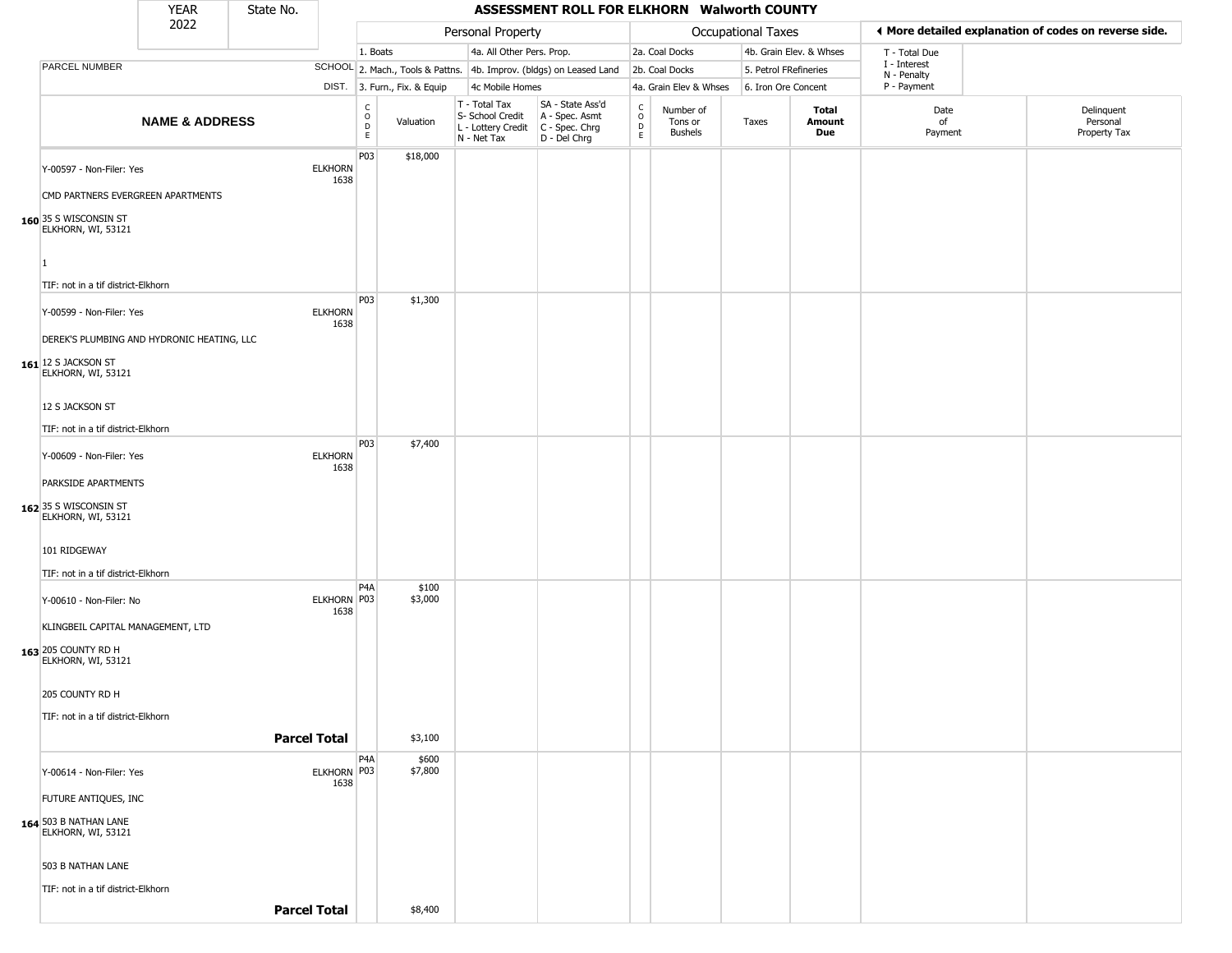|                                                                                   | <b>YEAR</b>               | State No. |                        |                                |                              |                                                                        | ASSESSMENT ROLL FOR ELKHORN Walworth COUNTY                            |                                             |                                        |                       |                         |                             |                                                       |
|-----------------------------------------------------------------------------------|---------------------------|-----------|------------------------|--------------------------------|------------------------------|------------------------------------------------------------------------|------------------------------------------------------------------------|---------------------------------------------|----------------------------------------|-----------------------|-------------------------|-----------------------------|-------------------------------------------------------|
|                                                                                   | 2022                      |           |                        |                                |                              | Personal Property                                                      |                                                                        |                                             |                                        | Occupational Taxes    |                         |                             | ◀ More detailed explanation of codes on reverse side. |
|                                                                                   |                           |           |                        | 1. Boats                       |                              | 4a. All Other Pers. Prop.                                              |                                                                        |                                             | 2a. Coal Docks                         |                       | 4b. Grain Elev. & Whses | T - Total Due               |                                                       |
| PARCEL NUMBER                                                                     |                           |           |                        |                                |                              |                                                                        | SCHOOL 2. Mach., Tools & Pattns. 4b. Improv. (bldgs) on Leased Land    |                                             | 2b. Coal Docks                         | 5. Petrol FRefineries |                         | I - Interest<br>N - Penalty |                                                       |
|                                                                                   |                           |           |                        |                                | DIST. 3. Furn., Fix. & Equip | 4c Mobile Homes                                                        |                                                                        |                                             | 4a. Grain Elev & Whses                 | 6. Iron Ore Concent   |                         | P - Payment                 |                                                       |
|                                                                                   | <b>NAME &amp; ADDRESS</b> |           |                        | $\rm _o^C$<br>D<br>$\mathsf E$ | Valuation                    | T - Total Tax<br>S- School Credit<br>L - Lottery Credit<br>N - Net Tax | SA - State Ass'd<br>A - Spec. Asmt<br>$C - Spec. Chrg$<br>D - Del Chrg | $\frac{C}{O}$<br>$\mathsf D$<br>$\mathsf E$ | Number of<br>Tons or<br><b>Bushels</b> | Taxes                 | Total<br>Amount<br>Due  | Date<br>of<br>Payment       | Delinquent<br>Personal<br>Property Tax                |
| Y-00620 - Non-Filer: Yes                                                          |                           |           | <b>ELKHORN</b><br>1638 | P4A                            | \$118,100                    |                                                                        |                                                                        |                                             |                                        |                       |                         |                             |                                                       |
| CHEP USA ATTN: PROPERTY TAX<br>165 5897 WINDWARD PARKWAY<br>ALPHARETTA, GA, 30005 |                           |           |                        |                                |                              |                                                                        |                                                                        |                                             |                                        |                       |                         |                             |                                                       |
| <b>VARIOUS</b>                                                                    |                           |           |                        |                                |                              |                                                                        |                                                                        |                                             |                                        |                       |                         |                             |                                                       |
| TIF: not in a tif district-Elkhorn                                                |                           |           |                        |                                |                              |                                                                        |                                                                        |                                             |                                        |                       |                         |                             |                                                       |
| Y-00631 - Non-Filer: No                                                           |                           |           | <b>ELKHORN</b><br>1638 | P <sub>4</sub> A               | \$21,200                     |                                                                        |                                                                        |                                             |                                        |                       |                         |                             |                                                       |
| THE COCA-COLA COMPANY FOUNTAIN PROPERTY TAX-NAT 8                                 |                           |           |                        |                                |                              |                                                                        |                                                                        |                                             |                                        |                       |                         |                             |                                                       |
| 166 PO BOX 1734<br>ATLANTA, GA, 30301                                             |                           |           |                        |                                |                              |                                                                        |                                                                        |                                             |                                        |                       |                         |                             |                                                       |
| <b>VARIOUS</b>                                                                    |                           |           |                        |                                |                              |                                                                        |                                                                        |                                             |                                        |                       |                         |                             |                                                       |
| TIF: not in a tif district-Elkhorn                                                |                           |           |                        |                                |                              |                                                                        |                                                                        |                                             |                                        |                       |                         |                             |                                                       |
| Y-00632 - Non-Filer: No                                                           |                           |           | <b>ELKHORN</b><br>1638 | P <sub>4</sub> A               | \$9,000                      |                                                                        |                                                                        |                                             |                                        |                       |                         |                             |                                                       |
| THE COCA-COLA COMPANY FOUNTAIN PROPERTY TAX-NAT 8                                 |                           |           |                        |                                |                              |                                                                        |                                                                        |                                             |                                        |                       |                         |                             |                                                       |
| 167 PO BOX 1734<br>ATLANTA, GA, 30301                                             |                           |           |                        |                                |                              |                                                                        |                                                                        |                                             |                                        |                       |                         |                             |                                                       |
| 100 E COMMERCE CT                                                                 |                           |           |                        |                                |                              |                                                                        |                                                                        |                                             |                                        |                       |                         |                             |                                                       |
| TIF: TID #4-Elkhorn                                                               |                           |           |                        |                                |                              |                                                                        |                                                                        |                                             |                                        |                       |                         |                             |                                                       |
| Y-00633 - Non-Filer: Yes                                                          |                           |           | ELKHORN e<br>1638 Ass  | Stat<br>ess                    | \$0                          |                                                                        |                                                                        |                                             |                                        |                       |                         |                             |                                                       |
| <b>EMPIRE STUDIO LIMITED</b>                                                      |                           |           |                        | ed                             |                              |                                                                        |                                                                        |                                             |                                        |                       |                         |                             |                                                       |
| 168 PO BOX 647<br>DELAVAN, WI, 53115                                              |                           |           |                        |                                |                              |                                                                        |                                                                        |                                             |                                        |                       |                         |                             |                                                       |
| <b>LK</b>                                                                         |                           |           |                        |                                |                              |                                                                        |                                                                        |                                             |                                        |                       |                         |                             |                                                       |
| TIF: not in a tif district-Elkhorn                                                |                           |           |                        |                                |                              |                                                                        |                                                                        |                                             |                                        |                       |                         |                             |                                                       |
| Y-00635 - Non-Filer: No                                                           |                           |           | ELKHORN P03<br>1638    | P4A                            | \$200<br>\$10,700            |                                                                        |                                                                        |                                             |                                        |                       |                         |                             |                                                       |
| EDUCATORS CREDIT UNION                                                            |                           |           |                        |                                |                              |                                                                        |                                                                        |                                             |                                        |                       |                         |                             |                                                       |
| 169 PO BOX 081040<br>RACINE, WI, 53408                                            |                           |           |                        |                                |                              |                                                                        |                                                                        |                                             |                                        |                       |                         |                             |                                                       |
| 611 E GENEVA ST                                                                   |                           |           |                        |                                |                              |                                                                        |                                                                        |                                             |                                        |                       |                         |                             |                                                       |
| TIF: not in a tif district-Elkhorn                                                |                           |           |                        |                                |                              |                                                                        |                                                                        |                                             |                                        |                       |                         |                             |                                                       |
|                                                                                   |                           |           | <b>Parcel Total</b>    |                                | \$10,900                     |                                                                        |                                                                        |                                             |                                        |                       |                         |                             |                                                       |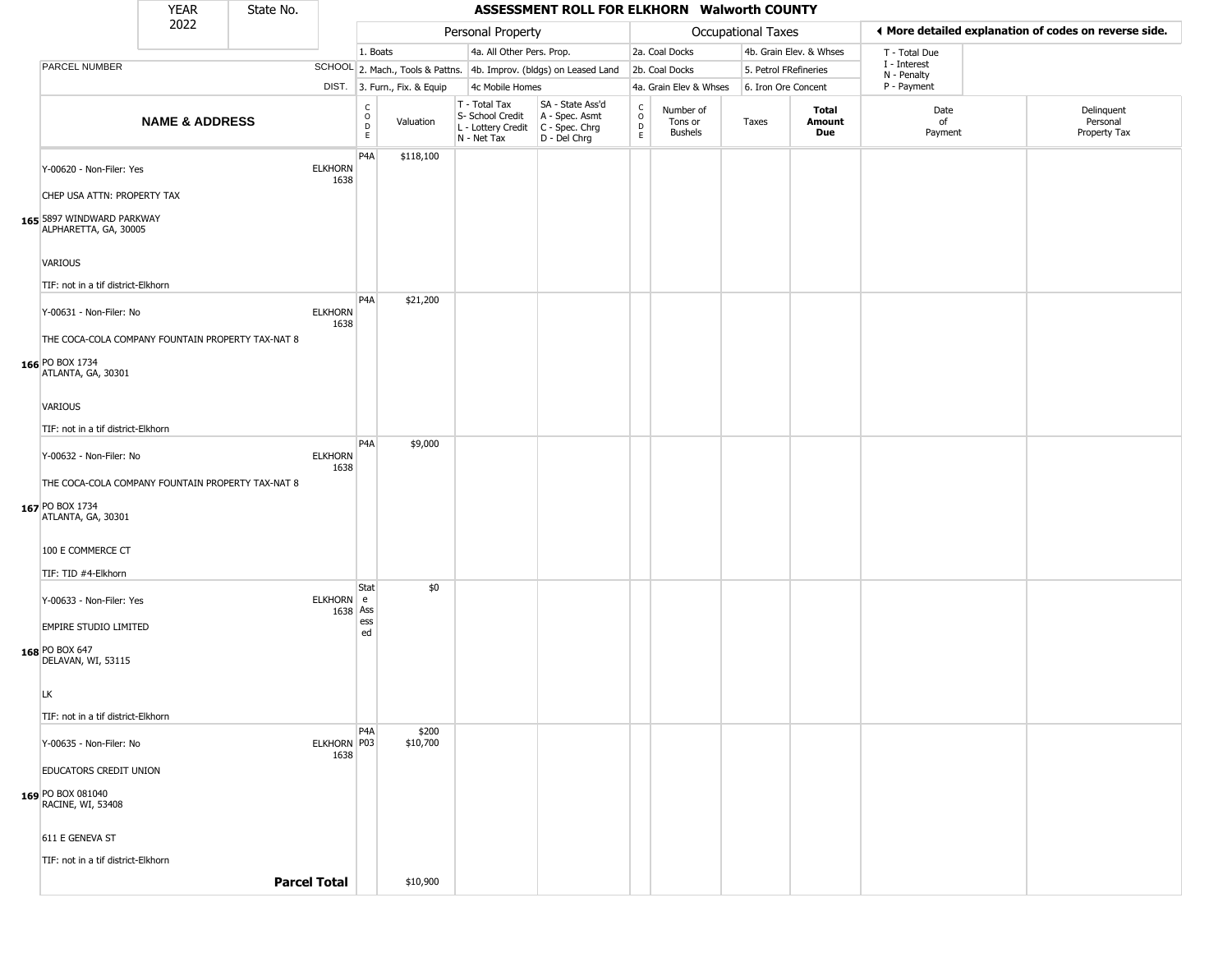|                                                                           | <b>YEAR</b>               | State No.           |                            |                                     |                              |                                                                        | ASSESSMENT ROLL FOR ELKHORN Walworth COUNTY                          |                                                 |                                 |                       |                               |                             |                                                       |
|---------------------------------------------------------------------------|---------------------------|---------------------|----------------------------|-------------------------------------|------------------------------|------------------------------------------------------------------------|----------------------------------------------------------------------|-------------------------------------------------|---------------------------------|-----------------------|-------------------------------|-----------------------------|-------------------------------------------------------|
|                                                                           | 2022                      |                     |                            |                                     |                              | Personal Property                                                      |                                                                      |                                                 |                                 | Occupational Taxes    |                               |                             | ◀ More detailed explanation of codes on reverse side. |
|                                                                           |                           |                     |                            | 1. Boats                            |                              | 4a. All Other Pers. Prop.                                              |                                                                      |                                                 | 2a. Coal Docks                  |                       | 4b. Grain Elev. & Whses       | T - Total Due               |                                                       |
| PARCEL NUMBER                                                             |                           |                     |                            |                                     |                              |                                                                        | SCHOOL 2. Mach., Tools & Pattns. 4b. Improv. (bldgs) on Leased Land  |                                                 | 2b. Coal Docks                  | 5. Petrol FRefineries |                               | I - Interest<br>N - Penalty |                                                       |
|                                                                           |                           |                     |                            |                                     | DIST. 3. Furn., Fix. & Equip | 4c Mobile Homes                                                        |                                                                      |                                                 | 4a. Grain Elev & Whses          | 6. Iron Ore Concent   |                               | P - Payment                 |                                                       |
|                                                                           | <b>NAME &amp; ADDRESS</b> |                     |                            | $\rm _o^C$<br>$\mathsf D$<br>$\,$ E | Valuation                    | T - Total Tax<br>S- School Credit<br>L - Lottery Credit<br>N - Net Tax | SA - State Ass'd<br>A - Spec. Asmt<br>C - Spec. Chrg<br>D - Del Chrg | $\begin{array}{c} C \\ O \\ D \\ E \end{array}$ | Number of<br>Tons or<br>Bushels | Taxes                 | Total<br><b>Amount</b><br>Due | Date<br>of<br>Payment       | Delinquent<br>Personal<br>Property Tax                |
| Y-00637 - Non-Filer: No                                                   |                           |                     | <b>ELKHORN P4A</b><br>1638 | P03                                 | \$300<br>\$600               |                                                                        |                                                                      |                                                 |                                 |                       |                               |                             |                                                       |
| MK CELLULAR, INC<br>170 N62 W30755 SHORE ACRES RD.<br>HARTLAND, WI, 53029 |                           |                     |                            |                                     |                              |                                                                        |                                                                      |                                                 |                                 |                       |                               |                             |                                                       |
| 58 W MARKET ST # K                                                        |                           |                     |                            |                                     |                              |                                                                        |                                                                      |                                                 |                                 |                       |                               |                             |                                                       |
| TIF: not in a tif district-Elkhorn                                        |                           |                     |                            |                                     |                              |                                                                        |                                                                      |                                                 |                                 |                       |                               |                             |                                                       |
|                                                                           |                           | <b>Parcel Total</b> |                            |                                     | \$900                        |                                                                        |                                                                      |                                                 |                                 |                       |                               |                             |                                                       |
| Y-00640 - Non-Filer: No                                                   |                           |                     | <b>ELKHORN</b><br>1638     |                                     | \$0                          |                                                                        |                                                                      |                                                 |                                 |                       |                               |                             |                                                       |
| STEP AHEAD PRE-SCHOOL CENTER, LLC                                         |                           |                     |                            |                                     |                              |                                                                        |                                                                      |                                                 |                                 |                       |                               |                             |                                                       |
| 171 423 AMPARO ST<br>ELKHORN, WI, 53121                                   |                           |                     |                            |                                     |                              |                                                                        |                                                                      |                                                 |                                 |                       |                               |                             |                                                       |
| 104 S BROAD ST                                                            |                           |                     |                            |                                     |                              |                                                                        |                                                                      |                                                 |                                 |                       |                               |                             |                                                       |
| TIF: not in a tif district-Elkhorn                                        |                           |                     |                            |                                     |                              |                                                                        |                                                                      |                                                 |                                 |                       |                               |                             |                                                       |
| Y-00641 - Non-Filer: No                                                   |                           |                     | <b>ELKHORN</b><br>1638     | P03                                 | \$1,900                      |                                                                        |                                                                      |                                                 |                                 |                       |                               |                             |                                                       |
| SPOK, INC                                                                 |                           |                     |                            |                                     |                              |                                                                        |                                                                      |                                                 |                                 |                       |                               |                             |                                                       |
| 172 PO BOX 330489<br>NASHVILLE, TN, 37203                                 |                           |                     |                            |                                     |                              |                                                                        |                                                                      |                                                 |                                 |                       |                               |                             |                                                       |
| W3985 COUNTY RD N                                                         |                           |                     |                            |                                     |                              |                                                                        |                                                                      |                                                 |                                 |                       |                               |                             |                                                       |
| TIF: not in a tif district-Elkhorn                                        |                           |                     |                            | P <sub>0</sub> 3                    | \$10,300                     |                                                                        |                                                                      |                                                 |                                 |                       |                               |                             |                                                       |
| Y-00642 - Non-Filer: No                                                   |                           |                     | <b>ELKHORN</b><br>1638     |                                     |                              |                                                                        |                                                                      |                                                 |                                 |                       |                               |                             |                                                       |
| CANON FINANCIAL SERVICES, INC                                             |                           |                     |                            |                                     |                              |                                                                        |                                                                      |                                                 |                                 |                       |                               |                             |                                                       |
| 173 158 GAITHER DR STE 200 PO BOX 5008<br>MOUNT LAUREL, NJ, 08054         |                           |                     |                            |                                     |                              |                                                                        |                                                                      |                                                 |                                 |                       |                               |                             |                                                       |
| VARIOUS                                                                   |                           |                     |                            |                                     |                              |                                                                        |                                                                      |                                                 |                                 |                       |                               |                             |                                                       |
| TIF: not in a tif district-Elkhorn                                        |                           |                     |                            |                                     |                              |                                                                        |                                                                      |                                                 |                                 |                       |                               |                             |                                                       |
| Y-00648 - Non-Filer: Yes                                                  |                           |                     | <b>ELKHORN</b>             | P03                                 | \$20,300                     |                                                                        |                                                                      |                                                 |                                 |                       |                               |                             |                                                       |
|                                                                           |                           |                     | 1638                       |                                     |                              |                                                                        |                                                                      |                                                 |                                 |                       |                               |                             |                                                       |
| COMPASS, INC<br>174 204 E COMMERCE CT<br>ELKHORN, WI, 53121               |                           |                     |                            |                                     |                              |                                                                        |                                                                      |                                                 |                                 |                       |                               |                             |                                                       |
| 204 E COMMERCE CT                                                         |                           |                     |                            |                                     |                              |                                                                        |                                                                      |                                                 |                                 |                       |                               |                             |                                                       |
| TIF: not in a tif district-Elkhorn                                        |                           |                     |                            |                                     |                              |                                                                        |                                                                      |                                                 |                                 |                       |                               |                             |                                                       |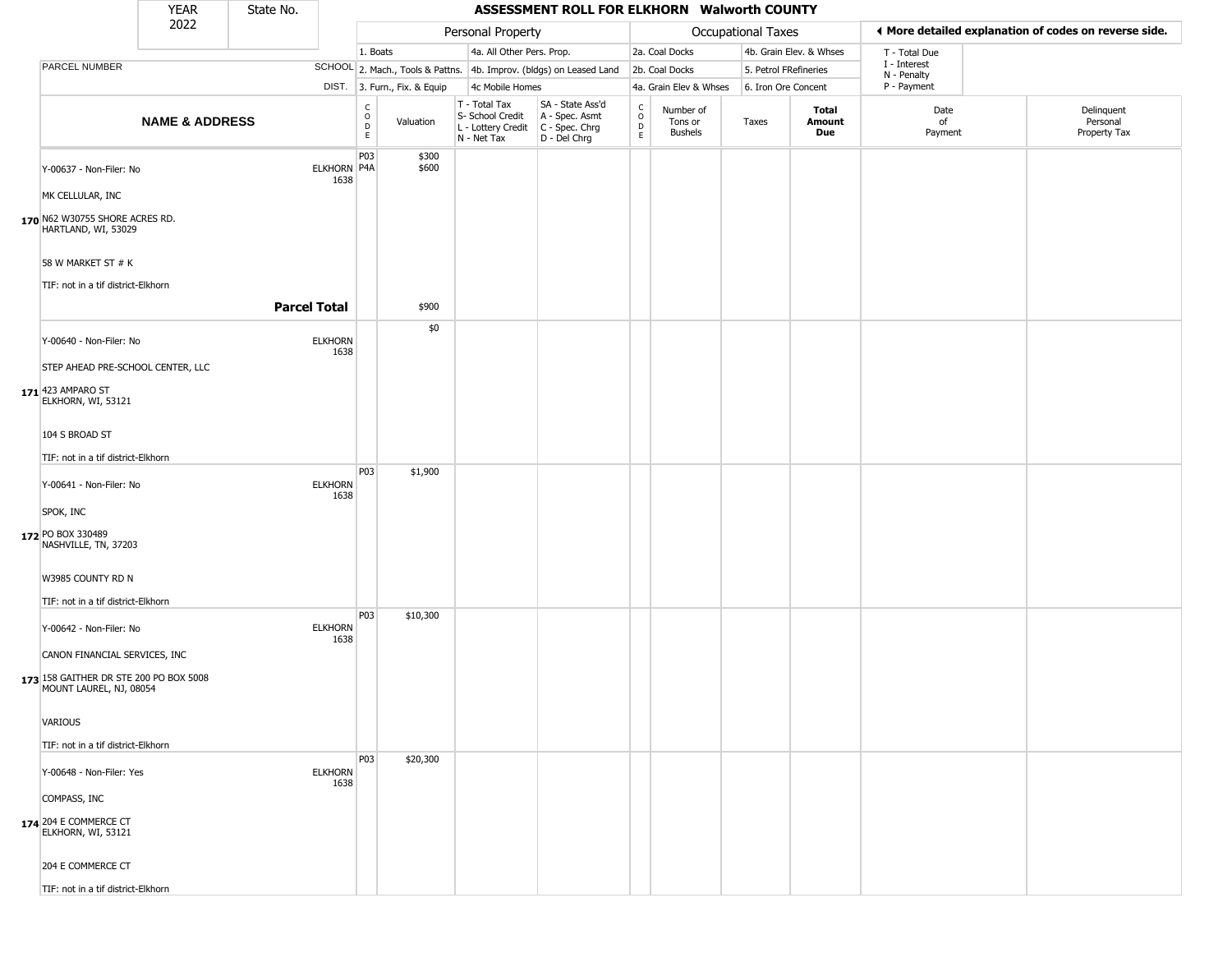|                                                                               | <b>YEAR</b>               | State No.           |                        |                                            |                              |                                                                        | ASSESSMENT ROLL FOR ELKHORN Walworth COUNTY                          |                                                  |                                        |                       |                         |                             |                                                       |
|-------------------------------------------------------------------------------|---------------------------|---------------------|------------------------|--------------------------------------------|------------------------------|------------------------------------------------------------------------|----------------------------------------------------------------------|--------------------------------------------------|----------------------------------------|-----------------------|-------------------------|-----------------------------|-------------------------------------------------------|
|                                                                               | 2022                      |                     |                        |                                            |                              | Personal Property                                                      |                                                                      |                                                  |                                        | Occupational Taxes    |                         |                             | ♦ More detailed explanation of codes on reverse side. |
|                                                                               |                           |                     |                        | 1. Boats                                   |                              | 4a. All Other Pers. Prop.                                              |                                                                      |                                                  | 2a. Coal Docks                         |                       | 4b. Grain Elev. & Whses | T - Total Due               |                                                       |
| PARCEL NUMBER                                                                 |                           |                     |                        |                                            |                              |                                                                        | SCHOOL 2. Mach., Tools & Pattns. 4b. Improv. (bldgs) on Leased Land  |                                                  | 2b. Coal Docks                         | 5. Petrol FRefineries |                         | I - Interest<br>N - Penalty |                                                       |
|                                                                               |                           |                     |                        |                                            | DIST. 3. Furn., Fix. & Equip | 4c Mobile Homes                                                        |                                                                      |                                                  | 4a. Grain Elev & Whses                 | 6. Iron Ore Concent   |                         | P - Payment                 |                                                       |
|                                                                               | <b>NAME &amp; ADDRESS</b> |                     |                        | C<br>$\circ$<br>$\mathsf D$<br>$\mathsf E$ | Valuation                    | T - Total Tax<br>S- School Credit<br>L - Lottery Credit<br>N - Net Tax | SA - State Ass'd<br>A - Spec. Asmt<br>C - Spec. Chrg<br>D - Del Chrg | $_{\rm o}^{\rm c}$<br>$\mathsf D$<br>$\mathsf E$ | Number of<br>Tons or<br><b>Bushels</b> | Taxes                 | Total<br>Amount<br>Due  | Date<br>of<br>Payment       | Delinquent<br>Personal<br>Property Tax                |
| Y-00649 - Non-Filer: No                                                       |                           |                     | ELKHORN P03<br>1638    | P <sub>4</sub> A                           | \$0<br>\$4,200               |                                                                        |                                                                      |                                                  |                                        |                       |                         |                             |                                                       |
| CAREER SOURCE, LLC                                                            |                           |                     |                        |                                            |                              |                                                                        |                                                                      |                                                  |                                        |                       |                         |                             |                                                       |
| 175 605 E GENEVA ST<br>ELKHORN, WI, 53121                                     |                           |                     |                        |                                            |                              |                                                                        |                                                                      |                                                  |                                        |                       |                         |                             |                                                       |
| 605 E GENEVA ST                                                               |                           |                     |                        |                                            |                              |                                                                        |                                                                      |                                                  |                                        |                       |                         |                             |                                                       |
| TIF: not in a tif district-Elkhorn                                            |                           |                     |                        |                                            |                              |                                                                        |                                                                      |                                                  |                                        |                       |                         |                             |                                                       |
|                                                                               |                           | <b>Parcel Total</b> |                        |                                            | \$4,200                      |                                                                        |                                                                      |                                                  |                                        |                       |                         |                             |                                                       |
|                                                                               |                           |                     |                        | P03                                        | \$11,900                     |                                                                        |                                                                      |                                                  |                                        |                       |                         |                             |                                                       |
| Y-00666 - Non-Filer: No                                                       |                           |                     | <b>ELKHORN</b><br>1638 |                                            |                              |                                                                        |                                                                      |                                                  |                                        |                       |                         |                             |                                                       |
| QUADIENT LEASING USA, INC FKA MAILFINANCE, INC ATTN: TAX<br><b>DEPARTMENT</b> |                           |                     |                        |                                            |                              |                                                                        |                                                                      |                                                  |                                        |                       |                         |                             |                                                       |
| 176 478 WHEELERS FARMS RD<br>MILFORD, CT, 06461                               |                           |                     |                        |                                            |                              |                                                                        |                                                                      |                                                  |                                        |                       |                         |                             |                                                       |
| VARIOUS                                                                       |                           |                     |                        |                                            |                              |                                                                        |                                                                      |                                                  |                                        |                       |                         |                             |                                                       |
| TIF: not in a tif district-Elkhorn                                            |                           |                     |                        |                                            |                              |                                                                        |                                                                      |                                                  |                                        |                       |                         |                             |                                                       |
|                                                                               |                           |                     |                        | P03                                        | \$1,100                      |                                                                        |                                                                      |                                                  |                                        |                       |                         |                             |                                                       |
| Y-00667 - Non-Filer: No                                                       |                           |                     | <b>ELKHORN</b><br>1638 |                                            |                              |                                                                        |                                                                      |                                                  |                                        |                       |                         |                             |                                                       |
| QUADIENT, INC FKA NEOPOST USA, INC ATTN: TAX DEPARMENT                        |                           |                     |                        |                                            |                              |                                                                        |                                                                      |                                                  |                                        |                       |                         |                             |                                                       |
| 177 478 WHEELERS FARMS RD<br>MILFORD, CT, 06461                               |                           |                     |                        |                                            |                              |                                                                        |                                                                      |                                                  |                                        |                       |                         |                             |                                                       |
| VARIOUS                                                                       |                           |                     |                        |                                            |                              |                                                                        |                                                                      |                                                  |                                        |                       |                         |                             |                                                       |
| TIF: not in a tif district-Elkhorn                                            |                           |                     |                        |                                            |                              |                                                                        |                                                                      |                                                  |                                        |                       |                         |                             |                                                       |
| Y-00676 - Non-Filer: No                                                       |                           |                     | ELKHORN e<br>1638 Ass  | Stat                                       | \$0                          |                                                                        |                                                                      |                                                  |                                        |                       |                         |                             |                                                       |
| COLOR QUICK PRINT                                                             |                           |                     |                        | ess<br>ed                                  |                              |                                                                        |                                                                      |                                                  |                                        |                       |                         |                             |                                                       |
| 178 2 DEERE RD<br>ELKHORN, WI, 53121                                          |                           |                     |                        |                                            |                              |                                                                        |                                                                      |                                                  |                                        |                       |                         |                             |                                                       |
| 2 DEERE RD                                                                    |                           |                     |                        |                                            |                              |                                                                        |                                                                      |                                                  |                                        |                       |                         |                             |                                                       |
| TIF: not in a tif district-Elkhorn                                            |                           |                     |                        |                                            |                              |                                                                        |                                                                      |                                                  |                                        |                       |                         |                             |                                                       |
|                                                                               |                           |                     |                        | Stat                                       | \$0                          |                                                                        |                                                                      |                                                  |                                        |                       |                         |                             |                                                       |
| Y-00677 - Non-Filer: No                                                       |                           |                     | ELKHORN e<br>1638 Ass  |                                            |                              |                                                                        |                                                                      |                                                  |                                        |                       |                         |                             |                                                       |
| MILLENIUM TITLE, LLC                                                          |                           |                     |                        | ess<br>ed                                  |                              |                                                                        |                                                                      |                                                  |                                        |                       |                         |                             |                                                       |
| 179 550 E CENTRALIA ST<br>ELKHORN, WI, 53121                                  |                           |                     |                        |                                            |                              |                                                                        |                                                                      |                                                  |                                        |                       |                         |                             |                                                       |
| 550 E CENTRALIA ST                                                            |                           |                     |                        |                                            |                              |                                                                        |                                                                      |                                                  |                                        |                       |                         |                             |                                                       |
| TIF: not in a tif district-Elkhorn                                            |                           |                     |                        |                                            |                              |                                                                        |                                                                      |                                                  |                                        |                       |                         |                             |                                                       |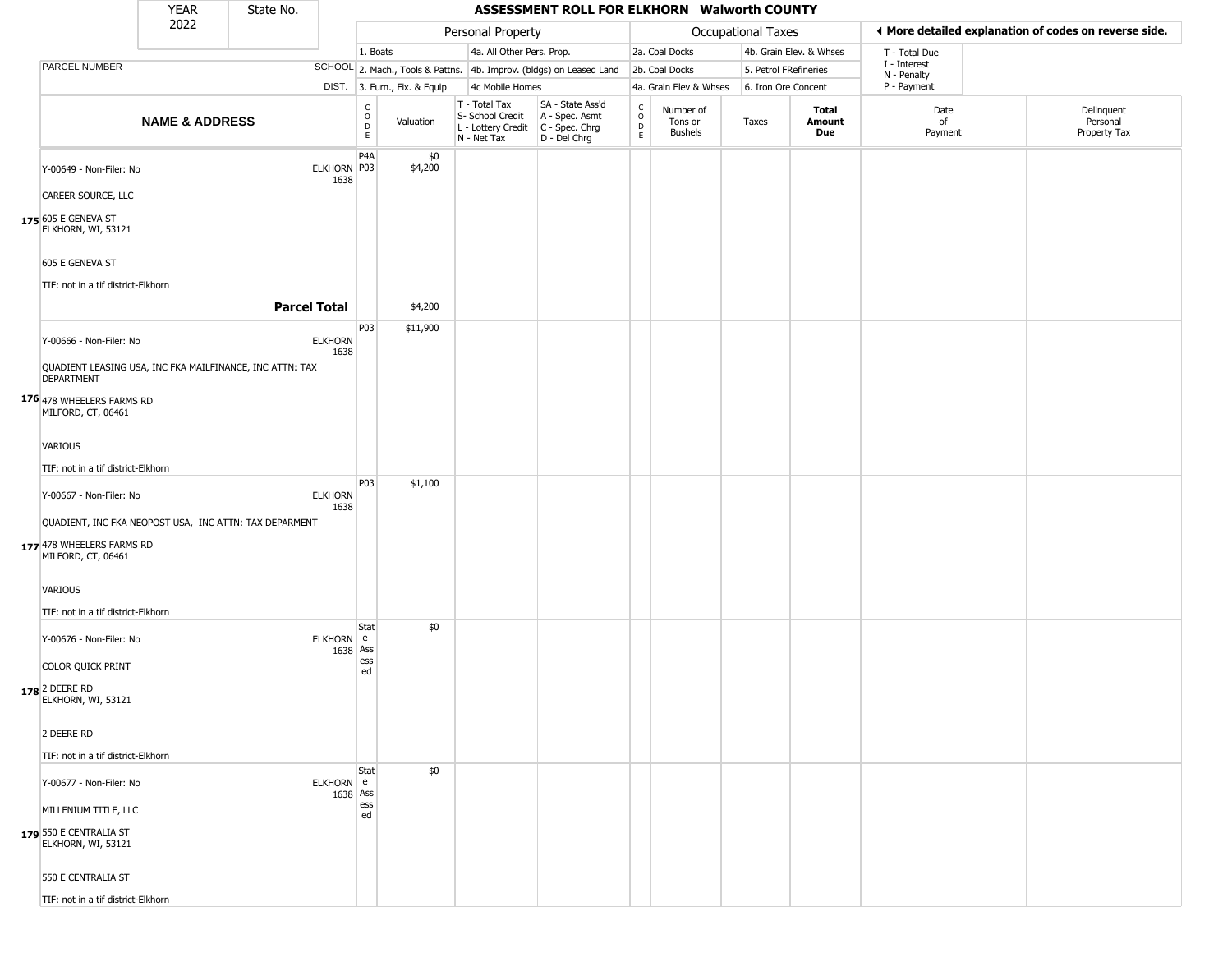|                                                                | <b>YEAR</b>               | State No.           |                                         |                              |                                                                        | ASSESSMENT ROLL FOR ELKHORN Walworth COUNTY                          |                                            |                                        |                       |                         |                             |                                                       |
|----------------------------------------------------------------|---------------------------|---------------------|-----------------------------------------|------------------------------|------------------------------------------------------------------------|----------------------------------------------------------------------|--------------------------------------------|----------------------------------------|-----------------------|-------------------------|-----------------------------|-------------------------------------------------------|
|                                                                | 2022                      |                     |                                         |                              | Personal Property                                                      |                                                                      |                                            |                                        | Occupational Taxes    |                         |                             | ◀ More detailed explanation of codes on reverse side. |
|                                                                |                           |                     |                                         | 1. Boats                     | 4a. All Other Pers. Prop.                                              |                                                                      |                                            | 2a. Coal Docks                         |                       | 4b. Grain Elev. & Whses | T - Total Due               |                                                       |
| PARCEL NUMBER                                                  |                           |                     |                                         |                              |                                                                        | SCHOOL 2. Mach., Tools & Pattns. 4b. Improv. (bldgs) on Leased Land  |                                            | 2b. Coal Docks                         | 5. Petrol FRefineries |                         | I - Interest<br>N - Penalty |                                                       |
|                                                                |                           |                     |                                         | DIST. 3. Furn., Fix. & Equip | 4c Mobile Homes                                                        |                                                                      |                                            | 4a. Grain Elev & Whses                 | 6. Iron Ore Concent   |                         | P - Payment                 |                                                       |
|                                                                | <b>NAME &amp; ADDRESS</b> |                     | c<br>$\circ$<br>$\mathsf{D}$<br>E       | Valuation                    | T - Total Tax<br>S- School Credit<br>L - Lottery Credit<br>N - Net Tax | SA - State Ass'd<br>A - Spec. Asmt<br>C - Spec. Chrg<br>D - Del Chrg | $\begin{array}{c} C \\ 0 \\ E \end{array}$ | Number of<br>Tons or<br><b>Bushels</b> | Taxes                 | Total<br>Amount<br>Due  | Date<br>of<br>Payment       | Delinquent<br>Personal<br>Property Tax                |
| Y-00678 - Non-Filer: No<br>ACCORD METAL PRODUCTS, LLC          |                           |                     | Stat<br>ELKHORN e<br>1638 Ass<br>ess    | \$0                          |                                                                        |                                                                      |                                            |                                        |                       |                         |                             |                                                       |
| 180 1061 PROCTOR DR<br>ELKHORN, WI, 53121                      |                           |                     | ed                                      |                              |                                                                        |                                                                      |                                            |                                        |                       |                         |                             |                                                       |
| 1061 PROCTOR DR                                                |                           |                     |                                         |                              |                                                                        |                                                                      |                                            |                                        |                       |                         |                             |                                                       |
| TIF: not in a tif district-Elkhorn                             |                           |                     |                                         |                              |                                                                        |                                                                      |                                            |                                        |                       |                         |                             |                                                       |
| Y-00679 - Non-Filer: No                                        |                           |                     | P <sub>4</sub> A<br>ELKHORN P03<br>1638 | \$300<br>\$30,400            |                                                                        |                                                                      |                                            |                                        |                       |                         |                             |                                                       |
| MIMI K, LLC - PURE HAIR & BODY                                 |                           |                     |                                         |                              |                                                                        |                                                                      |                                            |                                        |                       |                         |                             |                                                       |
| 181 731 N JACKSON ST, STE 502<br>MILWAUKEE, WI, 53202          |                           |                     |                                         |                              |                                                                        |                                                                      |                                            |                                        |                       |                         |                             |                                                       |
| 101 EVERGREEN PARKWAY #8                                       |                           |                     |                                         |                              |                                                                        |                                                                      |                                            |                                        |                       |                         |                             |                                                       |
| TIF: not in a tif district-Elkhorn                             |                           |                     |                                         |                              |                                                                        |                                                                      |                                            |                                        |                       |                         |                             |                                                       |
|                                                                |                           | <b>Parcel Total</b> |                                         | \$30,700                     |                                                                        |                                                                      |                                            |                                        |                       |                         |                             |                                                       |
| Y-00681 - Non-Filer: Yes                                       |                           |                     | P4A<br>ELKHORN P03<br>1638              | \$300<br>\$1,300             |                                                                        |                                                                      |                                            |                                        |                       |                         |                             |                                                       |
| <b>BUDGET BLINDS</b>                                           |                           |                     |                                         |                              |                                                                        |                                                                      |                                            |                                        |                       |                         |                             |                                                       |
| 182 1532 FAIRWAY LANE<br>ELKHORN, WI, 53121                    |                           |                     |                                         |                              |                                                                        |                                                                      |                                            |                                        |                       |                         |                             |                                                       |
| 1532 FAIRWAY LANE                                              |                           |                     |                                         |                              |                                                                        |                                                                      |                                            |                                        |                       |                         |                             |                                                       |
| TIF: not in a tif district-Elkhorn                             |                           |                     |                                         |                              |                                                                        |                                                                      |                                            |                                        |                       |                         |                             |                                                       |
|                                                                |                           | <b>Parcel Total</b> |                                         | \$1,600                      |                                                                        |                                                                      |                                            |                                        |                       |                         |                             |                                                       |
| Y-00682 - Non-Filer: Yes                                       |                           | <b>ELKHORN</b>      | P03<br>1638                             | \$23,100                     |                                                                        |                                                                      |                                            |                                        |                       |                         |                             |                                                       |
| <b>OVERWEAR APPAREL</b>                                        |                           |                     |                                         |                              |                                                                        |                                                                      |                                            |                                        |                       |                         |                             |                                                       |
| <b>183</b> 812 N WISCONSIN<br>ELKHORN, WI, 53121               |                           |                     |                                         |                              |                                                                        |                                                                      |                                            |                                        |                       |                         |                             |                                                       |
| 812 N WISCONSIN                                                |                           |                     |                                         |                              |                                                                        |                                                                      |                                            |                                        |                       |                         |                             |                                                       |
| TIF: not in a tif district-Elkhorn                             |                           |                     | P03                                     | \$3,900                      |                                                                        |                                                                      |                                            |                                        |                       |                         |                             |                                                       |
| Y-00686 - Non-Filer: No                                        |                           |                     | ELKHORN P4A<br>1638                     | \$5,100                      |                                                                        |                                                                      |                                            |                                        |                       |                         |                             |                                                       |
| ONEMAIN FINANCIAL GROUP, LLC - 2920                            |                           |                     |                                         |                              |                                                                        |                                                                      |                                            |                                        |                       |                         |                             |                                                       |
| 184 125 E JOHN CARPENTER FREEWAY STE 1400<br>IRVING, TX, 75062 |                           |                     |                                         |                              |                                                                        |                                                                      |                                            |                                        |                       |                         |                             |                                                       |
| 1028 N WISCONSIN                                               |                           |                     |                                         |                              |                                                                        |                                                                      |                                            |                                        |                       |                         |                             |                                                       |
| TIF: not in a tif district-Elkhorn                             |                           |                     |                                         |                              |                                                                        |                                                                      |                                            |                                        |                       |                         |                             |                                                       |
|                                                                |                           | <b>Parcel Total</b> |                                         | \$9,000                      |                                                                        |                                                                      |                                            |                                        |                       |                         |                             |                                                       |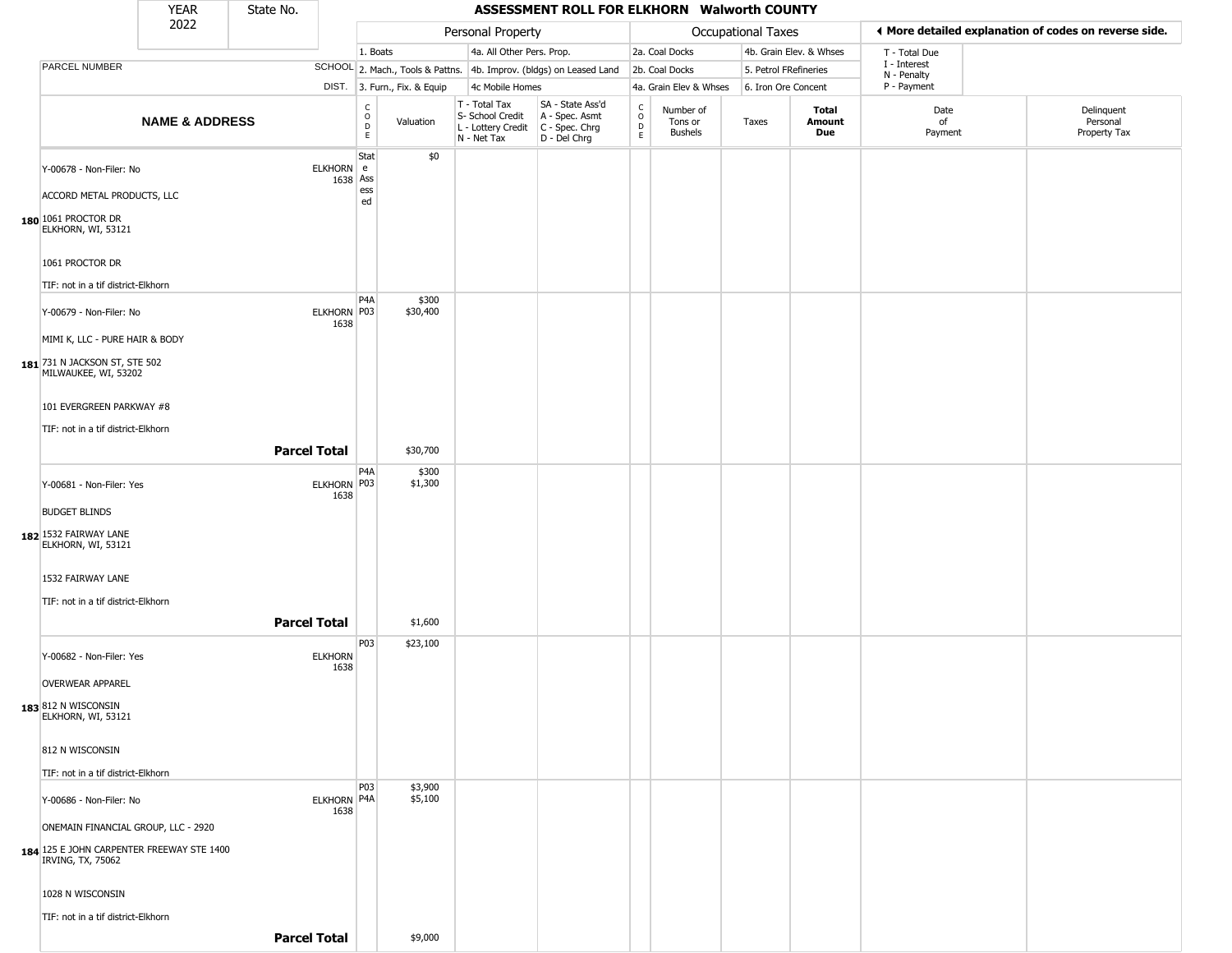|                                                                                                                                                                                                                                                                                                                                                                                       | <b>YEAR</b>               | State No.           |                                               |                        |                              |                                                                        | ASSESSMENT ROLL FOR ELKHORN Walworth COUNTY                          |                             |                                        |                           |                         |                             |                                                       |
|---------------------------------------------------------------------------------------------------------------------------------------------------------------------------------------------------------------------------------------------------------------------------------------------------------------------------------------------------------------------------------------|---------------------------|---------------------|-----------------------------------------------|------------------------|------------------------------|------------------------------------------------------------------------|----------------------------------------------------------------------|-----------------------------|----------------------------------------|---------------------------|-------------------------|-----------------------------|-------------------------------------------------------|
|                                                                                                                                                                                                                                                                                                                                                                                       | 2022                      |                     |                                               |                        |                              | Personal Property                                                      |                                                                      |                             |                                        | <b>Occupational Taxes</b> |                         |                             | ◀ More detailed explanation of codes on reverse side. |
|                                                                                                                                                                                                                                                                                                                                                                                       |                           |                     |                                               | 1. Boats               |                              | 4a. All Other Pers. Prop.                                              |                                                                      |                             | 2a. Coal Docks                         |                           | 4b. Grain Elev. & Whses | T - Total Due               |                                                       |
| PARCEL NUMBER                                                                                                                                                                                                                                                                                                                                                                         |                           |                     |                                               |                        |                              |                                                                        | SCHOOL 2. Mach., Tools & Pattns. 4b. Improv. (bldgs) on Leased Land  |                             | 2b. Coal Docks                         | 5. Petrol FRefineries     |                         | I - Interest<br>N - Penalty |                                                       |
|                                                                                                                                                                                                                                                                                                                                                                                       |                           |                     |                                               |                        | DIST. 3. Furn., Fix. & Equip | 4c Mobile Homes                                                        |                                                                      |                             | 4a. Grain Elev & Whses                 | 6. Iron Ore Concent       |                         | P - Payment                 |                                                       |
|                                                                                                                                                                                                                                                                                                                                                                                       | <b>NAME &amp; ADDRESS</b> |                     |                                               | C<br>$\circ$<br>D<br>E | Valuation                    | T - Total Tax<br>S- School Credit<br>L - Lottery Credit<br>N - Net Tax | SA - State Ass'd<br>A - Spec. Asmt<br>C - Spec. Chrg<br>D - Del Chrg | $\rm _o^C$<br>$\frac{D}{E}$ | Number of<br>Tons or<br><b>Bushels</b> | Taxes                     | Total<br>Amount<br>Due  | Date<br>of<br>Payment       | Delinquent<br>Personal<br>Property Tax                |
| Y-00687 - Non-Filer: No<br>EDWARD D JONES & CO LP ATTN: TAX REPORTING #18068<br>185 PO BOX 66528                                                                                                                                                                                                                                                                                      |                           |                     | ELKHORN P03<br>1638                           | P <sub>4</sub> A       | \$1,000<br>\$7,000           |                                                                        |                                                                      |                             |                                        |                           |                         |                             |                                                       |
| ST LOUIS, MO, 63166<br>785 E GENEVA ST<br>TIF: not in a tif district-Elkhorn                                                                                                                                                                                                                                                                                                          |                           |                     |                                               |                        |                              |                                                                        |                                                                      |                             |                                        |                           |                         |                             |                                                       |
|                                                                                                                                                                                                                                                                                                                                                                                       |                           | <b>Parcel Total</b> |                                               |                        | \$8,000                      |                                                                        |                                                                      |                             |                                        |                           |                         |                             |                                                       |
| Y-00690 - Non-Filer: Yes<br>KETTLE MORAINE HEALTH AND WELLNESS TODD MORTENSEN UNTED<br>CHIROPRACTIC SPORTS REHABILITATION<br>186 422 N WISCONSIN ST AT<br>ELKHORN, WI, 53121<br>422 N WISCONSIN ST AT, UNIT A<br>TIF: not in a tif district-Elkhorn<br>Y-00701 - Non-Filer: No<br>FOUNDATION BUILDING MATERIALS<br>187 2520 REDHILL AVE<br>SANTA ANA, CA, 92705<br>976 PROCTOR DR #45 |                           |                     | <b>ELKHORN</b><br>1638<br>ELKHORN P4A<br>1638 | P03<br>P03             | \$17,300<br>\$900<br>\$3,700 |                                                                        |                                                                      |                             |                                        |                           |                         |                             |                                                       |
| TIF: not in a tif district-Elkhorn                                                                                                                                                                                                                                                                                                                                                    |                           |                     |                                               |                        |                              |                                                                        |                                                                      |                             |                                        |                           |                         |                             |                                                       |
|                                                                                                                                                                                                                                                                                                                                                                                       |                           | <b>Parcel Total</b> |                                               |                        | \$4,600                      |                                                                        |                                                                      |                             |                                        |                           |                         |                             |                                                       |
| Y-00703 - Non-Filer: No<br>PITNEY BOWES GLOBAL FINANCIAL SVCS LLC<br>188 5310 CYPRESS CENTER DR STE 110<br>TAMPA, FL, 33609                                                                                                                                                                                                                                                           |                           |                     | <b>ELKHORN</b><br>1638                        | P03                    | \$14,200                     |                                                                        |                                                                      |                             |                                        |                           |                         |                             |                                                       |
| VARIOUS                                                                                                                                                                                                                                                                                                                                                                               |                           |                     |                                               |                        |                              |                                                                        |                                                                      |                             |                                        |                           |                         |                             |                                                       |
| TIF: not in a tif district-Elkhorn                                                                                                                                                                                                                                                                                                                                                    |                           |                     |                                               |                        |                              |                                                                        |                                                                      |                             |                                        |                           |                         |                             |                                                       |
| Y-00715 - Non-Filer: No<br>BALESTRIERI ENVIRONMENTAL AND DEVELOPMENT, INC<br>189 1538 N COUNTRY CLUB PKWY<br>ELKHORN, WI, 53121<br>1538 N COUNTRY CLUB PKWY                                                                                                                                                                                                                           |                           |                     | <b>ELKHORN</b><br>1638                        | P03                    | \$13,400                     |                                                                        |                                                                      |                             |                                        |                           |                         |                             |                                                       |
| TIF: not in a tif district-Elkhorn                                                                                                                                                                                                                                                                                                                                                    |                           |                     |                                               |                        |                              |                                                                        |                                                                      |                             |                                        |                           |                         |                             |                                                       |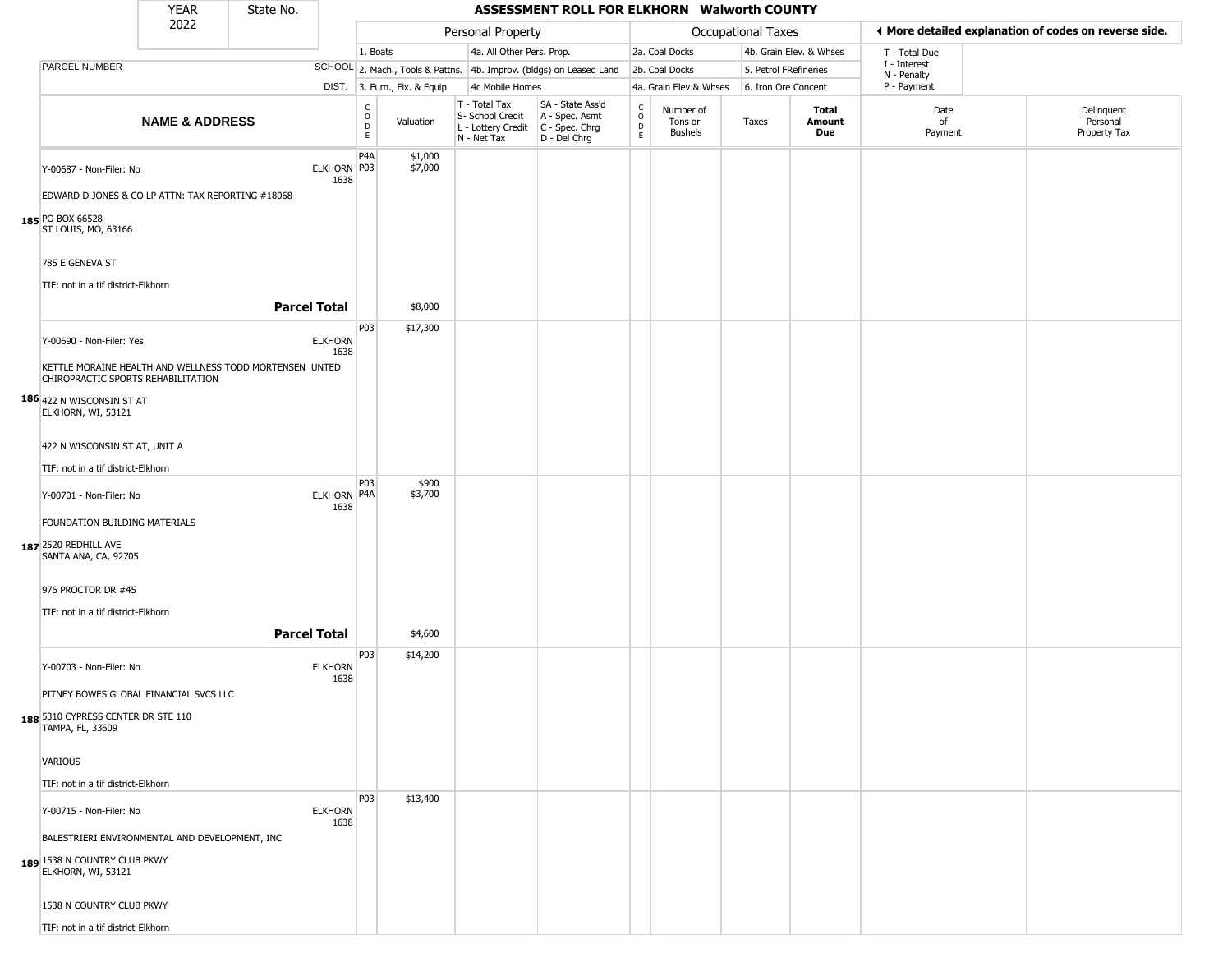|                                                     | YEAR                      | State No.           |                        |                        |                              |                                                  | ASSESSMENT ROLL FOR ELKHORN Walworth COUNTY                                               |                                   |                                        |                           |                         |                             |                                                       |
|-----------------------------------------------------|---------------------------|---------------------|------------------------|------------------------|------------------------------|--------------------------------------------------|-------------------------------------------------------------------------------------------|-----------------------------------|----------------------------------------|---------------------------|-------------------------|-----------------------------|-------------------------------------------------------|
|                                                     | 2022                      |                     |                        |                        |                              | Personal Property                                |                                                                                           |                                   |                                        | <b>Occupational Taxes</b> |                         |                             | ♦ More detailed explanation of codes on reverse side. |
|                                                     |                           |                     |                        | 1. Boats               |                              | 4a. All Other Pers. Prop.                        |                                                                                           |                                   | 2a. Coal Docks                         |                           | 4b. Grain Elev. & Whses | T - Total Due               |                                                       |
| PARCEL NUMBER                                       |                           |                     |                        |                        |                              |                                                  | SCHOOL 2. Mach., Tools & Pattns. 4b. Improv. (bldgs) on Leased Land                       |                                   | 2b. Coal Docks                         | 5. Petrol FRefineries     |                         | I - Interest<br>N - Penalty |                                                       |
|                                                     |                           |                     |                        |                        | DIST. 3. Furn., Fix. & Equip | 4c Mobile Homes                                  |                                                                                           |                                   | 4a. Grain Elev & Whses                 | 6. Iron Ore Concent       |                         | P - Payment                 |                                                       |
|                                                     | <b>NAME &amp; ADDRESS</b> |                     |                        | C<br>$\circ$<br>D<br>E | Valuation                    | T - Total Tax<br>S- School Credit<br>N - Net Tax | SA - State Ass'd<br>A - Spec. Asmt<br>L - Lottery Credit   C - Spec. Chrg<br>D - Del Chrg | $\frac{c}{0}$<br>$\mathsf D$<br>E | Number of<br>Tons or<br><b>Bushels</b> | Taxes                     | Total<br>Amount<br>Due  | Date<br>of<br>Payment       | Delinquent<br>Personal<br>Property Tax                |
| Y-00719 - Non-Filer: Yes                            |                           |                     | <b>ELKHORN</b><br>1638 | P03                    | \$4,400                      |                                                  |                                                                                           |                                   |                                        |                           |                         |                             |                                                       |
| QORE CONSTRUCTION RICHARD SLAYTON                   |                           |                     |                        |                        |                              |                                                  |                                                                                           |                                   |                                        |                           |                         |                             |                                                       |
| 190 101 W EVERGREEN PARKWAY 2<br>ELKHORN, WI, 53121 |                           |                     |                        |                        |                              |                                                  |                                                                                           |                                   |                                        |                           |                         |                             |                                                       |
| 101 W EVERGREEN PARKWAY 2                           |                           |                     |                        |                        |                              |                                                  |                                                                                           |                                   |                                        |                           |                         |                             |                                                       |
| TIF: not in a tif district-Elkhorn                  |                           |                     |                        | P <sub>4</sub> A       | \$100                        |                                                  |                                                                                           |                                   |                                        |                           |                         |                             |                                                       |
| Y-00720 - Non-Filer: No                             |                           |                     | ELKHORN P03<br>1638    |                        | \$15,100                     |                                                  |                                                                                           |                                   |                                        |                           |                         |                             |                                                       |
| RIDGESTONE TERRACE, LLC                             |                           |                     |                        |                        |                              |                                                  |                                                                                           |                                   |                                        |                           |                         |                             |                                                       |
| 191 291 W EVERGREEN PARKWAY<br>ELKHORN, WI, 53121   |                           |                     |                        |                        |                              |                                                  |                                                                                           |                                   |                                        |                           |                         |                             |                                                       |
| 291 W EVERGREEN PARKWAY                             |                           |                     |                        |                        |                              |                                                  |                                                                                           |                                   |                                        |                           |                         |                             |                                                       |
| TIF: not in a tif district-Elkhorn                  |                           |                     |                        |                        |                              |                                                  |                                                                                           |                                   |                                        |                           |                         |                             |                                                       |
|                                                     |                           | <b>Parcel Total</b> |                        | P <sub>4</sub> A       | \$15,200<br>\$500            |                                                  |                                                                                           |                                   |                                        |                           |                         |                             |                                                       |
| Y-00722 - Non-Filer: No                             |                           |                     | ELKHORN P03<br>1638    |                        | \$155,000                    |                                                  |                                                                                           |                                   |                                        |                           |                         |                             |                                                       |
| WALGREENS CO (001) DBA: WALGREEN CO, 10714-S-PPT    |                           |                     |                        |                        |                              |                                                  |                                                                                           |                                   |                                        |                           |                         |                             |                                                       |
| 192 300 WILLMOT RD MS #3301<br>DEERFIELD, IL, 60015 |                           |                     |                        |                        |                              |                                                  |                                                                                           |                                   |                                        |                           |                         |                             |                                                       |
| 939 N WISCONSIN ST                                  |                           |                     |                        |                        |                              |                                                  |                                                                                           |                                   |                                        |                           |                         |                             |                                                       |
| TIF: not in a tif district-Elkhorn                  |                           |                     |                        |                        |                              |                                                  |                                                                                           |                                   |                                        |                           |                         |                             |                                                       |
|                                                     |                           | <b>Parcel Total</b> |                        |                        | \$155,500                    |                                                  |                                                                                           |                                   |                                        |                           |                         |                             |                                                       |
| Y-00724 - Non-Filer: No                             |                           |                     | ELKHORN P03<br>1638    | P4A                    | \$200<br>\$1,400             |                                                  |                                                                                           |                                   |                                        |                           |                         |                             |                                                       |
| COMPLETESTAFF AMERICAN TECHNICAL SERVICES, INC      |                           |                     |                        |                        |                              |                                                  |                                                                                           |                                   |                                        |                           |                         |                             |                                                       |
| 193 PO BOX 504<br>NORTH PRAIRIE, WI, 53153          |                           |                     |                        |                        |                              |                                                  |                                                                                           |                                   |                                        |                           |                         |                             |                                                       |
| 33 S WISCONSIN ST                                   |                           |                     |                        |                        |                              |                                                  |                                                                                           |                                   |                                        |                           |                         |                             |                                                       |
| TIF: not in a tif district-Elkhorn                  |                           |                     |                        |                        |                              |                                                  |                                                                                           |                                   |                                        |                           |                         |                             |                                                       |
|                                                     |                           | <b>Parcel Total</b> |                        |                        | \$1,600                      |                                                  |                                                                                           |                                   |                                        |                           |                         |                             |                                                       |
| Y-00733 - Non-Filer: No                             |                           |                     | <b>ELKHORN</b><br>1638 | P <sub>4</sub> A       | \$700                        |                                                  |                                                                                           |                                   |                                        |                           |                         |                             |                                                       |
| REDBOX AUTOMATED RETAIL, LLC                        |                           |                     |                        |                        |                              |                                                  |                                                                                           |                                   |                                        |                           |                         |                             |                                                       |
| 194 PO BOX 72210<br>PHOENIX, AZ, 85050              |                           |                     |                        |                        |                              |                                                  |                                                                                           |                                   |                                        |                           |                         |                             |                                                       |
| 939 N WISCONSIN ST                                  |                           |                     |                        |                        |                              |                                                  |                                                                                           |                                   |                                        |                           |                         |                             |                                                       |
| TIF: not in a tif district-Elkhorn                  |                           |                     |                        |                        |                              |                                                  |                                                                                           |                                   |                                        |                           |                         |                             |                                                       |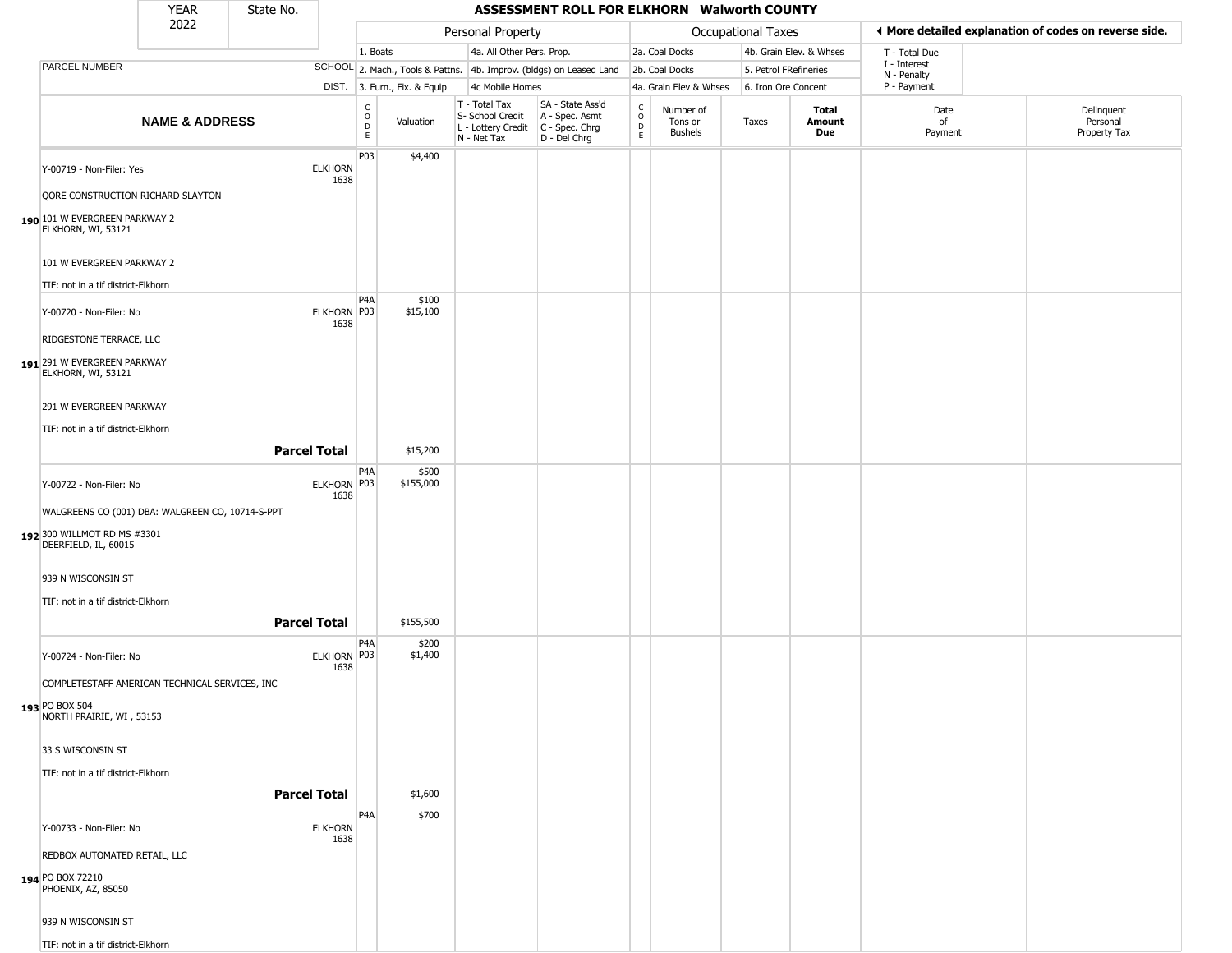|                                                                                       | <b>YEAR</b>               | State No. |                        |                        |                              |                                                                        | ASSESSMENT ROLL FOR ELKHORN Walworth COUNTY                          |                                |                                 |                       |                         |                             |                                                       |
|---------------------------------------------------------------------------------------|---------------------------|-----------|------------------------|------------------------|------------------------------|------------------------------------------------------------------------|----------------------------------------------------------------------|--------------------------------|---------------------------------|-----------------------|-------------------------|-----------------------------|-------------------------------------------------------|
|                                                                                       | 2022                      |           |                        |                        |                              | Personal Property                                                      |                                                                      |                                |                                 | Occupational Taxes    |                         |                             | ◀ More detailed explanation of codes on reverse side. |
|                                                                                       |                           |           |                        | 1. Boats               |                              | 4a. All Other Pers. Prop.                                              |                                                                      |                                | 2a. Coal Docks                  |                       | 4b. Grain Elev. & Whses | T - Total Due               |                                                       |
| PARCEL NUMBER                                                                         |                           |           |                        |                        |                              |                                                                        | SCHOOL 2. Mach., Tools & Pattns. 4b. Improv. (bldgs) on Leased Land  |                                | 2b. Coal Docks                  | 5. Petrol FRefineries |                         | I - Interest<br>N - Penalty |                                                       |
|                                                                                       |                           |           |                        |                        | DIST. 3. Furn., Fix. & Equip | 4c Mobile Homes                                                        |                                                                      |                                | 4a. Grain Elev & Whses          | 6. Iron Ore Concent   |                         | P - Payment                 |                                                       |
|                                                                                       | <b>NAME &amp; ADDRESS</b> |           |                        | C<br>$\circ$<br>D<br>E | Valuation                    | T - Total Tax<br>S- School Credit<br>L - Lottery Credit<br>N - Net Tax | SA - State Ass'd<br>A - Spec. Asmt<br>C - Spec. Chrg<br>D - Del Chrg | $\frac{C}{O}$<br>$\frac{D}{E}$ | Number of<br>Tons or<br>Bushels | Taxes                 | Total<br>Amount<br>Due  | Date<br>of<br>Payment       | Delinquent<br>Personal<br>Property Tax                |
| Y-00734 - Non-Filer: No<br>HALLMARK MARKETING COMPANY, LLC                            |                           |           | <b>ELKHORN</b><br>1638 | P03                    | \$3,500                      |                                                                        |                                                                      |                                |                                 |                       |                         |                             |                                                       |
| 195 PO BOX 419479 - TAX 407<br>KANSAS CITY, M0, 64141-6479                            |                           |           |                        |                        |                              |                                                                        |                                                                      |                                |                                 |                       |                         |                             |                                                       |
| 939 N WISCONSIN ST<br>TIF: not in a tif district-Elkhorn                              |                           |           |                        |                        |                              |                                                                        |                                                                      |                                |                                 |                       |                         |                             |                                                       |
| Y-00739 - Non-Filer: Yes<br>DS SERVICES OF AMERICA, INC DBA PRIMO WATER NORTH AMERICA |                           |           | <b>ELKHORN</b><br>1638 | P <sub>4</sub> A       | \$1,100                      |                                                                        |                                                                      |                                |                                 |                       |                         |                             |                                                       |
| 196 4221 W BOY SCOUT BLVD STE 400<br>TAMPA, FL, 33607                                 |                           |           |                        |                        |                              |                                                                        |                                                                      |                                |                                 |                       |                         |                             |                                                       |
| <b>VARIOUS</b>                                                                        |                           |           |                        |                        |                              |                                                                        |                                                                      |                                |                                 |                       |                         |                             |                                                       |
| TIF: not in a tif district-Elkhorn                                                    |                           |           |                        |                        |                              |                                                                        |                                                                      |                                |                                 |                       |                         |                             |                                                       |
| Y-00749 - Non-Filer: No                                                               |                           |           | ELKHORN e<br>1638 Ass  | Stat                   | \$0                          |                                                                        |                                                                      |                                |                                 |                       |                         |                             |                                                       |
| MEDPLAST ELKHORN, INC<br>197 1501 W FOUNTAINHEAD PKWY STE 510<br>TEMPE, AZ, 85282     |                           |           |                        | ess<br>ed              |                              |                                                                        |                                                                      |                                |                                 |                       |                         |                             |                                                       |
| 248 W CENTRAILIA ST                                                                   |                           |           |                        |                        |                              |                                                                        |                                                                      |                                |                                 |                       |                         |                             |                                                       |
| TIF: not in a tif district-Elkhorn<br>Y-00753 - Non-Filer: Yes                        |                           |           | <b>ELKHORN</b>         | P03                    | \$23,200                     |                                                                        |                                                                      |                                |                                 |                       |                         |                             |                                                       |
| AMERICAN GLASS & WINDOW, LLC<br>198 516 N LINCOLN ST                                  |                           |           | 1638                   |                        |                              |                                                                        |                                                                      |                                |                                 |                       |                         |                             |                                                       |
| ELKHORN, WI, 53121<br>516 N LINCOLN ST                                                |                           |           |                        |                        |                              |                                                                        |                                                                      |                                |                                 |                       |                         |                             |                                                       |
|                                                                                       |                           |           |                        |                        |                              |                                                                        |                                                                      |                                |                                 |                       |                         |                             |                                                       |
| TIF: not in a tif district-Elkhorn                                                    |                           |           |                        | P03                    |                              |                                                                        |                                                                      |                                |                                 |                       |                         |                             |                                                       |
| Y-00755 - Non-Filer: Yes                                                              |                           |           | <b>ELKHORN</b><br>1638 |                        | \$23,200                     |                                                                        |                                                                      |                                |                                 |                       |                         |                             |                                                       |
| NOMMENSEN LAW OFFICE DAVID NOMMENSEN                                                  |                           |           |                        |                        |                              |                                                                        |                                                                      |                                |                                 |                       |                         |                             |                                                       |
| 199 15 S LINCOLN UNIT 2<br>ELKHORN, WI, 53121                                         |                           |           |                        |                        |                              |                                                                        |                                                                      |                                |                                 |                       |                         |                             |                                                       |
| 15 S LINCOLN UNIT 2                                                                   |                           |           |                        |                        |                              |                                                                        |                                                                      |                                |                                 |                       |                         |                             |                                                       |
| TIF: not in a tif district-Elkhorn                                                    |                           |           |                        |                        |                              |                                                                        |                                                                      |                                |                                 |                       |                         |                             |                                                       |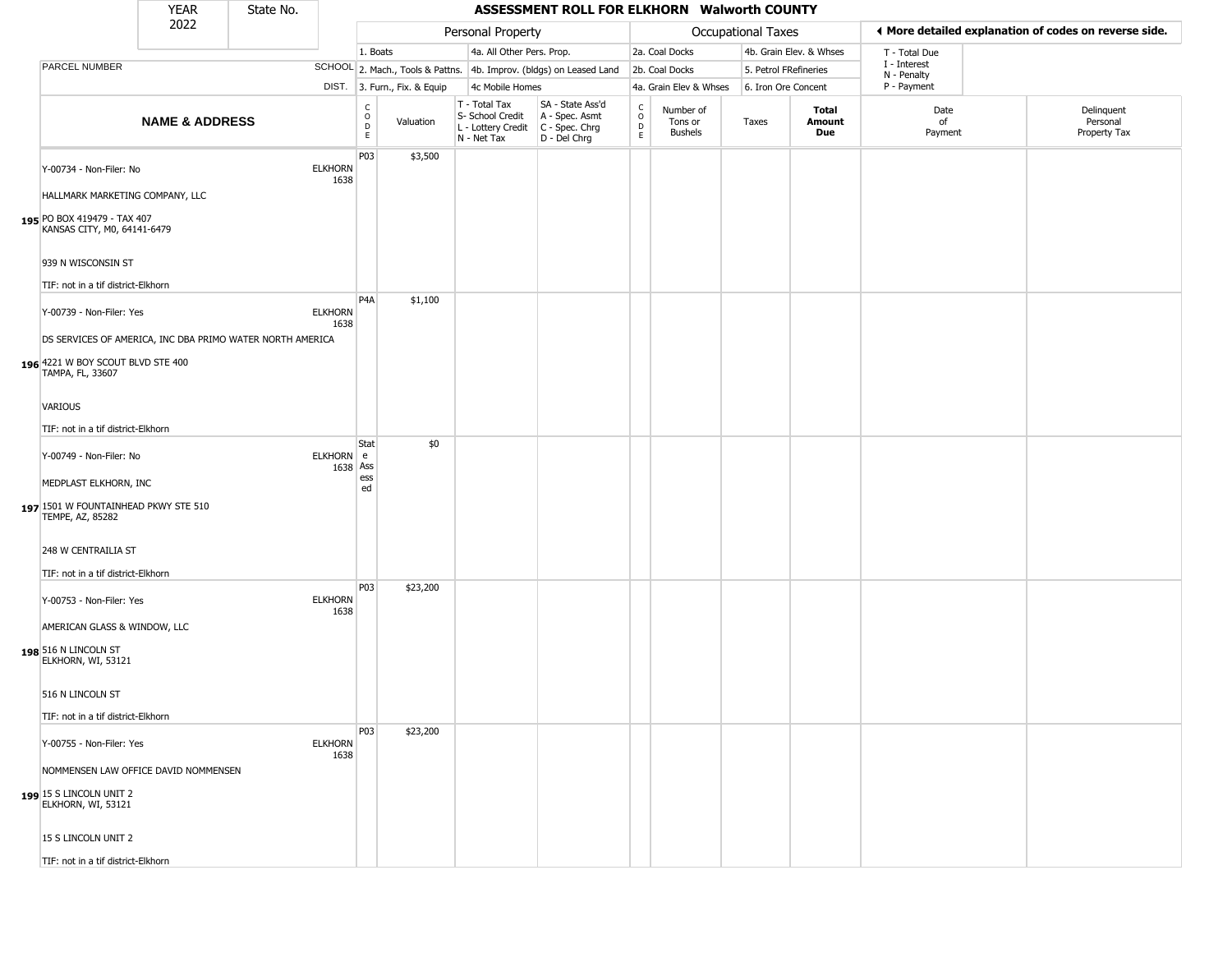|                                                                    | <b>YEAR</b>               | State No. |                        |                                            |                              |                                                                        | ASSESSMENT ROLL FOR ELKHORN Walworth COUNTY                          |                                              |                                        |                       |                         |                             |                                                       |
|--------------------------------------------------------------------|---------------------------|-----------|------------------------|--------------------------------------------|------------------------------|------------------------------------------------------------------------|----------------------------------------------------------------------|----------------------------------------------|----------------------------------------|-----------------------|-------------------------|-----------------------------|-------------------------------------------------------|
|                                                                    | 2022                      |           |                        |                                            |                              | Personal Property                                                      |                                                                      |                                              |                                        | Occupational Taxes    |                         |                             | ◀ More detailed explanation of codes on reverse side. |
|                                                                    |                           |           |                        | 1. Boats                                   |                              | 4a. All Other Pers. Prop.                                              |                                                                      |                                              | 2a. Coal Docks                         |                       | 4b. Grain Elev. & Whses | T - Total Due               |                                                       |
| PARCEL NUMBER                                                      |                           |           |                        |                                            |                              |                                                                        | SCHOOL 2. Mach., Tools & Pattns. 4b. Improv. (bldgs) on Leased Land  |                                              | 2b. Coal Docks                         | 5. Petrol FRefineries |                         | I - Interest<br>N - Penalty |                                                       |
|                                                                    |                           |           |                        |                                            | DIST. 3. Furn., Fix. & Equip | 4c Mobile Homes                                                        |                                                                      |                                              | 4a. Grain Elev & Whses                 | 6. Iron Ore Concent   |                         | P - Payment                 |                                                       |
|                                                                    | <b>NAME &amp; ADDRESS</b> |           |                        | C<br>$\circ$<br>$\mathsf D$<br>$\mathsf E$ | Valuation                    | T - Total Tax<br>S- School Credit<br>L - Lottery Credit<br>N - Net Tax | SA - State Ass'd<br>A - Spec. Asmt<br>C - Spec. Chrg<br>D - Del Chrg | $\int_{0}^{c}$<br>$\mathsf D$<br>$\mathsf E$ | Number of<br>Tons or<br><b>Bushels</b> | Taxes                 | Total<br>Amount<br>Due  | Date<br>of<br>Payment       | Delinquent<br>Personal<br>Property Tax                |
| Y-00759 - Non-Filer: Yes<br>TLC CLEANING SERVICE, LLC MATT HANSEN  |                           |           | <b>ELKHORN</b><br>1638 | P03                                        | \$9,400                      |                                                                        |                                                                      |                                              |                                        |                       |                         |                             |                                                       |
| 200 315 S CHURCH ST<br>ELKHORN, WI, 53121                          |                           |           |                        |                                            |                              |                                                                        |                                                                      |                                              |                                        |                       |                         |                             |                                                       |
| 315 S CHURCH ST                                                    |                           |           |                        |                                            |                              |                                                                        |                                                                      |                                              |                                        |                       |                         |                             |                                                       |
| TIF: not in a tif district-Elkhorn                                 |                           |           |                        | P03                                        | \$26,600                     |                                                                        |                                                                      |                                              |                                        |                       |                         |                             |                                                       |
| Y-00763 - Non-Filer: Yes<br>COUSINS SUBS ELIAS SILVA               |                           |           | <b>ELKHORN</b><br>1638 |                                            |                              |                                                                        |                                                                      |                                              |                                        |                       |                         |                             |                                                       |
| 201 1024 N WISCONSIN ST<br>ELKHORN, WI, 53121                      |                           |           |                        |                                            |                              |                                                                        |                                                                      |                                              |                                        |                       |                         |                             |                                                       |
| 1024 N WISCONSIN ST<br>TIF: not in a tif district-Elkhorn          |                           |           |                        |                                            |                              |                                                                        |                                                                      |                                              |                                        |                       |                         |                             |                                                       |
|                                                                    |                           |           |                        | P <sub>4</sub> A                           | \$0                          |                                                                        |                                                                      |                                              |                                        |                       |                         |                             |                                                       |
| Y-00764 - Non-Filer: No<br>SNAP FITNESS AHL'S FITNESS STAR FITNESS |                           |           | ELKHORN P03<br>1638    |                                            | \$20,800                     |                                                                        |                                                                      |                                              |                                        |                       |                         |                             |                                                       |
| 202 2789 HONEY CREEK CT UNIT 818<br>EAST TROY, WI, 53120           |                           |           |                        |                                            |                              |                                                                        |                                                                      |                                              |                                        |                       |                         |                             |                                                       |
| 56 W MARKET ST                                                     |                           |           |                        |                                            |                              |                                                                        |                                                                      |                                              |                                        |                       |                         |                             |                                                       |
| TIF: not in a tif district-Elkhorn                                 |                           |           |                        |                                            |                              |                                                                        |                                                                      |                                              |                                        |                       |                         |                             |                                                       |
|                                                                    |                           |           | <b>Parcel Total</b>    |                                            | \$20,800                     |                                                                        |                                                                      |                                              |                                        |                       |                         |                             |                                                       |
| Y-00766 - Non-Filer: No                                            |                           |           | <b>ELKHORN</b><br>1638 |                                            | \$0                          |                                                                        |                                                                      |                                              |                                        |                       |                         |                             |                                                       |
| INDUSTRIAL PRODUCTS COMPANY<br>203 PO BOX 10518                    |                           |           |                        |                                            |                              |                                                                        |                                                                      |                                              |                                        |                       |                         |                             |                                                       |
| LYNCHBURG, VA, 24506<br>143 S JACKSON ST                           |                           |           |                        |                                            |                              |                                                                        |                                                                      |                                              |                                        |                       |                         |                             |                                                       |
|                                                                    |                           |           |                        |                                            |                              |                                                                        |                                                                      |                                              |                                        |                       |                         |                             |                                                       |
| TIF: not in a tif district-Elkhorn                                 |                           |           |                        | P4A                                        | \$11,800                     |                                                                        |                                                                      |                                              |                                        |                       |                         |                             |                                                       |
| Y-00768 - Non-Filer: No                                            |                           |           | ELKHORN P03<br>1638    |                                            | \$59,800                     |                                                                        |                                                                      |                                              |                                        |                       |                         |                             |                                                       |
| THE FIRST NATIONAL BANK & TRUST COMPANY                            |                           |           |                        |                                            |                              |                                                                        |                                                                      |                                              |                                        |                       |                         |                             |                                                       |
| 204 345 E GRAND ST<br>BELOIT, WI, 53511                            |                           |           |                        |                                            |                              |                                                                        |                                                                      |                                              |                                        |                       |                         |                             |                                                       |
| 190 E GENEVA ST                                                    |                           |           |                        |                                            |                              |                                                                        |                                                                      |                                              |                                        |                       |                         |                             |                                                       |
| TIF: not in a tif district-Elkhorn                                 |                           |           |                        |                                            |                              |                                                                        |                                                                      |                                              |                                        |                       |                         |                             |                                                       |
|                                                                    |                           |           | <b>Parcel Total</b>    |                                            | \$71,600                     |                                                                        |                                                                      |                                              |                                        |                       |                         |                             |                                                       |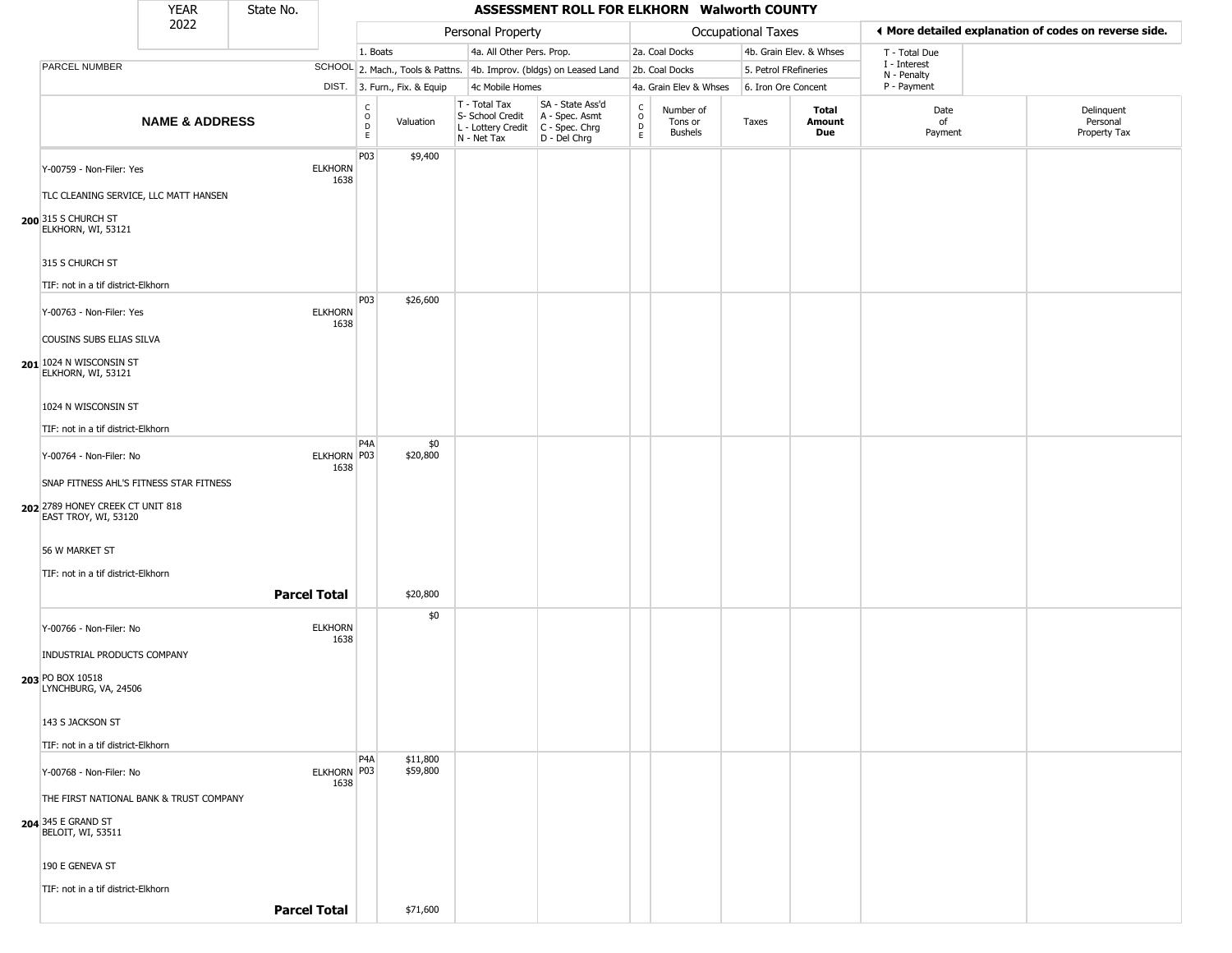|                                                              | <b>YEAR</b>               | State No.           |                        |                        |                              |                                                                        | ASSESSMENT ROLL FOR ELKHORN Walworth COUNTY                          |                                    |                                        |                       |                         |                             |                                                       |
|--------------------------------------------------------------|---------------------------|---------------------|------------------------|------------------------|------------------------------|------------------------------------------------------------------------|----------------------------------------------------------------------|------------------------------------|----------------------------------------|-----------------------|-------------------------|-----------------------------|-------------------------------------------------------|
|                                                              | 2022                      |                     |                        |                        |                              | Personal Property                                                      |                                                                      |                                    |                                        | Occupational Taxes    |                         |                             | ♦ More detailed explanation of codes on reverse side. |
|                                                              |                           |                     |                        | 1. Boats               |                              | 4a. All Other Pers. Prop.                                              |                                                                      |                                    | 2a. Coal Docks                         |                       | 4b. Grain Elev. & Whses | T - Total Due               |                                                       |
| PARCEL NUMBER                                                |                           |                     |                        |                        |                              |                                                                        | SCHOOL 2. Mach., Tools & Pattns. 4b. Improv. (bldgs) on Leased Land  |                                    | 2b. Coal Docks                         | 5. Petrol FRefineries |                         | I - Interest<br>N - Penalty |                                                       |
|                                                              |                           |                     |                        |                        | DIST. 3. Furn., Fix. & Equip | 4c Mobile Homes                                                        |                                                                      |                                    | 4a. Grain Elev & Whses                 | 6. Iron Ore Concent   |                         | P - Payment                 |                                                       |
|                                                              | <b>NAME &amp; ADDRESS</b> |                     |                        | C<br>$\circ$<br>D<br>E | Valuation                    | T - Total Tax<br>S- School Credit<br>L - Lottery Credit<br>N - Net Tax | SA - State Ass'd<br>A - Spec. Asmt<br>C - Spec. Chrg<br>D - Del Chrg | C.<br>$\circ$<br>$\mathsf{D}$<br>E | Number of<br>Tons or<br><b>Bushels</b> | Taxes                 | Total<br>Amount<br>Due  | Date<br>of<br>Payment       | Delinquent<br>Personal<br>Property Tax                |
| Y-00770 - Non-Filer: No                                      |                           |                     | <b>ELKHORN</b><br>1638 | P03                    | \$8,600                      |                                                                        |                                                                      |                                    |                                        |                       |                         |                             |                                                       |
| FIDELITY ASSET MAMAGEMENT, INC                               |                           |                     |                        |                        |                              |                                                                        |                                                                      |                                    |                                        |                       |                         |                             |                                                       |
| 205 601 RIVERSIDE AVE<br>JACKSONVILLE, FL, 32204             |                           |                     |                        |                        |                              |                                                                        |                                                                      |                                    |                                        |                       |                         |                             |                                                       |
| 210 O'CONNOR DR                                              |                           |                     |                        |                        |                              |                                                                        |                                                                      |                                    |                                        |                       |                         |                             |                                                       |
| TIF: not in a tif district-Elkhorn                           |                           |                     |                        |                        |                              |                                                                        |                                                                      |                                    |                                        |                       |                         |                             |                                                       |
| Y-00773 - Non-Filer: No                                      |                           |                     | <b>ELKHORN</b><br>1638 | P03                    | \$2,900                      |                                                                        |                                                                      |                                    |                                        |                       |                         |                             |                                                       |
| SMUCKER FOODSERVICE, INC                                     |                           |                     |                        |                        |                              |                                                                        |                                                                      |                                    |                                        |                       |                         |                             |                                                       |
| 206 PO BOX 3576<br>CHICAGO, IL, 60654                        |                           |                     |                        |                        |                              |                                                                        |                                                                      |                                    |                                        |                       |                         |                             |                                                       |
| <b>VARIOUS</b>                                               |                           |                     |                        |                        |                              |                                                                        |                                                                      |                                    |                                        |                       |                         |                             |                                                       |
| TIF: not in a tif district-Elkhorn                           |                           |                     |                        |                        |                              |                                                                        |                                                                      |                                    |                                        |                       |                         |                             |                                                       |
| Y-00779 - Non-Filer: No                                      |                           |                     | ELKHORN P03<br>1638    | P4A                    | \$25,100<br>\$108,700        |                                                                        |                                                                      |                                    |                                        |                       |                         |                             |                                                       |
| KWIK TRIP, INC 485                                           |                           |                     |                        |                        |                              |                                                                        |                                                                      |                                    |                                        |                       |                         |                             |                                                       |
| 207 1626 OAK STREET<br>LA CROSSE, WI, 54602                  |                           |                     |                        |                        |                              |                                                                        |                                                                      |                                    |                                        |                       |                         |                             |                                                       |
| 6 W HIDDEN TRL                                               |                           |                     |                        |                        |                              |                                                                        |                                                                      |                                    |                                        |                       |                         |                             |                                                       |
| TIF: not in a tif district-Elkhorn                           |                           |                     |                        |                        |                              |                                                                        |                                                                      |                                    |                                        |                       |                         |                             |                                                       |
|                                                              |                           | <b>Parcel Total</b> |                        |                        | \$133,800                    |                                                                        |                                                                      |                                    |                                        |                       |                         |                             |                                                       |
| Y-00783 - Non-Filer: Yes                                     |                           |                     | <b>ELKHORN</b><br>1638 | P03                    | \$286,000                    |                                                                        |                                                                      |                                    |                                        |                       |                         |                             |                                                       |
| HAMPTON INN C/O ELKHORN HOTEL, LLC                           |                           |                     |                        |                        |                              |                                                                        |                                                                      |                                    |                                        |                       |                         |                             |                                                       |
| 208 40 W HIDDEN TRL<br>ELKHORN, WI, 53121                    |                           |                     |                        |                        |                              |                                                                        |                                                                      |                                    |                                        |                       |                         |                             |                                                       |
| 40 W HIDDEN TRAIL                                            |                           |                     |                        |                        |                              |                                                                        |                                                                      |                                    |                                        |                       |                         |                             |                                                       |
| TIF: not in a tif district-Elkhorn                           |                           |                     |                        |                        |                              |                                                                        |                                                                      |                                    |                                        |                       |                         |                             |                                                       |
| Y-00785 - Non-Filer: No                                      |                           |                     | ELKHORN e              | Stat                   | \$0                          |                                                                        |                                                                      |                                    |                                        |                       |                         |                             |                                                       |
|                                                              |                           |                     | 1638 Ass               | ess                    |                              |                                                                        |                                                                      |                                    |                                        |                       |                         |                             |                                                       |
| SWEETNER SUPPLY<br>209 1080 PROCTOR DR<br>ELKHORN, IL, 53209 |                           |                     |                        | ed                     |                              |                                                                        |                                                                      |                                    |                                        |                       |                         |                             |                                                       |
| 1080 PROCTOR DR                                              |                           |                     |                        |                        |                              |                                                                        |                                                                      |                                    |                                        |                       |                         |                             |                                                       |
| TIF: not in a tif district-Elkhorn                           |                           |                     |                        |                        |                              |                                                                        |                                                                      |                                    |                                        |                       |                         |                             |                                                       |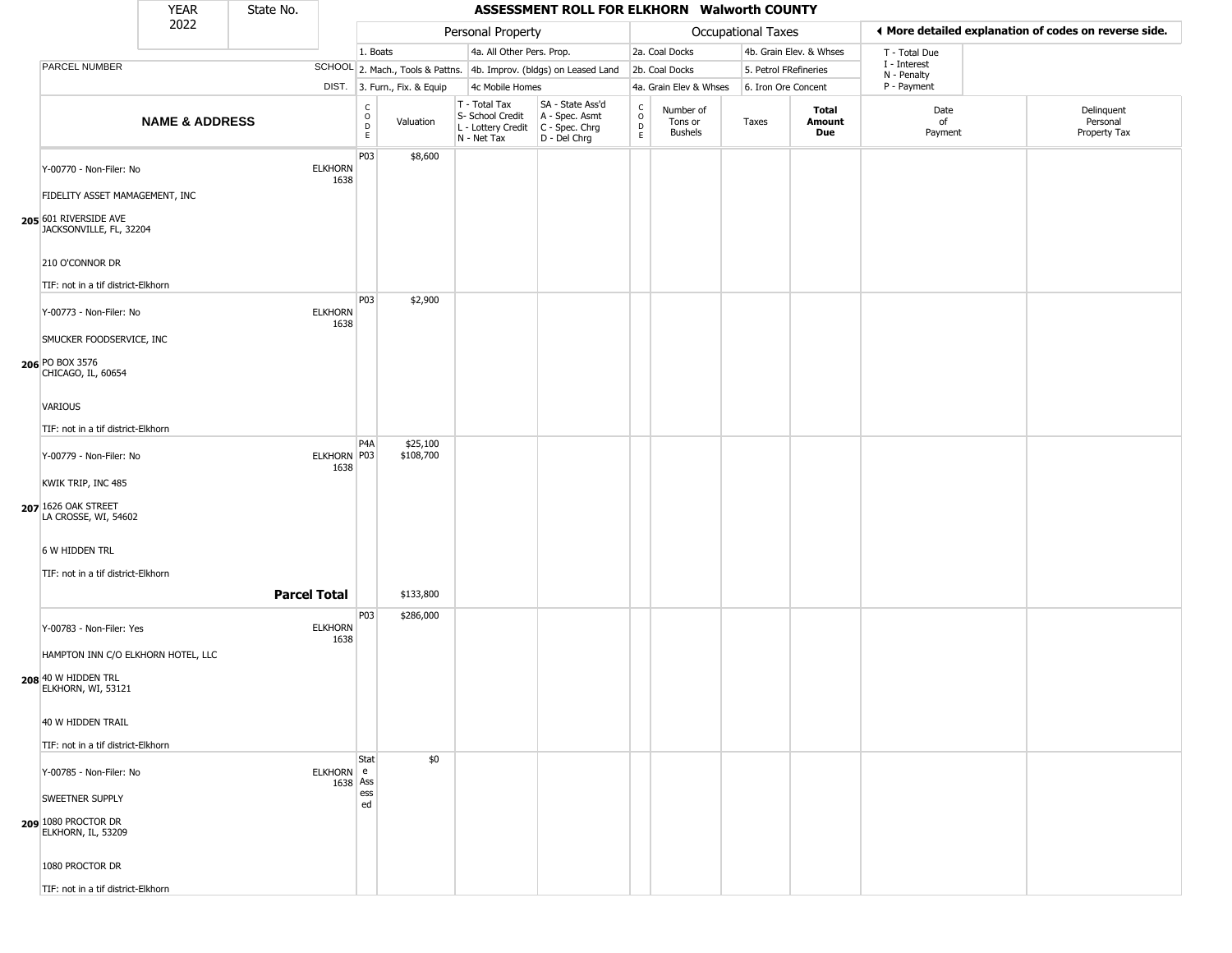|                                                                            | <b>YEAR</b>               | State No.           |                        |                                              |                              |                                                                        | ASSESSMENT ROLL FOR ELKHORN Walworth COUNTY                          |                                                              |                                        |                       |                         |                             |                                                       |
|----------------------------------------------------------------------------|---------------------------|---------------------|------------------------|----------------------------------------------|------------------------------|------------------------------------------------------------------------|----------------------------------------------------------------------|--------------------------------------------------------------|----------------------------------------|-----------------------|-------------------------|-----------------------------|-------------------------------------------------------|
|                                                                            | 2022                      |                     |                        |                                              |                              | Personal Property                                                      |                                                                      |                                                              |                                        | Occupational Taxes    |                         |                             | ♦ More detailed explanation of codes on reverse side. |
|                                                                            |                           |                     |                        | 1. Boats                                     |                              | 4a. All Other Pers. Prop.                                              |                                                                      |                                                              | 2a. Coal Docks                         |                       | 4b. Grain Elev. & Whses | T - Total Due               |                                                       |
| PARCEL NUMBER                                                              |                           |                     |                        |                                              |                              |                                                                        | SCHOOL 2. Mach., Tools & Pattns. 4b. Improv. (bldgs) on Leased Land  |                                                              | 2b. Coal Docks                         | 5. Petrol FRefineries |                         | I - Interest<br>N - Penalty |                                                       |
|                                                                            |                           |                     |                        |                                              | DIST. 3. Furn., Fix. & Equip | 4c Mobile Homes                                                        |                                                                      |                                                              | 4a. Grain Elev & Whses                 | 6. Iron Ore Concent   |                         | P - Payment                 |                                                       |
|                                                                            | <b>NAME &amp; ADDRESS</b> |                     |                        | $\mathsf{C}$<br>$\circ$<br>$\mathsf{D}$<br>E | Valuation                    | T - Total Tax<br>S- School Credit<br>L - Lottery Credit<br>N - Net Tax | SA - State Ass'd<br>A - Spec. Asmt<br>C - Spec. Chrg<br>D - Del Chrg | $\mathsf{C}$<br>$\begin{array}{c}\n0 \\ D \\ E\n\end{array}$ | Number of<br>Tons or<br><b>Bushels</b> | Taxes                 | Total<br>Amount<br>Due  | Date<br>of<br>Payment       | Delinquent<br>Personal<br>Property Tax                |
| Y-00786 - Non-Filer: Yes<br>THE SASSY BARBER BARB LINNEMAN                 |                           |                     | <b>ELKHORN</b><br>1638 |                                              | \$0                          |                                                                        |                                                                      |                                                              |                                        |                       |                         |                             |                                                       |
| 210 W9653 WALWORK WOODS RD<br>DELAVAN, WI, 53115                           |                           |                     |                        |                                              |                              |                                                                        |                                                                      |                                                              |                                        |                       |                         |                             |                                                       |
| 300 S LINCOLN                                                              |                           |                     |                        |                                              |                              |                                                                        |                                                                      |                                                              |                                        |                       |                         |                             |                                                       |
| TIF: not in a tif district-Elkhorn                                         |                           |                     |                        | P <sub>4</sub> A                             | \$200                        |                                                                        |                                                                      |                                                              |                                        |                       |                         |                             |                                                       |
| Y-00791 - Non-Filer: Yes                                                   |                           |                     | ELKHORN P03<br>1638    |                                              | \$22,200                     |                                                                        |                                                                      |                                                              |                                        |                       |                         |                             |                                                       |
| APEX FAMILY CHIROPRACTIC<br>211 210 E OCONNOR DR 105<br>ELKHORN, WI, 53121 |                           |                     |                        |                                              |                              |                                                                        |                                                                      |                                                              |                                        |                       |                         |                             |                                                       |
| 210 E OCONNOR DR 105                                                       |                           |                     |                        |                                              |                              |                                                                        |                                                                      |                                                              |                                        |                       |                         |                             |                                                       |
| TIF: not in a tif district-Elkhorn                                         |                           | <b>Parcel Total</b> |                        |                                              | \$22,400                     |                                                                        |                                                                      |                                                              |                                        |                       |                         |                             |                                                       |
| Y-00793 - Non-Filer: Yes                                                   |                           |                     | ELKHORN P03<br>1638    | P <sub>4</sub> A                             | \$200<br>\$800               |                                                                        |                                                                      |                                                              |                                        |                       |                         |                             |                                                       |
| GROOMED BY SARA, LLC SARAH PAPENFUS                                        |                           |                     |                        |                                              |                              |                                                                        |                                                                      |                                                              |                                        |                       |                         |                             |                                                       |
| 212 105 ELM ST<br>ELKHORN, WI, 53121                                       |                           |                     |                        |                                              |                              |                                                                        |                                                                      |                                                              |                                        |                       |                         |                             |                                                       |
| 5 RIDGEWAY CT D                                                            |                           |                     |                        |                                              |                              |                                                                        |                                                                      |                                                              |                                        |                       |                         |                             |                                                       |
| TIF: not in a tif district-Elkhorn                                         |                           |                     |                        |                                              |                              |                                                                        |                                                                      |                                                              |                                        |                       |                         |                             |                                                       |
|                                                                            |                           | <b>Parcel Total</b> |                        |                                              | \$1,000                      |                                                                        |                                                                      |                                                              |                                        |                       |                         |                             |                                                       |
| Y-00796 - Non-Filer: Yes                                                   |                           |                     | ELKHORN mpt<br>1638    | Exe                                          | \$0                          |                                                                        |                                                                      |                                                              |                                        |                       |                         |                             |                                                       |
| ASSOC PREV OF FAMILY VIOLENCE                                              |                           |                     |                        |                                              |                              |                                                                        |                                                                      |                                                              |                                        |                       |                         |                             |                                                       |
| 213 35 S WISCONSIN ST<br>ELKHORN, WI, 53121                                |                           |                     |                        |                                              |                              |                                                                        |                                                                      |                                                              |                                        |                       |                         |                             |                                                       |
| 35 S WISCONSIN ST                                                          |                           |                     |                        |                                              |                              |                                                                        |                                                                      |                                                              |                                        |                       |                         |                             |                                                       |
| TIF: not in a tif district-Elkhorn                                         |                           |                     |                        |                                              |                              |                                                                        |                                                                      |                                                              |                                        |                       |                         |                             |                                                       |
| Y-00799 - Non-Filer: Yes                                                   |                           |                     | ELKHORN mpt<br>1638    | Exe                                          | \$0                          |                                                                        |                                                                      |                                                              |                                        |                       |                         |                             |                                                       |
| <b>CIRCLE OF FRIENDS</b>                                                   |                           |                     |                        |                                              |                              |                                                                        |                                                                      |                                                              |                                        |                       |                         |                             |                                                       |
| 214 PO BOX 74<br>ELKHORN, WI, 53121                                        |                           |                     |                        |                                              |                              |                                                                        |                                                                      |                                                              |                                        |                       |                         |                             |                                                       |
| 23-25 E WALWORTH, 32 S WISCONSIN ST, 27 S BROAD                            |                           |                     |                        |                                              |                              |                                                                        |                                                                      |                                                              |                                        |                       |                         |                             |                                                       |
| TIF: not in a tif district-Elkhorn                                         |                           |                     |                        |                                              |                              |                                                                        |                                                                      |                                                              |                                        |                       |                         |                             |                                                       |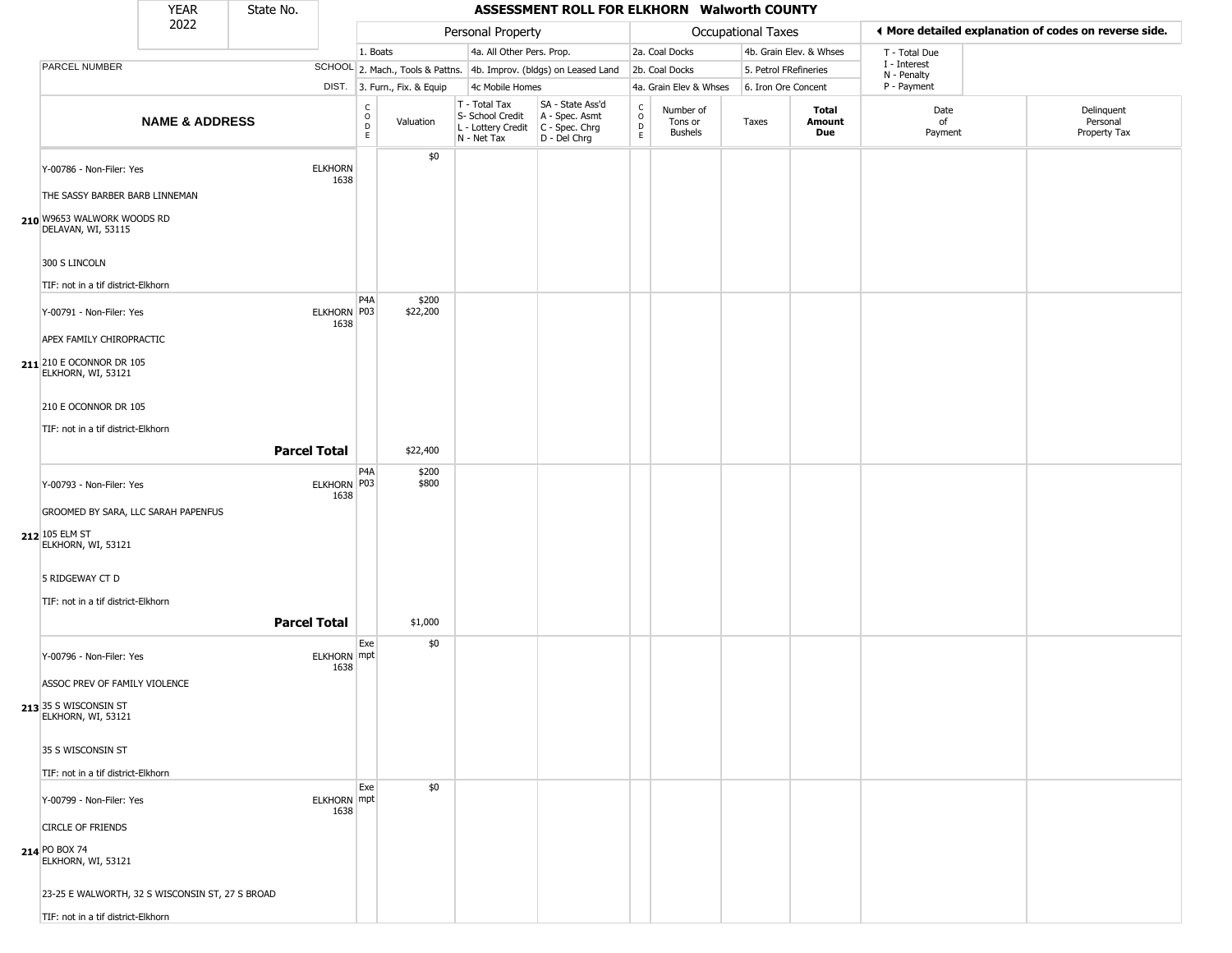|                                             | <b>YEAR</b>               | State No.           |                            |                  |                              |                                                                        | ASSESSMENT ROLL FOR ELKHORN Walworth COUNTY                          |                      |                                 |                       |                               |                             |                                                       |
|---------------------------------------------|---------------------------|---------------------|----------------------------|------------------|------------------------------|------------------------------------------------------------------------|----------------------------------------------------------------------|----------------------|---------------------------------|-----------------------|-------------------------------|-----------------------------|-------------------------------------------------------|
|                                             | 2022                      |                     |                            |                  |                              | Personal Property                                                      |                                                                      |                      |                                 | Occupational Taxes    |                               |                             | ♦ More detailed explanation of codes on reverse side. |
|                                             |                           |                     |                            | 1. Boats         |                              | 4a. All Other Pers. Prop.                                              |                                                                      |                      | 2a. Coal Docks                  |                       | 4b. Grain Elev. & Whses       | T - Total Due               |                                                       |
| PARCEL NUMBER                               |                           |                     |                            |                  |                              |                                                                        | SCHOOL 2. Mach., Tools & Pattns. 4b. Improv. (bldgs) on Leased Land  |                      | 2b. Coal Docks                  | 5. Petrol FRefineries |                               | I - Interest<br>N - Penalty |                                                       |
|                                             |                           |                     |                            |                  | DIST. 3. Furn., Fix. & Equip | 4c Mobile Homes                                                        |                                                                      |                      | 4a. Grain Elev & Whses          | 6. Iron Ore Concent   |                               | P - Payment                 |                                                       |
|                                             | <b>NAME &amp; ADDRESS</b> |                     |                            | C<br>O<br>D<br>E | Valuation                    | T - Total Tax<br>S- School Credit<br>L - Lottery Credit<br>N - Net Tax | SA - State Ass'd<br>A - Spec. Asmt<br>C - Spec. Chrg<br>D - Del Chrg | $\rm ^c_o$<br>D<br>E | Number of<br>Tons or<br>Bushels | Taxes                 | <b>Total</b><br>Amount<br>Due | Date<br>of<br>Payment       | Delinquent<br>Personal<br>Property Tax                |
| Y-00800 - Non-Filer: Yes                    |                           |                     | <b>ELKHORN</b><br>1638     | P03              | \$21,800                     |                                                                        |                                                                      |                      |                                 |                       |                               |                             |                                                       |
| B&M AMUSEMENTS, INC DBA: BERNIE'S           |                           |                     |                            |                  |                              |                                                                        |                                                                      |                      |                                 |                       |                               |                             |                                                       |
| 215 39 N WISONSIN ST<br>ELKHORN, WI, 53121  |                           |                     |                            |                  |                              |                                                                        |                                                                      |                      |                                 |                       |                               |                             |                                                       |
| 39 N WISONSIN ST                            |                           |                     |                            |                  |                              |                                                                        |                                                                      |                      |                                 |                       |                               |                             |                                                       |
| TIF: not in a tif district-Elkhorn          |                           |                     |                            |                  |                              |                                                                        |                                                                      |                      |                                 |                       |                               |                             |                                                       |
| Y-00802 - Non-Filer: Yes                    |                           |                     | <b>ELKHORN</b> mpt<br>1638 | Exe              | \$0                          |                                                                        |                                                                      |                      |                                 |                       |                               |                             |                                                       |
| COMMUNITY CARE, INC                         |                           |                     |                            |                  |                              |                                                                        |                                                                      |                      |                                 |                       |                               |                             |                                                       |
| 216 PO BOX 342087<br>MILWAUKEE, WI, 53234   |                           |                     |                            |                  |                              |                                                                        |                                                                      |                      |                                 |                       |                               |                             |                                                       |
| PO BOX 342087                               |                           |                     |                            |                  |                              |                                                                        |                                                                      |                      |                                 |                       |                               |                             |                                                       |
| TIF: not in a tif district-Elkhorn          |                           |                     |                            |                  |                              |                                                                        |                                                                      |                      |                                 |                       |                               |                             |                                                       |
| Y-00805 - Non-Filer: No                     |                           |                     | ELKHORN P03<br>1638        | P4A              | \$1,500<br>\$3,500           |                                                                        |                                                                      |                      |                                 |                       |                               |                             |                                                       |
| US NAILS, LLC                               |                           |                     |                            |                  |                              |                                                                        |                                                                      |                      |                                 |                       |                               |                             |                                                       |
| 217 58 W MARKET ST E<br>ELKHORN, WI, 53121  |                           |                     |                            |                  |                              |                                                                        |                                                                      |                      |                                 |                       |                               |                             |                                                       |
| 58 W MARKET ST SUITE E                      |                           |                     |                            |                  |                              |                                                                        |                                                                      |                      |                                 |                       |                               |                             |                                                       |
| TIF: not in a tif district-Elkhorn          |                           |                     |                            |                  |                              |                                                                        |                                                                      |                      |                                 |                       |                               |                             |                                                       |
|                                             |                           | <b>Parcel Total</b> |                            |                  | \$5,000                      |                                                                        |                                                                      |                      |                                 |                       |                               |                             |                                                       |
| Y-00808 - Non-Filer: Yes                    |                           |                     | <b>ELKHORN</b><br>1638     | P03              | \$1,200                      |                                                                        |                                                                      |                      |                                 |                       |                               |                             |                                                       |
| ARRIS CAPITAL MANAGEMENT, INC               |                           |                     |                            |                  |                              |                                                                        |                                                                      |                      |                                 |                       |                               |                             |                                                       |
| 218 1534 N FAIRWAY LN<br>ELKHORN, WI, 53121 |                           |                     |                            |                  |                              |                                                                        |                                                                      |                      |                                 |                       |                               |                             |                                                       |
| 1534 N FAIRWAY LN                           |                           |                     |                            |                  |                              |                                                                        |                                                                      |                      |                                 |                       |                               |                             |                                                       |
| TIF: not in a tif district-Elkhorn          |                           |                     |                            |                  |                              |                                                                        |                                                                      |                      |                                 |                       |                               |                             |                                                       |
| Y-00812 - Non-Filer: No                     |                           |                     | <b>ELKHORN</b><br>1638     |                  | \$0                          |                                                                        |                                                                      |                      |                                 |                       |                               |                             |                                                       |
| GM-DI LEASING CORP C/O RYAN PTS DEPT 851    |                           |                     |                            |                  |                              |                                                                        |                                                                      |                      |                                 |                       |                               |                             |                                                       |
| 219 PO BOX 460169<br>HOUSTON, TX, 77056     |                           |                     |                            |                  |                              |                                                                        |                                                                      |                      |                                 |                       |                               |                             |                                                       |
| 1350 S HWY 67                               |                           |                     |                            |                  |                              |                                                                        |                                                                      |                      |                                 |                       |                               |                             |                                                       |
| TIF: TID #4-Elkhorn                         |                           |                     |                            |                  |                              |                                                                        |                                                                      |                      |                                 |                       |                               |                             |                                                       |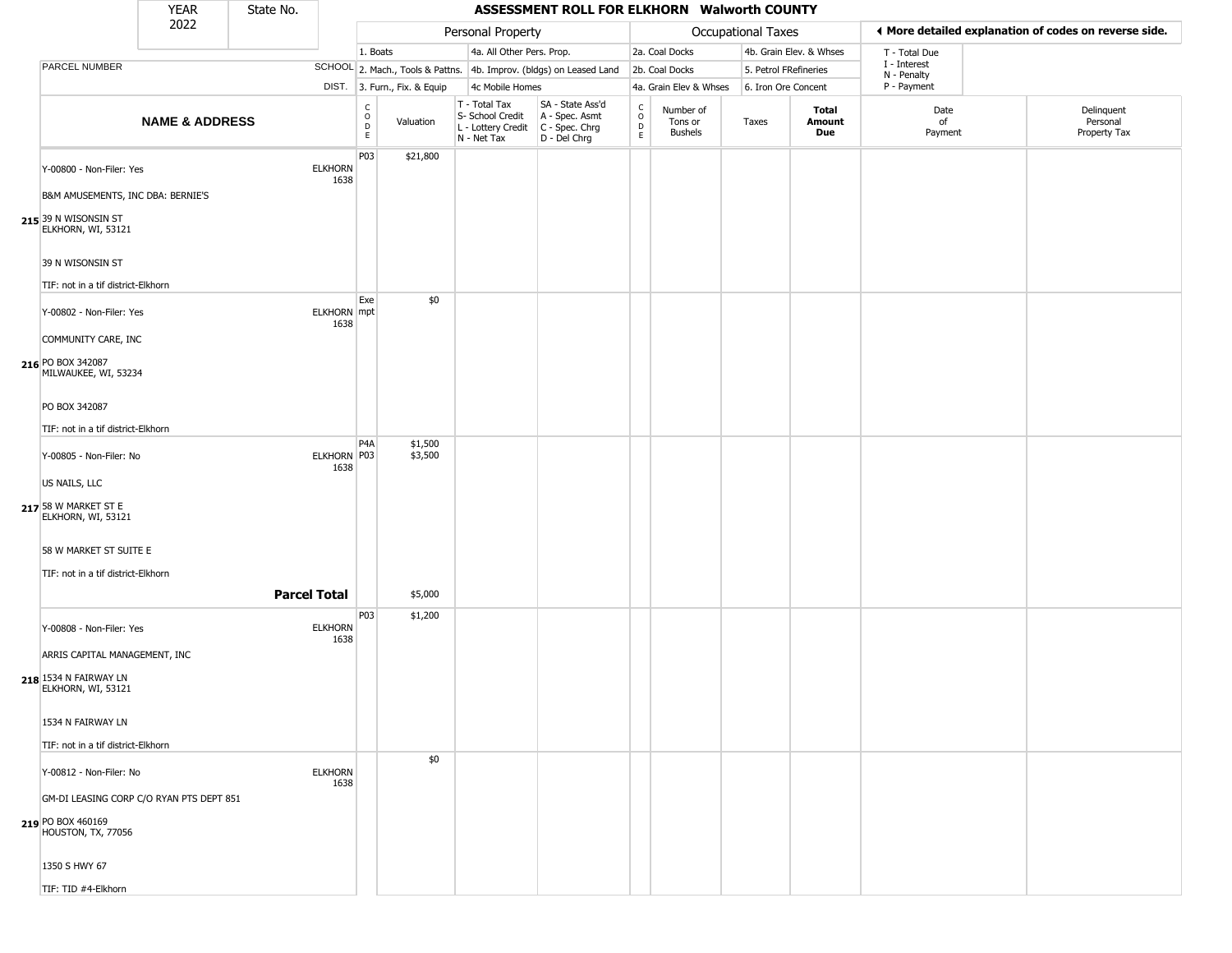|                                                                                                            | YEAR                      | State No.           |                        |                                        |                              |                                                                        | ASSESSMENT ROLL FOR ELKHORN Walworth COUNTY                          |                                                 |                                        |                       |                         |                             |                                                       |
|------------------------------------------------------------------------------------------------------------|---------------------------|---------------------|------------------------|----------------------------------------|------------------------------|------------------------------------------------------------------------|----------------------------------------------------------------------|-------------------------------------------------|----------------------------------------|-----------------------|-------------------------|-----------------------------|-------------------------------------------------------|
|                                                                                                            | 2022                      |                     |                        |                                        |                              | Personal Property                                                      |                                                                      |                                                 |                                        | Occupational Taxes    |                         |                             | ◀ More detailed explanation of codes on reverse side. |
|                                                                                                            |                           |                     |                        | 1. Boats                               |                              | 4a. All Other Pers. Prop.                                              |                                                                      |                                                 | 2a. Coal Docks                         |                       | 4b. Grain Elev. & Whses | T - Total Due               |                                                       |
| PARCEL NUMBER                                                                                              |                           |                     |                        |                                        |                              |                                                                        | SCHOOL 2. Mach., Tools & Pattns. 4b. Improv. (bldgs) on Leased Land  |                                                 | 2b. Coal Docks                         | 5. Petrol FRefineries |                         | I - Interest<br>N - Penalty |                                                       |
|                                                                                                            |                           |                     |                        |                                        | DIST. 3. Furn., Fix. & Equip | 4c Mobile Homes                                                        |                                                                      |                                                 | 4a. Grain Elev & Whses                 | 6. Iron Ore Concent   |                         | P - Payment                 |                                                       |
|                                                                                                            | <b>NAME &amp; ADDRESS</b> |                     |                        | $_{\rm o}^{\rm c}$<br>D<br>$\mathsf E$ | Valuation                    | T - Total Tax<br>S- School Credit<br>L - Lottery Credit<br>N - Net Tax | SA - State Ass'd<br>A - Spec. Asmt<br>C - Spec. Chrg<br>D - Del Chrg | $\begin{array}{c} C \\ O \\ D \\ E \end{array}$ | Number of<br>Tons or<br><b>Bushels</b> | Taxes                 | Total<br>Amount<br>Due  | Date<br>of<br>Payment       | Delinquent<br>Personal<br>Property Tax                |
| Y-00818 - Non-Filer: No<br><b>CUSTOM SERVICE MANUFACTURING</b><br>220 900 KOOPMAN LN<br>ELKHORN, WI, 53121 |                           |                     | ELKHORN e<br>1638 Ass  | Stat<br>ess<br>ed                      | \$0                          |                                                                        |                                                                      |                                                 |                                        |                       |                         |                             |                                                       |
| 900 KOOPMAN LN<br>TIF: not in a tif district-Elkhorn                                                       |                           |                     |                        |                                        |                              |                                                                        |                                                                      |                                                 |                                        |                       |                         |                             |                                                       |
| Y-00819 - Non-Filer: Yes<br>ENZO'S PIZZA NICOLE MOSCATO                                                    |                           |                     | <b>ELKHORN</b><br>1638 | P03                                    | \$5,500                      |                                                                        |                                                                      |                                                 |                                        |                       |                         |                             |                                                       |
| 221 464 E GENEVA ST<br>ELKHORN, WI, 53121<br>464 E GENEVA ST                                               |                           |                     |                        |                                        |                              |                                                                        |                                                                      |                                                 |                                        |                       |                         |                             |                                                       |
| TIF: not in a tif district-Elkhorn                                                                         |                           |                     |                        |                                        |                              |                                                                        |                                                                      |                                                 |                                        |                       |                         |                             |                                                       |
| Y-00824 - Non-Filer: Yes                                                                                   |                           |                     | <b>ELKHORN</b><br>1638 | P <sub>03</sub>                        | \$1,100                      |                                                                        |                                                                      |                                                 |                                        |                       |                         |                             |                                                       |
| MAMA T'S EATERY BRIAN & LAURA TAYLOR<br>222 781 E GENEVA<br>ELKHORN, WI, 53121                             |                           |                     |                        |                                        |                              |                                                                        |                                                                      |                                                 |                                        |                       |                         |                             |                                                       |
| 781 E GENEVA<br>TIF: not in a tif district-Elkhorn                                                         |                           |                     |                        |                                        |                              |                                                                        |                                                                      |                                                 |                                        |                       |                         |                             |                                                       |
| Y-00827 - Non-Filer: Yes                                                                                   |                           |                     | ELKHORN P03<br>1638    | P <sub>4</sub> A                       | \$300<br>\$3,400             |                                                                        |                                                                      |                                                 |                                        |                       |                         |                             |                                                       |
| TOE TO TOE BALLET SCHOOL<br>223 PO BOX 56<br>ELKHORN, WI, 53121                                            |                           |                     |                        |                                        |                              |                                                                        |                                                                      |                                                 |                                        |                       |                         |                             |                                                       |
| 5 W WALWORTH<br>TIF: not in a tif district-Elkhorn                                                         |                           |                     |                        |                                        |                              |                                                                        |                                                                      |                                                 |                                        |                       |                         |                             |                                                       |
|                                                                                                            |                           | <b>Parcel Total</b> |                        |                                        | \$3,700                      |                                                                        |                                                                      |                                                 |                                        |                       |                         |                             |                                                       |
| Y-00828 - Non-Filer: Yes                                                                                   |                           |                     | ELKHORN P03<br>1638    | P4A                                    | \$100<br>\$1,300             |                                                                        |                                                                      |                                                 |                                        |                       |                         |                             |                                                       |
| VIDEO N GAME GALLERY DANIEL TOUBUS                                                                         |                           |                     |                        |                                        |                              |                                                                        |                                                                      |                                                 |                                        |                       |                         |                             |                                                       |
| 224 16 S WISCONSIN<br>ELKHORN, WI, 53121                                                                   |                           |                     |                        |                                        |                              |                                                                        |                                                                      |                                                 |                                        |                       |                         |                             |                                                       |
| 16 S WISCONSIN                                                                                             |                           |                     |                        |                                        |                              |                                                                        |                                                                      |                                                 |                                        |                       |                         |                             |                                                       |
| TIF: not in a tif district-Elkhorn                                                                         |                           |                     |                        |                                        |                              |                                                                        |                                                                      |                                                 |                                        |                       |                         |                             |                                                       |
|                                                                                                            |                           | <b>Parcel Total</b> |                        |                                        | \$1,400                      |                                                                        |                                                                      |                                                 |                                        |                       |                         |                             |                                                       |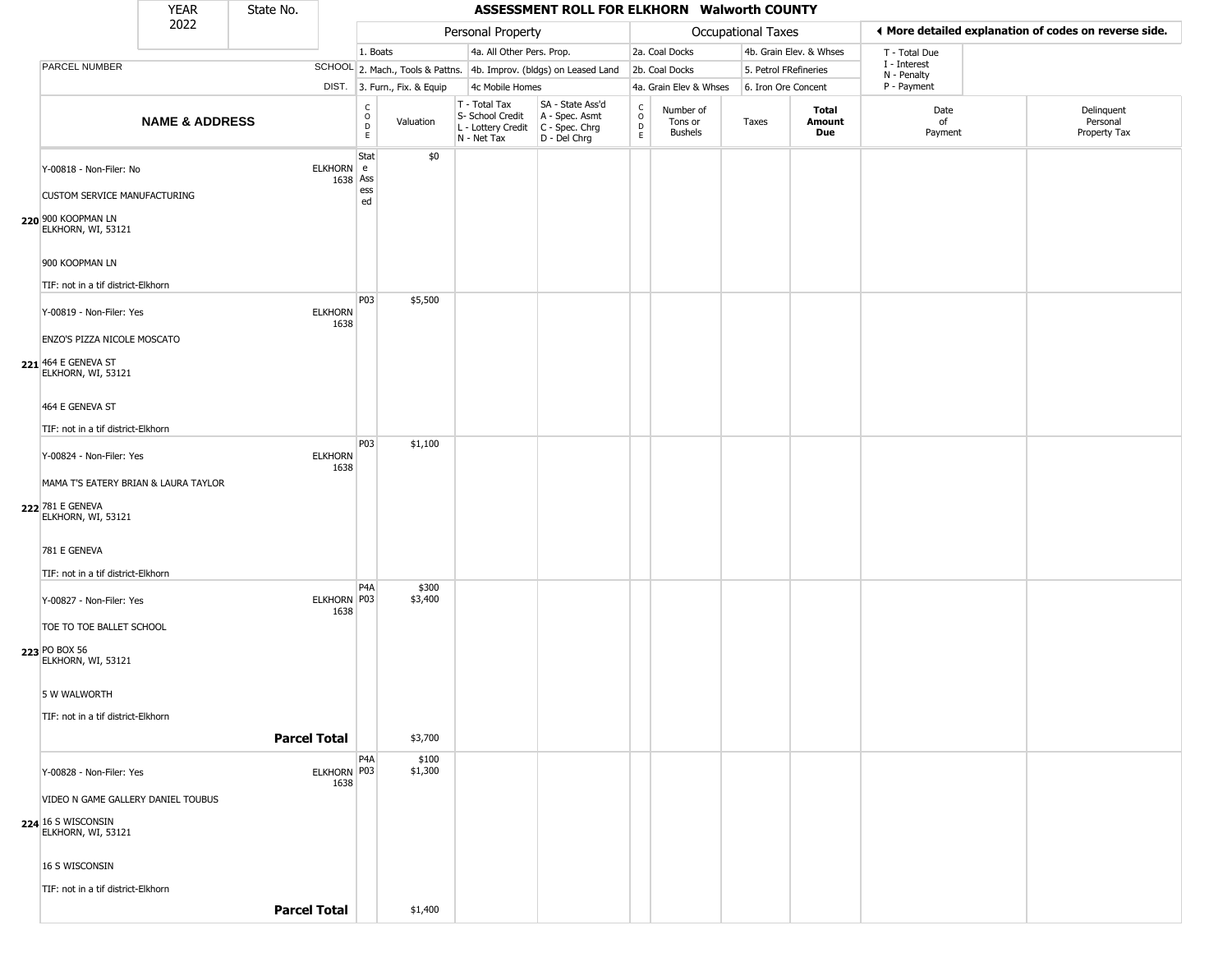|                                               | <b>YEAR</b>               | State No.           |                        |                                            |                              |                                                                                         | ASSESSMENT ROLL FOR ELKHORN Walworth COUNTY                         |                                   |                                        |                       |                         |                             |                                                       |
|-----------------------------------------------|---------------------------|---------------------|------------------------|--------------------------------------------|------------------------------|-----------------------------------------------------------------------------------------|---------------------------------------------------------------------|-----------------------------------|----------------------------------------|-----------------------|-------------------------|-----------------------------|-------------------------------------------------------|
|                                               | 2022                      |                     |                        |                                            |                              | Personal Property                                                                       |                                                                     |                                   |                                        | Occupational Taxes    |                         |                             | ◀ More detailed explanation of codes on reverse side. |
|                                               |                           |                     |                        | 1. Boats                                   |                              | 4a. All Other Pers. Prop.                                                               |                                                                     |                                   | 2a. Coal Docks                         |                       | 4b. Grain Elev. & Whses | T - Total Due               |                                                       |
| PARCEL NUMBER                                 |                           |                     |                        |                                            |                              |                                                                                         | SCHOOL 2. Mach., Tools & Pattns. 4b. Improv. (bldgs) on Leased Land |                                   | 2b. Coal Docks                         | 5. Petrol FRefineries |                         | I - Interest<br>N - Penalty |                                                       |
|                                               |                           |                     |                        |                                            | DIST. 3. Furn., Fix. & Equip | 4c Mobile Homes                                                                         |                                                                     |                                   | 4a. Grain Elev & Whses                 | 6. Iron Ore Concent   |                         | P - Payment                 |                                                       |
|                                               | <b>NAME &amp; ADDRESS</b> |                     |                        | $\frac{c}{0}$<br>$\mathsf{D}_{\mathsf{E}}$ | Valuation                    | T - Total Tax<br>S- School Credit<br>L - Lottery Credit   C - Spec. Chrg<br>N - Net Tax | SA - State Ass'd<br>A - Spec. Asmt<br>D - Del Chrg                  | $\mathsf{C}$<br>$\circ$<br>D<br>E | Number of<br>Tons or<br><b>Bushels</b> | Taxes                 | Total<br>Amount<br>Due  | Date<br>of<br>Payment       | Delinquent<br>Personal<br>Property Tax                |
| Y-00829 - Non-Filer: No                       |                           |                     | ELKHORN P03<br>1638    | P4A                                        | \$1,000<br>\$63,300          |                                                                                         |                                                                     |                                   |                                        |                       |                         |                             |                                                       |
| PIZZA RANCH                                   |                           |                     |                        |                                            |                              |                                                                                         |                                                                     |                                   |                                        |                       |                         |                             |                                                       |
| 225 6676 LANTERNE DR<br>LOVES PARK, IL, 61111 |                           |                     |                        |                                            |                              |                                                                                         |                                                                     |                                   |                                        |                       |                         |                             |                                                       |
| 28 W HIDDEN TRL                               |                           |                     |                        |                                            |                              |                                                                                         |                                                                     |                                   |                                        |                       |                         |                             |                                                       |
| TIF: not in a tif district-Elkhorn            |                           | <b>Parcel Total</b> |                        |                                            | \$64,300                     |                                                                                         |                                                                     |                                   |                                        |                       |                         |                             |                                                       |
|                                               |                           |                     |                        | P4A                                        | \$100                        |                                                                                         |                                                                     |                                   |                                        |                       |                         |                             |                                                       |
| Y-00833 - Non-Filer: Yes                      |                           |                     | ELKHORN P03<br>1638    |                                            | \$3,700                      |                                                                                         |                                                                     |                                   |                                        |                       |                         |                             |                                                       |
| DEDE REAL ESTATE, LLC                         |                           |                     |                        |                                            |                              |                                                                                         |                                                                     |                                   |                                        |                       |                         |                             |                                                       |
| 226 501 NATHAN LN #4<br>ELKHORN, WI, 53121    |                           |                     |                        |                                            |                              |                                                                                         |                                                                     |                                   |                                        |                       |                         |                             |                                                       |
| 501 NATHAN LN #4                              |                           |                     |                        |                                            |                              |                                                                                         |                                                                     |                                   |                                        |                       |                         |                             |                                                       |
| TIF: not in a tif district-Elkhorn            |                           |                     |                        |                                            |                              |                                                                                         |                                                                     |                                   |                                        |                       |                         |                             |                                                       |
|                                               |                           | <b>Parcel Total</b> |                        |                                            | \$3,800                      |                                                                                         |                                                                     |                                   |                                        |                       |                         |                             |                                                       |
| Y-00836 - Non-Filer: No                       |                           |                     | ELKHORN P03<br>1638    | P4A                                        | \$1,200<br>\$1,300           |                                                                                         |                                                                     |                                   |                                        |                       |                         |                             |                                                       |
| ANIMAL CLINIC OF ELKHORN                      |                           |                     |                        |                                            |                              |                                                                                         |                                                                     |                                   |                                        |                       |                         |                             |                                                       |
| 227 PO BOX 100<br>CLINTON, WI, 53525          |                           |                     |                        |                                            |                              |                                                                                         |                                                                     |                                   |                                        |                       |                         |                             |                                                       |
| 1950 N WISCONSIN AVE UNIT 20                  |                           |                     |                        |                                            |                              |                                                                                         |                                                                     |                                   |                                        |                       |                         |                             |                                                       |
| TIF: not in a tif district-Elkhorn            |                           |                     |                        |                                            |                              |                                                                                         |                                                                     |                                   |                                        |                       |                         |                             |                                                       |
|                                               |                           | <b>Parcel Total</b> |                        |                                            | \$2,500                      |                                                                                         |                                                                     |                                   |                                        |                       |                         |                             |                                                       |
| Y-00839 - Non-Filer: Yes                      |                           |                     | <b>ELKHORN</b>         | P03                                        | \$23,200                     |                                                                                         |                                                                     |                                   |                                        |                       |                         |                             |                                                       |
| <b>JEROME PREISER</b>                         |                           |                     | 1638                   |                                            |                              |                                                                                         |                                                                     |                                   |                                        |                       |                         |                             |                                                       |
| 228 W901 HWY J<br>MUKWONAGO, WI, 53149        |                           |                     |                        |                                            |                              |                                                                                         |                                                                     |                                   |                                        |                       |                         |                             |                                                       |
| 545 E CENTRALIA                               |                           |                     |                        |                                            |                              |                                                                                         |                                                                     |                                   |                                        |                       |                         |                             |                                                       |
| TIF: not in a tif district-Elkhorn            |                           |                     |                        |                                            |                              |                                                                                         |                                                                     |                                   |                                        |                       |                         |                             |                                                       |
| Y-00852 - Non-Filer: No                       |                           |                     | <b>ELKHORN</b><br>1638 |                                            | \$0                          |                                                                                         |                                                                     |                                   |                                        |                       |                         |                             |                                                       |
| THE AMERICAN BOTTLING COMPANY                 |                           |                     |                        |                                            |                              |                                                                                         |                                                                     |                                   |                                        |                       |                         |                             |                                                       |
| 229 PO BOX 1925<br>FRISCO, TX, 75034          |                           |                     |                        |                                            |                              |                                                                                         |                                                                     |                                   |                                        |                       |                         |                             |                                                       |
| VARIOUS                                       |                           |                     |                        |                                            |                              |                                                                                         |                                                                     |                                   |                                        |                       |                         |                             |                                                       |
| TIF: not in a tif district-Elkhorn            |                           |                     |                        |                                            |                              |                                                                                         |                                                                     |                                   |                                        |                       |                         |                             |                                                       |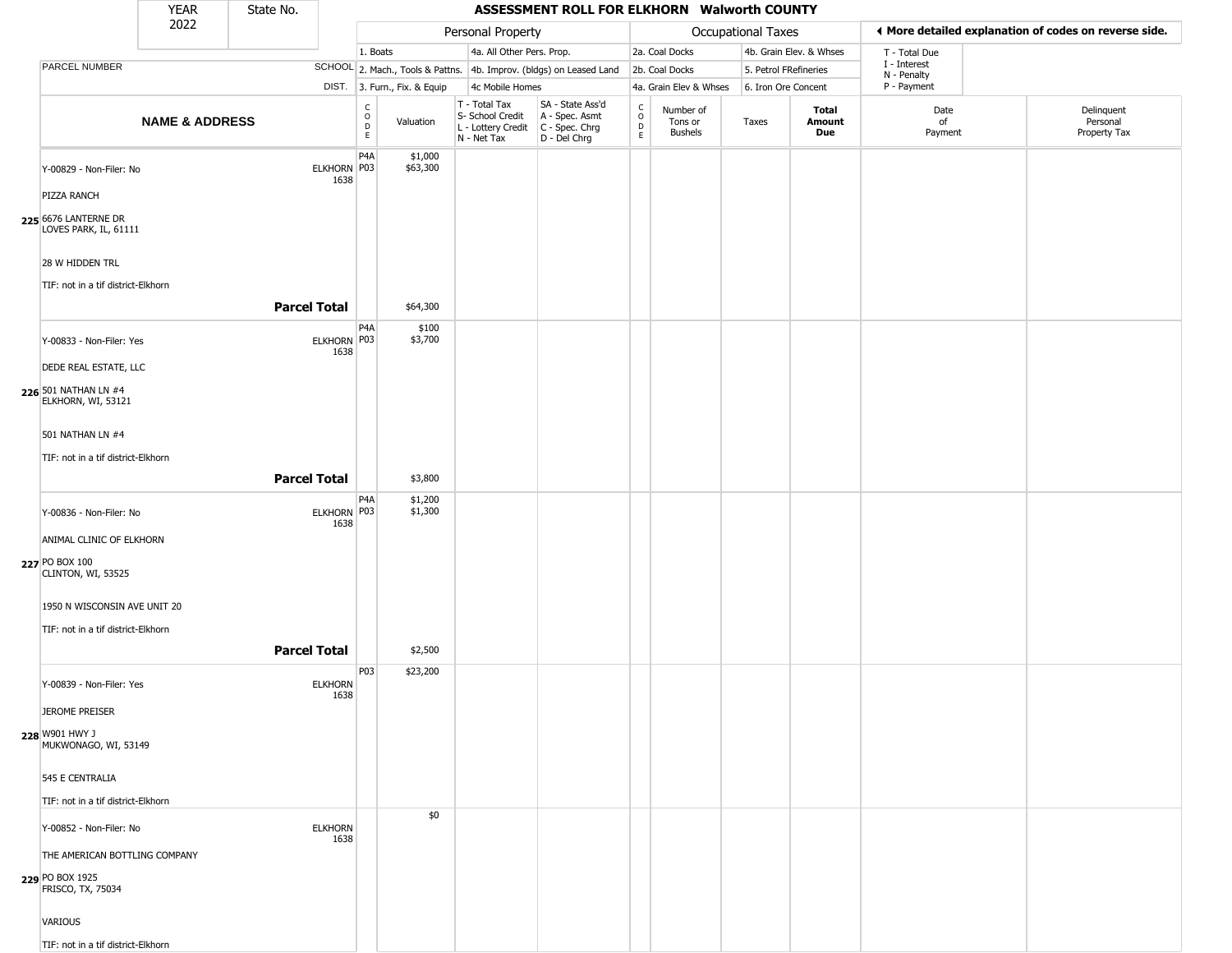|                                                                                 | <b>YEAR</b>                             | State No. |                        |                                             |                              |                                                                                         | ASSESSMENT ROLL FOR ELKHORN Walworth COUNTY                         |                                                |                                        |                           |                         |                             |                                                       |
|---------------------------------------------------------------------------------|-----------------------------------------|-----------|------------------------|---------------------------------------------|------------------------------|-----------------------------------------------------------------------------------------|---------------------------------------------------------------------|------------------------------------------------|----------------------------------------|---------------------------|-------------------------|-----------------------------|-------------------------------------------------------|
|                                                                                 | 2022                                    |           |                        |                                             |                              | Personal Property                                                                       |                                                                     |                                                |                                        | <b>Occupational Taxes</b> |                         |                             | ◀ More detailed explanation of codes on reverse side. |
|                                                                                 |                                         |           |                        | 1. Boats                                    |                              | 4a. All Other Pers. Prop.                                                               |                                                                     |                                                | 2a. Coal Docks                         |                           | 4b. Grain Elev. & Whses | T - Total Due               |                                                       |
| PARCEL NUMBER                                                                   |                                         |           |                        |                                             |                              |                                                                                         | SCHOOL 2. Mach., Tools & Pattns. 4b. Improv. (bldgs) on Leased Land |                                                | 2b. Coal Docks                         | 5. Petrol FRefineries     |                         | I - Interest<br>N - Penalty |                                                       |
|                                                                                 |                                         |           |                        |                                             | DIST. 3. Furn., Fix. & Equip | 4c Mobile Homes                                                                         |                                                                     |                                                | 4a. Grain Elev & Whses                 | 6. Iron Ore Concent       |                         | P - Payment                 |                                                       |
|                                                                                 | <b>NAME &amp; ADDRESS</b>               |           |                        | C<br>$\circ$<br>$\mathsf{D}$<br>$\mathsf E$ | Valuation                    | T - Total Tax<br>S- School Credit<br>L - Lottery Credit   C - Spec. Chrg<br>N - Net Tax | SA - State Ass'd<br>A - Spec. Asmt<br>D - Del Chrg                  | $\begin{matrix} 0 \\ 0 \\ D \end{matrix}$<br>E | Number of<br>Tons or<br><b>Bushels</b> | Taxes                     | Total<br>Amount<br>Due  | Date<br>of<br>Payment       | Delinquent<br>Personal<br>Property Tax                |
| Y-00854 - Non-Filer: Yes                                                        |                                         |           | <b>ELKHORN</b><br>1638 | P03                                         | \$15,800                     |                                                                                         |                                                                     |                                                |                                        |                           |                         |                             |                                                       |
| 230 29741 CLOVER LN<br>WATERFORD, WI, 53185                                     | THE LEARNING CURVE ATTN: KRISTEN MARSEO |           |                        |                                             |                              |                                                                                         |                                                                     |                                                |                                        |                           |                         |                             |                                                       |
| 1950 N WISCONSIN ST STE 2B                                                      |                                         |           |                        |                                             |                              |                                                                                         |                                                                     |                                                |                                        |                           |                         |                             |                                                       |
| TIF: not in a tif district-Elkhorn                                              |                                         |           |                        |                                             |                              |                                                                                         |                                                                     |                                                |                                        |                           |                         |                             |                                                       |
| Y-00857 - Non-Filer: Yes                                                        |                                         |           | ELKHORN P03<br>1638    | P <sub>4</sub> A                            | \$200<br>\$1,100             |                                                                                         |                                                                     |                                                |                                        |                           |                         |                             |                                                       |
| ANTHONY COLETTI LAW OFFICES<br>231 101 W EVERGREEN PKWY 3<br>ELKHORN, WI, 53121 |                                         |           |                        |                                             |                              |                                                                                         |                                                                     |                                                |                                        |                           |                         |                             |                                                       |
| 101 W EVERGREEN PKWY 3                                                          |                                         |           |                        |                                             |                              |                                                                                         |                                                                     |                                                |                                        |                           |                         |                             |                                                       |
| TIF: not in a tif district-Elkhorn                                              |                                         |           | <b>Parcel Total</b>    |                                             | \$1,300                      |                                                                                         |                                                                     |                                                |                                        |                           |                         |                             |                                                       |
| Y-00859 - Non-Filer: Yes                                                        |                                         |           | <b>ELKHORN</b>         | P03                                         | \$6,400                      |                                                                                         |                                                                     |                                                |                                        |                           |                         |                             |                                                       |
| UW INC DBA CRICKET WIRELESS                                                     |                                         |           | 1638                   |                                             |                              |                                                                                         |                                                                     |                                                |                                        |                           |                         |                             |                                                       |
| 232 3557 EAGLES RIDGE RD<br>BELOIT, WI, 53511                                   |                                         |           |                        |                                             |                              |                                                                                         |                                                                     |                                                |                                        |                           |                         |                             |                                                       |
| 58 W MARKET #N                                                                  |                                         |           |                        |                                             |                              |                                                                                         |                                                                     |                                                |                                        |                           |                         |                             |                                                       |
| TIF: not in a tif district-Elkhorn                                              |                                         |           |                        | P <sub>4</sub> A                            | \$1,200                      |                                                                                         |                                                                     |                                                |                                        |                           |                         |                             |                                                       |
| Y-00860 - Non-Filer: Yes                                                        |                                         |           | ELKHORN P03<br>1638    |                                             | \$11,900                     |                                                                                         |                                                                     |                                                |                                        |                           |                         |                             |                                                       |
| FRIENDS FOREVER, LLC KELLY ODLING<br>233 41 N WISCONSIN<br>ELKHORN, WI, 53121   |                                         |           |                        |                                             |                              |                                                                                         |                                                                     |                                                |                                        |                           |                         |                             |                                                       |
| 41 N WISCONSIN                                                                  |                                         |           |                        |                                             |                              |                                                                                         |                                                                     |                                                |                                        |                           |                         |                             |                                                       |
| TIF: not in a tif district-Elkhorn                                              |                                         |           | <b>Parcel Total</b>    |                                             | \$13,100                     |                                                                                         |                                                                     |                                                |                                        |                           |                         |                             |                                                       |
| Y-00861 - Non-Filer: Yes                                                        |                                         |           | ELKHORN P03            | P <sub>4</sub> A                            | \$2,600<br>\$18,200          |                                                                                         |                                                                     |                                                |                                        |                           |                         |                             |                                                       |
| <b>GREAT CLIPS</b>                                                              |                                         |           | 1638                   |                                             |                              |                                                                                         |                                                                     |                                                |                                        |                           |                         |                             |                                                       |
| 234 918 N PHEASANT WAY<br>ELKHORN, WI, 53121                                    |                                         |           |                        |                                             |                              |                                                                                         |                                                                     |                                                |                                        |                           |                         |                             |                                                       |
| 58 W MARKET J                                                                   |                                         |           |                        |                                             |                              |                                                                                         |                                                                     |                                                |                                        |                           |                         |                             |                                                       |
| TIF: not in a tif district-Elkhorn                                              |                                         |           | <b>Parcel Total</b>    |                                             | \$20,800                     |                                                                                         |                                                                     |                                                |                                        |                           |                         |                             |                                                       |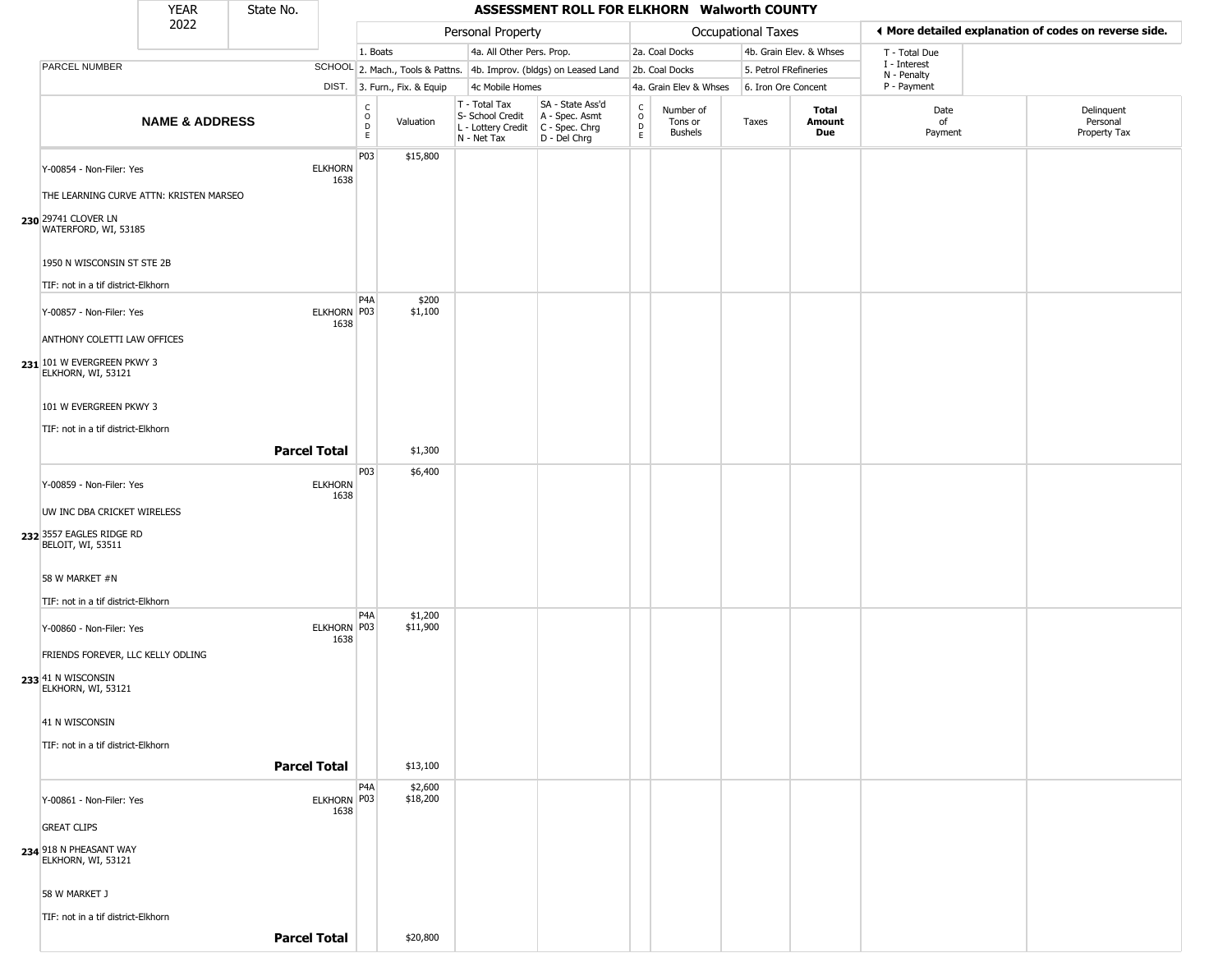|                                                                                                                                                                                             | <b>YEAR</b>               | State No.           |                        |                                                 |                                 |                                                                        | ASSESSMENT ROLL FOR ELKHORN Walworth COUNTY                          |                                 |                                        |                       |                         |                             |                                                       |
|---------------------------------------------------------------------------------------------------------------------------------------------------------------------------------------------|---------------------------|---------------------|------------------------|-------------------------------------------------|---------------------------------|------------------------------------------------------------------------|----------------------------------------------------------------------|---------------------------------|----------------------------------------|-----------------------|-------------------------|-----------------------------|-------------------------------------------------------|
|                                                                                                                                                                                             | 2022                      |                     |                        |                                                 |                                 | Personal Property                                                      |                                                                      |                                 |                                        | Occupational Taxes    |                         |                             | ♦ More detailed explanation of codes on reverse side. |
|                                                                                                                                                                                             |                           |                     |                        | 1. Boats                                        |                                 | 4a. All Other Pers. Prop.                                              |                                                                      |                                 | 2a. Coal Docks                         |                       | 4b. Grain Elev. & Whses | T - Total Due               |                                                       |
| PARCEL NUMBER                                                                                                                                                                               |                           |                     |                        |                                                 |                                 |                                                                        | SCHOOL 2. Mach., Tools & Pattns. 4b. Improv. (bldgs) on Leased Land  |                                 | 2b. Coal Docks                         | 5. Petrol FRefineries |                         | I - Interest<br>N - Penalty |                                                       |
|                                                                                                                                                                                             |                           |                     |                        |                                                 | DIST. 3. Furn., Fix. & Equip    | 4c Mobile Homes                                                        |                                                                      |                                 | 4a. Grain Elev & Whses                 | 6. Iron Ore Concent   |                         | P - Payment                 |                                                       |
|                                                                                                                                                                                             | <b>NAME &amp; ADDRESS</b> |                     |                        | $\mathsf{C}$<br>$\mathsf O$<br>$\mathsf D$<br>E | Valuation                       | T - Total Tax<br>S- School Credit<br>L - Lottery Credit<br>N - Net Tax | SA - State Ass'd<br>A - Spec. Asmt<br>C - Spec. Chrg<br>D - Del Chrg | $\rm ^c_o$<br>$\mathsf{D}$<br>E | Number of<br>Tons or<br><b>Bushels</b> | Taxes                 | Total<br>Amount<br>Due  | Date<br>of<br>Payment       | Delinquent<br>Personal<br>Property Tax                |
| Y-00864 - Non-Filer: No<br>PERK UP ELKHORN, LLC LAURIE KYLE<br>235 27 N WISCONSIN                                                                                                           |                           |                     | <b>ELKHORN</b><br>1638 |                                                 | \$0                             |                                                                        |                                                                      |                                 |                                        |                       |                         |                             |                                                       |
| ELKHORN, WI, 53121<br>27 N WISCONSIN<br>TIF: not in a tif district-Elkhorn                                                                                                                  |                           |                     |                        |                                                 |                                 |                                                                        |                                                                      |                                 |                                        |                       |                         |                             |                                                       |
| Y-00868 - Non-Filer: Yes<br>CALABRIA FAMILY RESTAURANT<br>$236$ 1 N LINCOLN<br>ELKHORN, WI, 53121                                                                                           |                           |                     | ELKHORN P03<br>1638    | P4A                                             | \$1,300<br>\$3,900              |                                                                        |                                                                      |                                 |                                        |                       |                         |                             |                                                       |
| 1 N LINCOLN<br>TIF: not in a tif district-Elkhorn                                                                                                                                           |                           | <b>Parcel Total</b> |                        |                                                 | \$5,200                         |                                                                        |                                                                      |                                 |                                        |                       |                         |                             |                                                       |
| Y-00883 - Non-Filer: No<br>JOHNSON CONTROLS SECURITY SOLUTIONS, LLC<br>237 PO BOX 5006<br>BOCA RATON, FL, 33431-0806<br>VARIOUS<br>TIF: not in a tif district-Elkhorn                       |                           |                     | <b>ELKHORN</b><br>1638 |                                                 | \$0                             |                                                                        |                                                                      |                                 |                                        |                       |                         |                             |                                                       |
| Y-00887 - Non-Filer: No<br>O'REILLY AUTOMOTIVE STORES, INC DBA O'REILLY AUTO PARTS<br>238 PO BOX 9167<br>SPRINGFIELD, MO, 65801<br>980 N WISCONSIN ST<br>TIF: not in a tif district-Elkhorn |                           | <b>Parcel Total</b> | ELKHORN P03<br>1638    | P4A                                             | \$7,800<br>\$14,600<br>\$22,400 |                                                                        |                                                                      |                                 |                                        |                       |                         |                             |                                                       |
| Y-00979 - Non-Filer: Yes<br>CHARISMA HAIR STUDIO LISA BROWN<br>239 10 S WISCONSIN ST<br>ELKHORN, WI, 53121<br>10 S WISCONSIN ST<br>TIF: not in a tif district-Elkhorn                       |                           |                     | <b>ELKHORN</b><br>1638 | <b>P03</b>                                      | \$2,000                         |                                                                        |                                                                      |                                 |                                        |                       |                         |                             |                                                       |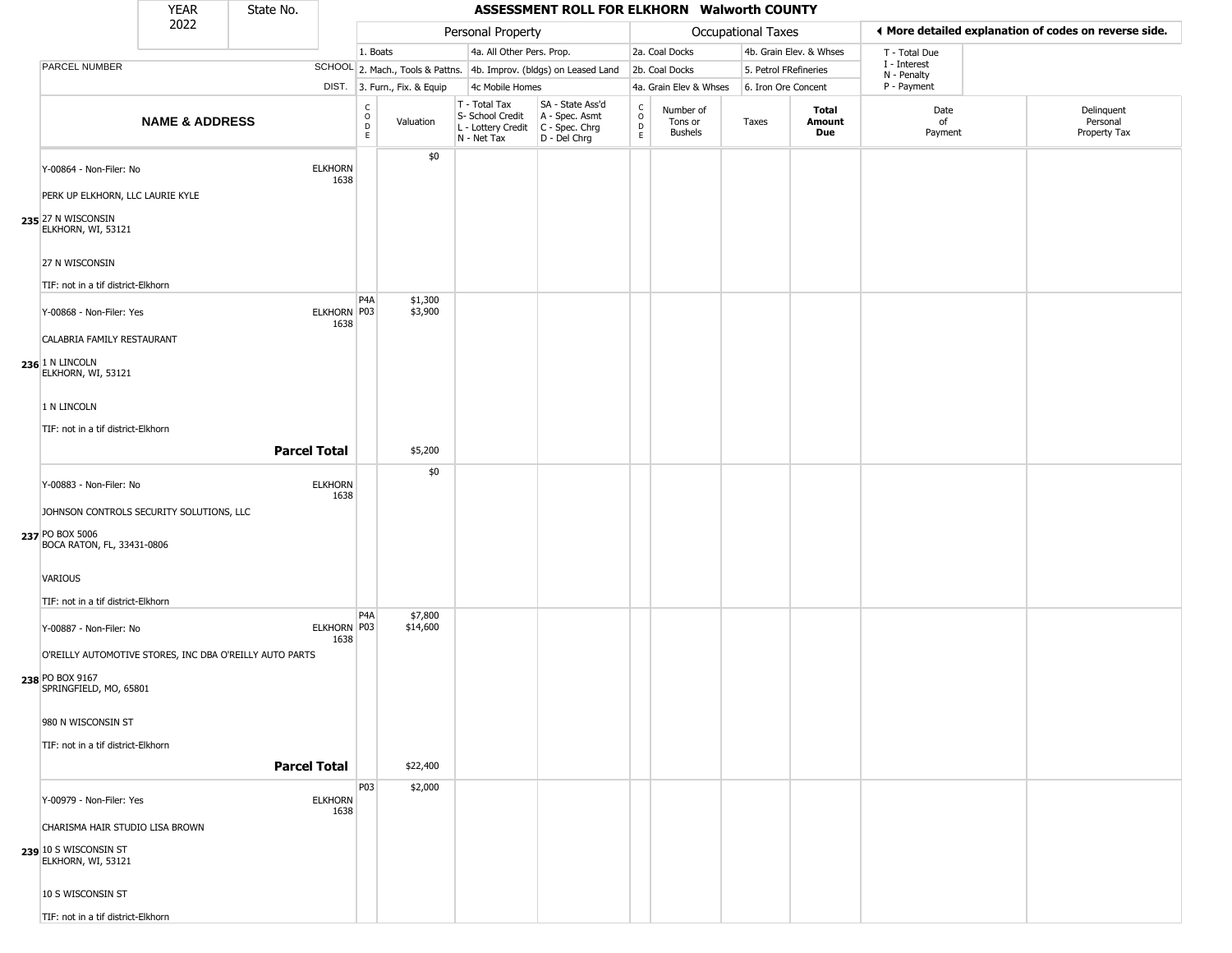| <b>YEAR</b><br>State No.<br>2022                                       |                           |                                                       |                       |                                                          |                              |                                                                        | ASSESSMENT ROLL FOR ELKHORN Walworth COUNTY                          |                                                 |                                        |                       |                         |                             |                                                       |
|------------------------------------------------------------------------|---------------------------|-------------------------------------------------------|-----------------------|----------------------------------------------------------|------------------------------|------------------------------------------------------------------------|----------------------------------------------------------------------|-------------------------------------------------|----------------------------------------|-----------------------|-------------------------|-----------------------------|-------------------------------------------------------|
|                                                                        |                           |                                                       |                       |                                                          |                              | Personal Property                                                      |                                                                      |                                                 |                                        | Occupational Taxes    |                         |                             | ◀ More detailed explanation of codes on reverse side. |
|                                                                        |                           |                                                       |                       | 1. Boats                                                 |                              | 4a. All Other Pers. Prop.                                              |                                                                      |                                                 | 2a. Coal Docks                         |                       | 4b. Grain Elev. & Whses | T - Total Due               |                                                       |
| PARCEL NUMBER                                                          |                           |                                                       |                       |                                                          |                              |                                                                        | SCHOOL 2. Mach., Tools & Pattns. 4b. Improv. (bldgs) on Leased Land  |                                                 | 2b. Coal Docks                         | 5. Petrol FRefineries |                         | I - Interest<br>N - Penalty |                                                       |
|                                                                        |                           |                                                       |                       |                                                          | DIST. 3. Furn., Fix. & Equip | 4c Mobile Homes                                                        |                                                                      |                                                 | 4a. Grain Elev & Whses                 | 6. Iron Ore Concent   |                         | P - Payment                 |                                                       |
|                                                                        | <b>NAME &amp; ADDRESS</b> |                                                       |                       | $\begin{matrix} C \\ O \\ D \end{matrix}$<br>$\mathsf E$ | Valuation                    | T - Total Tax<br>S- School Credit<br>L - Lottery Credit<br>N - Net Tax | SA - State Ass'd<br>A - Spec. Asmt<br>C - Spec. Chrg<br>D - Del Chrg | $\begin{array}{c} C \\ O \\ D \\ E \end{array}$ | Number of<br>Tons or<br><b>Bushels</b> | Taxes                 | Total<br>Amount<br>Due  | Date<br>of<br>Payment       | Delinquent<br>Personal<br>Property Tax                |
| Y-00981 - Non-Filer: No                                                |                           |                                                       | ELKHORN mpt<br>1638   | Exe                                                      | \$0                          |                                                                        |                                                                      |                                                 |                                        |                       |                         |                             |                                                       |
| <b>CHURCH</b>                                                          |                           | TEEN RECRATION CENTER SOUTHERN LAKES EVANGELICAL FREE |                       |                                                          |                              |                                                                        |                                                                      |                                                 |                                        |                       |                         |                             |                                                       |
| 240 N6686 US HIGHWAY 12<br>ELKHORN, WI, 53121<br>420 E COURT           |                           |                                                       |                       |                                                          |                              |                                                                        |                                                                      |                                                 |                                        |                       |                         |                             |                                                       |
| TIF: not in a tif district-Elkhorn                                     |                           |                                                       |                       |                                                          |                              |                                                                        |                                                                      |                                                 |                                        |                       |                         |                             |                                                       |
| Y-00985 - Non-Filer: Yes                                               |                           |                                                       | ELKHORN P03<br>1638   | P4A                                                      | \$200<br>\$4,000             |                                                                        |                                                                      |                                                 |                                        |                       |                         |                             |                                                       |
| SOUTHEASTERN MONITORING, INC                                           |                           |                                                       |                       |                                                          |                              |                                                                        |                                                                      |                                                 |                                        |                       |                         |                             |                                                       |
| 241 PO BOX 235<br>POWERS LAKE, WI, 53159                               |                           |                                                       |                       |                                                          |                              |                                                                        |                                                                      |                                                 |                                        |                       |                         |                             |                                                       |
| 7 W WALWORTH ST                                                        |                           |                                                       |                       |                                                          |                              |                                                                        |                                                                      |                                                 |                                        |                       |                         |                             |                                                       |
| TIF: not in a tif district-Elkhorn                                     |                           |                                                       |                       |                                                          |                              |                                                                        |                                                                      |                                                 |                                        |                       |                         |                             |                                                       |
|                                                                        |                           | <b>Parcel Total</b>                                   |                       |                                                          | \$4,200                      |                                                                        |                                                                      |                                                 |                                        |                       |                         |                             |                                                       |
|                                                                        |                           |                                                       |                       |                                                          |                              |                                                                        |                                                                      |                                                 |                                        |                       |                         |                             |                                                       |
| Y-00986 - Non-Filer: No                                                |                           |                                                       | ELKHORN P4A<br>1638   | P03                                                      | \$900<br>\$1,300             |                                                                        |                                                                      |                                                 |                                        |                       |                         |                             |                                                       |
| ECLIPSE HAIR DESIGN STUDIO KARYN JENSEN                                |                           |                                                       |                       |                                                          |                              |                                                                        |                                                                      |                                                 |                                        |                       |                         |                             |                                                       |
| 242 133 BONITO ST<br>WALWORTH, WI, 53184                               |                           |                                                       |                       |                                                          |                              |                                                                        |                                                                      |                                                 |                                        |                       |                         |                             |                                                       |
| 33 S WISCONSIN ST                                                      |                           |                                                       |                       |                                                          |                              |                                                                        |                                                                      |                                                 |                                        |                       |                         |                             |                                                       |
| TIF: not in a tif district-Elkhorn                                     |                           |                                                       |                       |                                                          |                              |                                                                        |                                                                      |                                                 |                                        |                       |                         |                             |                                                       |
|                                                                        |                           | <b>Parcel Total</b>                                   |                       |                                                          | \$2,200                      |                                                                        |                                                                      |                                                 |                                        |                       |                         |                             |                                                       |
| Y-00987 - Non-Filer: No                                                |                           |                                                       | ELKHORN   P03<br>1638 | P4A                                                      | \$500<br>\$21,000            |                                                                        |                                                                      |                                                 |                                        |                       |                         |                             |                                                       |
| KUNES COUNTRY CHEVROLET GMC BUICK OF ELKHORN, INC GREG<br><b>KUNES</b> |                           |                                                       |                       |                                                          |                              |                                                                        |                                                                      |                                                 |                                        |                       |                         |                             |                                                       |
| <b>243</b> 1234 E GENEVA ST<br>DELAVAN, WI, 53115                      |                           |                                                       |                       |                                                          |                              |                                                                        |                                                                      |                                                 |                                        |                       |                         |                             |                                                       |
| 1350 HWY 67 SOUTH                                                      |                           |                                                       |                       |                                                          |                              |                                                                        |                                                                      |                                                 |                                        |                       |                         |                             |                                                       |
| TIF: TID #4-Elkhorn                                                    |                           |                                                       |                       |                                                          |                              |                                                                        |                                                                      |                                                 |                                        |                       |                         |                             |                                                       |
|                                                                        |                           | <b>Parcel Total</b>                                   |                       |                                                          | \$21,500                     |                                                                        |                                                                      |                                                 |                                        |                       |                         |                             |                                                       |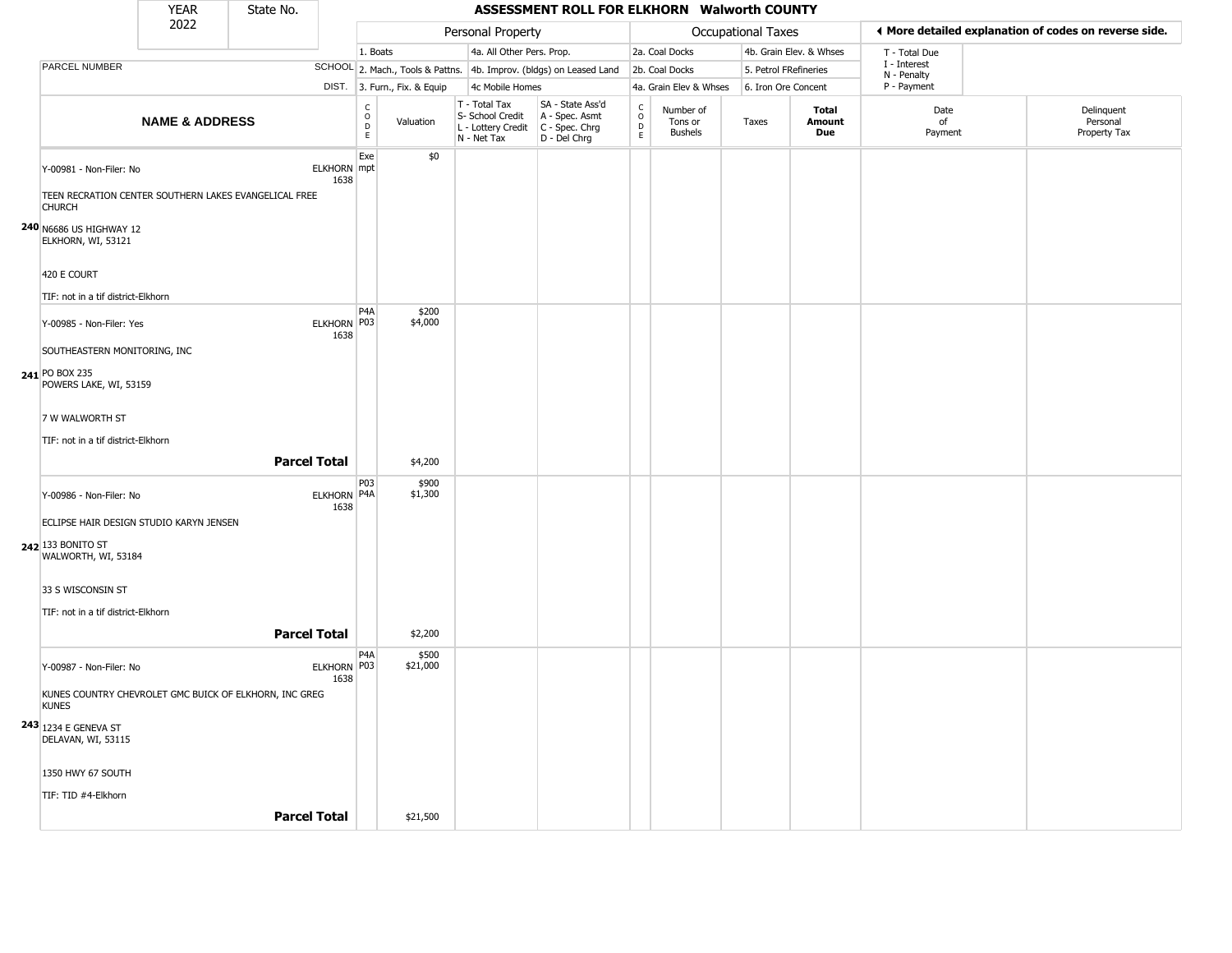|                                                                                                                                                                                           | <b>YEAR</b>               | State No.           |                        |                      |                              |                                                                        | ASSESSMENT ROLL FOR ELKHORN Walworth COUNTY                          |                                                          |                                 |                       |                         |                            |                                                       |
|-------------------------------------------------------------------------------------------------------------------------------------------------------------------------------------------|---------------------------|---------------------|------------------------|----------------------|------------------------------|------------------------------------------------------------------------|----------------------------------------------------------------------|----------------------------------------------------------|---------------------------------|-----------------------|-------------------------|----------------------------|-------------------------------------------------------|
|                                                                                                                                                                                           | 2022                      |                     |                        |                      |                              | Personal Property                                                      |                                                                      |                                                          |                                 | Occupational Taxes    |                         |                            | ◀ More detailed explanation of codes on reverse side. |
|                                                                                                                                                                                           |                           |                     |                        | 1. Boats             |                              | 4a. All Other Pers. Prop.                                              |                                                                      |                                                          | 2a. Coal Docks                  |                       | 4b. Grain Elev. & Whses | T - Total Due              |                                                       |
| <b>PARCEL NUMBER</b>                                                                                                                                                                      |                           |                     |                        |                      |                              |                                                                        | SCHOOL 2. Mach., Tools & Pattns. 4b. Improv. (bldgs) on Leased Land  |                                                          | 2b. Coal Docks                  | 5. Petrol FRefineries |                         | I - Interest               |                                                       |
|                                                                                                                                                                                           |                           |                     |                        |                      | DIST. 3. Furn., Fix. & Equip | 4c Mobile Homes                                                        |                                                                      |                                                          | 4a. Grain Elev & Whses          | 6. Iron Ore Concent   |                         | N - Penalty<br>P - Payment |                                                       |
|                                                                                                                                                                                           | <b>NAME &amp; ADDRESS</b> |                     |                        | $\rm _o^C$<br>D<br>E | Valuation                    | T - Total Tax<br>S- School Credit<br>L - Lottery Credit<br>N - Net Tax | SA - State Ass'd<br>A - Spec. Asmt<br>C - Spec. Chrg<br>D - Del Chrg | $\begin{smallmatrix} C \\ O \\ D \end{smallmatrix}$<br>E | Number of<br>Tons or<br>Bushels | Taxes                 | Total<br>Amount<br>Due  | Date<br>of<br>Payment      | Delinquent<br>Personal<br>Property Tax                |
| Y-00988 - Non-Filer: Yes<br>ELKHORN ELECTROPOLISHING, LLC WINTECH REALTY<br>244 235 E O'CONNOR DR<br>ELKHORN, WI, 53121<br>235 E O'CONNOR DR<br>TIF: not in a tif district-Elkhorn        |                           |                     | ELKHORN P4A<br>1638    | P03                  | \$6,300<br>\$9,700           |                                                                        |                                                                      |                                                          |                                 |                       |                         |                            |                                                       |
|                                                                                                                                                                                           |                           | <b>Parcel Total</b> |                        |                      | \$16,000                     |                                                                        |                                                                      |                                                          |                                 |                       |                         |                            |                                                       |
| Y-00990 - Non-Filer: Yes<br>HAIR CARE & REPAIR SHOP LLC TRACY FIRKINS<br>245 417 N WISCONSIN ST<br>ELKHORN, WI, 53121<br>417 N WISCONSIN ST<br>TIF: not in a tif district-Elkhorn         |                           | <b>Parcel Total</b> | ELKHORN P03<br>1638    | P4A                  | \$300<br>\$1,000<br>\$1,300  |                                                                        |                                                                      |                                                          |                                 |                       |                         |                            |                                                       |
| Y-00992 - Non-Filer: No<br>EDWARD D JONES & CO., L.P DBA: BRANCH TAX 18062<br>246 PO BOX 66528<br>ST LOUIS, MO, 63166-6528<br>210 E OCONNOR STE 103<br>TIF: not in a tif district-Elkhorn |                           | <b>Parcel Total</b> | ELKHORN P03<br>1638    | P4A                  | \$600<br>\$3,500<br>\$4,100  |                                                                        |                                                                      |                                                          |                                 |                       |                         |                            |                                                       |
| Y-00996 - Non-Filer: Yes<br>ELKHORN AUTO SERVICES, LLC<br>247 113 W MARKET ST<br>ELKHORN, WI, 53121<br>113 W MARKET ST<br>TIF: not in a tif district-Elkhorn                              |                           |                     | <b>ELKHORN</b><br>1638 | P03                  | \$2,300                      |                                                                        |                                                                      |                                                          |                                 |                       |                         |                            |                                                       |
| Y-01000 - Non-Filer: No<br>TIAA, FSB<br>248 630 N CENTERAL EXPRESSWAY STE A<br>PLANO, TX, 75074<br>VARIOUS<br>TIF: not in a tif district-Elkhorn                                          |                           |                     | <b>ELKHORN</b><br>1638 | P03                  | \$151,800                    |                                                                        |                                                                      |                                                          |                                 |                       |                         |                            |                                                       |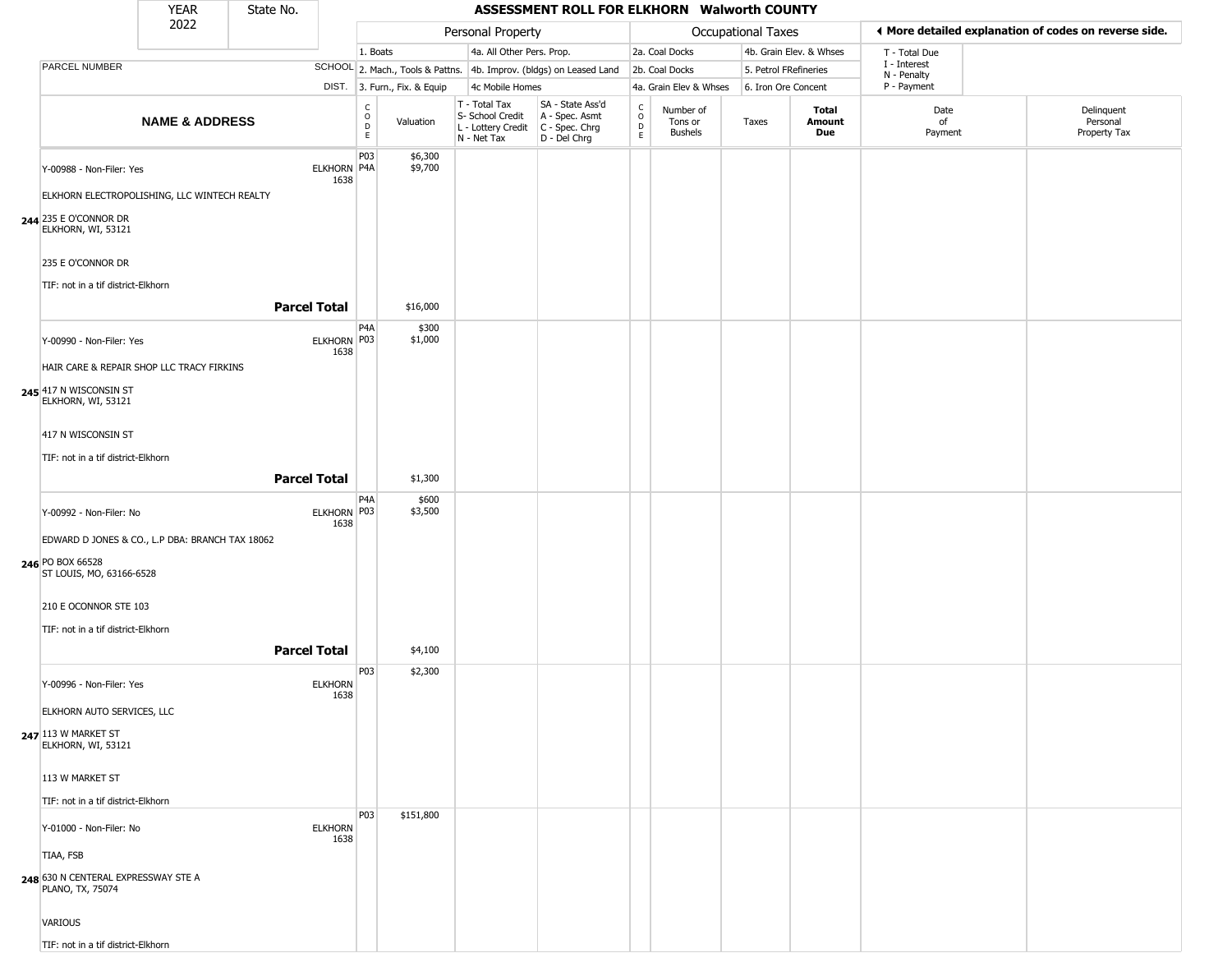|                                                                              | <b>YEAR</b>               | State No.           |                        |                                                |                              |                                                                                         | ASSESSMENT ROLL FOR ELKHORN Walworth COUNTY                         |                                 |                                        |                       |                         |                            |                                                       |
|------------------------------------------------------------------------------|---------------------------|---------------------|------------------------|------------------------------------------------|------------------------------|-----------------------------------------------------------------------------------------|---------------------------------------------------------------------|---------------------------------|----------------------------------------|-----------------------|-------------------------|----------------------------|-------------------------------------------------------|
|                                                                              | 2022                      |                     |                        |                                                |                              | Personal Property                                                                       |                                                                     |                                 |                                        | Occupational Taxes    |                         |                            | ◀ More detailed explanation of codes on reverse side. |
|                                                                              |                           |                     |                        | 1. Boats                                       |                              | 4a. All Other Pers. Prop.                                                               |                                                                     |                                 | 2a. Coal Docks                         |                       | 4b. Grain Elev. & Whses | T - Total Due              |                                                       |
| <b>PARCEL NUMBER</b>                                                         |                           |                     |                        |                                                |                              |                                                                                         | SCHOOL 2. Mach., Tools & Pattns. 4b. Improv. (bldgs) on Leased Land |                                 | 2b. Coal Docks                         | 5. Petrol FRefineries |                         | I - Interest               |                                                       |
|                                                                              |                           |                     |                        |                                                | DIST. 3. Furn., Fix. & Equip | 4c Mobile Homes                                                                         |                                                                     |                                 | 4a. Grain Elev & Whses                 | 6. Iron Ore Concent   |                         | N - Penalty<br>P - Payment |                                                       |
|                                                                              | <b>NAME &amp; ADDRESS</b> |                     |                        | $\begin{matrix} 0 \\ 0 \\ D \end{matrix}$<br>E | Valuation                    | T - Total Tax<br>S- School Credit<br>L - Lottery Credit   C - Spec. Chrg<br>N - Net Tax | SA - State Ass'd<br>A - Spec. Asmt<br>D - Del Chrg                  | $\rm _o^C$<br>$\mathsf{D}$<br>E | Number of<br>Tons or<br><b>Bushels</b> | Taxes                 | Total<br>Amount<br>Due  | Date<br>of<br>Payment      | Delinquent<br>Personal<br>Property Tax                |
| Y-01001 - Non-Filer: No                                                      |                           |                     | ELKHORN P03<br>1638    | P4A                                            | \$500<br>\$45,200            |                                                                                         |                                                                     |                                 |                                        |                       |                         |                            |                                                       |
| KUNES COUNTRY C, INC<br>249 1234 E GENEVA ST<br>DELEVAN, WI, 53115           |                           |                     |                        |                                                |                              |                                                                                         |                                                                     |                                 |                                        |                       |                         |                            |                                                       |
| 1300 HWY 67 S                                                                |                           |                     |                        |                                                |                              |                                                                                         |                                                                     |                                 |                                        |                       |                         |                            |                                                       |
| TIF: TID #4-Elkhorn                                                          |                           | <b>Parcel Total</b> |                        |                                                | \$45,700                     |                                                                                         |                                                                     |                                 |                                        |                       |                         |                            |                                                       |
| Y-01009 - Non-Filer: No                                                      |                           |                     | ELKHORN P03<br>1638    | P <sub>4</sub> A                               | \$400<br>\$9,600             |                                                                                         |                                                                     |                                 |                                        |                       |                         |                            |                                                       |
| STEBITZ BUILDERS, INC                                                        |                           |                     |                        |                                                |                              |                                                                                         |                                                                     |                                 |                                        |                       |                         |                            |                                                       |
| 250 204 COMMERCE CT STE 3<br>ELKHORN, WI, 53121                              |                           |                     |                        |                                                |                              |                                                                                         |                                                                     |                                 |                                        |                       |                         |                            |                                                       |
| 204 COMMERCE CT STE 3                                                        |                           |                     |                        |                                                |                              |                                                                                         |                                                                     |                                 |                                        |                       |                         |                            |                                                       |
| TIF: not in a tif district-Elkhorn                                           |                           |                     |                        |                                                |                              |                                                                                         |                                                                     |                                 |                                        |                       |                         |                            |                                                       |
|                                                                              |                           | <b>Parcel Total</b> |                        |                                                | \$10,000                     |                                                                                         |                                                                     |                                 |                                        |                       |                         |                            |                                                       |
| Y-01011 - Non-Filer: Yes                                                     |                           |                     | ELKHORN P03<br>1638    | P4A                                            | \$1,200<br>\$2,700           |                                                                                         |                                                                     |                                 |                                        |                       |                         |                            |                                                       |
| ROBISON LAW, LLC DONALD ROBISON<br>251 25 STAM ST<br>WILLIAMS BAY, WI, 53191 |                           |                     |                        |                                                |                              |                                                                                         |                                                                     |                                 |                                        |                       |                         |                            |                                                       |
| 101 E COURT ST                                                               |                           |                     |                        |                                                |                              |                                                                                         |                                                                     |                                 |                                        |                       |                         |                            |                                                       |
| TIF: not in a tif district-Elkhorn                                           |                           |                     |                        |                                                |                              |                                                                                         |                                                                     |                                 |                                        |                       |                         |                            |                                                       |
|                                                                              |                           | <b>Parcel Total</b> |                        |                                                | \$3,900                      |                                                                                         |                                                                     |                                 |                                        |                       |                         |                            |                                                       |
| Y-01014 - Non-Filer: Yes                                                     |                           |                     | <b>ELKHORN</b><br>1638 |                                                | \$0                          |                                                                                         |                                                                     |                                 |                                        |                       |                         |                            |                                                       |
| EQUITABLE ADVISORS JAVAN WEHMEIER                                            |                           |                     |                        |                                                |                              |                                                                                         |                                                                     |                                 |                                        |                       |                         |                            |                                                       |
| 252 15 S LINCOLN STREET, SUITE 3<br>ELKHORN, WI, 53121                       |                           |                     |                        |                                                |                              |                                                                                         |                                                                     |                                 |                                        |                       |                         |                            |                                                       |
| 15 S LINCOLN STREET, SUITE 3                                                 |                           |                     |                        |                                                |                              |                                                                                         |                                                                     |                                 |                                        |                       |                         |                            |                                                       |
| TIF: not in a tif district-Elkhorn                                           |                           |                     |                        | P03                                            |                              |                                                                                         |                                                                     |                                 |                                        |                       |                         |                            |                                                       |
| Y-01016 - Non-Filer: Yes                                                     |                           |                     | ELKHORN P4A<br>1638    |                                                | \$8,500<br>\$67,400          |                                                                                         |                                                                     |                                 |                                        |                       |                         |                            |                                                       |
| GTS PERFORMANCE AND FITNESS, LLC                                             |                           |                     |                        |                                                |                              |                                                                                         |                                                                     |                                 |                                        |                       |                         |                            |                                                       |
| 253 502 NATHAN LN<br>ELKHORN, WI, 53121                                      |                           |                     |                        |                                                |                              |                                                                                         |                                                                     |                                 |                                        |                       |                         |                            |                                                       |
| 502 NATHAN LN & #B                                                           |                           |                     |                        |                                                |                              |                                                                                         |                                                                     |                                 |                                        |                       |                         |                            |                                                       |
| TIF: not in a tif district-Elkhorn                                           |                           |                     |                        |                                                |                              |                                                                                         |                                                                     |                                 |                                        |                       |                         |                            |                                                       |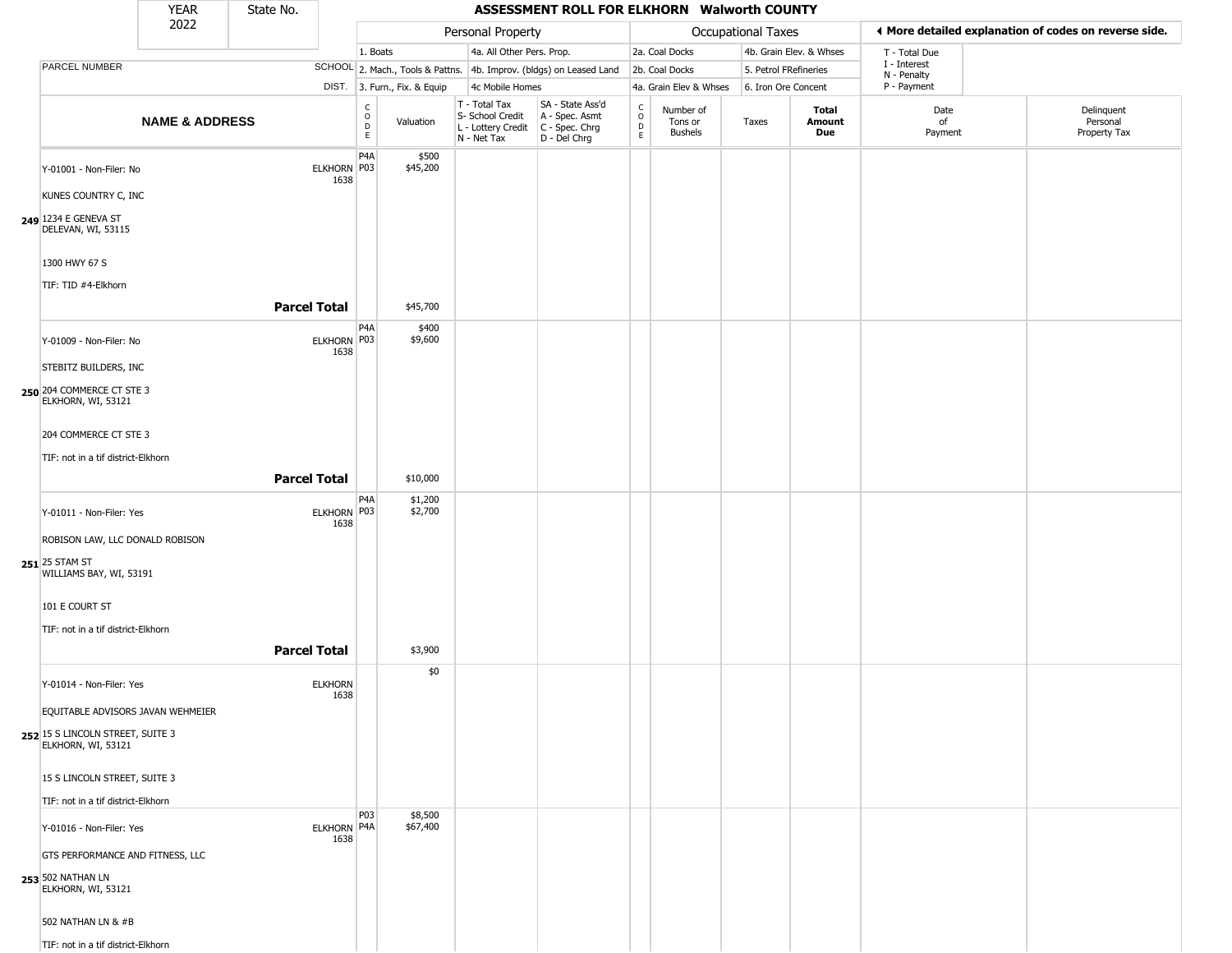|                                                   | <b>YEAR</b>               | State No.           |                            |                         |                              |                                                                                         | ASSESSMENT ROLL FOR ELKHORN Walworth COUNTY                         |                                            |                                 |                       |                         |                             |                                                       |
|---------------------------------------------------|---------------------------|---------------------|----------------------------|-------------------------|------------------------------|-----------------------------------------------------------------------------------------|---------------------------------------------------------------------|--------------------------------------------|---------------------------------|-----------------------|-------------------------|-----------------------------|-------------------------------------------------------|
|                                                   | 2022                      |                     |                            |                         |                              | Personal Property                                                                       |                                                                     |                                            |                                 | Occupational Taxes    |                         |                             | ♦ More detailed explanation of codes on reverse side. |
|                                                   |                           |                     |                            | 1. Boats                |                              | 4a. All Other Pers. Prop.                                                               |                                                                     |                                            | 2a. Coal Docks                  |                       | 4b. Grain Elev. & Whses | T - Total Due               |                                                       |
| PARCEL NUMBER                                     |                           |                     |                            |                         |                              |                                                                                         | SCHOOL 2. Mach., Tools & Pattns. 4b. Improv. (bldgs) on Leased Land |                                            | 2b. Coal Docks                  | 5. Petrol FRefineries |                         | I - Interest<br>N - Penalty |                                                       |
|                                                   |                           |                     |                            |                         | DIST. 3. Furn., Fix. & Equip | 4c Mobile Homes                                                                         |                                                                     |                                            | 4a. Grain Elev & Whses          | 6. Iron Ore Concent   |                         | P - Payment                 |                                                       |
|                                                   | <b>NAME &amp; ADDRESS</b> |                     |                            | c<br>$\circ$<br>D<br>E. | Valuation                    | T - Total Tax<br>S- School Credit<br>L - Lottery Credit   C - Spec. Chrg<br>N - Net Tax | SA - State Ass'd<br>A - Spec. Asmt<br>D - Del Chrg                  | $\begin{array}{c} C \\ 0 \\ E \end{array}$ | Number of<br>Tons or<br>Bushels | Taxes                 | Total<br>Amount<br>Due  | Date<br>of<br>Payment       | Delinquent<br>Personal<br>Property Tax                |
|                                                   |                           | <b>Parcel Total</b> |                            |                         | \$75,900                     |                                                                                         |                                                                     |                                            |                                 |                       |                         |                             |                                                       |
| Y-01017 - Non-Filer: No                           |                           |                     | ELKHORN mpt<br>1638        | Exe                     | \$0                          |                                                                                         |                                                                     |                                            |                                 |                       |                         |                             |                                                       |
| ENERGY SERVICES OF WALWORTH COUNTY                |                           |                     |                            |                         |                              |                                                                                         |                                                                     |                                            |                                 |                       |                         |                             |                                                       |
| 254 1225 S PARK ST<br>MADISON, WI, 53715          |                           |                     |                            |                         |                              |                                                                                         |                                                                     |                                            |                                 |                       |                         |                             |                                                       |
| 319 N WISCONSIN                                   |                           |                     |                            |                         |                              |                                                                                         |                                                                     |                                            |                                 |                       |                         |                             |                                                       |
| TIF: not in a tif district-Elkhorn                |                           |                     |                            |                         |                              |                                                                                         |                                                                     |                                            |                                 |                       |                         |                             |                                                       |
| Y-01019 - Non-Filer: No                           |                           |                     | <b>ELKHORN</b> mpt<br>1638 | Exe                     | \$0                          |                                                                                         |                                                                     |                                            |                                 |                       |                         |                             |                                                       |
| OPEN ARMS FREE CLINIC                             |                           |                     |                            |                         |                              |                                                                                         |                                                                     |                                            |                                 |                       |                         |                             |                                                       |
| 255 PO BOX 678<br>ELKHORN, WI, 53121              |                           |                     |                            |                         |                              |                                                                                         |                                                                     |                                            |                                 |                       |                         |                             |                                                       |
| 205 E COMMERCE CT                                 |                           |                     |                            |                         |                              |                                                                                         |                                                                     |                                            |                                 |                       |                         |                             |                                                       |
| TIF: not in a tif district-Elkhorn                |                           |                     |                            | P <sub>4</sub> A        | \$400                        |                                                                                         |                                                                     |                                            |                                 |                       |                         |                             |                                                       |
| Y-01020 - Non-Filer: Yes                          |                           |                     | ELKHORN P03<br>1638        |                         | \$5,300                      |                                                                                         |                                                                     |                                            |                                 |                       |                         |                             |                                                       |
| HEALTH ACCEL LORI OR DON PEARSON                  |                           |                     |                            |                         |                              |                                                                                         |                                                                     |                                            |                                 |                       |                         |                             |                                                       |
| 256 210 E OCONNOR DR 102<br>ELKHORN, WI, 53121    |                           |                     |                            |                         |                              |                                                                                         |                                                                     |                                            |                                 |                       |                         |                             |                                                       |
| 210 E OCONNOR DR 102                              |                           |                     |                            |                         |                              |                                                                                         |                                                                     |                                            |                                 |                       |                         |                             |                                                       |
| TIF: not in a tif district-Elkhorn                |                           |                     |                            |                         |                              |                                                                                         |                                                                     |                                            |                                 |                       |                         |                             |                                                       |
|                                                   |                           | <b>Parcel Total</b> |                            |                         | \$5,700                      |                                                                                         |                                                                     |                                            |                                 |                       |                         |                             |                                                       |
| Y-01025 - Non-Filer: Yes                          |                           |                     | <b>ELKHORN</b><br>1638     | P03                     | \$2,600                      |                                                                                         |                                                                     |                                            |                                 |                       |                         |                             |                                                       |
| <b>KELLY LAVFENBERG</b>                           |                           |                     |                            |                         |                              |                                                                                         |                                                                     |                                            |                                 |                       |                         |                             |                                                       |
| 257 211 N FIFTH ST<br>DELAVAN, WI, 53115          |                           |                     |                            |                         |                              |                                                                                         |                                                                     |                                            |                                 |                       |                         |                             |                                                       |
| 16 E WALWORTH ST                                  |                           |                     |                            |                         |                              |                                                                                         |                                                                     |                                            |                                 |                       |                         |                             |                                                       |
| TIF: not in a tif district-Elkhorn                |                           |                     |                            |                         |                              |                                                                                         |                                                                     |                                            |                                 |                       |                         |                             |                                                       |
| Y-01027 - Non-Filer: No                           |                           |                     | ELKHORN P03                | P <sub>4</sub> A        | \$500<br>\$27,900            |                                                                                         |                                                                     |                                            |                                 |                       |                         |                             |                                                       |
| DOLLAR TREE STORES, INC 5548                      |                           |                     | 1638                       |                         |                              |                                                                                         |                                                                     |                                            |                                 |                       |                         |                             |                                                       |
| 258 PO BOX 460389, DEPT 120<br>HOUSTON, TX, 77056 |                           |                     |                            |                         |                              |                                                                                         |                                                                     |                                            |                                 |                       |                         |                             |                                                       |
| 7 W HIDDEN TRAIL                                  |                           |                     |                            |                         |                              |                                                                                         |                                                                     |                                            |                                 |                       |                         |                             |                                                       |
| TIF: not in a tif district-Elkhorn                |                           |                     |                            |                         |                              |                                                                                         |                                                                     |                                            |                                 |                       |                         |                             |                                                       |
|                                                   |                           | <b>Parcel Total</b> |                            |                         | \$28,400                     |                                                                                         |                                                                     |                                            |                                 |                       |                         |                             |                                                       |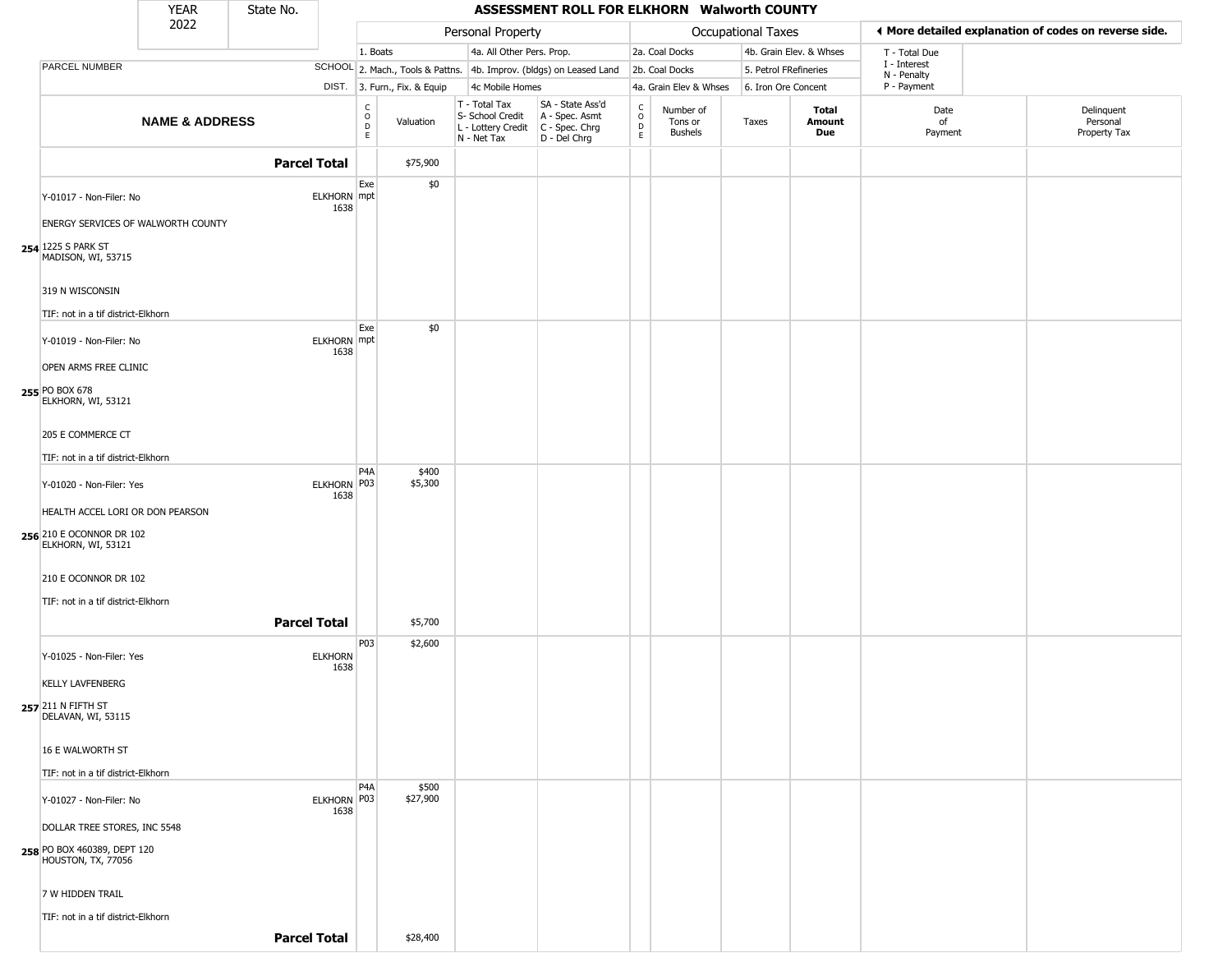|                                                                                                            | <b>YEAR</b>               | State No.           |                        |                                   |                              |                                                                        | ASSESSMENT ROLL FOR ELKHORN Walworth COUNTY                            |                                                 |                                        |                           |                               |                             |                                                       |
|------------------------------------------------------------------------------------------------------------|---------------------------|---------------------|------------------------|-----------------------------------|------------------------------|------------------------------------------------------------------------|------------------------------------------------------------------------|-------------------------------------------------|----------------------------------------|---------------------------|-------------------------------|-----------------------------|-------------------------------------------------------|
|                                                                                                            | 2022                      |                     |                        |                                   |                              | Personal Property                                                      |                                                                        |                                                 |                                        | <b>Occupational Taxes</b> |                               |                             | ♦ More detailed explanation of codes on reverse side. |
|                                                                                                            |                           |                     |                        | 1. Boats                          |                              | 4a. All Other Pers. Prop.                                              |                                                                        |                                                 | 2a. Coal Docks                         |                           | 4b. Grain Elev. & Whses       | T - Total Due               |                                                       |
| PARCEL NUMBER                                                                                              |                           |                     |                        |                                   |                              |                                                                        | SCHOOL 2. Mach., Tools & Pattns. 4b. Improv. (bldgs) on Leased Land    |                                                 | 2b. Coal Docks                         | 5. Petrol FRefineries     |                               | I - Interest<br>N - Penalty |                                                       |
|                                                                                                            |                           |                     |                        |                                   | DIST. 3. Furn., Fix. & Equip | 4c Mobile Homes                                                        |                                                                        |                                                 | 4a. Grain Elev & Whses                 | 6. Iron Ore Concent       |                               | P - Payment                 |                                                       |
|                                                                                                            | <b>NAME &amp; ADDRESS</b> |                     |                        | $\frac{c}{0}$<br>$\mathsf D$<br>E | Valuation                    | T - Total Tax<br>S- School Credit<br>L - Lottery Credit<br>N - Net Tax | SA - State Ass'd<br>A - Spec. Asmt<br>$C - Spec. Chrg$<br>D - Del Chrg | $\begin{array}{c} C \\ O \\ D \\ E \end{array}$ | Number of<br>Tons or<br><b>Bushels</b> | Taxes                     | Total<br>Amount<br><b>Due</b> | Date<br>of<br>Payment       | Delinquent<br>Personal<br>Property Tax                |
| Y-01030 - Non-Filer: No<br>APPLIED MATERIAL SOLUTIONS INC<br>259 1001 E CENTRALIA ST<br>ELKHORN, WI, 53121 |                           |                     | ELKHORN e<br>1638 Ass  | Stat<br>ess<br>ed                 | \$0                          |                                                                        |                                                                        |                                                 |                                        |                           |                               |                             |                                                       |
| 1001 E CENTRALIA ST<br>TIF: not in a tif district-Elkhorn                                                  |                           |                     |                        |                                   |                              |                                                                        |                                                                        |                                                 |                                        |                           |                               |                             |                                                       |
| Y-01031 - Non-Filer: No<br>MERCY ELKHORN MEDICAL CENTER KALLIE JAMES                                       |                           |                     | ELKHORN P03<br>1638    | P <sub>4</sub> A                  | \$22,300<br>\$115,500        |                                                                        |                                                                        |                                                 |                                        |                           |                               |                             |                                                       |
| 260 580 N WASHINGTON ST<br>JANESVILLE, WI, 53548                                                           |                           |                     |                        |                                   |                              |                                                                        |                                                                        |                                                 |                                        |                           |                               |                             |                                                       |
| 839 N WISCONSIN ST<br>TIF: not in a tif district-Elkhorn                                                   |                           |                     |                        |                                   |                              |                                                                        |                                                                        |                                                 |                                        |                           |                               |                             |                                                       |
|                                                                                                            |                           | <b>Parcel Total</b> |                        |                                   | \$137,800                    |                                                                        |                                                                        |                                                 |                                        |                           |                               |                             |                                                       |
| Y-01040 - Non-Filer: No<br>CIT FINANCE, LLC C/O RYAN, LLC PROPERTY TAX COMPLIANCE                          |                           |                     | <b>ELKHORN</b><br>1638 | P03                               | \$600                        |                                                                        |                                                                        |                                                 |                                        |                           |                               |                             |                                                       |
| 261 PO BOX 460709<br>HOUSTON, TX, 77056<br>VARIOUS                                                         |                           |                     |                        |                                   |                              |                                                                        |                                                                        |                                                 |                                        |                           |                               |                             |                                                       |
| TIF: not in a tif district-Elkhorn                                                                         |                           |                     |                        |                                   |                              |                                                                        |                                                                        |                                                 |                                        |                           |                               |                             |                                                       |
| Y-01042 - Non-Filer: No<br>AURORA PHARMACY, INC #1750<br>262 750 W VIRGINIA ST, 2ND FLOOR, ACCOUNTING      |                           |                     | <b>ELKHORN</b><br>1638 | P <sub>4</sub> A                  | \$1,900                      |                                                                        |                                                                        |                                                 |                                        |                           |                               |                             |                                                       |
| MILWAUKEE, WI, 53234<br>201 E MORRISSEY DR SUITE 100                                                       |                           |                     |                        |                                   |                              |                                                                        |                                                                        |                                                 |                                        |                           |                               |                             |                                                       |
| TIF: not in a tif district-Elkhorn                                                                         |                           |                     |                        |                                   |                              |                                                                        |                                                                        |                                                 |                                        |                           |                               |                             |                                                       |
| Y-01044 - Non-Filer: No                                                                                    |                           |                     | ELKHORN P03<br>1638    | P <sub>4</sub> A                  | \$900<br>\$16,200            |                                                                        |                                                                        |                                                 |                                        |                           |                               |                             |                                                       |
| THE WELLNESS POINTE CHAD SCHLEIGER                                                                         |                           |                     |                        |                                   |                              |                                                                        |                                                                        |                                                 |                                        |                           |                               |                             |                                                       |
| 263 5 RIDGEWAY CT, STE B<br>ELKHORN, WI, 53121                                                             |                           |                     |                        |                                   |                              |                                                                        |                                                                        |                                                 |                                        |                           |                               |                             |                                                       |
| 5 RIDGEWAY CT, STE B                                                                                       |                           |                     |                        |                                   |                              |                                                                        |                                                                        |                                                 |                                        |                           |                               |                             |                                                       |
| TIF: not in a tif district-Elkhorn                                                                         |                           |                     |                        |                                   |                              |                                                                        |                                                                        |                                                 |                                        |                           |                               |                             |                                                       |
|                                                                                                            |                           | <b>Parcel Total</b> |                        |                                   | \$17,100                     |                                                                        |                                                                        |                                                 |                                        |                           |                               |                             |                                                       |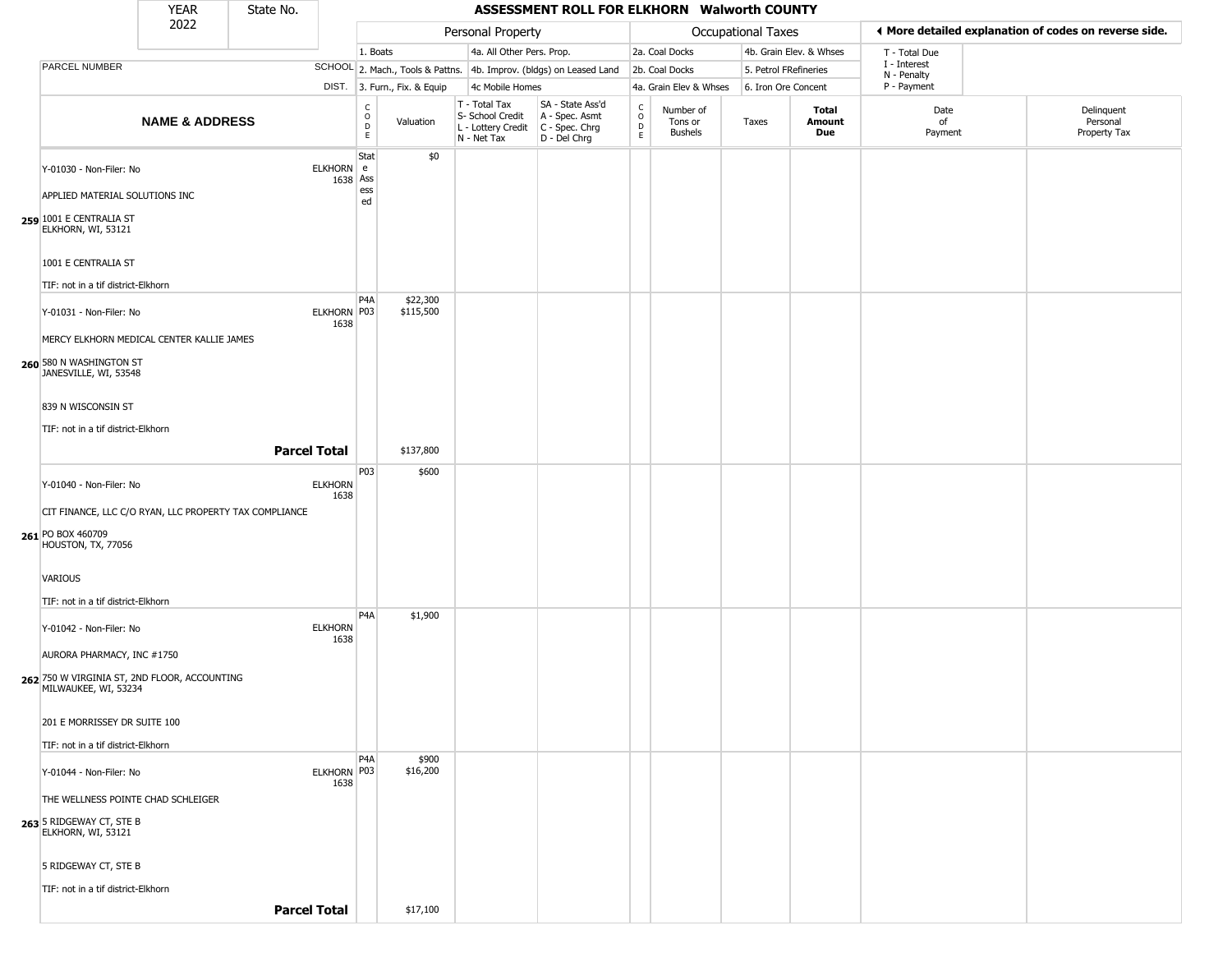|                                                                               | <b>YEAR</b>               | State No.           |                        |                                     |                              |                                                                                         | ASSESSMENT ROLL FOR ELKHORN Walworth COUNTY                         |                         |                                        |                       |                         |                             |                                                       |
|-------------------------------------------------------------------------------|---------------------------|---------------------|------------------------|-------------------------------------|------------------------------|-----------------------------------------------------------------------------------------|---------------------------------------------------------------------|-------------------------|----------------------------------------|-----------------------|-------------------------|-----------------------------|-------------------------------------------------------|
|                                                                               | 2022                      |                     |                        |                                     |                              | Personal Property                                                                       |                                                                     |                         |                                        | Occupational Taxes    |                         |                             | ♦ More detailed explanation of codes on reverse side. |
|                                                                               |                           |                     |                        | 1. Boats                            |                              | 4a. All Other Pers. Prop.                                                               |                                                                     |                         | 2a. Coal Docks                         |                       | 4b. Grain Elev. & Whses | T - Total Due               |                                                       |
| PARCEL NUMBER                                                                 |                           |                     |                        |                                     |                              |                                                                                         | SCHOOL 2. Mach., Tools & Pattns. 4b. Improv. (bldgs) on Leased Land |                         | 2b. Coal Docks                         | 5. Petrol FRefineries |                         | I - Interest<br>N - Penalty |                                                       |
|                                                                               |                           |                     |                        |                                     | DIST. 3. Furn., Fix. & Equip | 4c Mobile Homes                                                                         |                                                                     |                         | 4a. Grain Elev & Whses                 | 6. Iron Ore Concent   |                         | P - Payment                 |                                                       |
|                                                                               | <b>NAME &amp; ADDRESS</b> |                     |                        | $\mathsf{C}$<br>$\overline{D}$<br>E | Valuation                    | T - Total Tax<br>S- School Credit<br>L - Lottery Credit   C - Spec. Chrg<br>N - Net Tax | SA - State Ass'd<br>A - Spec. Asmt<br>D - Del Chrg                  | C<br>$\circ$<br>D<br>E. | Number of<br>Tons or<br><b>Bushels</b> | Taxes                 | Total<br>Amount<br>Due  | Date<br>of<br>Payment       | Delinquent<br>Personal<br>Property Tax                |
| Y-01046 - Non-Filer: Yes<br>STONE LEAF REMODELING KYLE AND PATRICIA BRADAMORE |                           |                     | ELKHORN P03<br>1638    | P <sub>4</sub> A                    | \$200<br>\$1,300             |                                                                                         |                                                                     |                         |                                        |                       |                         |                             |                                                       |
| 264 12 S LINCOLN<br>ELKHORN, WI, 53121                                        |                           |                     |                        |                                     |                              |                                                                                         |                                                                     |                         |                                        |                       |                         |                             |                                                       |
| 12 S LINCOLN<br>TIF: not in a tif district-Elkhorn                            |                           | <b>Parcel Total</b> |                        |                                     | \$1,500                      |                                                                                         |                                                                     |                         |                                        |                       |                         |                             |                                                       |
|                                                                               |                           |                     |                        | P03                                 | \$18,700                     |                                                                                         |                                                                     |                         |                                        |                       |                         |                             |                                                       |
| Y-01050 - Non-Filer: Yes<br>ROCKWELL SALON                                    |                           |                     | <b>ELKHORN</b><br>1638 |                                     |                              |                                                                                         |                                                                     |                         |                                        |                       |                         |                             |                                                       |
| 265 11 N WISCONSIN ST<br>ELKHORN, WI, 53121                                   |                           |                     |                        |                                     |                              |                                                                                         |                                                                     |                         |                                        |                       |                         |                             |                                                       |
| 11 N WISCONSIN ST                                                             |                           |                     |                        |                                     |                              |                                                                                         |                                                                     |                         |                                        |                       |                         |                             |                                                       |
| TIF: not in a tif district-Elkhorn                                            |                           |                     |                        |                                     |                              |                                                                                         |                                                                     |                         |                                        |                       |                         |                             |                                                       |
| Y-01051 - Non-Filer: Yes                                                      |                           |                     | <b>ELKHORN</b><br>1638 | P03                                 | \$8,700                      |                                                                                         |                                                                     |                         |                                        |                       |                         |                             |                                                       |
| BK PROPERTY MANAGEMENT<br>266 N6734 WISCONSIN PKWY<br>DELAVAN, WI, 53115      |                           |                     |                        |                                     |                              |                                                                                         |                                                                     |                         |                                        |                       |                         |                             |                                                       |
| 1950 N WISONSIN ST, #21<br>TIF: not in a tif district-Elkhorn                 |                           |                     |                        |                                     |                              |                                                                                         |                                                                     |                         |                                        |                       |                         |                             |                                                       |
| Y-01052 - Non-Filer: No                                                       |                           |                     | ELKHORN mpt<br>1638    | Exe                                 | \$0                          |                                                                                         |                                                                     |                         |                                        |                       |                         |                             |                                                       |
| WC RES CENTER & FOOD PANTRY<br>267 205 E COMMERCE CT #B<br>ELKHORN, WI, 53121 |                           |                     |                        |                                     |                              |                                                                                         |                                                                     |                         |                                        |                       |                         |                             |                                                       |
| 205 E COMMERCE CT #B<br>TIF: not in a tif district-Elkhorn                    |                           |                     |                        |                                     |                              |                                                                                         |                                                                     |                         |                                        |                       |                         |                             |                                                       |
|                                                                               |                           |                     |                        | P4A                                 | \$600                        |                                                                                         |                                                                     |                         |                                        |                       |                         |                             |                                                       |
| Y-01053 - Non-Filer: Yes<br>EL SUPER BURRITO, LLC CAYETANO ALONSO             |                           |                     | ELKHORN P03<br>1638    |                                     | \$9,000                      |                                                                                         |                                                                     |                         |                                        |                       |                         |                             |                                                       |
| 268 28 S WASHINGTON ST<br>ELKHORN, WI, 53121                                  |                           |                     |                        |                                     |                              |                                                                                         |                                                                     |                         |                                        |                       |                         |                             |                                                       |
| 28 S WASHINGTON ST<br>TIF: not in a tif district-Elkhorn                      |                           |                     |                        |                                     |                              |                                                                                         |                                                                     |                         |                                        |                       |                         |                             |                                                       |
|                                                                               |                           | <b>Parcel Total</b> |                        |                                     | \$9,600                      |                                                                                         |                                                                     |                         |                                        |                       |                         |                             |                                                       |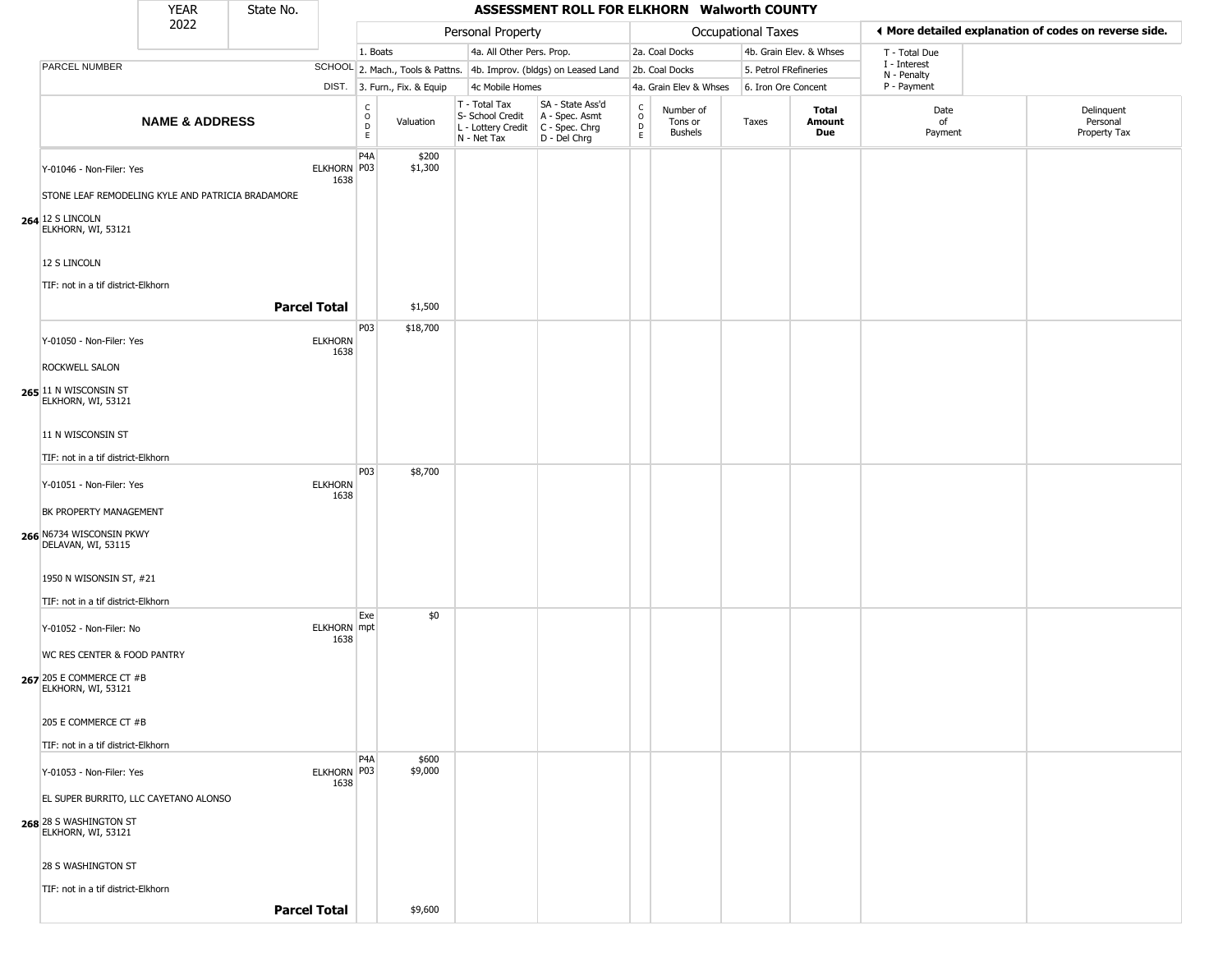|                                            | <b>YEAR</b>               | State No.           |                        |                                            |                              |                                                                        | ASSESSMENT ROLL FOR ELKHORN Walworth COUNTY                          |                                   |                                        |                       |                         |                             |                                                       |
|--------------------------------------------|---------------------------|---------------------|------------------------|--------------------------------------------|------------------------------|------------------------------------------------------------------------|----------------------------------------------------------------------|-----------------------------------|----------------------------------------|-----------------------|-------------------------|-----------------------------|-------------------------------------------------------|
|                                            | 2022                      |                     |                        |                                            |                              | Personal Property                                                      |                                                                      |                                   |                                        | Occupational Taxes    |                         |                             | ♦ More detailed explanation of codes on reverse side. |
|                                            |                           |                     |                        | 1. Boats                                   |                              | 4a. All Other Pers. Prop.                                              |                                                                      |                                   | 2a. Coal Docks                         |                       | 4b. Grain Elev. & Whses | T - Total Due               |                                                       |
| PARCEL NUMBER                              |                           |                     |                        |                                            |                              |                                                                        | SCHOOL 2. Mach., Tools & Pattns. 4b. Improv. (bldgs) on Leased Land  |                                   | 2b. Coal Docks                         | 5. Petrol FRefineries |                         | I - Interest<br>N - Penalty |                                                       |
|                                            |                           |                     |                        |                                            | DIST. 3. Furn., Fix. & Equip | 4c Mobile Homes                                                        |                                                                      |                                   | 4a. Grain Elev & Whses                 | 6. Iron Ore Concent   |                         | P - Payment                 |                                                       |
|                                            | <b>NAME &amp; ADDRESS</b> |                     |                        | C<br>$\circ$<br>$\mathsf D$<br>$\mathsf E$ | Valuation                    | T - Total Tax<br>S- School Credit<br>L - Lottery Credit<br>N - Net Tax | SA - State Ass'd<br>A - Spec. Asmt<br>C - Spec. Chrg<br>D - Del Chrg | $\mathsf{C}$<br>$\circ$<br>D<br>E | Number of<br>Tons or<br><b>Bushels</b> | Taxes                 | Total<br>Amount<br>Due  | Date<br>of<br>Payment       | Delinquent<br>Personal<br>Property Tax                |
| Y-01054 - Non-Filer: Yes                   |                           |                     | <b>ELKHORN</b><br>1638 | P03                                        | \$14,500                     |                                                                        |                                                                      |                                   |                                        |                       |                         |                             |                                                       |
| <b>OSCAR NICIA</b>                         |                           |                     |                        |                                            |                              |                                                                        |                                                                      |                                   |                                        |                       |                         |                             |                                                       |
| 269 938 HENRY ST<br>LAKE GENEVA, WI, 53147 |                           |                     |                        |                                            |                              |                                                                        |                                                                      |                                   |                                        |                       |                         |                             |                                                       |
| 304 S CHURCH ST                            |                           |                     |                        |                                            |                              |                                                                        |                                                                      |                                   |                                        |                       |                         |                             |                                                       |
| TIF: not in a tif district-Elkhorn         |                           |                     |                        | P03                                        | \$1,300                      |                                                                        |                                                                      |                                   |                                        |                       |                         |                             |                                                       |
| Y-01055 - Non-Filer: Yes                   |                           |                     | <b>ELKHORN</b><br>1638 |                                            |                              |                                                                        |                                                                      |                                   |                                        |                       |                         |                             |                                                       |
| LANDMARK SERVICES COOPERATIVE              |                           |                     |                        |                                            |                              |                                                                        |                                                                      |                                   |                                        |                       |                         |                             |                                                       |
| 270 PO BOX 277<br>COTTAGE GROVE, WI, 53527 |                           |                     |                        |                                            |                              |                                                                        |                                                                      |                                   |                                        |                       |                         |                             |                                                       |
| 712 NATHAN LANE                            |                           |                     |                        |                                            |                              |                                                                        |                                                                      |                                   |                                        |                       |                         |                             |                                                       |
| TIF: not in a tif district-Elkhorn         |                           |                     |                        |                                            |                              |                                                                        |                                                                      |                                   |                                        |                       |                         |                             |                                                       |
| Y-01056 - Non-Filer: Yes                   |                           |                     | ELKHORN P03<br>1638    | P4A                                        | \$500<br>\$2,400             |                                                                        |                                                                      |                                   |                                        |                       |                         |                             |                                                       |
| FLYING DRAGONS, LLC NICHOLAS PERK          |                           |                     |                        |                                            |                              |                                                                        |                                                                      |                                   |                                        |                       |                         |                             |                                                       |
| 271 799 E GENEVA ST<br>ELKHORN, WI, 53121  |                           |                     |                        |                                            |                              |                                                                        |                                                                      |                                   |                                        |                       |                         |                             |                                                       |
| 799 E GENEVA ST                            |                           |                     |                        |                                            |                              |                                                                        |                                                                      |                                   |                                        |                       |                         |                             |                                                       |
| TIF: not in a tif district-Elkhorn         |                           |                     |                        |                                            |                              |                                                                        |                                                                      |                                   |                                        |                       |                         |                             |                                                       |
|                                            |                           | <b>Parcel Total</b> |                        |                                            | \$2,900                      |                                                                        |                                                                      |                                   |                                        |                       |                         |                             |                                                       |
| Y-01057 - Non-Filer: No                    |                           |                     | ELKHORN e              | Stat                                       | \$0                          |                                                                        |                                                                      |                                   |                                        |                       |                         |                             |                                                       |
| <b>J4 MACHINING, INC</b>                   |                           |                     | 1638 Ass               | ess<br>ed                                  |                              |                                                                        |                                                                      |                                   |                                        |                       |                         |                             |                                                       |
| 272 530 E CENTRALIA<br>ELKHORN, WI, 53121  |                           |                     |                        |                                            |                              |                                                                        |                                                                      |                                   |                                        |                       |                         |                             |                                                       |
| 530 E CENTRALIA ST                         |                           |                     |                        |                                            |                              |                                                                        |                                                                      |                                   |                                        |                       |                         |                             |                                                       |
| TIF: not in a tif district-Elkhorn         |                           |                     |                        |                                            |                              |                                                                        |                                                                      |                                   |                                        |                       |                         |                             |                                                       |
| Y-01059 - Non-Filer: Yes                   |                           |                     | ELKHORN P03<br>1638    | P <sub>4</sub> A                           | \$200<br>\$2,200             |                                                                        |                                                                      |                                   |                                        |                       |                         |                             |                                                       |
| LOCHOWICZ & VENEMA, LLP                    |                           |                     |                        |                                            |                              |                                                                        |                                                                      |                                   |                                        |                       |                         |                             |                                                       |
| 273 PO BOX 20<br>ELKHORN, WI, 53121        |                           |                     |                        |                                            |                              |                                                                        |                                                                      |                                   |                                        |                       |                         |                             |                                                       |
| 11 1/2 N WISCONSIN ST                      |                           |                     |                        |                                            |                              |                                                                        |                                                                      |                                   |                                        |                       |                         |                             |                                                       |
| TIF: not in a tif district-Elkhorn         |                           |                     |                        |                                            |                              |                                                                        |                                                                      |                                   |                                        |                       |                         |                             |                                                       |
|                                            |                           | <b>Parcel Total</b> |                        |                                            | \$2,400                      |                                                                        |                                                                      |                                   |                                        |                       |                         |                             |                                                       |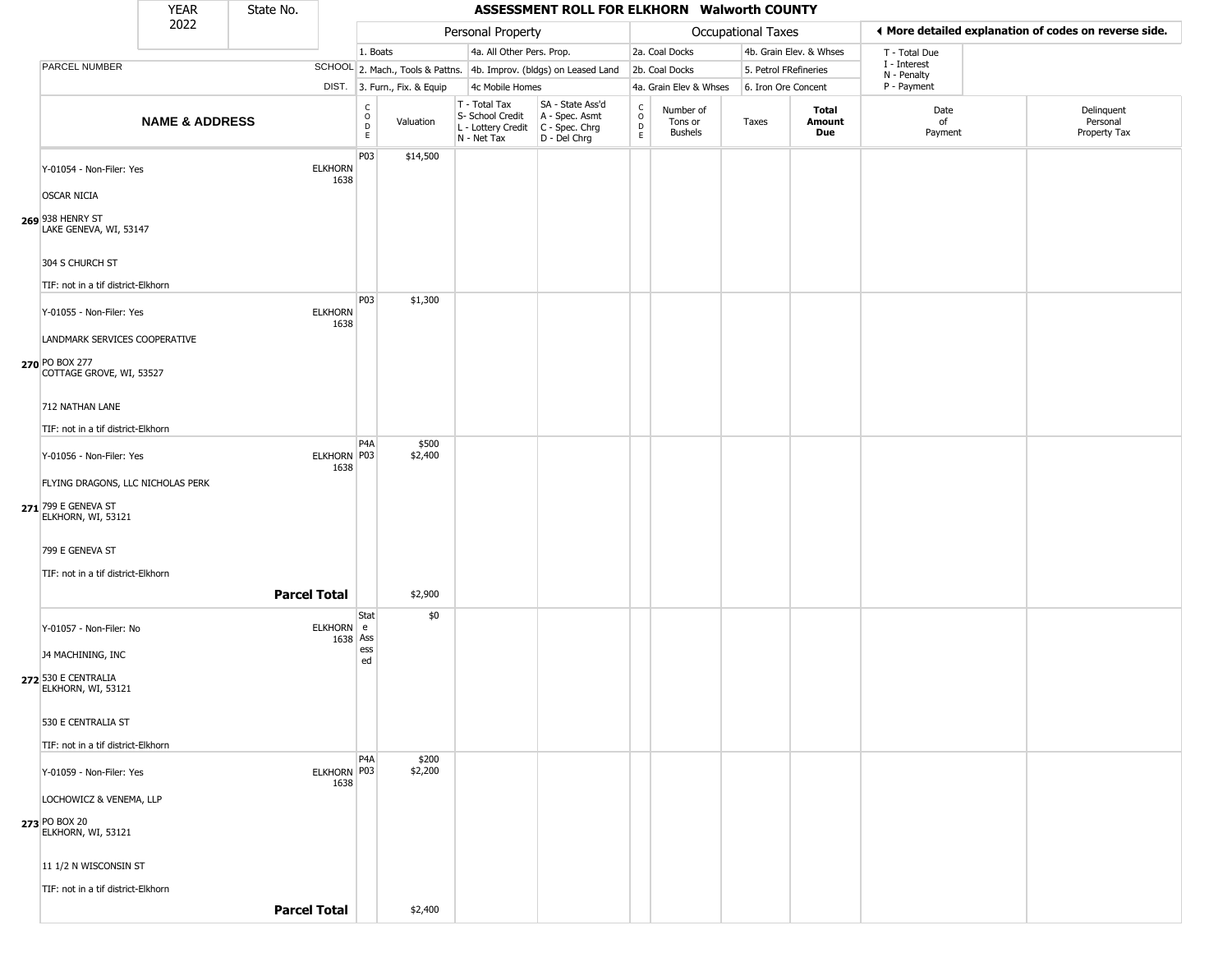|                                                       | <b>YEAR</b>               | State No.           |                        |                                  |                              |                                                                                         | ASSESSMENT ROLL FOR ELKHORN Walworth COUNTY                         |                                                |                                        |                           |                         |                             |                                                       |  |
|-------------------------------------------------------|---------------------------|---------------------|------------------------|----------------------------------|------------------------------|-----------------------------------------------------------------------------------------|---------------------------------------------------------------------|------------------------------------------------|----------------------------------------|---------------------------|-------------------------|-----------------------------|-------------------------------------------------------|--|
|                                                       | 2022                      |                     |                        |                                  |                              | Personal Property                                                                       |                                                                     |                                                |                                        | <b>Occupational Taxes</b> |                         |                             | ♦ More detailed explanation of codes on reverse side. |  |
|                                                       |                           |                     |                        | 1. Boats                         |                              | 4a. All Other Pers. Prop.                                                               |                                                                     |                                                | 2a. Coal Docks                         |                           | 4b. Grain Elev. & Whses | T - Total Due               |                                                       |  |
| PARCEL NUMBER                                         |                           |                     |                        |                                  |                              |                                                                                         | SCHOOL 2. Mach., Tools & Pattns. 4b. Improv. (bldgs) on Leased Land |                                                | 2b. Coal Docks                         | 5. Petrol FRefineries     |                         | I - Interest<br>N - Penalty |                                                       |  |
|                                                       |                           |                     |                        |                                  | DIST. 3. Furn., Fix. & Equip | 4c Mobile Homes                                                                         |                                                                     |                                                | 4a. Grain Elev & Whses                 | 6. Iron Ore Concent       |                         | P - Payment                 |                                                       |  |
|                                                       | <b>NAME &amp; ADDRESS</b> |                     |                        | C<br>$\circ$<br>$\mathsf D$<br>E | Valuation                    | T - Total Tax<br>S- School Credit<br>L - Lottery Credit   C - Spec. Chrg<br>N - Net Tax | SA - State Ass'd<br>A - Spec. Asmt<br>D - Del Chrg                  | $\begin{matrix} 0 \\ 0 \\ D \end{matrix}$<br>E | Number of<br>Tons or<br><b>Bushels</b> | Taxes                     | Total<br>Amount<br>Due  | Date<br>of<br>Payment       | Delinquent<br>Personal<br>Property Tax                |  |
| Y-01069 - Non-Filer: Yes                              |                           |                     | ELKHORN P03<br>1638    | P <sub>4</sub> A                 | \$2,900<br>\$10,100          |                                                                                         |                                                                     |                                                |                                        |                           |                         |                             |                                                       |  |
| TERRA YARD CREATIONS, LLC                             |                           |                     |                        |                                  |                              |                                                                                         |                                                                     |                                                |                                        |                           |                         |                             |                                                       |  |
| 274 2300 E RACINE ST STE 200<br>JANESVILLE, WI, 53545 |                           |                     |                        |                                  |                              |                                                                                         |                                                                     |                                                |                                        |                           |                         |                             |                                                       |  |
| 202 E GRANT ST                                        |                           |                     |                        |                                  |                              |                                                                                         |                                                                     |                                                |                                        |                           |                         |                             |                                                       |  |
| TIF: not in a tif district-Elkhorn                    |                           | <b>Parcel Total</b> |                        |                                  | \$13,000                     |                                                                                         |                                                                     |                                                |                                        |                           |                         |                             |                                                       |  |
| Y-01071 - Non-Filer: Yes                              |                           |                     | ELKHORN P03<br>1638    | P <sub>4</sub> A                 | \$200<br>\$1,100             |                                                                                         |                                                                     |                                                |                                        |                           |                         |                             |                                                       |  |
| FIREFLY ART GLASS, LLC DEBRA PFLANZER                 |                           |                     |                        |                                  |                              |                                                                                         |                                                                     |                                                |                                        |                           |                         |                             |                                                       |  |
| 275 13 S WISCONSIN ST<br>ELKHORN, WI, 53121           |                           |                     |                        |                                  |                              |                                                                                         |                                                                     |                                                |                                        |                           |                         |                             |                                                       |  |
| 13 S WISCONSIN ST, 39 N WISCONSIN ST                  |                           |                     |                        |                                  |                              |                                                                                         |                                                                     |                                                |                                        |                           |                         |                             |                                                       |  |
| TIF: not in a tif district-Elkhorn                    |                           |                     |                        |                                  |                              |                                                                                         |                                                                     |                                                |                                        |                           |                         |                             |                                                       |  |
|                                                       |                           | <b>Parcel Total</b> |                        |                                  | \$1,300                      |                                                                                         |                                                                     |                                                |                                        |                           |                         |                             |                                                       |  |
|                                                       |                           |                     |                        | P03                              | \$6,200                      |                                                                                         |                                                                     |                                                |                                        |                           |                         |                             |                                                       |  |
| Y-01075 - Non-Filer: No                               |                           |                     | <b>ELKHORN</b>         |                                  |                              |                                                                                         |                                                                     |                                                |                                        |                           |                         |                             |                                                       |  |
| J&G PETROLEUM, LLC SARABJIT SINGH                     |                           |                     | 1638                   |                                  |                              |                                                                                         |                                                                     |                                                |                                        |                           |                         |                             |                                                       |  |
| 276 1390 N WISCONSIN ST<br>ELKHORN, WI, 53121         |                           |                     |                        |                                  |                              |                                                                                         |                                                                     |                                                |                                        |                           |                         |                             |                                                       |  |
| 1390 N WISCONSIN ST                                   |                           |                     |                        |                                  |                              |                                                                                         |                                                                     |                                                |                                        |                           |                         |                             |                                                       |  |
| TIF: not in a tif district-Elkhorn                    |                           |                     |                        |                                  |                              |                                                                                         |                                                                     |                                                |                                        |                           |                         |                             |                                                       |  |
| Y-01076 - Non-Filer: Yes                              |                           |                     | ELKHORN P03<br>1638    | P <sub>4</sub> A                 | \$100<br>\$2,800             |                                                                                         |                                                                     |                                                |                                        |                           |                         |                             |                                                       |  |
| LONGHORN INSURANCE SERVICES KEVIN LONGHORN            |                           |                     |                        |                                  |                              |                                                                                         |                                                                     |                                                |                                        |                           |                         |                             |                                                       |  |
| <b>277</b> 16 S BROAD ST #2<br>ELKHORN, WI, 53121     |                           |                     |                        |                                  |                              |                                                                                         |                                                                     |                                                |                                        |                           |                         |                             |                                                       |  |
| 16 S BROAD ST #2                                      |                           |                     |                        |                                  |                              |                                                                                         |                                                                     |                                                |                                        |                           |                         |                             |                                                       |  |
| TIF: not in a tif district-Elkhorn                    |                           |                     |                        |                                  |                              |                                                                                         |                                                                     |                                                |                                        |                           |                         |                             |                                                       |  |
|                                                       |                           | <b>Parcel Total</b> |                        |                                  | \$2,900                      |                                                                                         |                                                                     |                                                |                                        |                           |                         |                             |                                                       |  |
| Y-01077 - Non-Filer: No                               |                           |                     | <b>ELKHORN</b><br>1638 | P03                              | \$135,400                    |                                                                                         |                                                                     |                                                |                                        |                           |                         |                             |                                                       |  |
| ALLIANCE DEVELOPMENT CORP                             |                           |                     |                        |                                  |                              |                                                                                         |                                                                     |                                                |                                        |                           |                         |                             |                                                       |  |
| 278 PO BOX 1015<br>ELKHORN, WI, 53121                 |                           |                     |                        |                                  |                              |                                                                                         |                                                                     |                                                |                                        |                           |                         |                             |                                                       |  |
| 1510 N COUNTRY CLUB PKWY                              |                           |                     |                        |                                  |                              |                                                                                         |                                                                     |                                                |                                        |                           |                         |                             |                                                       |  |
| TIF: not in a tif district-Elkhorn                    |                           |                     |                        |                                  |                              |                                                                                         |                                                                     |                                                |                                        |                           |                         |                             |                                                       |  |

\_\_\_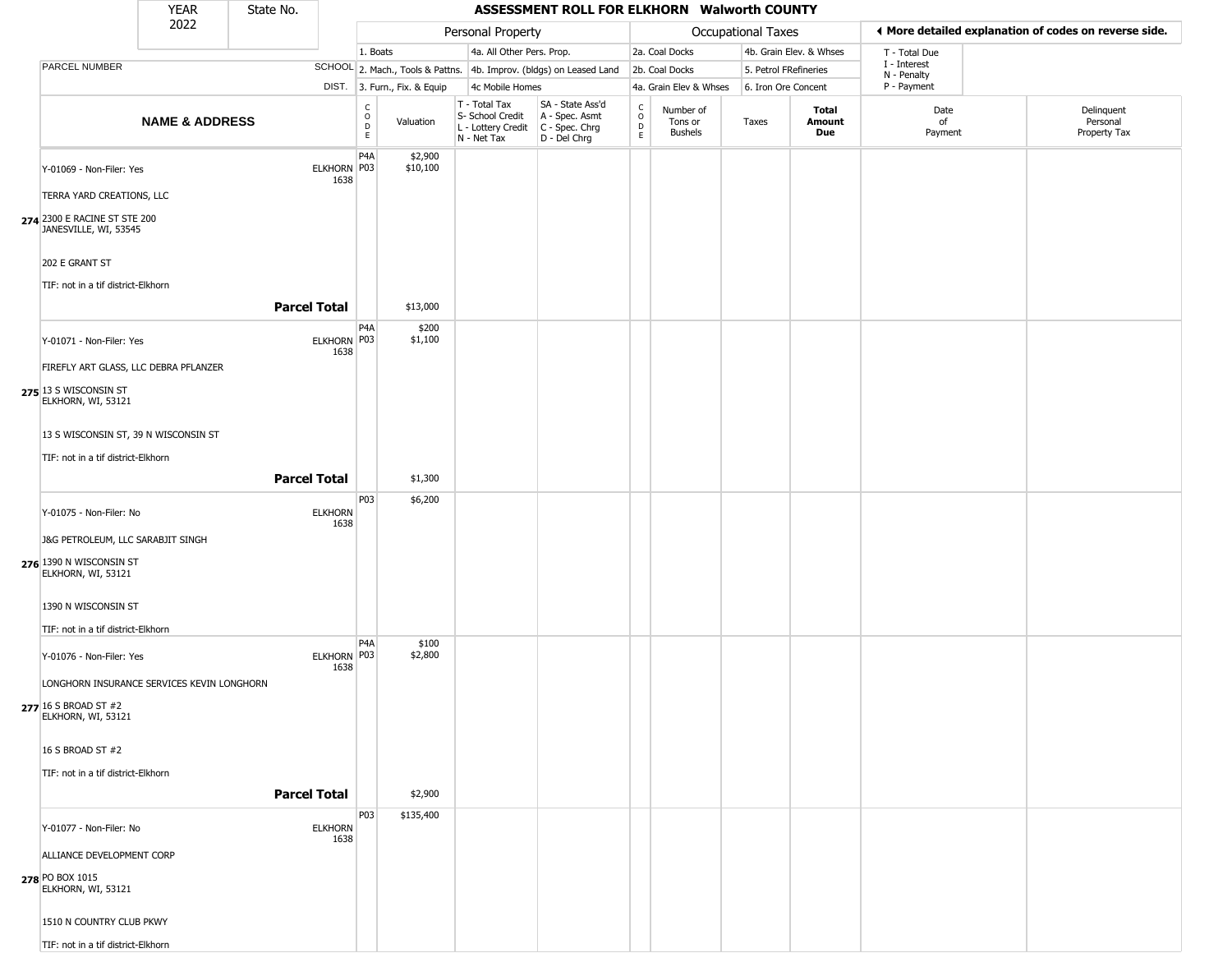|                                                                                                                                                  | <b>YEAR</b>               | State No. |                            |                        |                              |                                                                        | ASSESSMENT ROLL FOR ELKHORN Walworth COUNTY                          |                                  |                                        |                       |                         |                                                       |                                        |
|--------------------------------------------------------------------------------------------------------------------------------------------------|---------------------------|-----------|----------------------------|------------------------|------------------------------|------------------------------------------------------------------------|----------------------------------------------------------------------|----------------------------------|----------------------------------------|-----------------------|-------------------------|-------------------------------------------------------|----------------------------------------|
|                                                                                                                                                  | 2022                      |           |                            |                        |                              | Personal Property                                                      |                                                                      |                                  |                                        | Occupational Taxes    |                         | ♦ More detailed explanation of codes on reverse side. |                                        |
|                                                                                                                                                  |                           |           |                            | 1. Boats               |                              | 4a. All Other Pers. Prop.                                              |                                                                      |                                  | 2a. Coal Docks                         |                       | 4b. Grain Elev. & Whses | T - Total Due                                         |                                        |
| PARCEL NUMBER                                                                                                                                    |                           |           |                            |                        |                              |                                                                        | SCHOOL 2. Mach., Tools & Pattns. 4b. Improv. (bldgs) on Leased Land  |                                  | 2b. Coal Docks                         | 5. Petrol FRefineries |                         | I - Interest<br>N - Penalty                           |                                        |
|                                                                                                                                                  |                           |           |                            |                        | DIST. 3. Furn., Fix. & Equip | 4c Mobile Homes                                                        |                                                                      |                                  | 4a. Grain Elev & Whses                 | 6. Iron Ore Concent   |                         | P - Payment                                           |                                        |
|                                                                                                                                                  | <b>NAME &amp; ADDRESS</b> |           |                            | C<br>$\circ$<br>D<br>E | Valuation                    | T - Total Tax<br>S- School Credit<br>L - Lottery Credit<br>N - Net Tax | SA - State Ass'd<br>A - Spec. Asmt<br>C - Spec. Chrg<br>D - Del Chrg | C<br>$\circ$<br>$\mathsf D$<br>E | Number of<br>Tons or<br><b>Bushels</b> | Taxes                 | Total<br>Amount<br>Due  | Date<br>of<br>Payment                                 | Delinquent<br>Personal<br>Property Tax |
| Y-01099 - Non-Filer: Yes<br>RIPPLE BEHAVIOR SOLUTIONS, LLC JEFF AND ANN JOHNSON<br>279 797 E GENEVA ST<br>ELKHORN, WI, 53121<br>797 E GENEVA ST  |                           |           | <b>ELKHORN</b><br>1638     | P <sub>4</sub> A       | \$1,300                      |                                                                        |                                                                      |                                  |                                        |                       |                         |                                                       |                                        |
| TIF: not in a tif district-Elkhorn                                                                                                               |                           |           |                            |                        |                              |                                                                        |                                                                      |                                  |                                        |                       |                         |                                                       |                                        |
| Y-01100 - Non-Filer: Yes<br>SHEARS TO YOU<br>280 N5980 SPRUCE DR                                                                                 |                           |           | ELKHORN P03<br>1638        | P4A                    | \$300<br>\$1,100             |                                                                        |                                                                      |                                  |                                        |                       |                         |                                                       |                                        |
| ELKHORN, WI, 53121<br>37 N WISCONSIN ST<br>TIF: not in a tif district-Elkhorn                                                                    |                           |           | <b>Parcel Total</b>        |                        | \$1,400                      |                                                                        |                                                                      |                                  |                                        |                       |                         |                                                       |                                        |
| Y-01101 - Non-Filer: No<br><b>CARE WISCONSIN</b>                                                                                                 |                           |           | <b>ELKHORN</b> mpt<br>1638 | Exe                    | \$0                          |                                                                        |                                                                      |                                  |                                        |                       |                         |                                                       |                                        |
| 281 PO BOX 14017<br>MADISON, WI, 53708                                                                                                           |                           |           |                            |                        |                              |                                                                        |                                                                      |                                  |                                        |                       |                         |                                                       |                                        |
| 47 S WISCONSIN ST<br>TIF: not in a tif district-Elkhorn                                                                                          |                           |           |                            |                        |                              |                                                                        |                                                                      |                                  |                                        |                       |                         |                                                       |                                        |
| Y-01103 - Non-Filer: Yes<br>TENDER REFLECTIONS ASSISTED LIVING<br>282 1550 N COUNTRY CLUB PARKWAY<br>ELKHORN, WI, 53121                          |                           |           | <b>ELKHORN</b><br>1638     | P03                    | \$58,100                     |                                                                        |                                                                      |                                  |                                        |                       |                         |                                                       |                                        |
| 1550 N COUNTRY CLUB PARKWAY<br>TIF: not in a tif district-Elkhorn                                                                                |                           |           |                            |                        |                              |                                                                        |                                                                      |                                  |                                        |                       |                         |                                                       |                                        |
| Y-01104 - Non-Filer: Yes<br><b>CASTLE ROCK CONTRACTORS</b><br>283 101 W EVERGREEN PARKWAY #4<br>ELKHORN, WI, 53121<br>101 W EVERGREEN PARKWAY #4 |                           |           | <b>ELKHORN</b><br>1638     | P03                    | \$7,300                      |                                                                        |                                                                      |                                  |                                        |                       |                         |                                                       |                                        |
| TIF: not in a tif district-Elkhorn                                                                                                               |                           |           |                            |                        |                              |                                                                        |                                                                      |                                  |                                        |                       |                         |                                                       |                                        |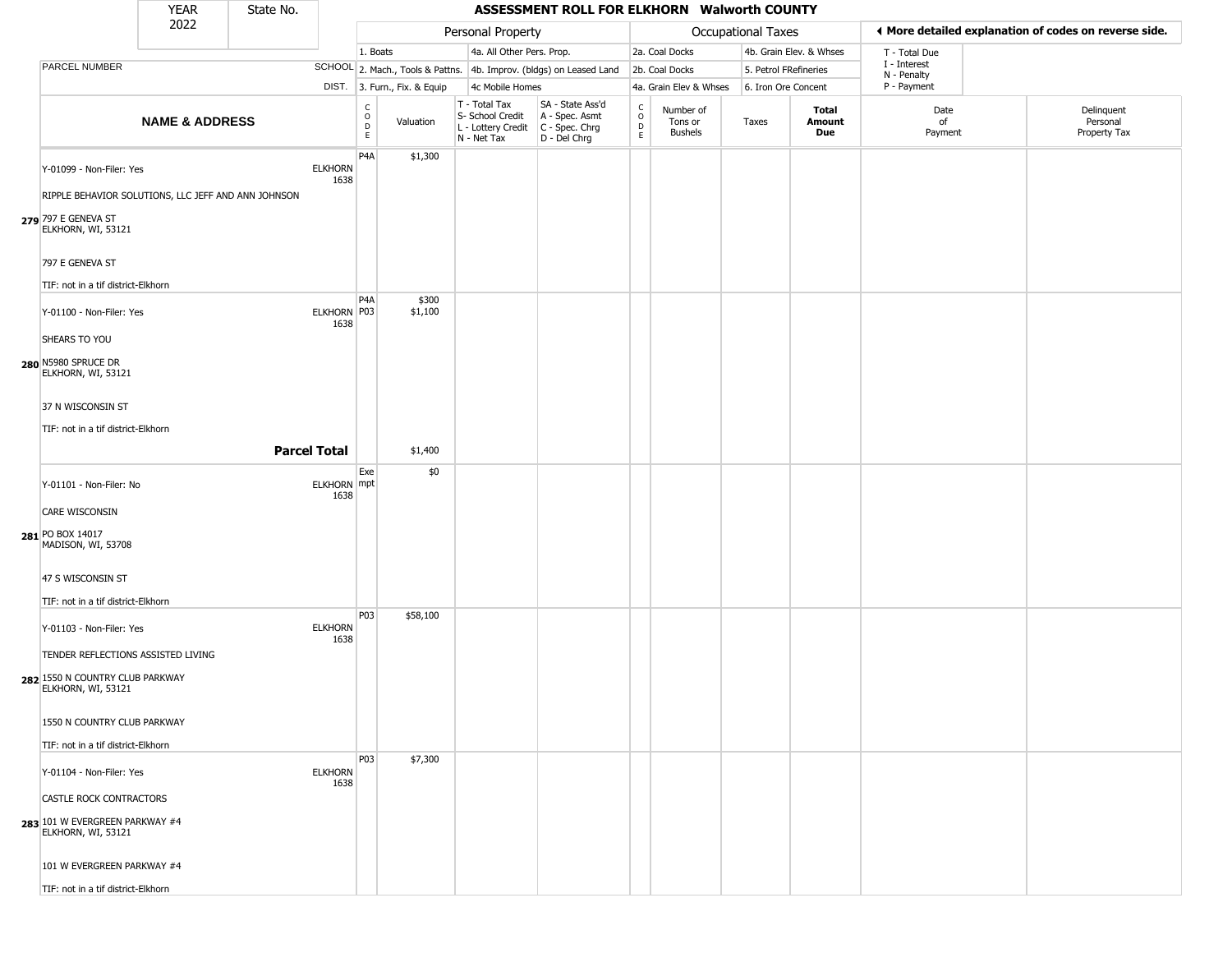|                                                                                             | <b>YEAR</b>               | State No.           |                        |                                        |                              |                                                                        | ASSESSMENT ROLL FOR ELKHORN Walworth COUNTY                          |                                            |                                 |                       |                         |                             |                                                       |
|---------------------------------------------------------------------------------------------|---------------------------|---------------------|------------------------|----------------------------------------|------------------------------|------------------------------------------------------------------------|----------------------------------------------------------------------|--------------------------------------------|---------------------------------|-----------------------|-------------------------|-----------------------------|-------------------------------------------------------|
|                                                                                             | 2022                      |                     |                        |                                        |                              | Personal Property                                                      |                                                                      |                                            |                                 | Occupational Taxes    |                         |                             | ◀ More detailed explanation of codes on reverse side. |
|                                                                                             |                           |                     |                        | 1. Boats                               |                              | 4a. All Other Pers. Prop.                                              |                                                                      |                                            | 2a. Coal Docks                  |                       | 4b. Grain Elev. & Whses | T - Total Due               |                                                       |
| PARCEL NUMBER                                                                               |                           |                     |                        |                                        |                              |                                                                        | SCHOOL 2. Mach., Tools & Pattns. 4b. Improv. (bldgs) on Leased Land  |                                            | 2b. Coal Docks                  | 5. Petrol FRefineries |                         | I - Interest<br>N - Penalty |                                                       |
|                                                                                             |                           |                     |                        |                                        | DIST. 3. Furn., Fix. & Equip | 4c Mobile Homes                                                        |                                                                      |                                            | 4a. Grain Elev & Whses          | 6. Iron Ore Concent   |                         | P - Payment                 |                                                       |
|                                                                                             | <b>NAME &amp; ADDRESS</b> |                     |                        | C<br>$_{\rm D}^{\rm O}$<br>$\mathsf E$ | Valuation                    | T - Total Tax<br>S- School Credit<br>L - Lottery Credit<br>N - Net Tax | SA - State Ass'd<br>A - Spec. Asmt<br>C - Spec. Chrg<br>D - Del Chrg | $\begin{array}{c} C \\ 0 \\ E \end{array}$ | Number of<br>Tons or<br>Bushels | Taxes                 | Total<br>Amount<br>Due  | Date<br>of<br>Payment       | Delinquent<br>Personal<br>Property Tax                |
| Y-01107 - Non-Filer: No<br>LOS TRES HERMANOS MEXICAN RESTAURANT JULIO HERNANDEZ             |                           |                     | ELKHORN P03<br>1638    | P4A                                    | \$1,600<br>\$22,400          |                                                                        |                                                                      |                                            |                                 |                       |                         |                             |                                                       |
| 284 31 N WISCONSIN ST<br>ELKHORN, WI, 53121                                                 |                           |                     |                        |                                        |                              |                                                                        |                                                                      |                                            |                                 |                       |                         |                             |                                                       |
| 31 N WISCONSIN ST<br>TIF: not in a tif district-Elkhorn                                     |                           |                     |                        |                                        |                              |                                                                        |                                                                      |                                            |                                 |                       |                         |                             |                                                       |
|                                                                                             |                           | <b>Parcel Total</b> |                        |                                        | \$24,000                     |                                                                        |                                                                      |                                            |                                 |                       |                         |                             |                                                       |
| Y-01113 - Non-Filer: Yes<br>TERMOSTAMPI USA, INC                                            |                           |                     | <b>ELKHORN</b><br>1638 | P03                                    | \$1,300                      |                                                                        |                                                                      |                                            |                                 |                       |                         |                             |                                                       |
| 285 PO BOX 1013<br>ELKHORN, WI, 53121                                                       |                           |                     |                        |                                        |                              |                                                                        |                                                                      |                                            |                                 |                       |                         |                             |                                                       |
| 10 W DEERE RD                                                                               |                           |                     |                        |                                        |                              |                                                                        |                                                                      |                                            |                                 |                       |                         |                             |                                                       |
| TIF: not in a tif district-Elkhorn                                                          |                           |                     |                        |                                        |                              |                                                                        |                                                                      |                                            |                                 |                       |                         |                             |                                                       |
| Y-01116 - Non-Filer: Yes                                                                    |                           |                     | <b>ELKHORN</b><br>1638 | P03                                    | \$1,200                      |                                                                        |                                                                      |                                            |                                 |                       |                         |                             |                                                       |
| <b>BLANCHARDVILLE PROPERTIES</b>                                                            |                           |                     |                        |                                        |                              |                                                                        |                                                                      |                                            |                                 |                       |                         |                             |                                                       |
| 286 PO BOX 82<br>BLANCHARDVILLE, WI, 53516                                                  |                           |                     |                        |                                        |                              |                                                                        |                                                                      |                                            |                                 |                       |                         |                             |                                                       |
| 110 DEERE RD                                                                                |                           |                     |                        |                                        |                              |                                                                        |                                                                      |                                            |                                 |                       |                         |                             |                                                       |
| TIF: not in a tif district-Elkhorn                                                          |                           |                     |                        |                                        |                              |                                                                        |                                                                      |                                            |                                 |                       |                         |                             |                                                       |
| Y-01118 - Non-Filer: Yes                                                                    |                           |                     | <b>ELKHORN</b><br>1638 | P03                                    | \$20,000                     |                                                                        |                                                                      |                                            |                                 |                       |                         |                             |                                                       |
| ELKHORN FAMILY CHIROPRACTIC KATHLEEN HANSEN<br>287 1119 LARKDALE LANE<br>ELKHORN, WI, 53121 |                           |                     |                        |                                        |                              |                                                                        |                                                                      |                                            |                                 |                       |                         |                             |                                                       |
| 793 E GENEVA ST                                                                             |                           |                     |                        |                                        |                              |                                                                        |                                                                      |                                            |                                 |                       |                         |                             |                                                       |
| TIF: not in a tif district-Elkhorn                                                          |                           |                     |                        | P <sub>4</sub> A                       | \$400                        |                                                                        |                                                                      |                                            |                                 |                       |                         |                             |                                                       |
| Y-01120 - Non-Filer: No<br>QPS EMPLOYMENT GROUP, INC                                        |                           |                     | ELKHORN P03<br>1638    |                                        | \$5,800                      |                                                                        |                                                                      |                                            |                                 |                       |                         |                             |                                                       |
| 288 250 N PATRICK BLVD, STE 185<br>BROOKFIELD, WI, 53045                                    |                           |                     |                        |                                        |                              |                                                                        |                                                                      |                                            |                                 |                       |                         |                             |                                                       |
| 1 E WALWORTH                                                                                |                           |                     |                        |                                        |                              |                                                                        |                                                                      |                                            |                                 |                       |                         |                             |                                                       |
| TIF: not in a tif district-Elkhorn                                                          |                           |                     |                        |                                        |                              |                                                                        |                                                                      |                                            |                                 |                       |                         |                             |                                                       |
|                                                                                             |                           | <b>Parcel Total</b> |                        |                                        | \$6,200                      |                                                                        |                                                                      |                                            |                                 |                       |                         |                             |                                                       |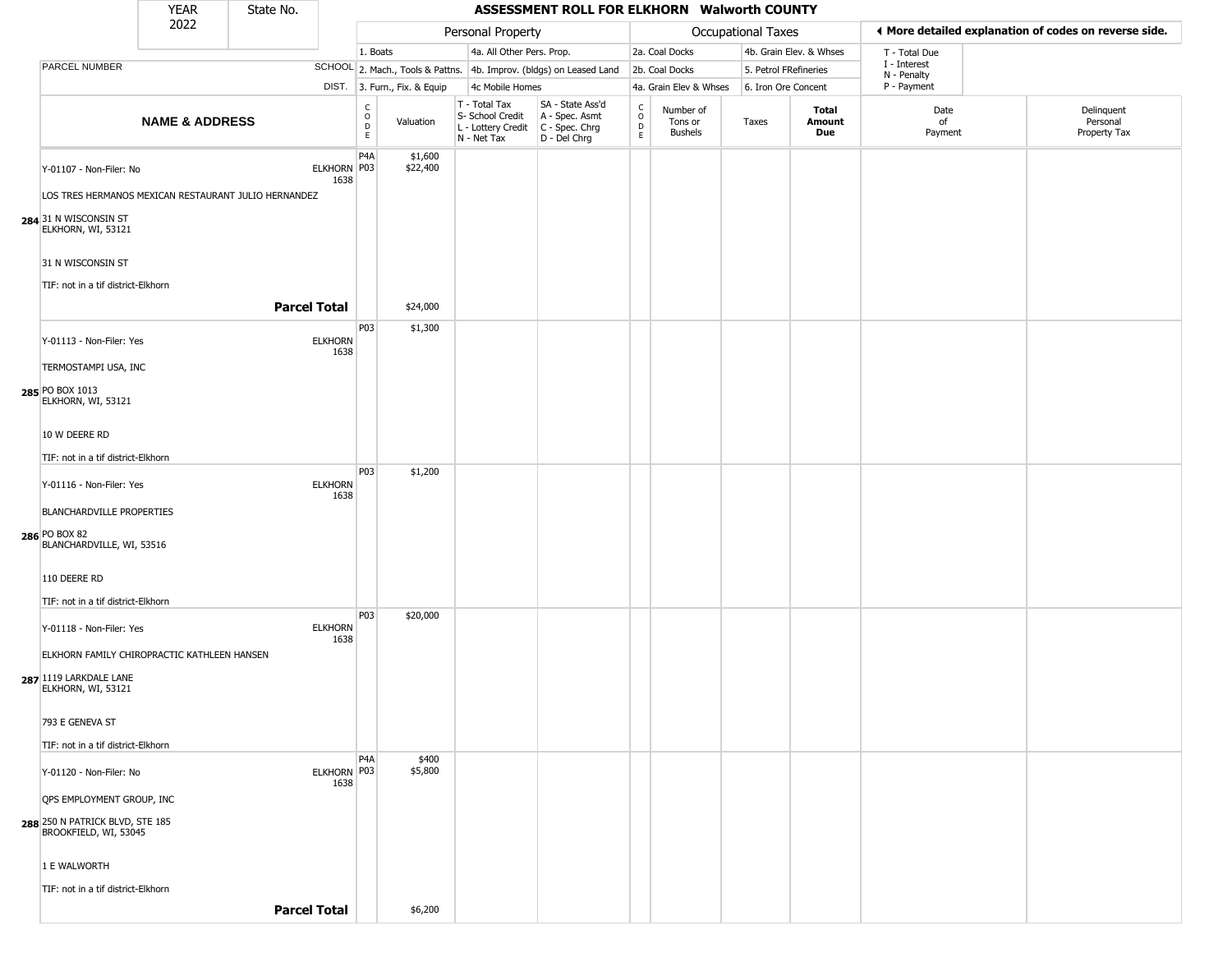|                                                                                                                                                                                  | <b>YEAR</b>               | State No. |                        |                                                  |                              |                                                                        | ASSESSMENT ROLL FOR ELKHORN Walworth COUNTY                          |                                         |                                        |                    |                         |                             |                                                       |
|----------------------------------------------------------------------------------------------------------------------------------------------------------------------------------|---------------------------|-----------|------------------------|--------------------------------------------------|------------------------------|------------------------------------------------------------------------|----------------------------------------------------------------------|-----------------------------------------|----------------------------------------|--------------------|-------------------------|-----------------------------|-------------------------------------------------------|
|                                                                                                                                                                                  | 2022                      |           |                        |                                                  |                              | Personal Property                                                      |                                                                      |                                         |                                        | Occupational Taxes |                         |                             | ◀ More detailed explanation of codes on reverse side. |
|                                                                                                                                                                                  |                           |           |                        | 1. Boats                                         |                              | 4a. All Other Pers. Prop.                                              |                                                                      |                                         | 2a. Coal Docks                         |                    | 4b. Grain Elev. & Whses | T - Total Due               |                                                       |
| PARCEL NUMBER                                                                                                                                                                    |                           |           |                        |                                                  |                              |                                                                        | SCHOOL 2. Mach., Tools & Pattns. 4b. Improv. (bldgs) on Leased Land  |                                         | 2b. Coal Docks                         |                    | 5. Petrol FRefineries   | I - Interest<br>N - Penalty |                                                       |
|                                                                                                                                                                                  |                           |           |                        |                                                  | DIST. 3. Furn., Fix. & Equip | 4c Mobile Homes                                                        |                                                                      |                                         | 4a. Grain Elev & Whses                 |                    | 6. Iron Ore Concent     | P - Payment                 |                                                       |
|                                                                                                                                                                                  | <b>NAME &amp; ADDRESS</b> |           |                        | $_{\rm o}^{\rm c}$<br>$\mathsf D$<br>$\mathsf E$ | Valuation                    | T - Total Tax<br>S- School Credit<br>L - Lottery Credit<br>N - Net Tax | SA - State Ass'd<br>A - Spec. Asmt<br>C - Spec. Chrg<br>D - Del Chrg | $_{\rm o}^{\rm c}$<br>$\mathsf{D}$<br>E | Number of<br>Tons or<br><b>Bushels</b> | Taxes              | Total<br>Amount<br>Due  | Date<br>of<br>Payment       | Delinquent<br>Personal<br>Property Tax                |
| Y-01124 - Non-Filer: No<br>CONTINENTAL MEDICAL LABORATORIES GARY SWANSON<br>289 512 W WALWORTH ST<br>ELKHORN, WI, 53121<br>1099 PROCTOR DR<br>TIF: not in a tif district-Elkhorn |                           |           | ELKHORN e<br>1638 Ass  | Stat<br>ess<br>ed                                | \$0                          |                                                                        |                                                                      |                                         |                                        |                    |                         |                             |                                                       |
| Y-01128 - Non-Filer: No<br>GREAT LAKES COCA-COLA DISTRIBUTION, LLC ATTN: ACCOUNTS PAYABLE<br>290 7400 NORTH OAK PARK AVE<br>NILES, IL, 60714                                     |                           |           | <b>ELKHORN</b><br>1638 | P03                                              | \$6,400                      |                                                                        |                                                                      |                                         |                                        |                    |                         |                             |                                                       |
| <b>VARIOUS</b><br>TIF: not in a tif district-Elkhorn                                                                                                                             |                           |           |                        | P03                                              | \$1,600                      |                                                                        |                                                                      |                                         |                                        |                    |                         |                             |                                                       |
| Y-01133 - Non-Filer: No<br>TEAM FINANCIAL GROUP, INC<br>291 650 3 MILE RD NW, STE 200<br>GRAND RAPIDS, MI, 49544<br>976 PROCTOR DR.                                              |                           |           | <b>ELKHORN</b><br>1638 |                                                  |                              |                                                                        |                                                                      |                                         |                                        |                    |                         |                             |                                                       |
| TIF: not in a tif district-Elkhorn                                                                                                                                               |                           |           |                        | P03                                              |                              |                                                                        |                                                                      |                                         |                                        |                    |                         |                             |                                                       |
| Y-01136 - Non-Filer: No<br>ROESCHEN'S HEALTHCARE, LLC - OMNICARE, INC<br>292 PO BOX 72000<br>PHOENIX, AZ, 85050                                                                  |                           |           | <b>ELKHORN</b><br>1638 |                                                  | \$5,800                      |                                                                        |                                                                      |                                         |                                        |                    |                         |                             |                                                       |
| VARIOUS<br>TIF: not in a tif district-Elkhorn                                                                                                                                    |                           |           |                        |                                                  |                              |                                                                        |                                                                      |                                         |                                        |                    |                         |                             |                                                       |
| Y-01152 - Non-Filer: Yes<br>E-COM SOLUTIONS, INC                                                                                                                                 |                           |           | <b>ELKHORN</b><br>1638 | P03                                              | \$6,600                      |                                                                        |                                                                      |                                         |                                        |                    |                         |                             |                                                       |
| 293 230 W EVERGREEN PKWY<br>ELKHORN, WI, 53121                                                                                                                                   |                           |           |                        |                                                  |                              |                                                                        |                                                                      |                                         |                                        |                    |                         |                             |                                                       |
| 230 W EVERGREEN PKWY                                                                                                                                                             |                           |           |                        |                                                  |                              |                                                                        |                                                                      |                                         |                                        |                    |                         |                             |                                                       |
| TIF: not in a tif district-Elkhorn                                                                                                                                               |                           |           |                        |                                                  |                              |                                                                        |                                                                      |                                         |                                        |                    |                         |                             |                                                       |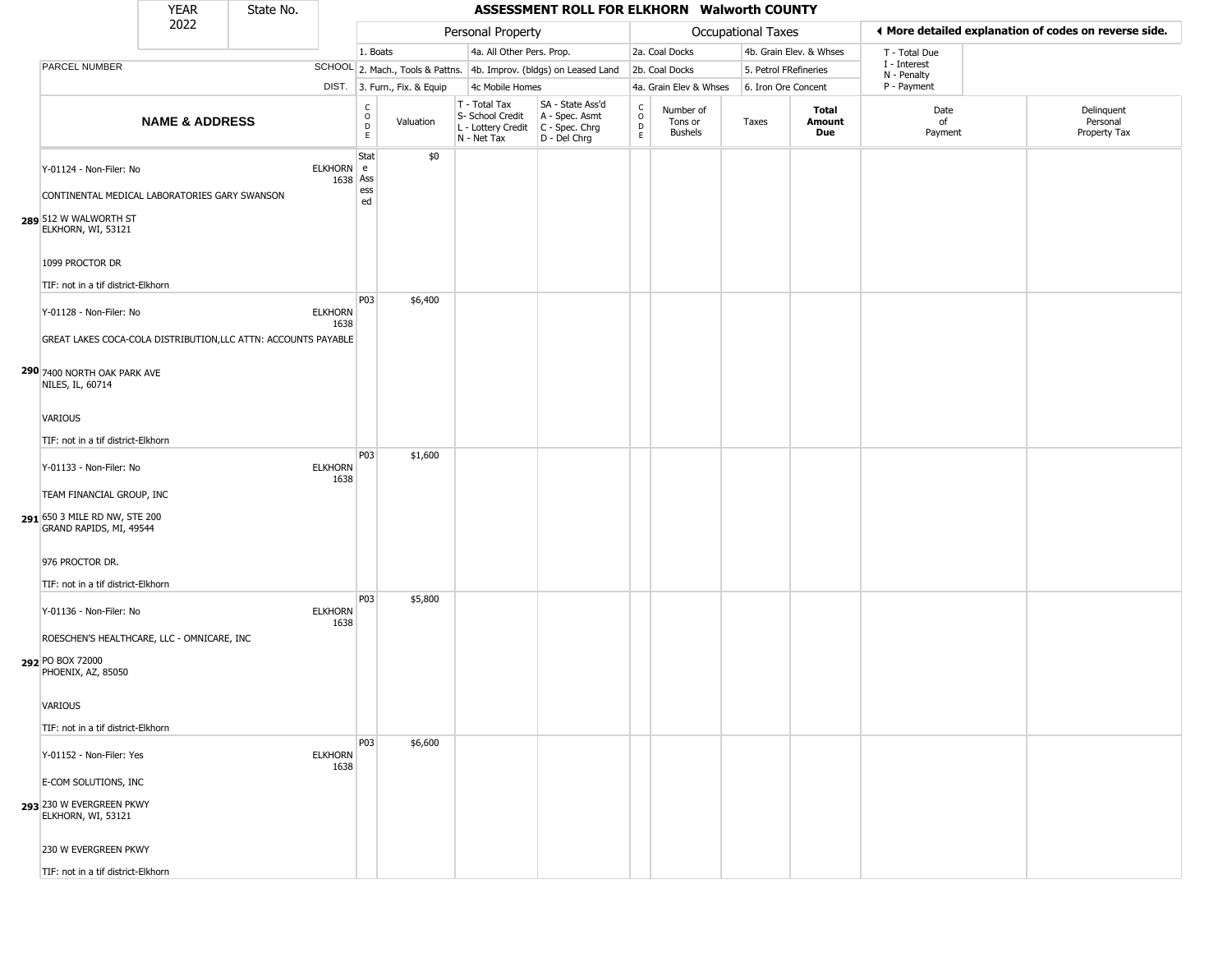|                                                                                         | <b>YEAR</b>               | State No. |                        |                                   |                              |                                                                        | ASSESSMENT ROLL FOR ELKHORN Walworth COUNTY                          |                                            |                                 |                       |                         |                             |                                                       |
|-----------------------------------------------------------------------------------------|---------------------------|-----------|------------------------|-----------------------------------|------------------------------|------------------------------------------------------------------------|----------------------------------------------------------------------|--------------------------------------------|---------------------------------|-----------------------|-------------------------|-----------------------------|-------------------------------------------------------|
|                                                                                         | 2022                      |           |                        |                                   |                              | Personal Property                                                      |                                                                      |                                            |                                 | Occupational Taxes    |                         |                             | ♦ More detailed explanation of codes on reverse side. |
|                                                                                         |                           |           |                        | 1. Boats                          |                              | 4a. All Other Pers. Prop.                                              |                                                                      |                                            | 2a. Coal Docks                  |                       | 4b. Grain Elev. & Whses | T - Total Due               |                                                       |
| PARCEL NUMBER                                                                           |                           |           |                        |                                   |                              |                                                                        | SCHOOL 2. Mach., Tools & Pattns. 4b. Improv. (bldgs) on Leased Land  |                                            | 2b. Coal Docks                  | 5. Petrol FRefineries |                         | I - Interest<br>N - Penalty |                                                       |
|                                                                                         |                           |           |                        |                                   | DIST. 3. Furn., Fix. & Equip | 4c Mobile Homes                                                        |                                                                      |                                            | 4a. Grain Elev & Whses          | 6. Iron Ore Concent   |                         | P - Payment                 |                                                       |
|                                                                                         | <b>NAME &amp; ADDRESS</b> |           |                        | $\frac{c}{0}$<br>$\mathsf D$<br>E | Valuation                    | T - Total Tax<br>S- School Credit<br>L - Lottery Credit<br>N - Net Tax | SA - State Ass'd<br>A - Spec. Asmt<br>C - Spec. Chrg<br>D - Del Chrg | $\frac{C}{O}$<br>$\mathsf{D}_{\mathsf{E}}$ | Number of<br>Tons or<br>Bushels | Taxes                 | Total<br>Amount<br>Due  | Date<br>of<br>Payment       | Delinquent<br>Personal<br>Property Tax                |
| Y-01158 - Non-Filer: No                                                                 |                           |           | <b>ELKHORN</b><br>1638 | P03                               | \$6,300                      |                                                                        |                                                                      |                                            |                                 |                       |                         |                             |                                                       |
| DISTINCTIVE DESIGNS BY PEGGY, LLC<br>294 1560 N COUNTRY CLUB PKWY<br>ELKHORN, WI, 53121 |                           |           |                        |                                   |                              |                                                                        |                                                                      |                                            |                                 |                       |                         |                             |                                                       |
| 1560 N COUNTRY CLUB PKWY                                                                |                           |           |                        |                                   |                              |                                                                        |                                                                      |                                            |                                 |                       |                         |                             |                                                       |
| TIF: not in a tif district-Elkhorn                                                      |                           |           |                        |                                   |                              |                                                                        |                                                                      |                                            |                                 |                       |                         |                             |                                                       |
| Y-01159 - Non-Filer: Yes                                                                |                           |           | <b>ELKHORN</b><br>1638 | P03                               | \$13,300                     |                                                                        |                                                                      |                                            |                                 |                       |                         |                             |                                                       |
| STILLWATER COFFEE COMPANY KAREN MROZINSKI                                               |                           |           |                        |                                   |                              |                                                                        |                                                                      |                                            |                                 |                       |                         |                             |                                                       |
| 295 1560 N COUNTRY CLUB PKWY, #A<br>ELKHORN, WI, 53121                                  |                           |           |                        |                                   |                              |                                                                        |                                                                      |                                            |                                 |                       |                         |                             |                                                       |
| 1560 N COUNTRY CLUB PKWY, #A                                                            |                           |           |                        |                                   |                              |                                                                        |                                                                      |                                            |                                 |                       |                         |                             |                                                       |
| TIF: not in a tif district-Elkhorn                                                      |                           |           |                        |                                   |                              |                                                                        |                                                                      |                                            |                                 |                       |                         |                             |                                                       |
| Y-01161 - Non-Filer: Yes                                                                |                           |           | <b>ELKHORN</b><br>1638 | P03                               | \$13,300                     |                                                                        |                                                                      |                                            |                                 |                       |                         |                             |                                                       |
| LAUDERDALE LAKES MARINA, LLC                                                            |                           |           |                        |                                   |                              |                                                                        |                                                                      |                                            |                                 |                       |                         |                             |                                                       |
| 296 N7536 STERLINGWORTH DR<br>ELKHORN, WI, 53121                                        |                           |           |                        |                                   |                              |                                                                        |                                                                      |                                            |                                 |                       |                         |                             |                                                       |
| 1950 N WISCONSIN ST #3                                                                  |                           |           |                        |                                   |                              |                                                                        |                                                                      |                                            |                                 |                       |                         |                             |                                                       |
| TIF: not in a tif district-Elkhorn                                                      |                           |           |                        |                                   |                              |                                                                        |                                                                      |                                            |                                 |                       |                         |                             |                                                       |
| Y-01164 - Non-Filer: Yes                                                                |                           |           | <b>ELKHORN</b><br>1638 | P03                               | \$6,600                      |                                                                        |                                                                      |                                            |                                 |                       |                         |                             |                                                       |
| INGERSOLL HOME BUILDERS, LLC                                                            |                           |           |                        |                                   |                              |                                                                        |                                                                      |                                            |                                 |                       |                         |                             |                                                       |
| 297 206 E WALWORTH ST<br>ELKHORN, WI, 53121                                             |                           |           |                        |                                   |                              |                                                                        |                                                                      |                                            |                                 |                       |                         |                             |                                                       |
| 206 E WALWORTH ST                                                                       |                           |           |                        |                                   |                              |                                                                        |                                                                      |                                            |                                 |                       |                         |                             |                                                       |
| TIF: not in a tif district-Elkhorn                                                      |                           |           |                        |                                   |                              |                                                                        |                                                                      |                                            |                                 |                       |                         |                             |                                                       |
| Y-01165 - Non-Filer: Yes                                                                |                           |           | ELKHORN P03<br>1638    | P <sub>4</sub> A                  | \$100<br>\$7,100             |                                                                        |                                                                      |                                            |                                 |                       |                         |                             |                                                       |
| OMEGA HOMES, INC JOHN GIAMPOLI                                                          |                           |           |                        |                                   |                              |                                                                        |                                                                      |                                            |                                 |                       |                         |                             |                                                       |
| <b>298</b> 210 E O'CONNOR DR #101<br>ELKHORN, WI, 53121                                 |                           |           |                        |                                   |                              |                                                                        |                                                                      |                                            |                                 |                       |                         |                             |                                                       |
| 210 E O'CONNOR DR #101                                                                  |                           |           |                        |                                   |                              |                                                                        |                                                                      |                                            |                                 |                       |                         |                             |                                                       |
| TIF: not in a tif district-Elkhorn                                                      |                           |           |                        |                                   |                              |                                                                        |                                                                      |                                            |                                 |                       |                         |                             |                                                       |
|                                                                                         |                           |           | <b>Parcel Total</b>    |                                   | \$7,200                      |                                                                        |                                                                      |                                            |                                 |                       |                         |                             |                                                       |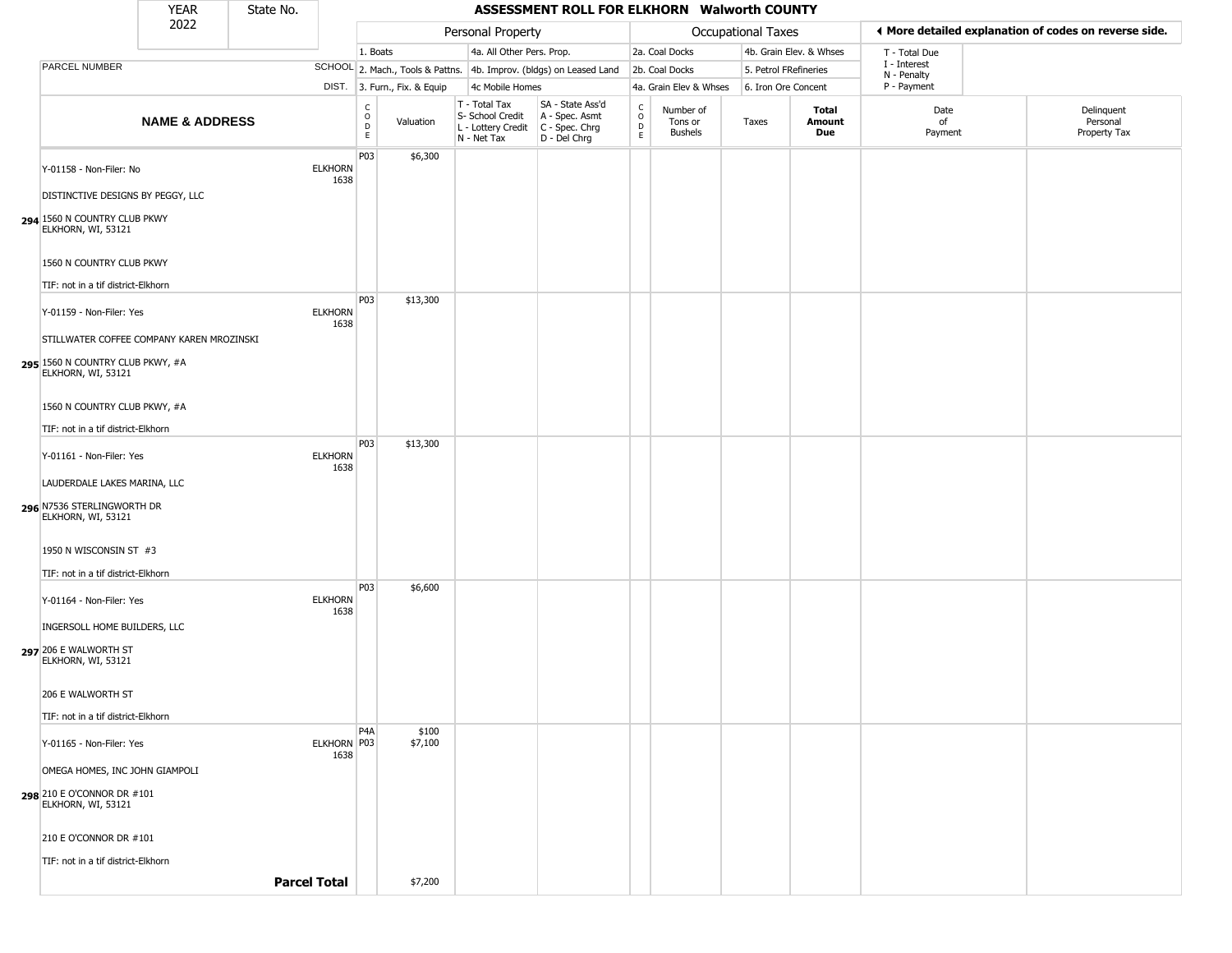|                                                                                                 | <b>YEAR</b>               | State No.           |                        |                              |                        |                                                                        | ASSESSMENT ROLL FOR ELKHORN Walworth COUNTY                          |                                                   |                                        |                       |                         |                             |                                                       |
|-------------------------------------------------------------------------------------------------|---------------------------|---------------------|------------------------|------------------------------|------------------------|------------------------------------------------------------------------|----------------------------------------------------------------------|---------------------------------------------------|----------------------------------------|-----------------------|-------------------------|-----------------------------|-------------------------------------------------------|
|                                                                                                 | 2022                      |                     |                        |                              |                        | Personal Property                                                      |                                                                      |                                                   |                                        | Occupational Taxes    |                         |                             | ♦ More detailed explanation of codes on reverse side. |
|                                                                                                 |                           |                     |                        | 1. Boats                     |                        | 4a. All Other Pers. Prop.                                              |                                                                      |                                                   | 2a. Coal Docks                         |                       | 4b. Grain Elev. & Whses | T - Total Due               |                                                       |
| <b>PARCEL NUMBER</b>                                                                            |                           |                     |                        |                              |                        |                                                                        | SCHOOL 2. Mach., Tools & Pattns. 4b. Improv. (bldgs) on Leased Land  |                                                   | 2b. Coal Docks                         | 5. Petrol FRefineries |                         | I - Interest<br>N - Penalty |                                                       |
|                                                                                                 |                           |                     | DIST.                  |                              | 3. Furn., Fix. & Equip | 4c Mobile Homes                                                        |                                                                      |                                                   | 4a. Grain Elev & Whses                 | 6. Iron Ore Concent   |                         | P - Payment                 |                                                       |
|                                                                                                 | <b>NAME &amp; ADDRESS</b> |                     |                        | $_{\rm o}^{\rm c}$<br>D<br>E | Valuation              | T - Total Tax<br>S- School Credit<br>L - Lottery Credit<br>N - Net Tax | SA - State Ass'd<br>A - Spec. Asmt<br>C - Spec. Chrg<br>D - Del Chrg | $\begin{array}{c}\nC \\ O \\ D \\ E\n\end{array}$ | Number of<br>Tons or<br><b>Bushels</b> | Taxes                 | Total<br>Amount<br>Due  | Date<br>of<br>Payment       | Delinquent<br>Personal<br>Property Tax                |
| Y-01168 - Non-Filer: Yes<br>DREAMS STUDIO JENNIFER KIEL<br>299 PO BOX 625<br>ELKHORN, WI, 53121 |                           |                     | ELKHORN P03<br>1638    | P4A                          | \$300<br>\$1,800       |                                                                        |                                                                      |                                                   |                                        |                       |                         |                             |                                                       |
| 422 N WISCONSIN ST #B<br>TIF: not in a tif district-Elkhorn                                     |                           |                     |                        |                              |                        |                                                                        |                                                                      |                                                   |                                        |                       |                         |                             |                                                       |
|                                                                                                 |                           | <b>Parcel Total</b> |                        |                              | \$2,100                |                                                                        |                                                                      |                                                   |                                        |                       |                         |                             |                                                       |
| Y-01170 - Non-Filer: Yes<br><b>INGERSOLL LIGHTING</b>                                           |                           |                     | ELKHORN P03<br>1638    | P4A                          | \$500<br>\$8,400       |                                                                        |                                                                      |                                                   |                                        |                       |                         |                             |                                                       |
| 300 820 W WALWORTH ST<br>ELKHORN, WI, 53121                                                     |                           |                     |                        |                              |                        |                                                                        |                                                                      |                                                   |                                        |                       |                         |                             |                                                       |
| 820 W WALWORTH ST                                                                               |                           |                     |                        |                              |                        |                                                                        |                                                                      |                                                   |                                        |                       |                         |                             |                                                       |
|                                                                                                 |                           |                     |                        |                              |                        |                                                                        |                                                                      |                                                   |                                        |                       |                         |                             |                                                       |
| TIF: not in a tif district-Elkhorn                                                              |                           |                     |                        |                              |                        |                                                                        |                                                                      |                                                   |                                        |                       |                         |                             |                                                       |
|                                                                                                 |                           | <b>Parcel Total</b> |                        |                              | \$8,900                |                                                                        |                                                                      |                                                   |                                        |                       |                         |                             |                                                       |
| Y-01172 - Non-Filer: Yes<br>STYLE CREST INC<br>301 2450 ENTERPRISE ST                           |                           |                     | ELKHORN P03<br>1638    | P4A                          | \$2,600<br>\$35,400    |                                                                        |                                                                      |                                                   |                                        |                       |                         |                             |                                                       |
| FREMONT, OH, 43420                                                                              |                           |                     |                        |                              |                        |                                                                        |                                                                      |                                                   |                                        |                       |                         |                             |                                                       |
| 950 COUNTY HWY H                                                                                |                           |                     |                        |                              |                        |                                                                        |                                                                      |                                                   |                                        |                       |                         |                             |                                                       |
| TIF: not in a tif district-Elkhorn                                                              |                           |                     |                        |                              |                        |                                                                        |                                                                      |                                                   |                                        |                       |                         |                             |                                                       |
|                                                                                                 |                           | <b>Parcel Total</b> |                        |                              | \$38,000               |                                                                        |                                                                      |                                                   |                                        |                       |                         |                             |                                                       |
| Y-01174 - Non-Filer: Yes                                                                        |                           |                     | <b>ELKHORN</b><br>1638 | P03                          | \$2,600                |                                                                        |                                                                      |                                                   |                                        |                       |                         |                             |                                                       |
| PRECISION AUTO & TIRE<br>302 324 N WISCONSIN<br>ELKHORN, WI, 53121                              |                           |                     |                        |                              |                        |                                                                        |                                                                      |                                                   |                                        |                       |                         |                             |                                                       |
| 324 N WISCONSIN<br>TIF: not in a tif district-Elkhorn                                           |                           |                     |                        |                              |                        |                                                                        |                                                                      |                                                   |                                        |                       |                         |                             |                                                       |
| Y-01176 - Non-Filer: No                                                                         |                           |                     | <b>ELKHORN</b><br>1638 | P <sub>4</sub> A             | \$11,600               |                                                                        |                                                                      |                                                   |                                        |                       |                         |                             |                                                       |
| SPECTRASITE COMMUNICATIONS, INC<br>303 PO BOX 723597<br>ATLANTA, GA, 31139                      |                           |                     |                        |                              |                        |                                                                        |                                                                      |                                                   |                                        |                       |                         |                             |                                                       |
| <b>TOWER</b><br>TIF: not in a tif district-Elkhorn                                              |                           |                     |                        |                              |                        |                                                                        |                                                                      |                                                   |                                        |                       |                         |                             |                                                       |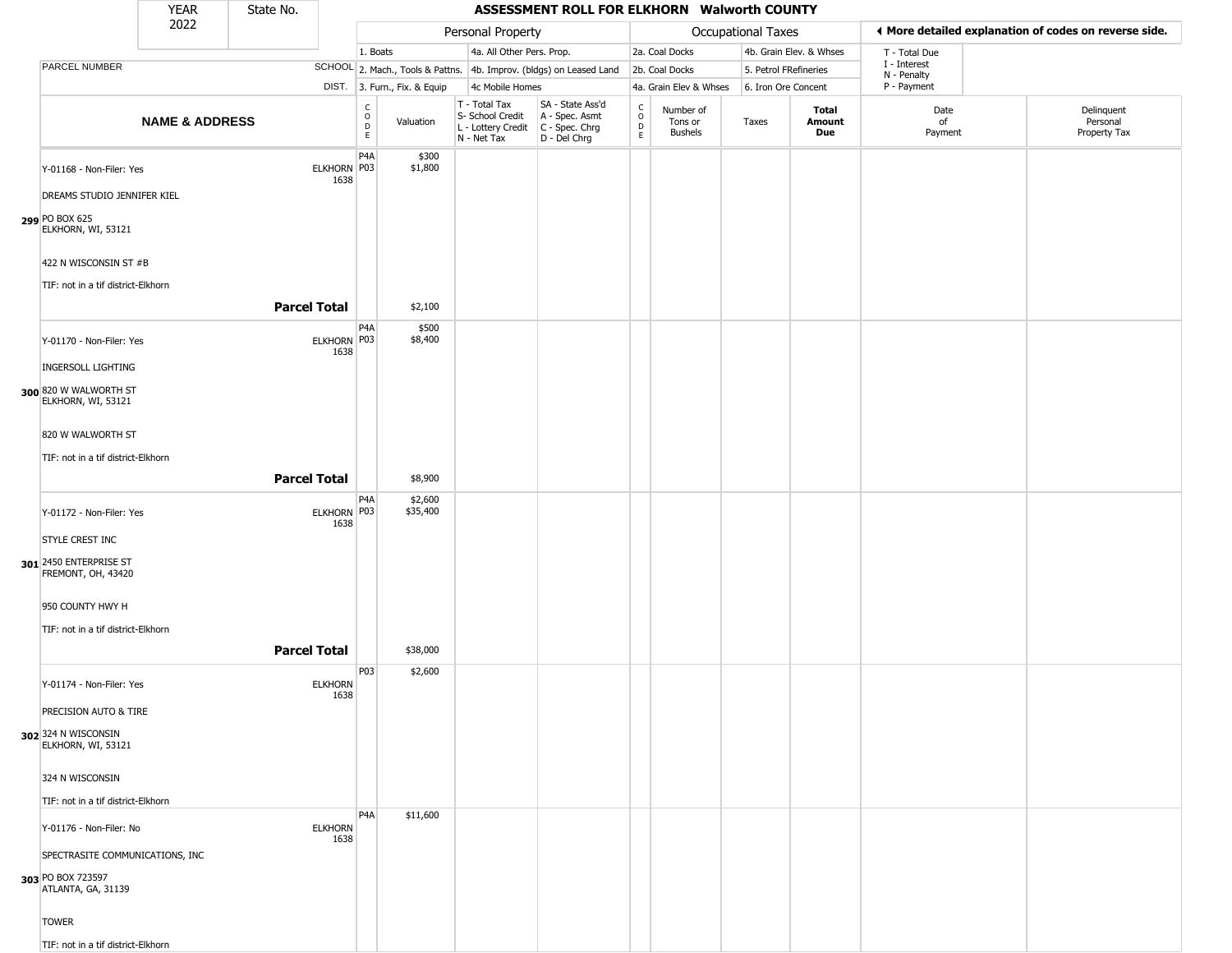|                                                                                                   | YEAR                      | State No.           |                        |                                             |                              |                                                                        | ASSESSMENT ROLL FOR ELKHORN Walworth COUNTY                            |                                              |                                        |                       |                         |                             |                                                       |
|---------------------------------------------------------------------------------------------------|---------------------------|---------------------|------------------------|---------------------------------------------|------------------------------|------------------------------------------------------------------------|------------------------------------------------------------------------|----------------------------------------------|----------------------------------------|-----------------------|-------------------------|-----------------------------|-------------------------------------------------------|
|                                                                                                   | 2022                      |                     |                        |                                             |                              | Personal Property                                                      |                                                                        |                                              |                                        | Occupational Taxes    |                         |                             | ♦ More detailed explanation of codes on reverse side. |
|                                                                                                   |                           |                     |                        | 1. Boats                                    |                              | 4a. All Other Pers. Prop.                                              |                                                                        |                                              | 2a. Coal Docks                         |                       | 4b. Grain Elev. & Whses | T - Total Due               |                                                       |
| PARCEL NUMBER                                                                                     |                           |                     |                        |                                             |                              |                                                                        | SCHOOL 2. Mach., Tools & Pattns. 4b. Improv. (bldgs) on Leased Land    |                                              | 2b. Coal Docks                         | 5. Petrol FRefineries |                         | I - Interest<br>N - Penalty |                                                       |
|                                                                                                   |                           |                     |                        |                                             | DIST. 3. Furn., Fix. & Equip | 4c Mobile Homes                                                        |                                                                        |                                              | 4a. Grain Elev & Whses                 | 6. Iron Ore Concent   |                         | P - Payment                 |                                                       |
|                                                                                                   | <b>NAME &amp; ADDRESS</b> |                     |                        | $\frac{C}{O}$<br>$\mathsf D$<br>$\mathsf E$ | Valuation                    | T - Total Tax<br>S- School Credit<br>L - Lottery Credit<br>N - Net Tax | SA - State Ass'd<br>A - Spec. Asmt<br>C - Spec. Chrg<br>$D - Del Chrg$ | $\int_{0}^{c}$<br>$\mathsf D$<br>$\mathsf E$ | Number of<br>Tons or<br><b>Bushels</b> | Taxes                 | Total<br>Amount<br>Due  | Date<br>of<br>Payment       | Delinquent<br>Personal<br>Property Tax                |
| Y-01177 - Non-Filer: No                                                                           |                           |                     | <b>ELKHORN</b><br>1638 | P03                                         | \$8,100                      |                                                                        |                                                                        |                                              |                                        |                       |                         |                             |                                                       |
| LYTX, INC<br>304 PO BOX 80615<br>INDIANAPOLIS, IN, 46280                                          |                           |                     |                        |                                             |                              |                                                                        |                                                                        |                                              |                                        |                       |                         |                             |                                                       |
| 265 E O'CONNOR DR                                                                                 |                           |                     |                        |                                             |                              |                                                                        |                                                                        |                                              |                                        |                       |                         |                             |                                                       |
| TIF: not in a tif district-Elkhorn                                                                |                           |                     |                        |                                             |                              |                                                                        |                                                                        |                                              |                                        |                       |                         |                             |                                                       |
| Y-01180 - Non-Filer: Yes                                                                          |                           |                     | <b>ELKHORN</b><br>1638 | P03                                         | \$26,600                     |                                                                        |                                                                        |                                              |                                        |                       |                         |                             |                                                       |
| JACK RABBIT FIZZ<br>305 11 E WALWORTH ST<br>ELKHORN, WI, 53121                                    |                           |                     |                        |                                             |                              |                                                                        |                                                                        |                                              |                                        |                       |                         |                             |                                                       |
| 11 E WALWORTH ST                                                                                  |                           |                     |                        |                                             |                              |                                                                        |                                                                        |                                              |                                        |                       |                         |                             |                                                       |
| TIF: not in a tif district-Elkhorn                                                                |                           |                     |                        |                                             |                              |                                                                        |                                                                        |                                              |                                        |                       |                         |                             |                                                       |
| Y-01181 - Non-Filer: No                                                                           |                           |                     | ELKHORN P03<br>1638    | P <sub>4</sub> A                            | \$300<br>\$146,700           |                                                                        |                                                                        |                                              |                                        |                       |                         |                             |                                                       |
| CASEY'S MARKETING COMPANY CASEY'S GENERAL STORE #3711<br>306 PO BOX 54288<br>LEXINGTON, KY, 40555 |                           |                     |                        |                                             |                              |                                                                        |                                                                        |                                              |                                        |                       |                         |                             |                                                       |
| 109 W MARKET ST                                                                                   |                           |                     |                        |                                             |                              |                                                                        |                                                                        |                                              |                                        |                       |                         |                             |                                                       |
| TIF: not in a tif district-Elkhorn                                                                |                           | <b>Parcel Total</b> |                        |                                             | \$147,000                    |                                                                        |                                                                        |                                              |                                        |                       |                         |                             |                                                       |
| Y-01182 - Non-Filer: Yes                                                                          |                           |                     | <b>ELKHORN</b><br>1638 | P03                                         | \$5,500                      |                                                                        |                                                                        |                                              |                                        |                       |                         |                             |                                                       |
| STOHL FINISHING, INC DAVID STOHL                                                                  |                           |                     |                        |                                             |                              |                                                                        |                                                                        |                                              |                                        |                       |                         |                             |                                                       |
| 307 N6727 UNIVERSITY RD<br>ELKHORN, WI, 53121                                                     |                           |                     |                        |                                             |                              |                                                                        |                                                                        |                                              |                                        |                       |                         |                             |                                                       |
| 1 DEPOT LANE, UNIT C                                                                              |                           |                     |                        |                                             |                              |                                                                        |                                                                        |                                              |                                        |                       |                         |                             |                                                       |
| TIF: not in a tif district-Elkhorn                                                                |                           |                     |                        |                                             |                              |                                                                        |                                                                        |                                              |                                        |                       |                         |                             |                                                       |
| Y-01184 - Non-Filer: Yes                                                                          |                           |                     | <b>ELKHORN</b><br>1638 | P03                                         | \$6,600                      |                                                                        |                                                                        |                                              |                                        |                       |                         |                             |                                                       |
| LAKES AREA REALTORS ASSOCIATION<br>308 1560 N COUNTRY CLUB PARKWAY #C<br>ELKHORN, WI, 53121       |                           |                     |                        |                                             |                              |                                                                        |                                                                        |                                              |                                        |                       |                         |                             |                                                       |
| 1560 N COUNTRY CLUB PARKWAY #C                                                                    |                           |                     |                        |                                             |                              |                                                                        |                                                                        |                                              |                                        |                       |                         |                             |                                                       |
| TIF: not in a tif district-Elkhorn                                                                |                           |                     |                        |                                             |                              |                                                                        |                                                                        |                                              |                                        |                       |                         |                             |                                                       |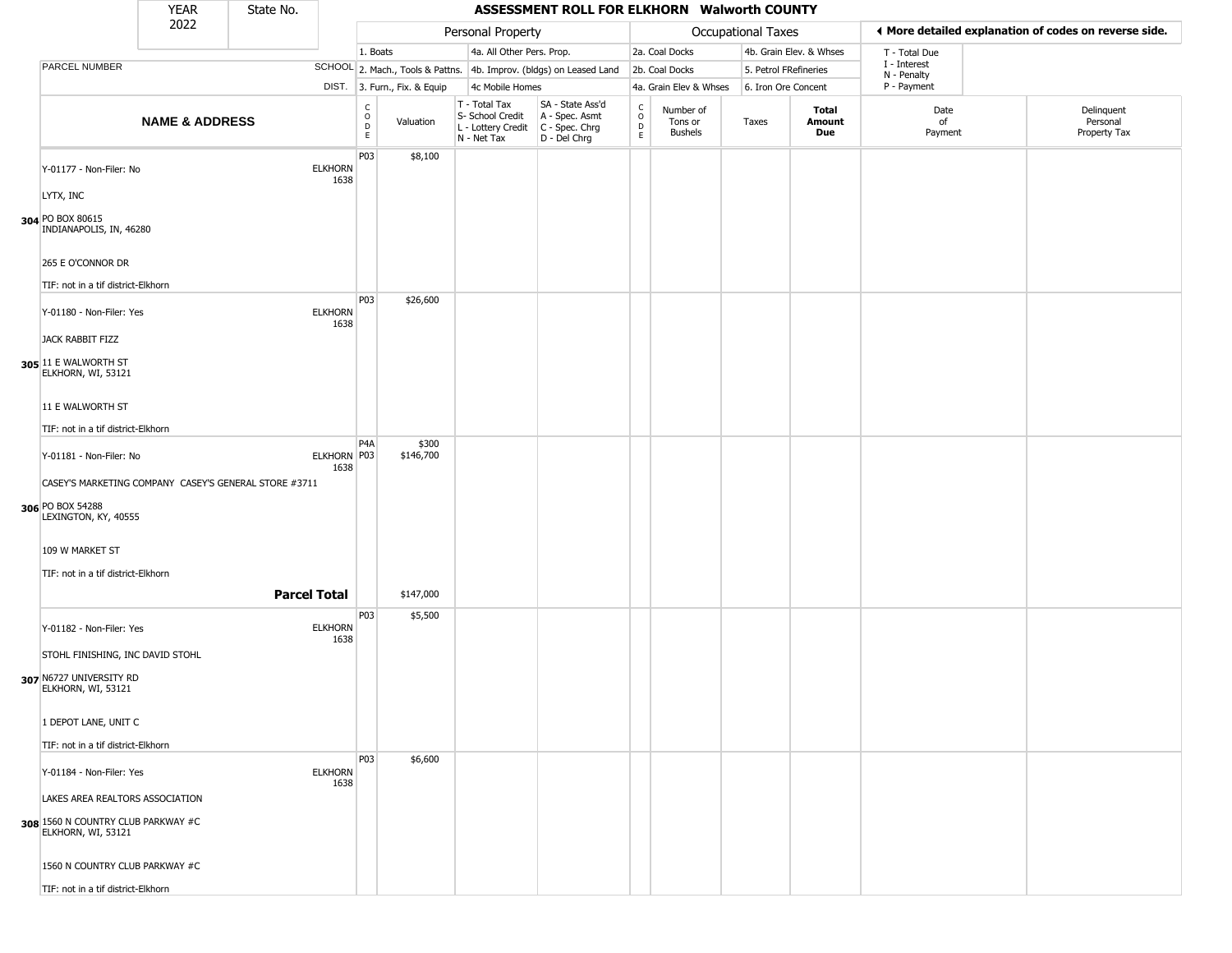|                                                                                | <b>YEAR</b>               | State No. |                        |                                             |                              |                                                                        | ASSESSMENT ROLL FOR ELKHORN Walworth COUNTY                          |                                              |                                        |                       |                         |                             |                                                       |
|--------------------------------------------------------------------------------|---------------------------|-----------|------------------------|---------------------------------------------|------------------------------|------------------------------------------------------------------------|----------------------------------------------------------------------|----------------------------------------------|----------------------------------------|-----------------------|-------------------------|-----------------------------|-------------------------------------------------------|
|                                                                                | 2022                      |           |                        |                                             |                              | Personal Property                                                      |                                                                      |                                              |                                        | Occupational Taxes    |                         |                             | ♦ More detailed explanation of codes on reverse side. |
|                                                                                |                           |           |                        | 1. Boats                                    |                              | 4a. All Other Pers. Prop.                                              |                                                                      |                                              | 2a. Coal Docks                         |                       | 4b. Grain Elev. & Whses | T - Total Due               |                                                       |
| PARCEL NUMBER                                                                  |                           |           |                        |                                             |                              |                                                                        | SCHOOL 2. Mach., Tools & Pattns. 4b. Improv. (bldgs) on Leased Land  |                                              | 2b. Coal Docks                         | 5. Petrol FRefineries |                         | I - Interest<br>N - Penalty |                                                       |
|                                                                                |                           |           |                        |                                             | DIST. 3. Furn., Fix. & Equip | 4c Mobile Homes                                                        |                                                                      |                                              | 4a. Grain Elev & Whses                 | 6. Iron Ore Concent   |                         | P - Payment                 |                                                       |
|                                                                                | <b>NAME &amp; ADDRESS</b> |           |                        | $\frac{C}{O}$<br>$\mathsf D$<br>$\mathsf E$ | Valuation                    | T - Total Tax<br>S- School Credit<br>L - Lottery Credit<br>N - Net Tax | SA - State Ass'd<br>A - Spec. Asmt<br>C - Spec. Chrg<br>D - Del Chrg | $\int_{0}^{c}$<br>$\mathsf D$<br>$\mathsf E$ | Number of<br>Tons or<br><b>Bushels</b> | Taxes                 | Total<br>Amount<br>Due  | Date<br>of<br>Payment       | Delinquent<br>Personal<br>Property Tax                |
| Y-01185 - Non-Filer: Yes<br>CONCRETE WORKS PHILLIP HEGBERG                     |                           |           | <b>ELKHORN</b><br>1638 | P03                                         | \$2,600                      |                                                                        |                                                                      |                                              |                                        |                       |                         |                             |                                                       |
| 309 PO BOX 611<br>ELKHORN, WI, 53121                                           |                           |           |                        |                                             |                              |                                                                        |                                                                      |                                              |                                        |                       |                         |                             |                                                       |
| 1950 N WISCONSIN #8C                                                           |                           |           |                        |                                             |                              |                                                                        |                                                                      |                                              |                                        |                       |                         |                             |                                                       |
| TIF: not in a tif district-Elkhorn<br>Y-01186 - Non-Filer: Yes                 |                           |           | <b>ELKHORN</b><br>1638 | P03                                         | \$4,000                      |                                                                        |                                                                      |                                              |                                        |                       |                         |                             |                                                       |
| MANN SISTERS, LLC<br>310 1950 N WISCONSIN 2A<br>ELKHORN, WI, 53121             |                           |           |                        |                                             |                              |                                                                        |                                                                      |                                              |                                        |                       |                         |                             |                                                       |
| 1950 N WISCONSIN #5                                                            |                           |           |                        |                                             |                              |                                                                        |                                                                      |                                              |                                        |                       |                         |                             |                                                       |
| TIF: not in a tif district-Elkhorn                                             |                           |           |                        | P03                                         | \$7,400                      |                                                                        |                                                                      |                                              |                                        |                       |                         |                             |                                                       |
| Y-01187 - Non-Filer: No                                                        |                           |           | <b>ELKHORN</b><br>1638 |                                             |                              |                                                                        |                                                                      |                                              |                                        |                       |                         |                             |                                                       |
| PETERS SMALL ENGINE CLINIC ANDY PETERS<br>311 PO BOX 193<br>ELKHORN, WI, 53121 |                           |           |                        |                                             |                              |                                                                        |                                                                      |                                              |                                        |                       |                         |                             |                                                       |
| 265 S CHURCH ST                                                                |                           |           |                        |                                             |                              |                                                                        |                                                                      |                                              |                                        |                       |                         |                             |                                                       |
| TIF: not in a tif district-Elkhorn                                             |                           |           |                        |                                             |                              |                                                                        |                                                                      |                                              |                                        |                       |                         |                             |                                                       |
| Y-01190 - Non-Filer: Yes<br>BOX DROP ELKHORN, LLC ROB KLEIN                    |                           |           | <b>ELKHORN</b><br>1638 | P03                                         | \$4,000                      |                                                                        |                                                                      |                                              |                                        |                       |                         |                             |                                                       |
| 312 10 S WASHINGTON ST<br>ELKHORN, WI, 53121                                   |                           |           |                        |                                             |                              |                                                                        |                                                                      |                                              |                                        |                       |                         |                             |                                                       |
| 10 S WASHINGTON ST, 23-25 E WALWORTH                                           |                           |           |                        |                                             |                              |                                                                        |                                                                      |                                              |                                        |                       |                         |                             |                                                       |
| TIF: not in a tif district-Elkhorn                                             |                           |           |                        |                                             |                              |                                                                        |                                                                      |                                              |                                        |                       |                         |                             |                                                       |
| Y-01192 - Non-Filer: No                                                        |                           |           | ELKHORN P03<br>1638    | P <sub>4</sub> A                            | \$100<br>\$6,800             |                                                                        |                                                                      |                                              |                                        |                       |                         |                             |                                                       |
| LAKE GENEVA COFFEE ROASTERY, INC JEREMIAH FOX                                  |                           |           |                        |                                             |                              |                                                                        |                                                                      |                                              |                                        |                       |                         |                             |                                                       |
| 313 14 E ROCKWELL ST<br>ELKHORN, WI, 53121                                     |                           |           |                        |                                             |                              |                                                                        |                                                                      |                                              |                                        |                       |                         |                             |                                                       |
| 1 DEPOT LANE, UNIT D                                                           |                           |           |                        |                                             |                              |                                                                        |                                                                      |                                              |                                        |                       |                         |                             |                                                       |
| TIF: not in a tif district-Elkhorn                                             |                           |           |                        |                                             |                              |                                                                        |                                                                      |                                              |                                        |                       |                         |                             |                                                       |
|                                                                                |                           |           | <b>Parcel Total</b>    |                                             | \$6,900                      |                                                                        |                                                                      |                                              |                                        |                       |                         |                             |                                                       |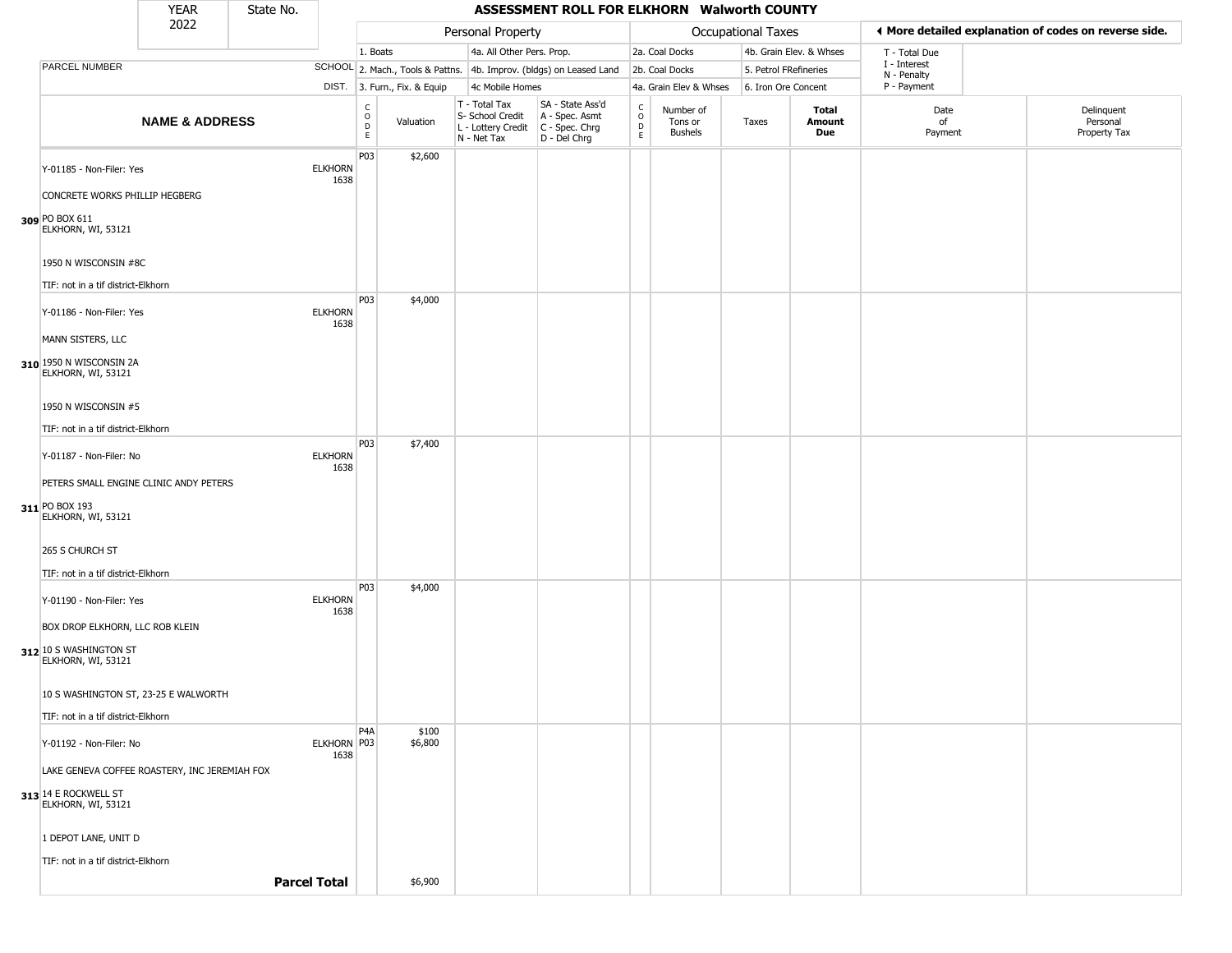|                                                                                       | <b>YEAR</b>               | State No. |                        |                                                |                              |                                                                        | ASSESSMENT ROLL FOR ELKHORN Walworth COUNTY                          |                                                 |                                 |                       |                         |                             |                                                       |
|---------------------------------------------------------------------------------------|---------------------------|-----------|------------------------|------------------------------------------------|------------------------------|------------------------------------------------------------------------|----------------------------------------------------------------------|-------------------------------------------------|---------------------------------|-----------------------|-------------------------|-----------------------------|-------------------------------------------------------|
|                                                                                       | 2022                      |           |                        |                                                |                              | Personal Property                                                      |                                                                      |                                                 |                                 | Occupational Taxes    |                         |                             | ♦ More detailed explanation of codes on reverse side. |
|                                                                                       |                           |           |                        | 1. Boats                                       |                              | 4a. All Other Pers. Prop.                                              |                                                                      |                                                 | 2a. Coal Docks                  |                       | 4b. Grain Elev. & Whses | T - Total Due               |                                                       |
| PARCEL NUMBER                                                                         |                           |           |                        |                                                |                              |                                                                        | SCHOOL 2. Mach., Tools & Pattns. 4b. Improv. (bldgs) on Leased Land  |                                                 | 2b. Coal Docks                  | 5. Petrol FRefineries |                         | I - Interest<br>N - Penalty |                                                       |
|                                                                                       |                           |           |                        |                                                | DIST. 3. Furn., Fix. & Equip | 4c Mobile Homes                                                        |                                                                      |                                                 | 4a. Grain Elev & Whses          | 6. Iron Ore Concent   |                         | P - Payment                 |                                                       |
|                                                                                       | <b>NAME &amp; ADDRESS</b> |           |                        | $\begin{matrix} 0 \\ 0 \\ D \end{matrix}$<br>E | Valuation                    | T - Total Tax<br>S- School Credit<br>L - Lottery Credit<br>N - Net Tax | SA - State Ass'd<br>A - Spec. Asmt<br>C - Spec. Chrg<br>D - Del Chrg | $\begin{array}{c} C \\ O \\ D \\ E \end{array}$ | Number of<br>Tons or<br>Bushels | Taxes                 | Total<br>Amount<br>Due  | Date<br>of<br>Payment       | Delinquent<br>Personal<br>Property Tax                |
| Y-01193 - Non-Filer: No<br>BANKRUPTCY LAW CENTER, LLP KRISTIE RADLOFF                 |                           |           | <b>ELKHORN</b><br>1638 |                                                | \$0                          |                                                                        |                                                                      |                                                 |                                 |                       |                         |                             |                                                       |
| 314 11737 W NORTH AVE<br>WAUWATOSA, WI, 53226                                         |                           |           |                        |                                                |                              |                                                                        |                                                                      |                                                 |                                 |                       |                         |                             |                                                       |
| 204 E WALWORTH ST                                                                     |                           |           |                        |                                                |                              |                                                                        |                                                                      |                                                 |                                 |                       |                         |                             |                                                       |
| TIF: not in a tif district-Elkhorn                                                    |                           |           |                        |                                                |                              |                                                                        |                                                                      |                                                 |                                 |                       |                         |                             |                                                       |
| Y-01194 - Non-Filer: Yes                                                              |                           |           | <b>ELKHORN</b><br>1638 | P03                                            | \$2,600                      |                                                                        |                                                                      |                                                 |                                 |                       |                         |                             |                                                       |
| KEISLER CONTRACTORS, LLC MIKE KEISLER                                                 |                           |           |                        |                                                |                              |                                                                        |                                                                      |                                                 |                                 |                       |                         |                             |                                                       |
| 315 600 NATHAN LANE<br>ELKHORN, WI, 53121                                             |                           |           |                        |                                                |                              |                                                                        |                                                                      |                                                 |                                 |                       |                         |                             |                                                       |
| 600 NATHAN LANE                                                                       |                           |           |                        |                                                |                              |                                                                        |                                                                      |                                                 |                                 |                       |                         |                             |                                                       |
| TIF: not in a tif district-Elkhorn                                                    |                           |           |                        |                                                |                              |                                                                        |                                                                      |                                                 |                                 |                       |                         |                             |                                                       |
| Y-01195 - Non-Filer: No                                                               |                           |           | ELKHORN P4A<br>1638    | P <sub>03</sub>                                | \$3,300<br>\$16,700          |                                                                        |                                                                      |                                                 |                                 |                       |                         |                             |                                                       |
| ATHLETICO LTD C/O MARVIN F POER AND COMPANY<br>316 PO BOX 802206<br>DALLAS, TX, 75380 |                           |           |                        |                                                |                              |                                                                        |                                                                      |                                                 |                                 |                       |                         |                             |                                                       |
| 1020 N WISCONSIN ST                                                                   |                           |           |                        |                                                |                              |                                                                        |                                                                      |                                                 |                                 |                       |                         |                             |                                                       |
| TIF: not in a tif district-Elkhorn                                                    |                           |           |                        |                                                |                              |                                                                        |                                                                      |                                                 |                                 |                       |                         |                             |                                                       |
|                                                                                       |                           |           | <b>Parcel Total</b>    |                                                | \$20,000                     |                                                                        |                                                                      |                                                 |                                 |                       |                         |                             |                                                       |
| Y-01196 - Non-Filer: Yes                                                              |                           |           | <b>ELKHORN</b><br>1638 | P03                                            | \$4,800                      |                                                                        |                                                                      |                                                 |                                 |                       |                         |                             |                                                       |
| CHILD & FAMILY THERAPEUTIC SYSTEMS CARYN STANDALL                                     |                           |           |                        |                                                |                              |                                                                        |                                                                      |                                                 |                                 |                       |                         |                             |                                                       |
| 317 4811 S 76TH ST<br>GREENFIELD, WI, 53220                                           |                           |           |                        |                                                |                              |                                                                        |                                                                      |                                                 |                                 |                       |                         |                             |                                                       |
| 101 W EVERGREEN PKWY #1                                                               |                           |           |                        |                                                |                              |                                                                        |                                                                      |                                                 |                                 |                       |                         |                             |                                                       |
| TIF: not in a tif district-Elkhorn                                                    |                           |           |                        |                                                |                              |                                                                        |                                                                      |                                                 |                                 |                       |                         |                             |                                                       |
| Y-01197 - Non-Filer: Yes                                                              |                           |           | <b>ELKHORN</b><br>1638 | P03                                            | \$20,000                     |                                                                        |                                                                      |                                                 |                                 |                       |                         |                             |                                                       |
| KINDRED HEARTS AMY HENNIG                                                             |                           |           |                        |                                                |                              |                                                                        |                                                                      |                                                 |                                 |                       |                         |                             |                                                       |
| 318 PO BOX 129<br>GREEN LAKE, WI, 54941                                               |                           |           |                        |                                                |                              |                                                                        |                                                                      |                                                 |                                 |                       |                         |                             |                                                       |
| 450 E GENEVA ST                                                                       |                           |           |                        |                                                |                              |                                                                        |                                                                      |                                                 |                                 |                       |                         |                             |                                                       |
| TIF: not in a tif district-Elkhorn                                                    |                           |           |                        |                                                |                              |                                                                        |                                                                      |                                                 |                                 |                       |                         |                             |                                                       |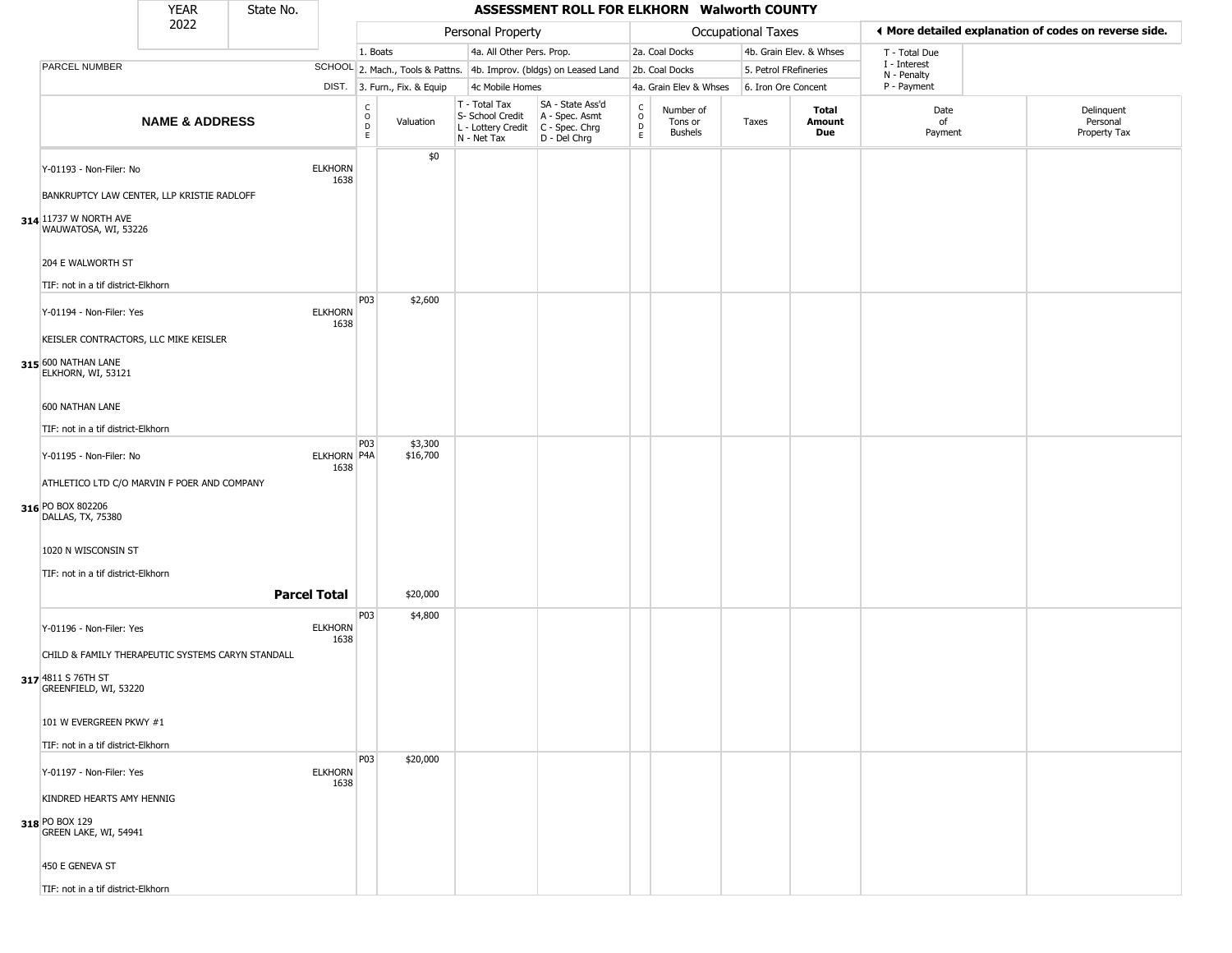|                                                                                                                          | <b>YEAR</b>               | State No. |                        |                                   |                              |                                                                        | ASSESSMENT ROLL FOR ELKHORN Walworth COUNTY                          |                                     |                                        |                       |                         |                             |                                                       |
|--------------------------------------------------------------------------------------------------------------------------|---------------------------|-----------|------------------------|-----------------------------------|------------------------------|------------------------------------------------------------------------|----------------------------------------------------------------------|-------------------------------------|----------------------------------------|-----------------------|-------------------------|-----------------------------|-------------------------------------------------------|
|                                                                                                                          | 2022                      |           |                        |                                   |                              | Personal Property                                                      |                                                                      |                                     |                                        | Occupational Taxes    |                         |                             | ◀ More detailed explanation of codes on reverse side. |
|                                                                                                                          |                           |           |                        | 1. Boats                          |                              | 4a. All Other Pers. Prop.                                              |                                                                      |                                     | 2a. Coal Docks                         |                       | 4b. Grain Elev. & Whses | T - Total Due               |                                                       |
| PARCEL NUMBER                                                                                                            |                           |           |                        |                                   |                              |                                                                        | SCHOOL 2. Mach., Tools & Pattns. 4b. Improv. (bldgs) on Leased Land  |                                     | 2b. Coal Docks                         | 5. Petrol FRefineries |                         | I - Interest<br>N - Penalty |                                                       |
|                                                                                                                          |                           |           |                        |                                   | DIST. 3. Furn., Fix. & Equip | 4c Mobile Homes                                                        |                                                                      |                                     | 4a. Grain Elev & Whses                 | 6. Iron Ore Concent   |                         | P - Payment                 |                                                       |
|                                                                                                                          | <b>NAME &amp; ADDRESS</b> |           |                        | $\frac{c}{0}$<br>$\mathsf D$<br>E | Valuation                    | T - Total Tax<br>S- School Credit<br>L - Lottery Credit<br>N - Net Tax | SA - State Ass'd<br>A - Spec. Asmt<br>C - Spec. Chrg<br>D - Del Chrg | $\frac{c}{0}$<br>$_{\rm E}^{\rm D}$ | Number of<br>Tons or<br><b>Bushels</b> | Taxes                 | Total<br>Amount<br>Due  | Date<br>of<br>Payment       | Delinquent<br>Personal<br>Property Tax                |
| Y-01198 - Non-Filer: Yes<br>FERRELLGAS, LP DBA FERRELLGAS/BLUE RHINO<br>319 ONE LIBERTY PLAZA                            |                           |           | <b>ELKHORN</b><br>1638 | P <sub>4</sub> A                  | \$5,000                      |                                                                        |                                                                      |                                     |                                        |                       |                         |                             |                                                       |
| LIBERTY, MO, 64068<br>VARIOUS<br>TIF: not in a tif district-Elkhorn                                                      |                           |           |                        |                                   |                              |                                                                        |                                                                      |                                     |                                        |                       |                         |                             |                                                       |
| Y-01199 - Non-Filer: No<br>ASCENTIUM CAPITAL, LLC C/O ADVANCED PROP TAX COMPLIANCE                                       |                           |           | <b>ELKHORN</b><br>1638 | P03                               | \$94,100                     |                                                                        |                                                                      |                                     |                                        |                       |                         |                             |                                                       |
| 320 1611 N INTERSTATE 35E, STE 428<br>CARROLLTON, TX, 75006-8616<br><b>VARIOUS</b><br>TIF: not in a tif district-Elkhorn |                           |           |                        |                                   |                              |                                                                        |                                                                      |                                     |                                        |                       |                         |                             |                                                       |
| Y-01200 - Non-Filer: No<br>WABASHA LEASING, LLC                                                                          |                           |           | <b>ELKHORN</b><br>1638 | P <sub>0</sub> 3                  | \$2,600                      |                                                                        |                                                                      |                                     |                                        |                       |                         |                             |                                                       |
| 321 PO BOX 80615<br>INDIANAPOLIS, IN, 46280<br>VARIOUS<br>TIF: not in a tif district-Elkhorn                             |                           |           |                        |                                   |                              |                                                                        |                                                                      |                                     |                                        |                       |                         |                             |                                                       |
| Y-01201 - Non-Filer: No<br>FIRST CITIZENS BANK & TRUST COMPANY C/O RYAN TAX COMPLIANCE<br>SERVICE, LLC                   |                           |           | <b>ELKHORN</b><br>1638 | P <sub>0</sub> 3                  | \$42,600                     |                                                                        |                                                                      |                                     |                                        |                       |                         |                             |                                                       |
| 322 PO BOX 460709<br>HOUSTON, TX, 77056<br>VARIOUS                                                                       |                           |           |                        |                                   |                              |                                                                        |                                                                      |                                     |                                        |                       |                         |                             |                                                       |
|                                                                                                                          |                           |           |                        |                                   |                              |                                                                        |                                                                      |                                     |                                        |                       |                         |                             |                                                       |
| TIF: not in a tif district-Elkhorn<br>Y-01204 - Non-Filer: No                                                            |                           |           | <b>ELKHORN</b><br>1638 | P03                               | \$4,000                      |                                                                        |                                                                      |                                     |                                        |                       |                         |                             |                                                       |
| VITALITY FOOD SERVICE, INC C/O PROPERTY TAX<br>323 PO BOX 330219<br>NASHVILLE, TN, 37203                                 |                           |           |                        |                                   |                              |                                                                        |                                                                      |                                     |                                        |                       |                         |                             |                                                       |
| 40 W HIDDEN TRAIL                                                                                                        |                           |           |                        |                                   |                              |                                                                        |                                                                      |                                     |                                        |                       |                         |                             |                                                       |
| TIF: not in a tif district-Elkhorn                                                                                       |                           |           |                        |                                   |                              |                                                                        |                                                                      |                                     |                                        |                       |                         |                             |                                                       |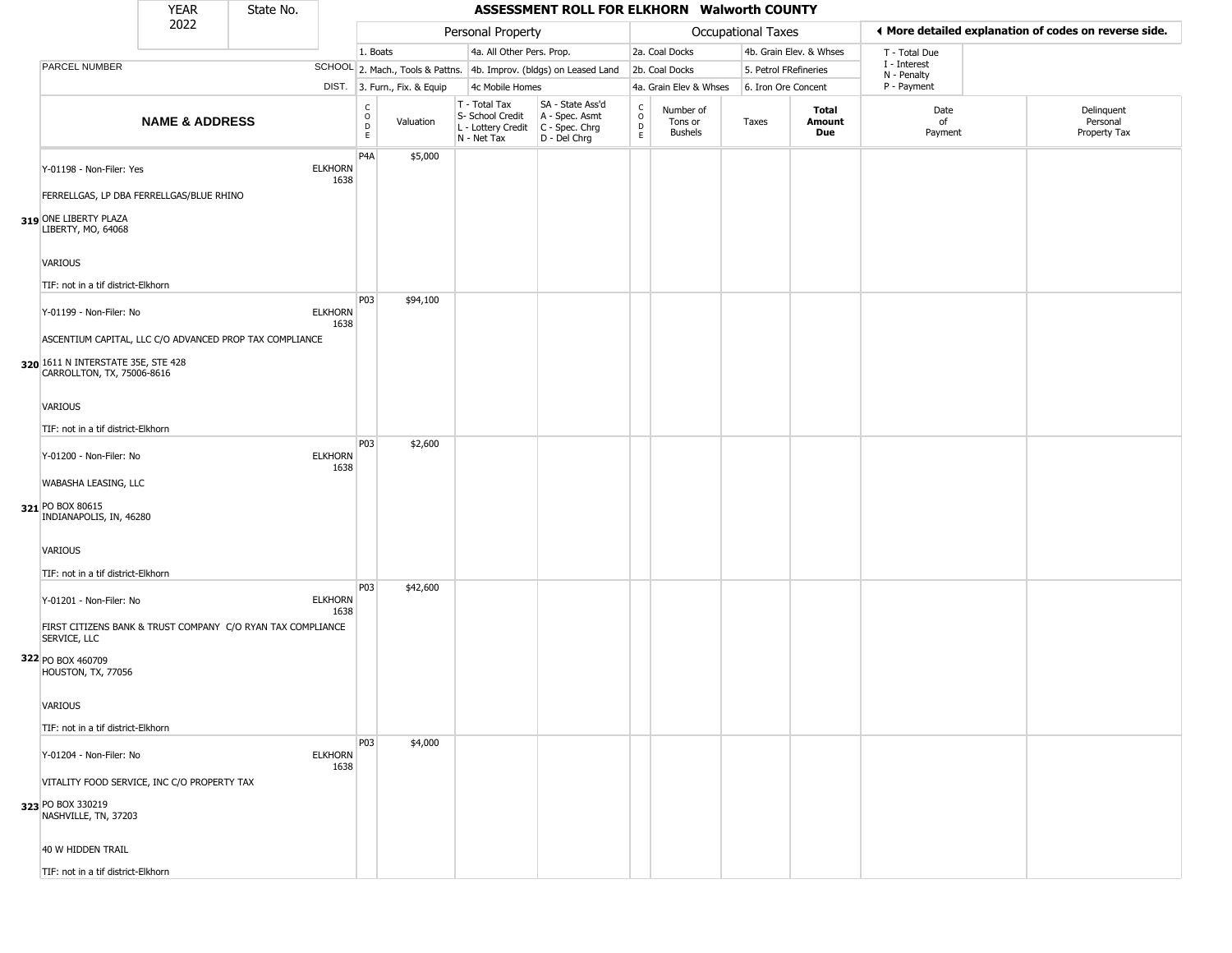|                                                            | YEAR                      | State No.           |                        |                        |                              |                                                                        | ASSESSMENT ROLL FOR ELKHORN Walworth COUNTY                          |                                   |                                        |                       |                               |                             |                                                       |
|------------------------------------------------------------|---------------------------|---------------------|------------------------|------------------------|------------------------------|------------------------------------------------------------------------|----------------------------------------------------------------------|-----------------------------------|----------------------------------------|-----------------------|-------------------------------|-----------------------------|-------------------------------------------------------|
|                                                            | 2022                      |                     |                        |                        |                              | Personal Property                                                      |                                                                      |                                   |                                        | Occupational Taxes    |                               |                             | ♦ More detailed explanation of codes on reverse side. |
|                                                            |                           |                     |                        | 1. Boats               |                              | 4a. All Other Pers. Prop.                                              |                                                                      |                                   | 2a. Coal Docks                         |                       | 4b. Grain Elev. & Whses       | T - Total Due               |                                                       |
| PARCEL NUMBER                                              |                           |                     |                        |                        |                              |                                                                        | SCHOOL 2. Mach., Tools & Pattns. 4b. Improv. (bldgs) on Leased Land  |                                   | 2b. Coal Docks                         | 5. Petrol FRefineries |                               | I - Interest<br>N - Penalty |                                                       |
|                                                            |                           |                     |                        |                        | DIST. 3. Furn., Fix. & Equip | 4c Mobile Homes                                                        |                                                                      |                                   | 4a. Grain Elev & Whses                 | 6. Iron Ore Concent   |                               | P - Payment                 |                                                       |
|                                                            | <b>NAME &amp; ADDRESS</b> |                     |                        | C<br>$\circ$<br>D<br>E | Valuation                    | T - Total Tax<br>S- School Credit<br>L - Lottery Credit<br>N - Net Tax | SA - State Ass'd<br>A - Spec. Asmt<br>C - Spec. Chrg<br>D - Del Chrg | $\mathsf{C}$<br>$\circ$<br>D<br>E | Number of<br>Tons or<br><b>Bushels</b> | Taxes                 | <b>Total</b><br>Amount<br>Due | Date<br>of<br>Payment       | Delinquent<br>Personal<br>Property Tax                |
| Y-01206 - Non-Filer: No                                    |                           |                     | ELKHORN P03<br>1638    | P4A                    | \$200<br>\$12,600            |                                                                        |                                                                      |                                   |                                        |                       |                               |                             |                                                       |
| SIERRA INSURANCE MARKETING, LLC JOSH TROXEL                |                           |                     |                        |                        |                              |                                                                        |                                                                      |                                   |                                        |                       |                               |                             |                                                       |
| 324 16 S BROAD ST, STE 1<br>ELKHORN, WI, 53121             |                           |                     |                        |                        |                              |                                                                        |                                                                      |                                   |                                        |                       |                               |                             |                                                       |
| 16 S BROAD ST, STE 1<br>TIF: not in a tif district-Elkhorn |                           |                     |                        |                        |                              |                                                                        |                                                                      |                                   |                                        |                       |                               |                             |                                                       |
|                                                            |                           | <b>Parcel Total</b> |                        |                        | \$12,800                     |                                                                        |                                                                      |                                   |                                        |                       |                               |                             |                                                       |
|                                                            |                           |                     |                        | P03                    | \$6,100                      |                                                                        |                                                                      |                                   |                                        |                       |                               |                             |                                                       |
| Y-01208 - Non-Filer: Yes                                   |                           |                     | <b>ELKHORN</b><br>1638 |                        |                              |                                                                        |                                                                      |                                   |                                        |                       |                               |                             |                                                       |
| COUNTRYSIDE CLASSICS                                       |                           |                     |                        |                        |                              |                                                                        |                                                                      |                                   |                                        |                       |                               |                             |                                                       |
| 325 1525 N COUNTRY CLUB PKWY, UNIT 2<br>ELKHORN, WI, 53121 |                           |                     |                        |                        |                              |                                                                        |                                                                      |                                   |                                        |                       |                               |                             |                                                       |
| 1525 N COUNTRY CLUB PKWY, UNIT 2                           |                           |                     |                        |                        |                              |                                                                        |                                                                      |                                   |                                        |                       |                               |                             |                                                       |
| TIF: not in a tif district-Elkhorn                         |                           |                     |                        |                        |                              |                                                                        |                                                                      |                                   |                                        |                       |                               |                             |                                                       |
| Y-01209 - Non-Filer: Yes                                   |                           |                     | ELKHORN P03            | P4A                    | \$3,200<br>\$41,700          |                                                                        |                                                                      |                                   |                                        |                       |                               |                             |                                                       |
|                                                            |                           |                     | 1638                   |                        |                              |                                                                        |                                                                      |                                   |                                        |                       |                               |                             |                                                       |
| AMERICA'S LIQUOR JESUS F SANDOVAL                          |                           |                     |                        |                        |                              |                                                                        |                                                                      |                                   |                                        |                       |                               |                             |                                                       |
| 326 9 N LINCOLN ST<br>ELKHORN, WI, 53121                   |                           |                     |                        |                        |                              |                                                                        |                                                                      |                                   |                                        |                       |                               |                             |                                                       |
| 9 N LINCOLN ST                                             |                           |                     |                        |                        |                              |                                                                        |                                                                      |                                   |                                        |                       |                               |                             |                                                       |
| TIF: not in a tif district-Elkhorn                         |                           |                     |                        |                        |                              |                                                                        |                                                                      |                                   |                                        |                       |                               |                             |                                                       |
|                                                            |                           | <b>Parcel Total</b> |                        |                        | \$44,900                     |                                                                        |                                                                      |                                   |                                        |                       |                               |                             |                                                       |
| Y-01210 - Non-Filer: No                                    |                           |                     | ELKHORN P03<br>1638    | P4A                    | \$168,600<br>\$607,100       |                                                                        |                                                                      |                                   |                                        |                       |                               |                             |                                                       |
| LOVES TRAVEL STOPS & COUNTRY STORES C/O RYAN LLC           |                           |                     |                        |                        |                              |                                                                        |                                                                      |                                   |                                        |                       |                               |                             |                                                       |
| 327 PO BOX 5256<br>OAKBROOK, IL, 60522-5256                |                           |                     |                        |                        |                              |                                                                        |                                                                      |                                   |                                        |                       |                               |                             |                                                       |
| 100 E COMMERCE ST, #A & #B                                 |                           |                     |                        |                        |                              |                                                                        |                                                                      |                                   |                                        |                       |                               |                             |                                                       |
| TIF: TID #4-Elkhorn                                        |                           |                     |                        |                        |                              |                                                                        |                                                                      |                                   |                                        |                       |                               |                             |                                                       |
|                                                            |                           | <b>Parcel Total</b> |                        |                        | \$775,700                    |                                                                        |                                                                      |                                   |                                        |                       |                               |                             |                                                       |
| Y-01212 - Non-Filer: Yes                                   |                           |                     | <b>ELKHORN</b><br>1638 | P03                    | \$5,500                      |                                                                        |                                                                      |                                   |                                        |                       |                               |                             |                                                       |
| ELASTOMEROS TECNICOS MOLDEADOS DBA TROSTEL                 |                           |                     |                        |                        |                              |                                                                        |                                                                      |                                   |                                        |                       |                               |                             |                                                       |
| 328 1501 N COUNTRY CLUB PKWY, A & B<br>ELKHORN, WI, 53121  |                           |                     |                        |                        |                              |                                                                        |                                                                      |                                   |                                        |                       |                               |                             |                                                       |
| 1501 N COUNTRY CLUB PKWY, A & B                            |                           |                     |                        |                        |                              |                                                                        |                                                                      |                                   |                                        |                       |                               |                             |                                                       |
| TIF: not in a tif district-Elkhorn                         |                           |                     |                        |                        |                              |                                                                        |                                                                      |                                   |                                        |                       |                               |                             |                                                       |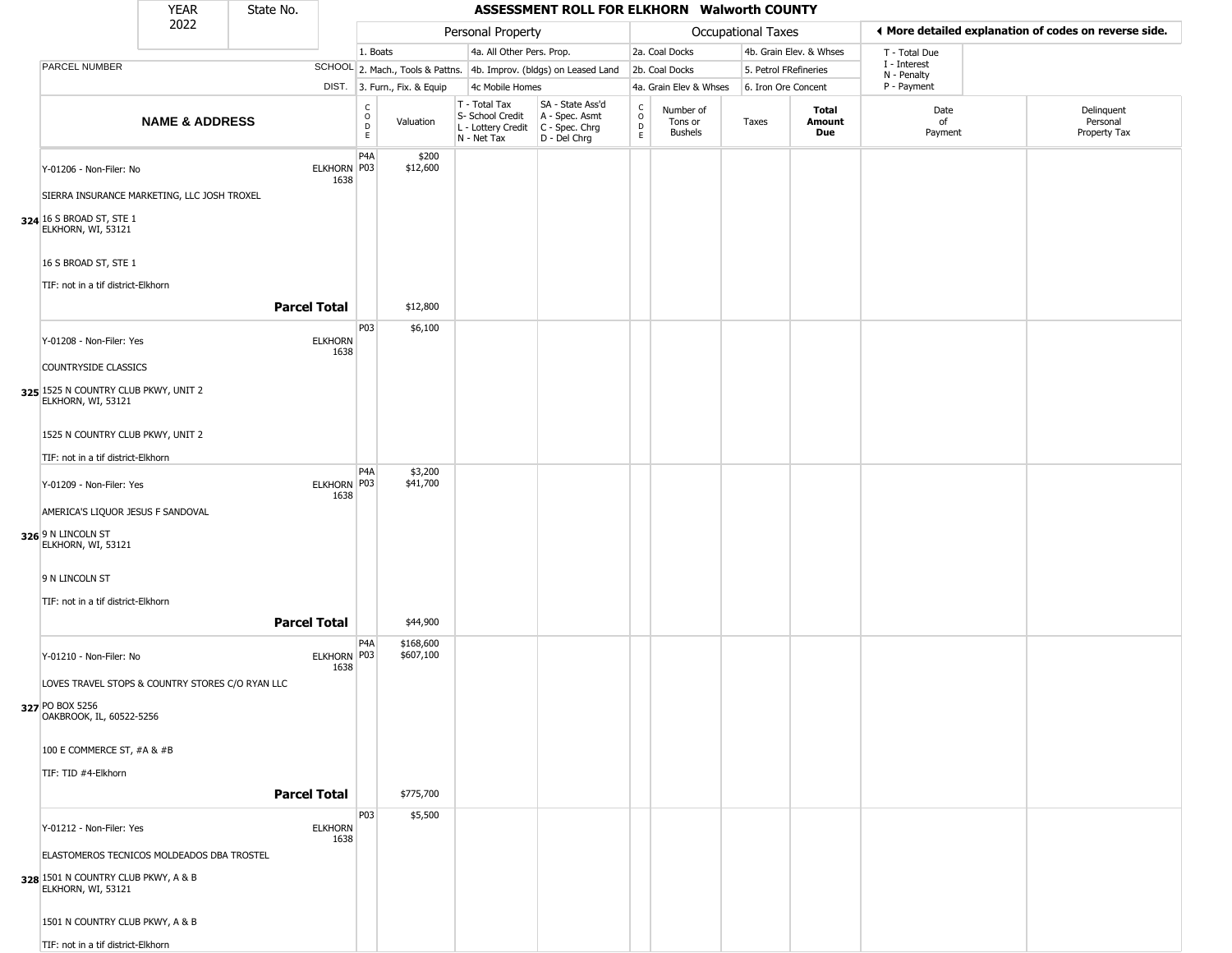|                                                                               | <b>YEAR</b>               | State No.           |                        |                                                          |                              |                                                                                       | ASSESSMENT ROLL FOR ELKHORN Walworth COUNTY                         |                                                          |                                        |                           |                         |                             |                                                       |
|-------------------------------------------------------------------------------|---------------------------|---------------------|------------------------|----------------------------------------------------------|------------------------------|---------------------------------------------------------------------------------------|---------------------------------------------------------------------|----------------------------------------------------------|----------------------------------------|---------------------------|-------------------------|-----------------------------|-------------------------------------------------------|
|                                                                               | 2022                      |                     |                        |                                                          |                              | Personal Property                                                                     |                                                                     |                                                          |                                        | <b>Occupational Taxes</b> |                         |                             | ♦ More detailed explanation of codes on reverse side. |
|                                                                               |                           |                     |                        | 1. Boats                                                 |                              | 4a. All Other Pers. Prop.                                                             |                                                                     |                                                          | 2a. Coal Docks                         |                           | 4b. Grain Elev. & Whses | T - Total Due               |                                                       |
| PARCEL NUMBER                                                                 |                           |                     |                        |                                                          |                              |                                                                                       | SCHOOL 2. Mach., Tools & Pattns. 4b. Improv. (bldgs) on Leased Land |                                                          | 2b. Coal Docks                         | 5. Petrol FRefineries     |                         | I - Interest<br>N - Penalty |                                                       |
|                                                                               |                           |                     |                        |                                                          | DIST. 3. Furn., Fix. & Equip | 4c Mobile Homes                                                                       |                                                                     |                                                          | 4a. Grain Elev & Whses                 | 6. Iron Ore Concent       |                         | P - Payment                 |                                                       |
|                                                                               | <b>NAME &amp; ADDRESS</b> |                     |                        | $\begin{matrix} 0 \\ 0 \\ D \end{matrix}$<br>$\mathsf E$ | Valuation                    | T - Total Tax<br>S- School Credit<br>L - Lottery Credit C - Spec. Chrg<br>N - Net Tax | SA - State Ass'd<br>A - Spec. Asmt<br>D - Del Chrg                  | $\begin{matrix} 0 \\ 0 \\ D \end{matrix}$<br>$\mathsf E$ | Number of<br>Tons or<br><b>Bushels</b> | Taxes                     | Total<br>Amount<br>Due  | Date<br>of<br>Payment       | Delinquent<br>Personal<br>Property Tax                |
| Y-01213 - Non-Filer: Yes<br>BADGERLAND OFFROAD, LLC MICHAEL & JENNIFER ARNOLD |                           |                     | <b>ELKHORN</b><br>1638 | P03                                                      | \$3,600                      |                                                                                       |                                                                     |                                                          |                                        |                           |                         |                             |                                                       |
| 329 1950 N WISCONSIN ST #6A<br>ELKHORN, WI, 53121                             |                           |                     |                        |                                                          |                              |                                                                                       |                                                                     |                                                          |                                        |                           |                         |                             |                                                       |
| 1950 N WISCONSIN ST #6A<br>TIF: not in a tif district-Elkhorn                 |                           |                     |                        |                                                          |                              |                                                                                       |                                                                     |                                                          |                                        |                           |                         |                             |                                                       |
| Y-01214 - Non-Filer: Yes<br>HOLIDAY INN EXPRESS                               |                           |                     | <b>ELKHORN</b><br>1638 | P <sub>4</sub> A<br>P03                                  | \$5,500<br>\$126,500         |                                                                                       |                                                                     |                                                          |                                        |                           |                         |                             |                                                       |
| 330 200 W OCONNOR DR<br>ELKHORN, WI, 53121                                    |                           |                     |                        |                                                          |                              |                                                                                       |                                                                     |                                                          |                                        |                           |                         |                             |                                                       |
| 200 W OCONNOR DR<br>TIF: TID #4-Elkhorn                                       |                           |                     |                        |                                                          |                              |                                                                                       |                                                                     |                                                          |                                        |                           |                         |                             |                                                       |
|                                                                               |                           | <b>Parcel Total</b> |                        |                                                          | \$132,000                    |                                                                                       |                                                                     |                                                          |                                        |                           |                         |                             |                                                       |
| Y-01215 - Non-Filer: Yes                                                      |                           |                     | <b>ELKHORN</b><br>1638 | P03                                                      | \$3,600                      |                                                                                       |                                                                     |                                                          |                                        |                           |                         |                             |                                                       |
| ROMANS 828, LLC                                                               |                           |                     |                        |                                                          |                              |                                                                                       |                                                                     |                                                          |                                        |                           |                         |                             |                                                       |
| 331 PO BOX 546<br>DELAVAN, WI, 53115                                          |                           |                     |                        |                                                          |                              |                                                                                       |                                                                     |                                                          |                                        |                           |                         |                             |                                                       |
| 208 E MORRISSEY DR                                                            |                           |                     |                        |                                                          |                              |                                                                                       |                                                                     |                                                          |                                        |                           |                         |                             |                                                       |
| TIF: not in a tif district-Elkhorn                                            |                           |                     |                        |                                                          |                              |                                                                                       |                                                                     |                                                          |                                        |                           |                         |                             |                                                       |
| Y-01217 - Non-Filer: No                                                       |                           |                     | ELKHORN P03<br>1638    | P <sub>4</sub> A                                         | \$300<br>\$1,500             |                                                                                       |                                                                     |                                                          |                                        |                           |                         |                             |                                                       |
| SHEAR HARMONY, LLC AMY PIEDOT<br>332 212 E WALWORTH ST<br>ELKHORN, WI, 53121  |                           |                     |                        |                                                          |                              |                                                                                       |                                                                     |                                                          |                                        |                           |                         |                             |                                                       |
| 212 E WALWORTH ST                                                             |                           |                     |                        |                                                          |                              |                                                                                       |                                                                     |                                                          |                                        |                           |                         |                             |                                                       |
| TIF: not in a tif district-Elkhorn                                            |                           |                     |                        |                                                          |                              |                                                                                       |                                                                     |                                                          |                                        |                           |                         |                             |                                                       |
|                                                                               |                           | <b>Parcel Total</b> |                        |                                                          | \$1,800                      |                                                                                       |                                                                     |                                                          |                                        |                           |                         |                             |                                                       |
| Y-01218 - Non-Filer: Yes                                                      |                           |                     | ELKHORN P03<br>1638    | P <sub>4</sub> A                                         | \$500<br>\$5,000             |                                                                                       |                                                                     |                                                          |                                        |                           |                         |                             |                                                       |
| FREIGHTY CATS INC BILL MANCINI                                                |                           |                     |                        |                                                          |                              |                                                                                       |                                                                     |                                                          |                                        |                           |                         |                             |                                                       |
| 333 251 OCONNOR DR #A<br>ELKHORN, WI, 53121                                   |                           |                     |                        |                                                          |                              |                                                                                       |                                                                     |                                                          |                                        |                           |                         |                             |                                                       |
| 251 OCONNOR DR #A                                                             |                           |                     |                        |                                                          |                              |                                                                                       |                                                                     |                                                          |                                        |                           |                         |                             |                                                       |
| TIF: not in a tif district-Elkhorn                                            |                           |                     |                        |                                                          |                              |                                                                                       |                                                                     |                                                          |                                        |                           |                         |                             |                                                       |
|                                                                               |                           | <b>Parcel Total</b> |                        |                                                          | \$5,500                      |                                                                                       |                                                                     |                                                          |                                        |                           |                         |                             |                                                       |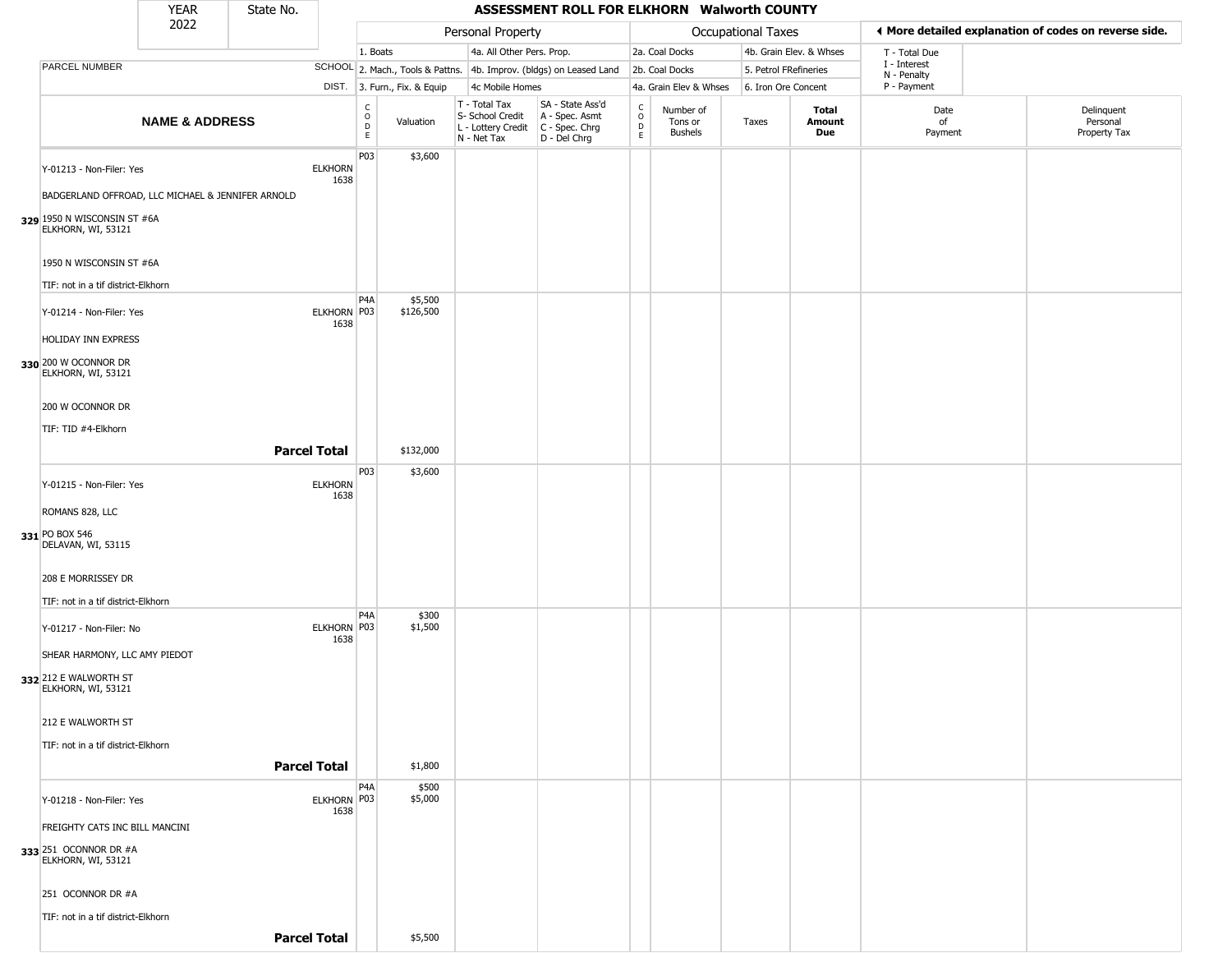|                                                                                                                     | <b>YEAR</b>               | State No.           |                        |                                    |                              |                                                                        | ASSESSMENT ROLL FOR ELKHORN Walworth COUNTY                          |                      |                                        |                       |                         |                             |                                                       |
|---------------------------------------------------------------------------------------------------------------------|---------------------------|---------------------|------------------------|------------------------------------|------------------------------|------------------------------------------------------------------------|----------------------------------------------------------------------|----------------------|----------------------------------------|-----------------------|-------------------------|-----------------------------|-------------------------------------------------------|
|                                                                                                                     | 2022                      |                     |                        |                                    |                              | Personal Property                                                      |                                                                      |                      |                                        | Occupational Taxes    |                         |                             | ◀ More detailed explanation of codes on reverse side. |
|                                                                                                                     |                           |                     |                        | 1. Boats                           |                              | 4a. All Other Pers. Prop.                                              |                                                                      |                      | 2a. Coal Docks                         |                       | 4b. Grain Elev. & Whses | T - Total Due               |                                                       |
| <b>PARCEL NUMBER</b>                                                                                                |                           |                     |                        |                                    |                              |                                                                        | SCHOOL 2. Mach., Tools & Pattns. 4b. Improv. (bldgs) on Leased Land  |                      | 2b. Coal Docks                         | 5. Petrol FRefineries |                         | I - Interest<br>N - Penalty |                                                       |
|                                                                                                                     |                           |                     |                        |                                    | DIST. 3. Furn., Fix. & Equip | 4c Mobile Homes                                                        |                                                                      |                      | 4a. Grain Elev & Whses                 | 6. Iron Ore Concent   |                         | P - Payment                 |                                                       |
|                                                                                                                     | <b>NAME &amp; ADDRESS</b> |                     |                        | $\frac{c}{0}$<br>$\mathsf{D}$<br>E | Valuation                    | T - Total Tax<br>S- School Credit<br>L - Lottery Credit<br>N - Net Tax | SA - State Ass'd<br>A - Spec. Asmt<br>C - Spec. Chrg<br>D - Del Chrg | $\rm ^c_o$<br>D<br>E | Number of<br>Tons or<br><b>Bushels</b> | Taxes                 | Total<br>Amount<br>Due  | Date<br>of<br>Payment       | Delinquent<br>Personal<br>Property Tax                |
| Y-01219 - Non-Filer: Yes<br>HANSEN SCREEN PRINTING, INC NATE HANSEN<br>334 1119 LARKDALE LANE<br>ELKHORN, WI, 53121 |                           |                     | <b>ELKHORN</b><br>1638 | P03                                | \$6,100                      |                                                                        |                                                                      |                      |                                        |                       |                         |                             |                                                       |
| 324 N WISCONSIN ST, UNIT A                                                                                          |                           |                     |                        |                                    |                              |                                                                        |                                                                      |                      |                                        |                       |                         |                             |                                                       |
| TIF: not in a tif district-Elkhorn                                                                                  |                           |                     |                        |                                    |                              |                                                                        |                                                                      |                      |                                        |                       |                         |                             |                                                       |
| Y-01223 - Non-Filer: No<br>HARDWOODS OF WISCONSIN, LLC JOSH KAHLE AND KYLE JORDAN<br>335 PO BOX 1208                |                           |                     | ELKHORN P03<br>1638    | P <sub>4</sub> A                   | \$100<br>\$138,000           |                                                                        |                                                                      |                      |                                        |                       |                         |                             |                                                       |
| LAKE GENEVA, WI, 53147<br>500 NATHAN LANE<br>TIF: not in a tif district-Elkhorn                                     |                           | <b>Parcel Total</b> |                        |                                    | \$138,100                    |                                                                        |                                                                      |                      |                                        |                       |                         |                             |                                                       |
|                                                                                                                     |                           |                     |                        | Exe                                | \$0                          |                                                                        |                                                                      |                      |                                        |                       |                         |                             |                                                       |
| Y-01225 - Non-Filer: No<br><b>BARNABAS INTERNATIONAL</b>                                                            |                           |                     | ELKHORN mpt<br>1638    |                                    |                              |                                                                        |                                                                      |                      |                                        |                       |                         |                             |                                                       |
| 336 820 1/2 WALWORTH ST<br>ELKHORN, WI, 53121                                                                       |                           |                     |                        |                                    |                              |                                                                        |                                                                      |                      |                                        |                       |                         |                             |                                                       |
| 820 1/2 WALWORTH ST                                                                                                 |                           |                     |                        |                                    |                              |                                                                        |                                                                      |                      |                                        |                       |                         |                             |                                                       |
| TIF: not in a tif district-Elkhorn                                                                                  |                           |                     |                        |                                    |                              |                                                                        |                                                                      |                      |                                        |                       |                         |                             |                                                       |
| Y-01226 - Non-Filer: Yes<br>COREY'S WELDING COREY FRANCKE<br>337 168 LEWIS ST, #2<br>ELKHORN, WI, 53121             |                           |                     | <b>ELKHORN</b><br>1638 | P03                                | \$3,600                      |                                                                        |                                                                      |                      |                                        |                       |                         |                             |                                                       |
| 1950 N WISCONSIN ST #8D<br>TIF: not in a tif district-Elkhorn                                                       |                           |                     |                        |                                    |                              |                                                                        |                                                                      |                      |                                        |                       |                         |                             |                                                       |
|                                                                                                                     |                           |                     |                        | P03                                | \$3,100                      |                                                                        |                                                                      |                      |                                        |                       |                         |                             |                                                       |
| Y-01227 - Non-Filer: Yes                                                                                            |                           |                     | <b>ELKHORN</b><br>1638 |                                    |                              |                                                                        |                                                                      |                      |                                        |                       |                         |                             |                                                       |
| <b>MARLIN LEASING</b>                                                                                               |                           |                     |                        |                                    |                              |                                                                        |                                                                      |                      |                                        |                       |                         |                             |                                                       |
| 338 PO BOX 5481<br>MOUNT LAUREL, NJ, 08054                                                                          |                           |                     |                        |                                    |                              |                                                                        |                                                                      |                      |                                        |                       |                         |                             |                                                       |
| 1550 N COUNTRY CLUB PKWY                                                                                            |                           |                     |                        |                                    |                              |                                                                        |                                                                      |                      |                                        |                       |                         |                             |                                                       |
| TIF: not in a tif district-Elkhorn                                                                                  |                           |                     |                        |                                    |                              |                                                                        |                                                                      |                      |                                        |                       |                         |                             |                                                       |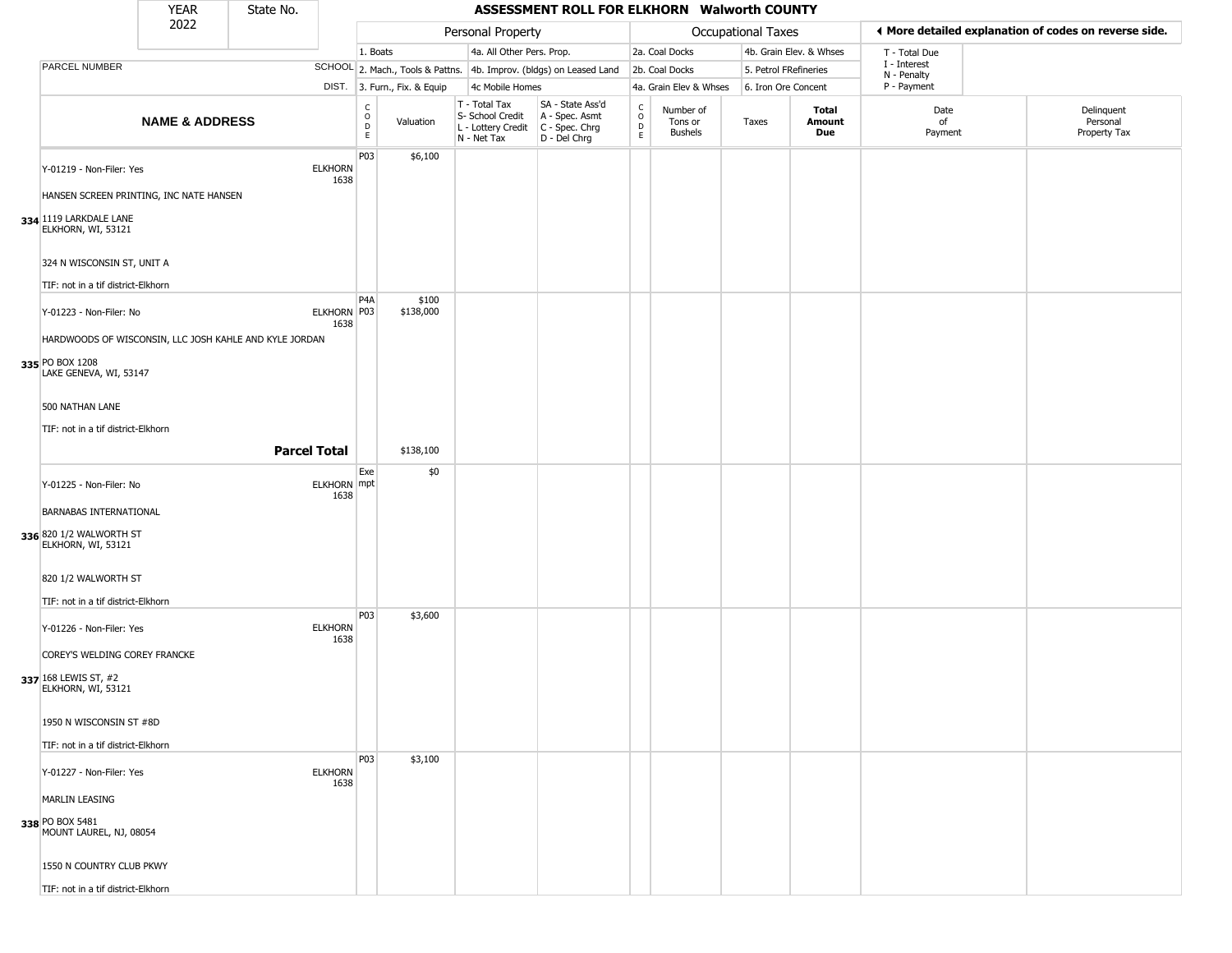|                                                                                            | <b>YEAR</b>               | State No.           |                        |                                                          |                              |                                                                        | ASSESSMENT ROLL FOR ELKHORN Walworth COUNTY                          |                                 |                                        |                       |                         |                             |                                                       |
|--------------------------------------------------------------------------------------------|---------------------------|---------------------|------------------------|----------------------------------------------------------|------------------------------|------------------------------------------------------------------------|----------------------------------------------------------------------|---------------------------------|----------------------------------------|-----------------------|-------------------------|-----------------------------|-------------------------------------------------------|
|                                                                                            | 2022                      |                     |                        |                                                          |                              | Personal Property                                                      |                                                                      |                                 |                                        | Occupational Taxes    |                         |                             | ◀ More detailed explanation of codes on reverse side. |
|                                                                                            |                           |                     |                        | 1. Boats                                                 |                              | 4a. All Other Pers. Prop.                                              |                                                                      |                                 | 2a. Coal Docks                         |                       | 4b. Grain Elev. & Whses | T - Total Due               |                                                       |
| PARCEL NUMBER                                                                              |                           |                     |                        |                                                          |                              |                                                                        | SCHOOL 2. Mach., Tools & Pattns. 4b. Improv. (bldgs) on Leased Land  |                                 | 2b. Coal Docks                         | 5. Petrol FRefineries |                         | I - Interest<br>N - Penalty |                                                       |
|                                                                                            |                           |                     |                        |                                                          | DIST. 3. Furn., Fix. & Equip | 4c Mobile Homes                                                        |                                                                      |                                 | 4a. Grain Elev & Whses                 | 6. Iron Ore Concent   |                         | P - Payment                 |                                                       |
|                                                                                            | <b>NAME &amp; ADDRESS</b> |                     |                        | $\begin{matrix} 0 \\ 0 \\ D \end{matrix}$<br>$\mathsf E$ | Valuation                    | T - Total Tax<br>S- School Credit<br>L - Lottery Credit<br>N - Net Tax | SA - State Ass'd<br>A - Spec. Asmt<br>C - Spec. Chrg<br>D - Del Chrg | $\int_{0}^{c}$<br>$\frac{D}{E}$ | Number of<br>Tons or<br><b>Bushels</b> | Taxes                 | Total<br>Amount<br>Due  | Date<br>of<br>Payment       | Delinquent<br>Personal<br>Property Tax                |
| Y-01228 - Non-Filer: Yes                                                                   |                           |                     | <b>ELKHORN</b><br>1638 | P4A                                                      | \$2,100                      |                                                                        |                                                                      |                                 |                                        |                       |                         |                             |                                                       |
| PINNACLE PROPANE EXPRESS, LLC<br>339 600 E LAS COLINAS BLVD, STE 2000<br>IRVING, TX, 75039 |                           |                     |                        |                                                          |                              |                                                                        |                                                                      |                                 |                                        |                       |                         |                             |                                                       |
| VARIOUS                                                                                    |                           |                     |                        |                                                          |                              |                                                                        |                                                                      |                                 |                                        |                       |                         |                             |                                                       |
| TIF: not in a tif district-Elkhorn                                                         |                           |                     |                        |                                                          |                              |                                                                        |                                                                      |                                 |                                        |                       |                         |                             |                                                       |
| Y-01229 - Non-Filer: Yes                                                                   |                           |                     | <b>ELKHORN</b><br>1638 | P03                                                      | \$3,200                      |                                                                        |                                                                      |                                 |                                        |                       |                         |                             |                                                       |
| COINSTAR ASSET HOLDINGS, LLC                                                               |                           |                     |                        |                                                          |                              |                                                                        |                                                                      |                                 |                                        |                       |                         |                             |                                                       |
| 340 PO BOX 72210<br>PHOENIX, AZ, 85050                                                     |                           |                     |                        |                                                          |                              |                                                                        |                                                                      |                                 |                                        |                       |                         |                             |                                                       |
| <b>58A MARKET ST</b>                                                                       |                           |                     |                        |                                                          |                              |                                                                        |                                                                      |                                 |                                        |                       |                         |                             |                                                       |
| TIF: not in a tif district-Elkhorn                                                         |                           |                     |                        |                                                          |                              |                                                                        |                                                                      |                                 |                                        |                       |                         |                             |                                                       |
| Y-01230 - Non-Filer: Yes                                                                   |                           |                     | <b>ELKHORN</b><br>1638 | P03                                                      | \$6,100                      |                                                                        |                                                                      |                                 |                                        |                       |                         |                             |                                                       |
| WESTENN MANAGEMENT LLC                                                                     |                           |                     |                        |                                                          |                              |                                                                        |                                                                      |                                 |                                        |                       |                         |                             |                                                       |
| 341 990 KOOPMAN LANE<br>ELKHORN, WI, 53121                                                 |                           |                     |                        |                                                          |                              |                                                                        |                                                                      |                                 |                                        |                       |                         |                             |                                                       |
| 990 KOOPMAN LANE                                                                           |                           |                     |                        |                                                          |                              |                                                                        |                                                                      |                                 |                                        |                       |                         |                             |                                                       |
| TIF: not in a tif district-Elkhorn                                                         |                           |                     |                        |                                                          |                              |                                                                        |                                                                      |                                 |                                        |                       |                         |                             |                                                       |
| Y-01231 - Non-Filer: Yes                                                                   |                           |                     | <b>ELKHORN</b><br>1638 | P03                                                      | \$8,500                      |                                                                        |                                                                      |                                 |                                        |                       |                         |                             |                                                       |
| VASILI'S CORNER CAFE                                                                       |                           |                     |                        |                                                          |                              |                                                                        |                                                                      |                                 |                                        |                       |                         |                             |                                                       |
| 342 26 E WALWORTH ST<br>ELKHORN, WI, 53121                                                 |                           |                     |                        |                                                          |                              |                                                                        |                                                                      |                                 |                                        |                       |                         |                             |                                                       |
| 26 E WALWORTH ST                                                                           |                           |                     |                        |                                                          |                              |                                                                        |                                                                      |                                 |                                        |                       |                         |                             |                                                       |
| TIF: not in a tif district-Elkhorn                                                         |                           |                     |                        |                                                          |                              |                                                                        |                                                                      |                                 |                                        |                       |                         |                             |                                                       |
| Y-01232 - Non-Filer: No                                                                    |                           |                     | ELKHORN P03<br>1638    | P <sub>4</sub> A                                         | \$200<br>\$73,400            |                                                                        |                                                                      |                                 |                                        |                       |                         |                             |                                                       |
| A+ POWER SPORTS AND TRAILER SALES, LLC                                                     |                           |                     |                        |                                                          |                              |                                                                        |                                                                      |                                 |                                        |                       |                         |                             |                                                       |
| <b>343</b> 622 E COURT ST<br>ELKHORN, WI, 53121                                            |                           |                     |                        |                                                          |                              |                                                                        |                                                                      |                                 |                                        |                       |                         |                             |                                                       |
| 622 E COURT ST                                                                             |                           |                     |                        |                                                          |                              |                                                                        |                                                                      |                                 |                                        |                       |                         |                             |                                                       |
| TIF: not in a tif district-Elkhorn                                                         |                           |                     |                        |                                                          |                              |                                                                        |                                                                      |                                 |                                        |                       |                         |                             |                                                       |
|                                                                                            |                           | <b>Parcel Total</b> |                        |                                                          | \$73,600                     |                                                                        |                                                                      |                                 |                                        |                       |                         |                             |                                                       |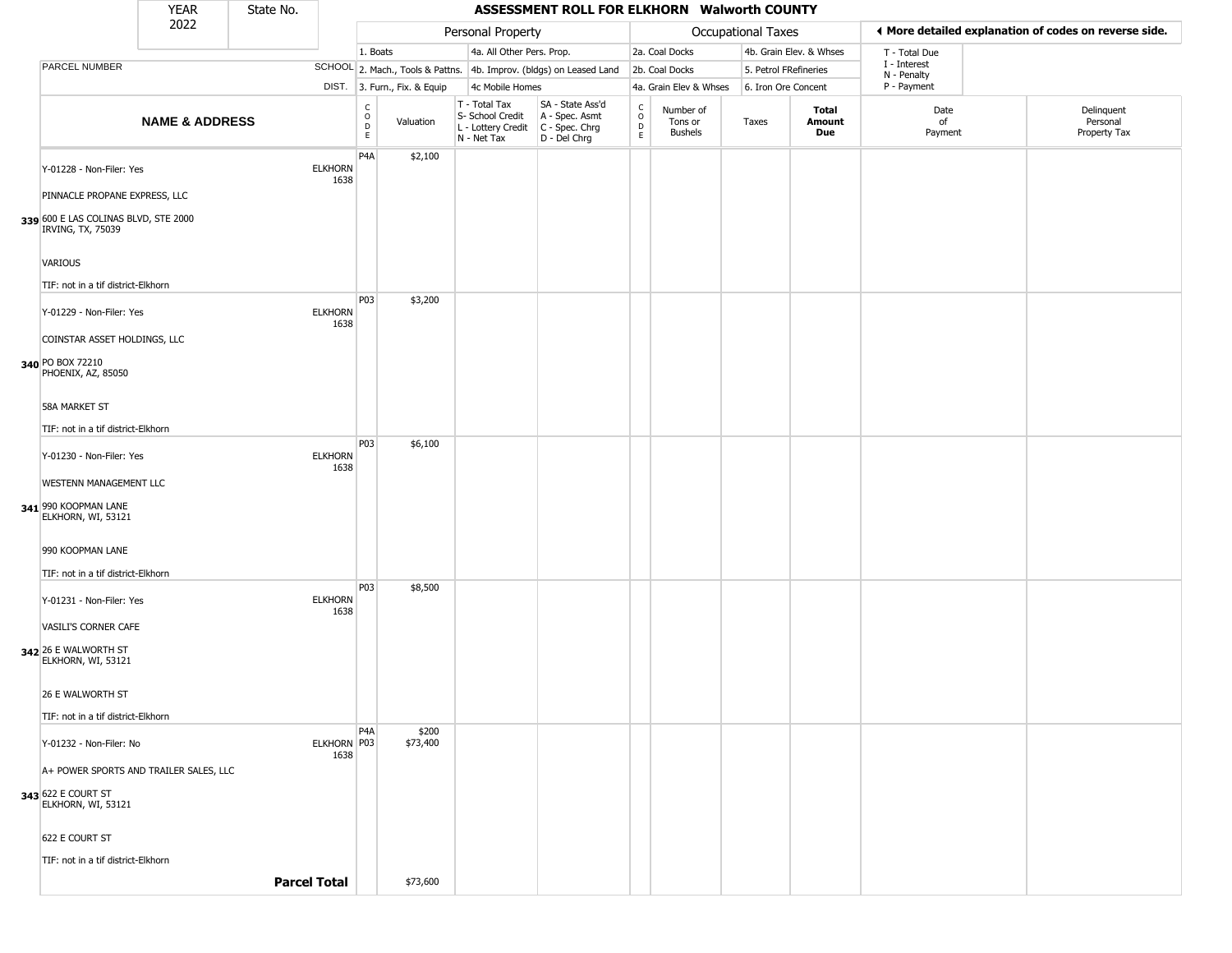|                                                                                                                                            | <b>YEAR</b>               | State No. |                        |                                          |                              |                                                                        | ASSESSMENT ROLL FOR ELKHORN Walworth COUNTY                          |                                            |                                        |                           |                         |                             |                                                       |
|--------------------------------------------------------------------------------------------------------------------------------------------|---------------------------|-----------|------------------------|------------------------------------------|------------------------------|------------------------------------------------------------------------|----------------------------------------------------------------------|--------------------------------------------|----------------------------------------|---------------------------|-------------------------|-----------------------------|-------------------------------------------------------|
|                                                                                                                                            | 2022                      |           |                        |                                          |                              | Personal Property                                                      |                                                                      |                                            |                                        | <b>Occupational Taxes</b> |                         |                             | ♦ More detailed explanation of codes on reverse side. |
|                                                                                                                                            |                           |           |                        | 1. Boats                                 |                              | 4a. All Other Pers. Prop.                                              |                                                                      |                                            | 2a. Coal Docks                         |                           | 4b. Grain Elev. & Whses | T - Total Due               |                                                       |
| PARCEL NUMBER                                                                                                                              |                           |           |                        |                                          |                              |                                                                        | SCHOOL 2. Mach., Tools & Pattns. 4b. Improv. (bldgs) on Leased Land  |                                            | 2b. Coal Docks                         | 5. Petrol FRefineries     |                         | I - Interest<br>N - Penalty |                                                       |
|                                                                                                                                            |                           |           |                        |                                          | DIST. 3. Furn., Fix. & Equip | 4c Mobile Homes                                                        |                                                                      |                                            | 4a. Grain Elev & Whses                 | 6. Iron Ore Concent       |                         | P - Payment                 |                                                       |
|                                                                                                                                            | <b>NAME &amp; ADDRESS</b> |           |                        | $\rm _o^C$<br>$\mathsf D$<br>$\mathsf E$ | Valuation                    | T - Total Tax<br>S- School Credit<br>L - Lottery Credit<br>N - Net Tax | SA - State Ass'd<br>A - Spec. Asmt<br>C - Spec. Chrg<br>D - Del Chrg | $\begin{array}{c} C \\ 0 \\ E \end{array}$ | Number of<br>Tons or<br><b>Bushels</b> | Taxes                     | Total<br>Amount<br>Due  | Date<br>of<br>Payment       | Delinquent<br>Personal<br>Property Tax                |
| Y-01233 - Non-Filer: Yes<br>HOWL AT THE MOON GEMS                                                                                          |                           |           | <b>ELKHORN</b><br>1638 | P03                                      | \$1,000                      |                                                                        |                                                                      |                                            |                                        |                           |                         |                             |                                                       |
| 344 14 E WALWORTH ST<br>ELKHORN, WI, 53121<br>14 E WALWORTH ST                                                                             |                           |           |                        |                                          |                              |                                                                        |                                                                      |                                            |                                        |                           |                         |                             |                                                       |
| TIF: not in a tif district-Elkhorn                                                                                                         |                           |           |                        |                                          |                              |                                                                        |                                                                      |                                            |                                        |                           |                         |                             |                                                       |
| Y-01234 - Non-Filer: Yes<br>LUTHERAN SOCIAL SERVICES OF WISCONSIN & UPPER MI<br>345 6737 W WASHINGTON ST STE 2275<br>WEST ALLIS, WI, 53214 |                           |           | <b>ELKHORN</b><br>1638 | P03                                      | \$5,500                      |                                                                        |                                                                      |                                            |                                        |                           |                         |                             |                                                       |
| 6737 W WASHINGTON ST STE 2275<br>TIF: not in a tif district-Elkhorn                                                                        |                           |           |                        |                                          |                              |                                                                        |                                                                      |                                            |                                        |                           |                         |                             |                                                       |
| Y-01235 - Non-Filer: Yes<br>THE BOUTIQUE CLOSET<br>346 9 N WISCONSIN ST<br>ELKHORN, WI, 53121                                              |                           |           | <b>ELKHORN</b><br>1638 | P03                                      | \$1,100                      |                                                                        |                                                                      |                                            |                                        |                           |                         |                             |                                                       |
| 9 N WISCONSIN ST<br>TIF: not in a tif district-Elkhorn                                                                                     |                           |           |                        |                                          |                              |                                                                        |                                                                      |                                            |                                        |                           |                         |                             |                                                       |
| Y-01236 - Non-Filer: No<br><b>NEW BEGINNINGS APFV</b><br>347 210 N CHURCH ST<br>ELKHORN, WI, 53121                                         |                           |           | ELKHORN mpt<br>1638    | Exe                                      | \$0                          |                                                                        |                                                                      |                                            |                                        |                           |                         |                             |                                                       |
| 201 N CHURCH ST<br>TIF: not in a tif district-Elkhorn                                                                                      |                           |           |                        |                                          |                              |                                                                        |                                                                      |                                            |                                        |                           |                         |                             |                                                       |
| Y-01237 - Non-Filer: Yes                                                                                                                   |                           |           | <b>ELKHORN</b><br>1638 | P03                                      | \$5,500                      |                                                                        |                                                                      |                                            |                                        |                           |                         |                             |                                                       |
| <b>ELKHORN DOGS LLC</b><br>348 201 W EVERGREEN PKWY<br>ELKHORN, WI, 53121                                                                  |                           |           |                        |                                          |                              |                                                                        |                                                                      |                                            |                                        |                           |                         |                             |                                                       |
| 201 W EVERGREEN PKWY<br>TIF: not in a tif district-Elkhorn                                                                                 |                           |           |                        |                                          |                              |                                                                        |                                                                      |                                            |                                        |                           |                         |                             |                                                       |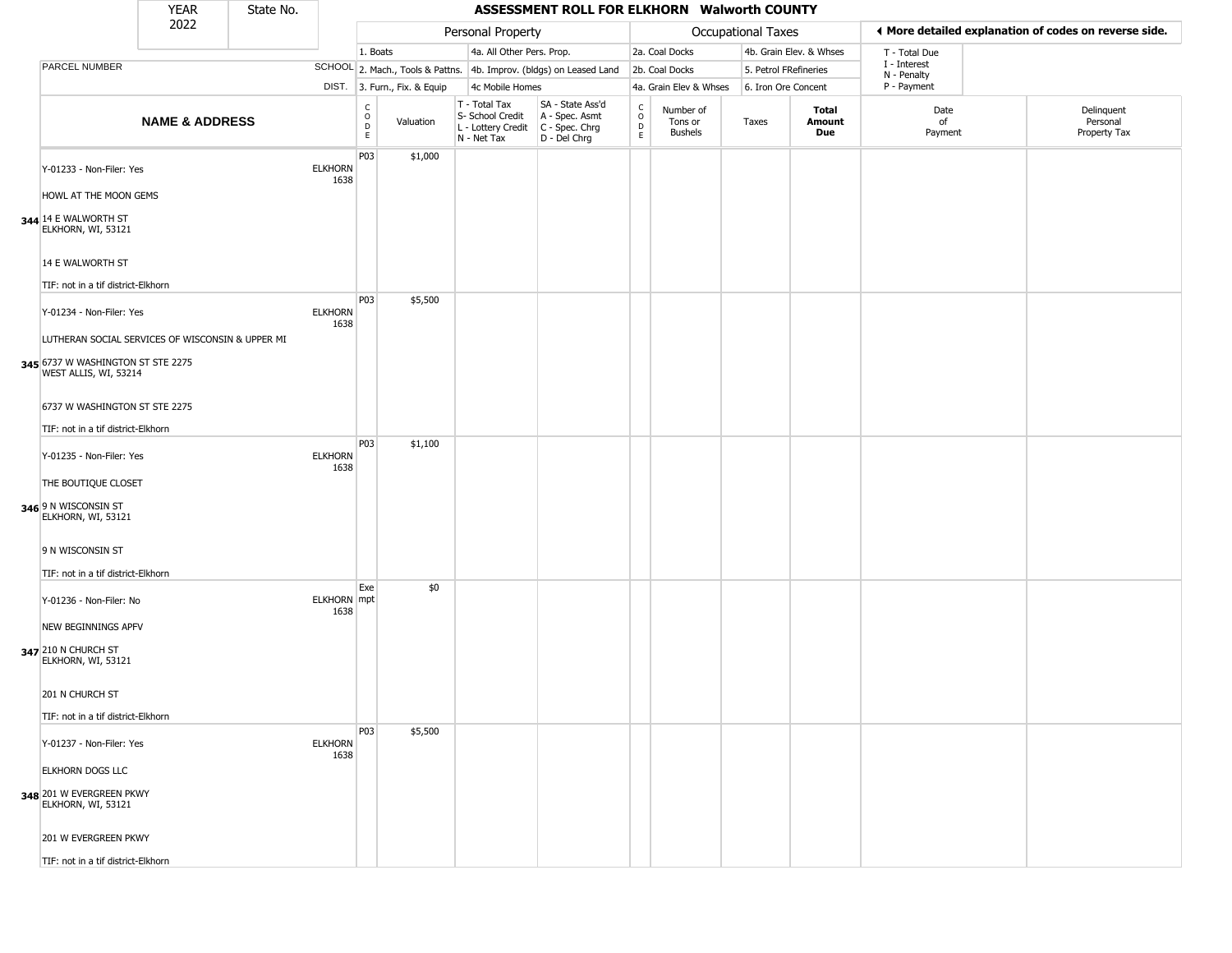|                                                               | <b>YEAR</b>               | State No. |                        |                                |                              |                                                                        | ASSESSMENT ROLL FOR ELKHORN Walworth COUNTY                          |                                                           |                                        |                       |                         |                             |                                                       |
|---------------------------------------------------------------|---------------------------|-----------|------------------------|--------------------------------|------------------------------|------------------------------------------------------------------------|----------------------------------------------------------------------|-----------------------------------------------------------|----------------------------------------|-----------------------|-------------------------|-----------------------------|-------------------------------------------------------|
|                                                               | 2022                      |           |                        |                                |                              | Personal Property                                                      |                                                                      |                                                           |                                        | Occupational Taxes    |                         |                             | ◀ More detailed explanation of codes on reverse side. |
|                                                               |                           |           |                        | 1. Boats                       |                              | 4a. All Other Pers. Prop.                                              |                                                                      |                                                           | 2a. Coal Docks                         |                       | 4b. Grain Elev. & Whses | T - Total Due               |                                                       |
| PARCEL NUMBER                                                 |                           |           |                        |                                |                              |                                                                        | SCHOOL 2. Mach., Tools & Pattns. 4b. Improv. (bldgs) on Leased Land  |                                                           | 2b. Coal Docks                         | 5. Petrol FRefineries |                         | I - Interest<br>N - Penalty |                                                       |
|                                                               |                           |           |                        |                                | DIST. 3. Furn., Fix. & Equip | 4c Mobile Homes                                                        |                                                                      |                                                           | 4a. Grain Elev & Whses                 | 6. Iron Ore Concent   |                         | P - Payment                 |                                                       |
|                                                               | <b>NAME &amp; ADDRESS</b> |           |                        | $\rm _o^C$<br>$\mathsf D$<br>E | Valuation                    | T - Total Tax<br>S- School Credit<br>L - Lottery Credit<br>N - Net Tax | SA - State Ass'd<br>A - Spec. Asmt<br>C - Spec. Chrg<br>D - Del Chrg | $_{\rm o}^{\rm c}$<br>$\mathrel{\mathsf{D}}_{\mathsf{E}}$ | Number of<br>Tons or<br><b>Bushels</b> | Taxes                 | Total<br>Amount<br>Due  | Date<br>of<br>Payment       | Delinquent<br>Personal<br>Property Tax                |
| Y-01238 - Non-Filer: Yes<br><b>DRIVEN NUTRITION</b>           |                           |           | <b>ELKHORN</b><br>1638 | P03                            | \$1,100                      |                                                                        |                                                                      |                                                           |                                        |                       |                         |                             |                                                       |
| 349 21 S WISCONSIN ST<br>ELKHORN, WI, 53121                   |                           |           |                        |                                |                              |                                                                        |                                                                      |                                                           |                                        |                       |                         |                             |                                                       |
| 21 S WISCONSIN ST<br>TIF: not in a tif district-Elkhorn       |                           |           |                        | P03                            | \$5,500                      |                                                                        |                                                                      |                                                           |                                        |                       |                         |                             |                                                       |
| Y-01239 - Non-Filer: Yes<br>CENTURY 21 AFFILIATED             |                           |           | <b>ELKHORN</b><br>1638 |                                |                              |                                                                        |                                                                      |                                                           |                                        |                       |                         |                             |                                                       |
| 350 210 O'CONNOR DR 104<br>ELKHORN, WI, 53121                 |                           |           |                        |                                |                              |                                                                        |                                                                      |                                                           |                                        |                       |                         |                             |                                                       |
| 210 O'CONNOR DR 104<br>TIF: not in a tif district-Elkhorn     |                           |           |                        |                                |                              |                                                                        |                                                                      |                                                           |                                        |                       |                         |                             |                                                       |
| Y-01240 - Non-Filer: Yes                                      |                           |           | <b>ELKHORN</b>         | P03                            | \$5,500                      |                                                                        |                                                                      |                                                           |                                        |                       |                         |                             |                                                       |
| SPECIALTY CONTRACTORS EQUIPMENT LLC                           |                           |           | 1638                   |                                |                              |                                                                        |                                                                      |                                                           |                                        |                       |                         |                             |                                                       |
| 351 5675 392ND AVE<br>BURLINGTON, WI, 53105                   |                           |           |                        |                                |                              |                                                                        |                                                                      |                                                           |                                        |                       |                         |                             |                                                       |
| N5876 HWY 12 #A<br>TIF: not in a tif district-Elkhorn         |                           |           |                        |                                |                              |                                                                        |                                                                      |                                                           |                                        |                       |                         |                             |                                                       |
| Y-01241 - Non-Filer: Yes                                      |                           |           | <b>ELKHORN</b><br>1638 | P03                            | \$5,500                      |                                                                        |                                                                      |                                                           |                                        |                       |                         |                             |                                                       |
| NAILED IT DIY<br>352 5023 THEATER RD<br>DELAVAN, WI, 53115    |                           |           |                        |                                |                              |                                                                        |                                                                      |                                                           |                                        |                       |                         |                             |                                                       |
| 41 S WISCONSIN                                                |                           |           |                        |                                |                              |                                                                        |                                                                      |                                                           |                                        |                       |                         |                             |                                                       |
| TIF: not in a tif district-Elkhorn                            |                           |           |                        |                                |                              |                                                                        |                                                                      |                                                           |                                        |                       |                         |                             |                                                       |
| Y-01242 - Non-Filer: Yes                                      |                           |           | <b>ELKHORN</b><br>1638 | P03                            | \$600                        |                                                                        |                                                                      |                                                           |                                        |                       |                         |                             |                                                       |
| TEAM LOVE HOMECARE LLC JENNIFER PIERCE<br>353 W1465 SUNSET DR |                           |           |                        |                                |                              |                                                                        |                                                                      |                                                           |                                        |                       |                         |                             |                                                       |
| LAKE GENEVA, WI, 53147<br>47 S WISCONSIN ST UNIT A            |                           |           |                        |                                |                              |                                                                        |                                                                      |                                                           |                                        |                       |                         |                             |                                                       |
| TIF: not in a tif district-Elkhorn                            |                           |           |                        |                                |                              |                                                                        |                                                                      |                                                           |                                        |                       |                         |                             |                                                       |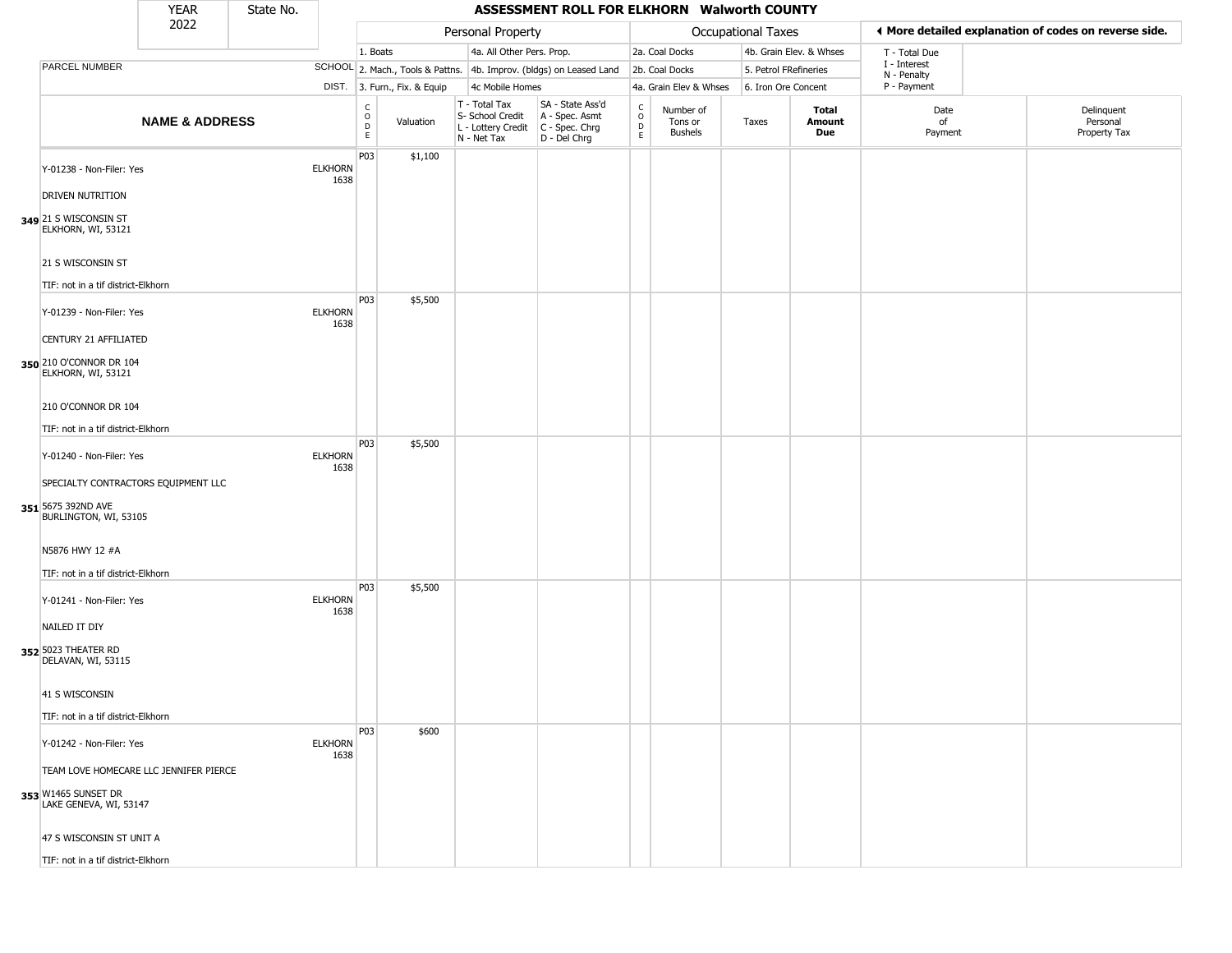|                                                                            | <b>YEAR</b>               | State No. |                        |                              |                              |                                                                                         | ASSESSMENT ROLL FOR ELKHORN Walworth COUNTY                         |                                                    |                                        |                       |                         |                             |                                                       |
|----------------------------------------------------------------------------|---------------------------|-----------|------------------------|------------------------------|------------------------------|-----------------------------------------------------------------------------------------|---------------------------------------------------------------------|----------------------------------------------------|----------------------------------------|-----------------------|-------------------------|-----------------------------|-------------------------------------------------------|
|                                                                            | 2022                      |           |                        |                              |                              | Personal Property                                                                       |                                                                     |                                                    |                                        | Occupational Taxes    |                         |                             | ◀ More detailed explanation of codes on reverse side. |
|                                                                            |                           |           |                        | 1. Boats                     |                              | 4a. All Other Pers. Prop.                                                               |                                                                     |                                                    | 2a. Coal Docks                         |                       | 4b. Grain Elev. & Whses | T - Total Due               |                                                       |
| PARCEL NUMBER                                                              |                           |           |                        |                              |                              |                                                                                         | SCHOOL 2. Mach., Tools & Pattns. 4b. Improv. (bldgs) on Leased Land |                                                    | 2b. Coal Docks                         | 5. Petrol FRefineries |                         | I - Interest<br>N - Penalty |                                                       |
|                                                                            |                           |           |                        |                              | DIST. 3. Furn., Fix. & Equip | 4c Mobile Homes                                                                         |                                                                     |                                                    | 4a. Grain Elev & Whses                 | 6. Iron Ore Concent   |                         | P - Payment                 |                                                       |
|                                                                            | <b>NAME &amp; ADDRESS</b> |           |                        | $_{\rm o}^{\rm c}$<br>D<br>E | Valuation                    | T - Total Tax<br>S- School Credit<br>L - Lottery Credit   C - Spec. Chrg<br>N - Net Tax | SA - State Ass'd<br>A - Spec. Asmt<br>D - Del Chrg                  | $\int_{0}^{c}$<br>$\mathop{\mathsf{D}}_\mathsf{E}$ | Number of<br>Tons or<br><b>Bushels</b> | Taxes                 | Total<br>Amount<br>Due  | Date<br>of<br>Payment       | Delinquent<br>Personal<br>Property Tax                |
| Y-01243 - Non-Filer: Yes<br>FUNCTIONAL FITNESS LLC                         |                           |           | <b>ELKHORN</b><br>1638 | P03                          | \$5,500                      |                                                                                         |                                                                     |                                                    |                                        |                       |                         |                             |                                                       |
| 354 47 S WISCONSIN ST STE E<br>ELKHORN, WI, 53121                          |                           |           |                        |                              |                              |                                                                                         |                                                                     |                                                    |                                        |                       |                         |                             |                                                       |
| 47 S WISCONSIN ST STE E<br>TIF: not in a tif district-Elkhorn              |                           |           |                        | P03                          | \$5,500                      |                                                                                         |                                                                     |                                                    |                                        |                       |                         |                             |                                                       |
| Y-01244 - Non-Filer: Yes<br>SUPERIOR LANDSCAPING                           |                           |           | <b>ELKHORN</b><br>1638 |                              |                              |                                                                                         |                                                                     |                                                    |                                        |                       |                         |                             |                                                       |
| 355 501 E CENTRALIA ST<br>ELKHORN, WI, 53121                               |                           |           |                        |                              |                              |                                                                                         |                                                                     |                                                    |                                        |                       |                         |                             |                                                       |
| 501 E CENTRALIA ST<br>TIF: not in a tif district-Elkhorn                   |                           |           |                        |                              |                              |                                                                                         |                                                                     |                                                    |                                        |                       |                         |                             |                                                       |
| Y-01245 - Non-Filer: Yes                                                   |                           |           | <b>ELKHORN</b><br>1638 | P03                          | \$5,500                      |                                                                                         |                                                                     |                                                    |                                        |                       |                         |                             |                                                       |
| CONRAD INDUSTRIES<br>356 929 N PHEASANT WAY<br>ELKHORN, WI, 53121          |                           |           |                        |                              |                              |                                                                                         |                                                                     |                                                    |                                        |                       |                         |                             |                                                       |
| 977 KOOPMAN LN<br>TIF: not in a tif district-Elkhorn                       |                           |           |                        |                              |                              |                                                                                         |                                                                     |                                                    |                                        |                       |                         |                             |                                                       |
| Y-01248 - Non-Filer: Yes                                                   |                           |           | <b>ELKHORN</b><br>1638 | P03                          | \$5,500                      |                                                                                         |                                                                     |                                                    |                                        |                       |                         |                             |                                                       |
| SHARP PACKAGING BY PREGIS<br>357 PO BOX 124<br>SUSSEX, WI, 53089           |                           |           |                        |                              |                              |                                                                                         |                                                                     |                                                    |                                        |                       |                         |                             |                                                       |
| 975 KOOPMAN LN                                                             |                           |           |                        |                              |                              |                                                                                         |                                                                     |                                                    |                                        |                       |                         |                             |                                                       |
| TIF: not in a tif district-Elkhorn                                         |                           |           |                        | P03                          | \$5,500                      |                                                                                         |                                                                     |                                                    |                                        |                       |                         |                             |                                                       |
| Y-01249 - Non-Filer: Yes                                                   |                           |           | <b>ELKHORN</b><br>1638 |                              |                              |                                                                                         |                                                                     |                                                    |                                        |                       |                         |                             |                                                       |
| ELKHORN EXPRESS LAUNDROMAT<br>358 7521 W NORTH AVE<br>WAUWATOSA, WI, 53213 |                           |           |                        |                              |                              |                                                                                         |                                                                     |                                                    |                                        |                       |                         |                             |                                                       |
| 58 W MARKET #1                                                             |                           |           |                        |                              |                              |                                                                                         |                                                                     |                                                    |                                        |                       |                         |                             |                                                       |
| TIF: not in a tif district-Elkhorn                                         |                           |           |                        |                              |                              |                                                                                         |                                                                     |                                                    |                                        |                       |                         |                             |                                                       |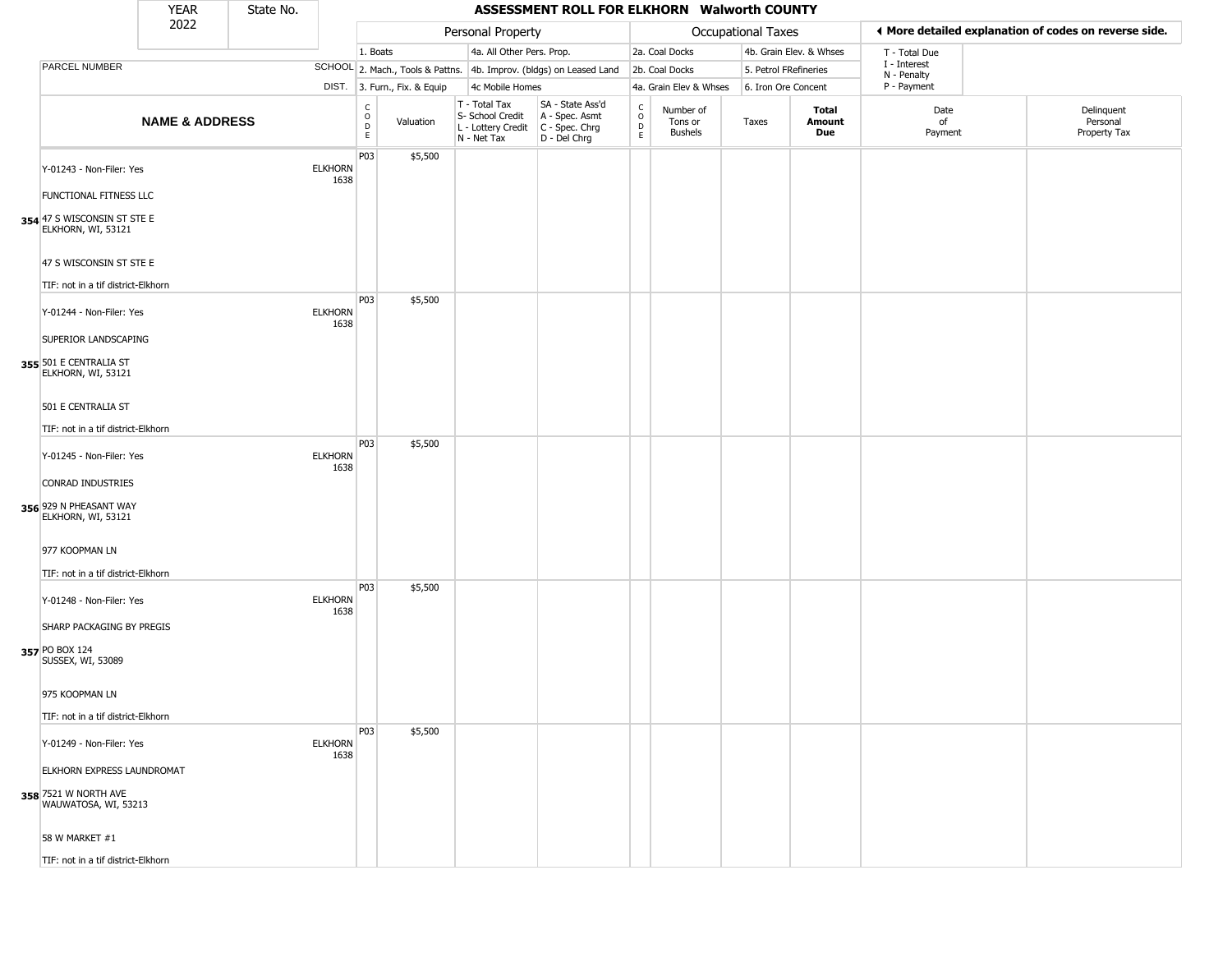|                                                                             | YEAR                      | State No. |                        |                                              |                              |                                                                        | ASSESSMENT ROLL FOR ELKHORN Walworth COUNTY                            |                                                   |                                        |                       |                         |                             |                                                       |
|-----------------------------------------------------------------------------|---------------------------|-----------|------------------------|----------------------------------------------|------------------------------|------------------------------------------------------------------------|------------------------------------------------------------------------|---------------------------------------------------|----------------------------------------|-----------------------|-------------------------|-----------------------------|-------------------------------------------------------|
|                                                                             | 2022                      |           |                        |                                              |                              | Personal Property                                                      |                                                                        |                                                   |                                        | Occupational Taxes    |                         |                             | ◀ More detailed explanation of codes on reverse side. |
|                                                                             |                           |           |                        | 1. Boats                                     |                              | 4a. All Other Pers. Prop.                                              |                                                                        |                                                   | 2a. Coal Docks                         |                       | 4b. Grain Elev. & Whses | T - Total Due               |                                                       |
| PARCEL NUMBER                                                               |                           |           |                        |                                              |                              |                                                                        | SCHOOL 2. Mach., Tools & Pattns. 4b. Improv. (bldgs) on Leased Land    |                                                   | 2b. Coal Docks                         | 5. Petrol FRefineries |                         | I - Interest<br>N - Penalty |                                                       |
|                                                                             |                           |           |                        |                                              | DIST. 3. Furn., Fix. & Equip | 4c Mobile Homes                                                        |                                                                        |                                                   | 4a. Grain Elev & Whses                 | 6. Iron Ore Concent   |                         | P - Payment                 |                                                       |
|                                                                             | <b>NAME &amp; ADDRESS</b> |           |                        | $\begin{array}{c}\nC \\ O \\ D\n\end{array}$ | Valuation                    | T - Total Tax<br>S- School Credit<br>L - Lottery Credit<br>N - Net Tax | SA - State Ass'd<br>A - Spec. Asmt<br>$C - Spec. Chrg$<br>D - Del Chrg | $\begin{array}{c}\nC \\ O \\ D \\ E\n\end{array}$ | Number of<br>Tons or<br><b>Bushels</b> | Taxes                 | Total<br>Amount<br>Due  | Date<br>of<br>Payment       | Delinquent<br>Personal<br>Property Tax                |
| Y-01250 - Non-Filer: No                                                     |                           |           | <b>ELKHORN</b><br>1638 | P <sub>0</sub> 3                             | \$16,100                     |                                                                        |                                                                        |                                                   |                                        |                       |                         |                             |                                                       |
| <b>FOREVER PIERS</b><br>359 119 S WAHINGTON<br>ELKHORN, WI, 53121           |                           |           |                        |                                              |                              |                                                                        |                                                                        |                                                   |                                        |                       |                         |                             |                                                       |
| 504 NATHAN LN #B                                                            |                           |           |                        |                                              |                              |                                                                        |                                                                        |                                                   |                                        |                       |                         |                             |                                                       |
| TIF: not in a tif district-Elkhorn<br>Y-01251 - Non-Filer: Yes              |                           |           | <b>ELKHORN</b>         |                                              | \$0                          |                                                                        |                                                                        |                                                   |                                        |                       |                         |                             |                                                       |
| SUPERIOR AIR-GROUND AMBULANCE SERVICE OF WI                                 |                           |           | 1638                   |                                              |                              |                                                                        |                                                                        |                                                   |                                        |                       |                         |                             |                                                       |
| 360 395 W LAKE ST<br>ELMHURST, IL, 60126                                    |                           |           |                        |                                              |                              |                                                                        |                                                                        |                                                   |                                        |                       |                         |                             |                                                       |
| 501 NATHAN LN #1 & #2                                                       |                           |           |                        |                                              |                              |                                                                        |                                                                        |                                                   |                                        |                       |                         |                             |                                                       |
| TIF: not in a tif district-Elkhorn                                          |                           |           |                        |                                              |                              |                                                                        |                                                                        |                                                   |                                        |                       |                         |                             |                                                       |
| Y-01252 - Non-Filer: Yes                                                    |                           |           | <b>ELKHORN</b><br>1638 | P03                                          | \$4,000                      |                                                                        |                                                                        |                                                   |                                        |                       |                         |                             |                                                       |
| ROCK ROAD COMPANIES PADDOCK PIT<br>361 PO BOX 1818<br>JANESVILLE, WI, 53547 |                           |           |                        |                                              |                              |                                                                        |                                                                        |                                                   |                                        |                       |                         |                             |                                                       |
| 35 S WISCONSIN #102                                                         |                           |           |                        |                                              |                              |                                                                        |                                                                        |                                                   |                                        |                       |                         |                             |                                                       |
| TIF: not in a tif district-Elkhorn                                          |                           |           |                        |                                              |                              |                                                                        |                                                                        |                                                   |                                        |                       |                         |                             |                                                       |
| Y-01253 - Non-Filer: Yes                                                    |                           |           | <b>ELKHORN</b><br>1638 | P03                                          | \$11,000                     |                                                                        |                                                                        |                                                   |                                        |                       |                         |                             |                                                       |
| RANCHO GRANDE<br>362 17 E WALWORTH ST                                       |                           |           |                        |                                              |                              |                                                                        |                                                                        |                                                   |                                        |                       |                         |                             |                                                       |
| ELKHORN, WI, 53121                                                          |                           |           |                        |                                              |                              |                                                                        |                                                                        |                                                   |                                        |                       |                         |                             |                                                       |
| 17 E WALWORTH ST                                                            |                           |           |                        |                                              |                              |                                                                        |                                                                        |                                                   |                                        |                       |                         |                             |                                                       |
| TIF: not in a tif district-Elkhorn                                          |                           |           |                        | P03                                          | \$5,500                      |                                                                        |                                                                        |                                                   |                                        |                       |                         |                             |                                                       |
| Y-01254 - Non-Filer: Yes                                                    |                           |           | <b>ELKHORN</b><br>1638 |                                              |                              |                                                                        |                                                                        |                                                   |                                        |                       |                         |                             |                                                       |
| SOUTHEAST REAL ESTATE GROUP SHELLEY GALLAMORE                               |                           |           |                        |                                              |                              |                                                                        |                                                                        |                                                   |                                        |                       |                         |                             |                                                       |
| 363 431 W MAIN ST<br>WAUKESHA, WI, 53183                                    |                           |           |                        |                                              |                              |                                                                        |                                                                        |                                                   |                                        |                       |                         |                             |                                                       |
| 101 W EVERGREEN PARKWAY #5                                                  |                           |           |                        |                                              |                              |                                                                        |                                                                        |                                                   |                                        |                       |                         |                             |                                                       |
| TIF: not in a tif district-Elkhorn                                          |                           |           |                        |                                              |                              |                                                                        |                                                                        |                                                   |                                        |                       |                         |                             |                                                       |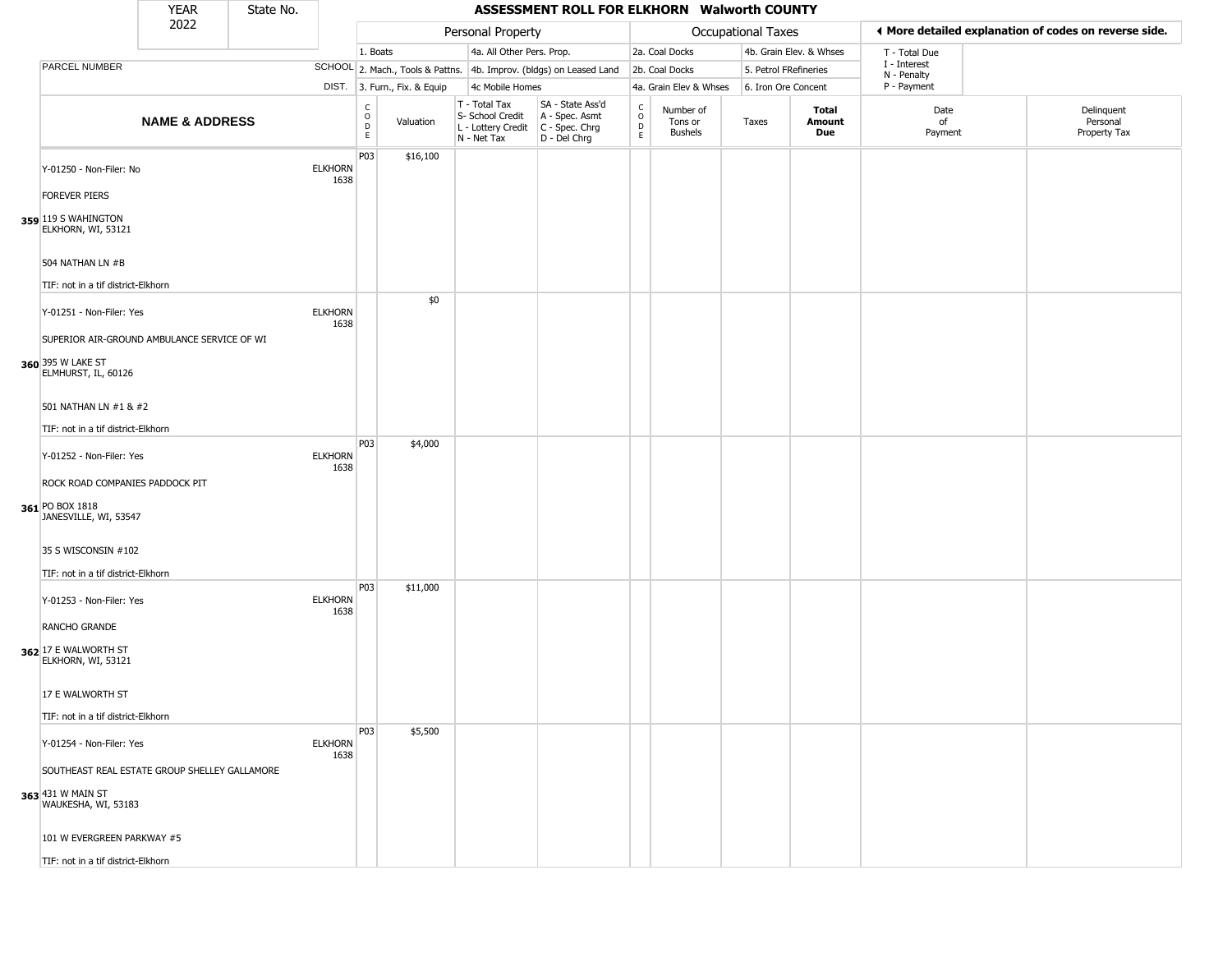|                                                                                    | <b>YEAR</b>               | State No.           |                            |                                                              |                              |                                                                        | ASSESSMENT ROLL FOR ELKHORN Walworth COUNTY                            |                                                 |                                 |                       |                         |                             |                                                       |
|------------------------------------------------------------------------------------|---------------------------|---------------------|----------------------------|--------------------------------------------------------------|------------------------------|------------------------------------------------------------------------|------------------------------------------------------------------------|-------------------------------------------------|---------------------------------|-----------------------|-------------------------|-----------------------------|-------------------------------------------------------|
|                                                                                    | 2022                      |                     |                            |                                                              |                              | Personal Property                                                      |                                                                        |                                                 |                                 | Occupational Taxes    |                         |                             | ♦ More detailed explanation of codes on reverse side. |
|                                                                                    |                           |                     |                            | 1. Boats                                                     |                              | 4a. All Other Pers. Prop.                                              |                                                                        |                                                 | 2a. Coal Docks                  |                       | 4b. Grain Elev. & Whses | T - Total Due               |                                                       |
| PARCEL NUMBER                                                                      |                           |                     |                            |                                                              |                              |                                                                        | SCHOOL 2. Mach., Tools & Pattns. 4b. Improv. (bldgs) on Leased Land    |                                                 | 2b. Coal Docks                  | 5. Petrol FRefineries |                         | I - Interest<br>N - Penalty |                                                       |
|                                                                                    |                           |                     |                            |                                                              | DIST. 3. Furn., Fix. & Equip | 4c Mobile Homes                                                        |                                                                        |                                                 | 4a. Grain Elev & Whses          | 6. Iron Ore Concent   |                         | P - Payment                 |                                                       |
|                                                                                    | <b>NAME &amp; ADDRESS</b> |                     |                            | $\mathsf{C}$<br>$\begin{array}{c}\n0 \\ D \\ E\n\end{array}$ | Valuation                    | T - Total Tax<br>S- School Credit<br>L - Lottery Credit<br>N - Net Tax | SA - State Ass'd<br>A - Spec. Asmt<br>$C - Spec. Chrg$<br>D - Del Chrg | $\begin{array}{c} C \\ O \\ D \\ E \end{array}$ | Number of<br>Tons or<br>Bushels | Taxes                 | Total<br>Amount<br>Due  | Date<br>of<br>Payment       | Delinquent<br>Personal<br>Property Tax                |
| Y-01255 - Non-Filer: Yes                                                           |                           |                     | <b>ELKHORN</b><br>1638     | P03                                                          | \$5,500                      |                                                                        |                                                                        |                                                 |                                 |                       |                         |                             |                                                       |
| AXIOM PARKOUR CHEER & TUMBLING<br>364 717 STOECKER FARM AVE<br>MUKWANGO, WI, 53149 |                           |                     |                            |                                                              |                              |                                                                        |                                                                        |                                                 |                                 |                       |                         |                             |                                                       |
| 203 W EVERGREEN PKWY                                                               |                           |                     |                            |                                                              |                              |                                                                        |                                                                        |                                                 |                                 |                       |                         |                             |                                                       |
| TIF: not in a tif district-Elkhorn                                                 |                           |                     |                            |                                                              |                              |                                                                        |                                                                        |                                                 |                                 |                       |                         |                             |                                                       |
| Y-01256 - Non-Filer: Yes                                                           |                           |                     | <b>ELKHORN</b><br>1638     | P <sub>0</sub> 3                                             | \$5,500                      |                                                                        |                                                                        |                                                 |                                 |                       |                         |                             |                                                       |
| PLASMALIFT                                                                         |                           |                     |                            |                                                              |                              |                                                                        |                                                                        |                                                 |                                 |                       |                         |                             |                                                       |
| 365 210 OCONNER DR STE 100<br>ELKHORN, WI, 53121                                   |                           |                     |                            |                                                              |                              |                                                                        |                                                                        |                                                 |                                 |                       |                         |                             |                                                       |
| 210 OCONNER DR STE 100                                                             |                           |                     |                            |                                                              |                              |                                                                        |                                                                        |                                                 |                                 |                       |                         |                             |                                                       |
| TIF: not in a tif district-Elkhorn                                                 |                           |                     |                            |                                                              |                              |                                                                        |                                                                        |                                                 |                                 |                       |                         |                             |                                                       |
| Y-01257 - Non-Filer: Yes                                                           |                           |                     | <b>ELKHORN</b><br>1638     | P03                                                          | \$11,000                     |                                                                        |                                                                        |                                                 |                                 |                       |                         |                             |                                                       |
| LCE LAWN COMMERCIAL EQUIPMENT LLC                                                  |                           |                     |                            |                                                              |                              |                                                                        |                                                                        |                                                 |                                 |                       |                         |                             |                                                       |
| 366 N5860 US HWY 12 STE A<br>ELKHORN, WI, 53121                                    |                           |                     |                            |                                                              |                              |                                                                        |                                                                        |                                                 |                                 |                       |                         |                             |                                                       |
| N5860 US HWY 12 STE A                                                              |                           |                     |                            |                                                              |                              |                                                                        |                                                                        |                                                 |                                 |                       |                         |                             |                                                       |
| TIF: not in a tif district-Elkhorn                                                 |                           |                     |                            |                                                              |                              |                                                                        |                                                                        |                                                 |                                 |                       |                         |                             |                                                       |
| Y-01258 - Non-Filer: Yes                                                           |                           |                     | <b>ELKHORN</b><br>1638     | P03                                                          | \$5,500                      |                                                                        |                                                                        |                                                 |                                 |                       |                         |                             |                                                       |
| <b>WALTERS BUILDINGS</b>                                                           |                           |                     |                            |                                                              |                              |                                                                        |                                                                        |                                                 |                                 |                       |                         |                             |                                                       |
| 367 N5876 US HWY 12<br>ELKHORN, WI, 53121                                          |                           |                     |                            |                                                              |                              |                                                                        |                                                                        |                                                 |                                 |                       |                         |                             |                                                       |
| N5876 US HWY 12                                                                    |                           |                     |                            |                                                              |                              |                                                                        |                                                                        |                                                 |                                 |                       |                         |                             |                                                       |
| TIF: not in a tif district-Elkhorn                                                 |                           |                     |                            |                                                              |                              |                                                                        |                                                                        |                                                 |                                 |                       |                         |                             |                                                       |
| Y-01259 - Non-Filer: Yes                                                           |                           |                     | <b>ELKHORN P4A</b><br>1638 | P03                                                          | \$5,500<br>\$5,500           |                                                                        |                                                                        |                                                 |                                 |                       |                         |                             |                                                       |
| WILSON'S WHISTLESTOP                                                               |                           |                     |                            |                                                              |                              |                                                                        |                                                                        |                                                 |                                 |                       |                         |                             |                                                       |
| 368 406 S WISCONSIN ST<br>ELKHORN, WI, 53121                                       |                           |                     |                            |                                                              |                              |                                                                        |                                                                        |                                                 |                                 |                       |                         |                             |                                                       |
| 18 CLARK ST                                                                        |                           |                     |                            |                                                              |                              |                                                                        |                                                                        |                                                 |                                 |                       |                         |                             |                                                       |
| TIF: not in a tif district-Elkhorn                                                 |                           |                     |                            |                                                              |                              |                                                                        |                                                                        |                                                 |                                 |                       |                         |                             |                                                       |
|                                                                                    |                           | <b>Parcel Total</b> |                            |                                                              | \$11,000                     |                                                                        |                                                                        |                                                 |                                 |                       |                         |                             |                                                       |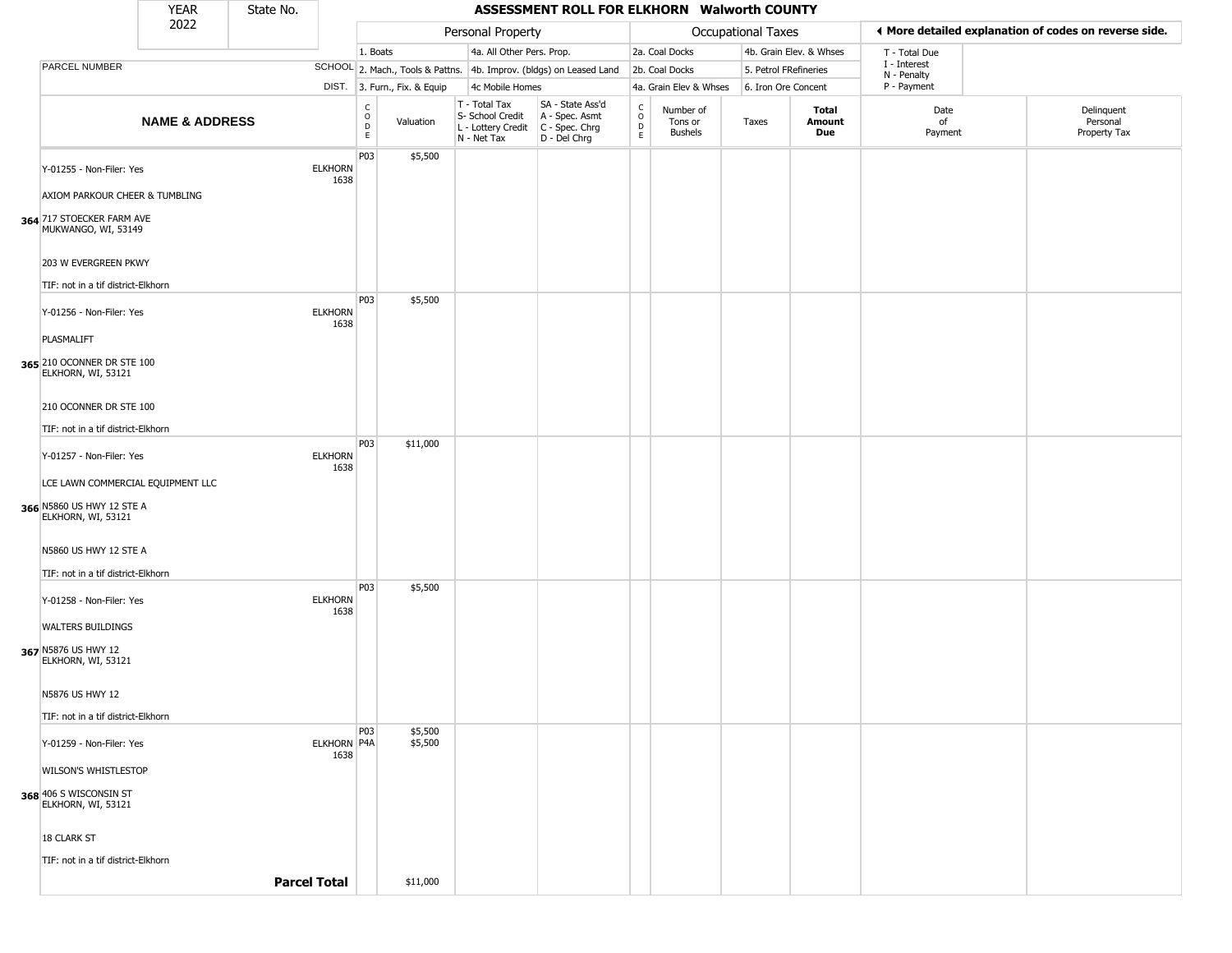|                                                        | <b>YEAR</b>               | State No. |                        |                                   |                              |                                                                        | ASSESSMENT ROLL FOR ELKHORN Walworth COUNTY                          |                                             |                                        |                       |                         |                             |                                                       |
|--------------------------------------------------------|---------------------------|-----------|------------------------|-----------------------------------|------------------------------|------------------------------------------------------------------------|----------------------------------------------------------------------|---------------------------------------------|----------------------------------------|-----------------------|-------------------------|-----------------------------|-------------------------------------------------------|
|                                                        | 2022                      |           |                        |                                   |                              | Personal Property                                                      |                                                                      |                                             |                                        | Occupational Taxes    |                         |                             | ◀ More detailed explanation of codes on reverse side. |
|                                                        |                           |           |                        | 1. Boats                          |                              | 4a. All Other Pers. Prop.                                              |                                                                      |                                             | 2a. Coal Docks                         |                       | 4b. Grain Elev. & Whses | T - Total Due               |                                                       |
| PARCEL NUMBER                                          |                           |           |                        |                                   |                              |                                                                        | SCHOOL 2. Mach., Tools & Pattns. 4b. Improv. (bldgs) on Leased Land  |                                             | 2b. Coal Docks                         | 5. Petrol FRefineries |                         | I - Interest<br>N - Penalty |                                                       |
|                                                        |                           |           |                        |                                   | DIST. 3. Furn., Fix. & Equip | 4c Mobile Homes                                                        |                                                                      |                                             | 4a. Grain Elev & Whses                 | 6. Iron Ore Concent   |                         | P - Payment                 |                                                       |
|                                                        | <b>NAME &amp; ADDRESS</b> |           |                        | C<br>$\circ$<br>$\mathsf{D}$<br>E | Valuation                    | T - Total Tax<br>S- School Credit<br>L - Lottery Credit<br>N - Net Tax | SA - State Ass'd<br>A - Spec. Asmt<br>C - Spec. Chrg<br>D - Del Chrg | $\frac{c}{0}$<br>$\mathsf D$<br>$\mathsf E$ | Number of<br>Tons or<br><b>Bushels</b> | Taxes                 | Total<br>Amount<br>Due  | Date<br>of<br>Payment       | Delinquent<br>Personal<br>Property Tax                |
| Y-01261 - Non-Filer: Yes<br>RIGHT BRAIN TATTOO         |                           |           | <b>ELKHORN</b><br>1638 | P03                               | \$5,500                      |                                                                        |                                                                      |                                             |                                        |                       |                         |                             |                                                       |
|                                                        |                           |           |                        |                                   |                              |                                                                        |                                                                      |                                             |                                        |                       |                         |                             |                                                       |
| 369 39 N WISCONSIN ST<br>ELKHORN, WI, 53121            |                           |           |                        |                                   |                              |                                                                        |                                                                      |                                             |                                        |                       |                         |                             |                                                       |
| 39 N WISCONSIN ST                                      |                           |           |                        |                                   |                              |                                                                        |                                                                      |                                             |                                        |                       |                         |                             |                                                       |
| TIF: not in a tif district-Elkhorn                     |                           |           |                        |                                   |                              |                                                                        |                                                                      |                                             |                                        |                       |                         |                             |                                                       |
| Y-01262 - Non-Filer: Yes                               |                           |           | ELKHORN P03<br>1638    | P4A                               | \$100<br>\$5,000             |                                                                        |                                                                      |                                             |                                        |                       |                         |                             |                                                       |
| HAIR THERAPY ELECTROLYSIS & WAXING SPA                 |                           |           |                        |                                   |                              |                                                                        |                                                                      |                                             |                                        |                       |                         |                             |                                                       |
| 370 39 N WISCONSIN ST<br>ELKHORN, WI, 53121            |                           |           |                        |                                   |                              |                                                                        |                                                                      |                                             |                                        |                       |                         |                             |                                                       |
| 39 N WISCONSIN ST                                      |                           |           |                        |                                   |                              |                                                                        |                                                                      |                                             |                                        |                       |                         |                             |                                                       |
| TIF: not in a tif district-Elkhorn                     |                           |           |                        |                                   |                              |                                                                        |                                                                      |                                             |                                        |                       |                         |                             |                                                       |
|                                                        |                           |           | <b>Parcel Total</b>    |                                   | \$5,100                      |                                                                        |                                                                      |                                             |                                        |                       |                         |                             |                                                       |
|                                                        |                           |           |                        | P <sub>0</sub> 3                  | \$1,800                      |                                                                        |                                                                      |                                             |                                        |                       |                         |                             |                                                       |
| Y-01265 - Non-Filer: No                                |                           |           | <b>ELKHORN</b><br>1638 |                                   |                              |                                                                        |                                                                      |                                             |                                        |                       |                         |                             |                                                       |
| FLORIDA'S NATURAL FOOD SERVICE INC                     |                           |           |                        |                                   |                              |                                                                        |                                                                      |                                             |                                        |                       |                         |                             |                                                       |
| 371 20205 HWY 27<br>LAKE WALES, FL, 33853              |                           |           |                        |                                   |                              |                                                                        |                                                                      |                                             |                                        |                       |                         |                             |                                                       |
| 210 E COMMERCE CT                                      |                           |           |                        |                                   |                              |                                                                        |                                                                      |                                             |                                        |                       |                         |                             |                                                       |
| TIF: not in a tif district-Elkhorn                     |                           |           |                        |                                   |                              |                                                                        |                                                                      |                                             |                                        |                       |                         |                             |                                                       |
| Y-01266 - Non-Filer: No                                |                           |           | ELKHORN P03<br>1638    | P <sub>4</sub> A                  | \$200<br>\$600               |                                                                        |                                                                      |                                             |                                        |                       |                         |                             |                                                       |
| GENESIS ELDERCARE REHABILITATION SERVICE LLC           |                           |           |                        |                                   |                              |                                                                        |                                                                      |                                             |                                        |                       |                         |                             |                                                       |
| 372 101 EAST STATE STREET<br>KENNETT SQUARE, PA, 19348 |                           |           |                        |                                   |                              |                                                                        |                                                                      |                                             |                                        |                       |                         |                             |                                                       |
| 1550 COUNTRY CLUB PARKWAY                              |                           |           |                        |                                   |                              |                                                                        |                                                                      |                                             |                                        |                       |                         |                             |                                                       |
| TIF: not in a tif district-Elkhorn                     |                           |           | <b>Parcel Total</b>    |                                   | \$800                        |                                                                        |                                                                      |                                             |                                        |                       |                         |                             |                                                       |
|                                                        |                           |           |                        |                                   |                              |                                                                        |                                                                      |                                             |                                        |                       |                         |                             |                                                       |
| Y-01268 - Non-Filer: No                                |                           |           | ELKHORN e<br>1638 Ass  | Stat<br>ess                       | \$0                          |                                                                        |                                                                      |                                             |                                        |                       |                         |                             |                                                       |
| SEAL-TEC PKG DIV SHARP PKG                             |                           |           |                        | ed                                |                              |                                                                        |                                                                      |                                             |                                        |                       |                         |                             |                                                       |
| 373 975 E KOOPMAN<br>ELKHORN, WI, 53121                |                           |           |                        |                                   |                              |                                                                        |                                                                      |                                             |                                        |                       |                         |                             |                                                       |
| 975 E KOOPMAN                                          |                           |           |                        |                                   |                              |                                                                        |                                                                      |                                             |                                        |                       |                         |                             |                                                       |
| TIF: not in a tif district-Elkhorn                     |                           |           |                        |                                   |                              |                                                                        |                                                                      |                                             |                                        |                       |                         |                             |                                                       |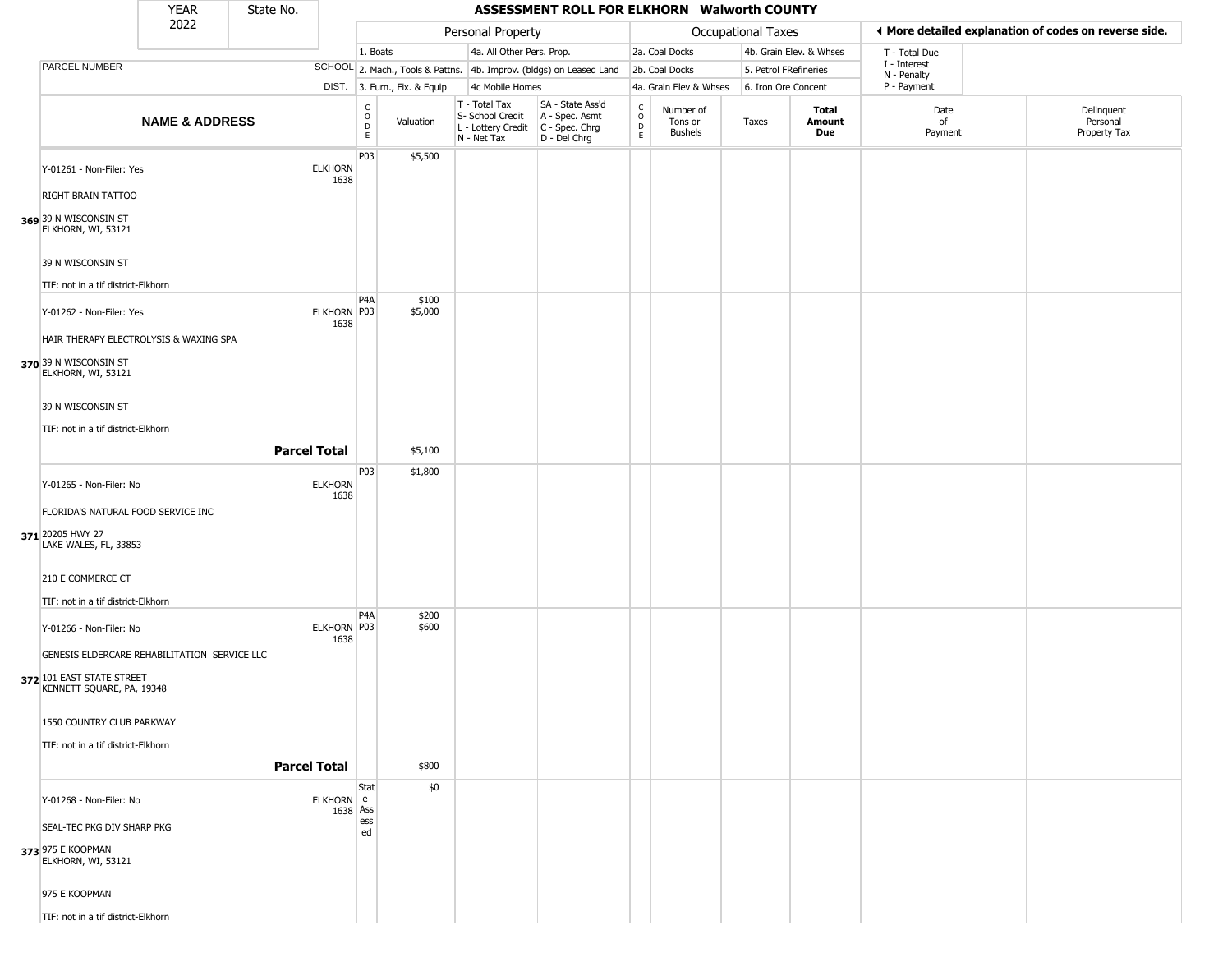|                                                                                                                          | <b>YEAR</b>               | State No. |                        |                                                   |                              |                                                                        | ASSESSMENT ROLL FOR ELKHORN Walworth COUNTY                          |                                                 |                                 |                       |                         |                             |                                                       |
|--------------------------------------------------------------------------------------------------------------------------|---------------------------|-----------|------------------------|---------------------------------------------------|------------------------------|------------------------------------------------------------------------|----------------------------------------------------------------------|-------------------------------------------------|---------------------------------|-----------------------|-------------------------|-----------------------------|-------------------------------------------------------|
|                                                                                                                          | 2022                      |           |                        |                                                   |                              | Personal Property                                                      |                                                                      |                                                 |                                 | Occupational Taxes    |                         |                             | ◀ More detailed explanation of codes on reverse side. |
|                                                                                                                          |                           |           |                        | 1. Boats                                          |                              | 4a. All Other Pers. Prop.                                              |                                                                      |                                                 | 2a. Coal Docks                  |                       | 4b. Grain Elev. & Whses | T - Total Due               |                                                       |
| PARCEL NUMBER                                                                                                            |                           |           |                        |                                                   |                              |                                                                        | SCHOOL 2. Mach., Tools & Pattns. 4b. Improv. (bldgs) on Leased Land  |                                                 | 2b. Coal Docks                  | 5. Petrol FRefineries |                         | I - Interest<br>N - Penalty |                                                       |
|                                                                                                                          |                           |           |                        |                                                   | DIST. 3. Furn., Fix. & Equip | 4c Mobile Homes                                                        |                                                                      |                                                 | 4a. Grain Elev & Whses          | 6. Iron Ore Concent   |                         | P - Payment                 |                                                       |
|                                                                                                                          | <b>NAME &amp; ADDRESS</b> |           |                        | $\begin{array}{c}\nC \\ O \\ D \\ E\n\end{array}$ | Valuation                    | T - Total Tax<br>S- School Credit<br>L - Lottery Credit<br>N - Net Tax | SA - State Ass'd<br>A - Spec. Asmt<br>C - Spec. Chrg<br>D - Del Chrg | $\begin{array}{c} C \\ O \\ D \\ E \end{array}$ | Number of<br>Tons or<br>Bushels | Taxes                 | Total<br>Amount<br>Due  | Date<br>of<br>Payment       | Delinquent<br>Personal<br>Property Tax                |
| Y-01269 - Non-Filer: No<br>BANK OF THE WEST-EQUIPMENT LEASING<br>374 1625 W FOUNTAINHEAD PKWY<br>TEMPE, AZ, 85282-2371   |                           |           | <b>ELKHORN</b><br>1638 | P <sub>4</sub> A                                  | \$8,800                      |                                                                        |                                                                      |                                                 |                                 |                       |                         |                             |                                                       |
| 310 OCONNER DR<br>TIF: not in a tif district-Elkhorn                                                                     |                           |           |                        | Stat                                              | \$0                          |                                                                        |                                                                      |                                                 |                                 |                       |                         |                             |                                                       |
| Y-01270 - Non-Filer: No<br>MAX PAX, LLC<br>375 401 E MORRISSEY DR<br>ELKHORN, WI, 53121                                  |                           |           | ELKHORN e<br>1638 Ass  | ess<br>ed                                         |                              |                                                                        |                                                                      |                                                 |                                 |                       |                         |                             |                                                       |
| 401 E MORRISSEY DR<br>TIF: not in a tif district-Elkhorn                                                                 |                           |           |                        | Stat                                              | \$0                          |                                                                        |                                                                      |                                                 |                                 |                       |                         |                             |                                                       |
| Y-01271 - Non-Filer: No<br>US PACKAGE, LLC<br>376 401 E MORRISSY DR, STE B<br>ELKHORN, WI, 53121                         |                           |           | ELKHORN e<br>1638 Ass  | ess<br>ed                                         |                              |                                                                        |                                                                      |                                                 |                                 |                       |                         |                             |                                                       |
| 401 E MORRISSY DR, STE B<br>TIF: not in a tif district-Elkhorn                                                           |                           |           |                        |                                                   |                              |                                                                        |                                                                      |                                                 |                                 |                       |                         |                             |                                                       |
| Y-01313 - Non-Filer: No<br>WISCONSIN IGNITION INTERLOCK DEVICES, INC<br>377 169 E WISCONSIN Ave<br>OCONOMOWOC, WI, 53121 |                           |           | <b>ELKHORN</b><br>1638 |                                                   | \$0                          |                                                                        |                                                                      |                                                 |                                 |                       |                         |                             |                                                       |
| 505 NATHAN LANE UNIT 3<br>TIF: not in a tif district-Elkhorn                                                             |                           |           |                        |                                                   |                              |                                                                        |                                                                      |                                                 |                                 |                       |                         |                             |                                                       |
| Y-01314 - Non-Filer: No<br>LEBLANC, INC                                                                                  |                           |           | <b>ELKHORN</b><br>1638 | P03                                               | \$17,800                     |                                                                        |                                                                      |                                                 |                                 |                       |                         |                             |                                                       |
| 378 600 INDUSTRIAL PKY<br>ELKHART, IN, 46516                                                                             |                           |           |                        |                                                   |                              |                                                                        |                                                                      |                                                 |                                 |                       |                         |                             |                                                       |
| 320 N CHURCH ST                                                                                                          |                           |           |                        |                                                   |                              |                                                                        |                                                                      |                                                 |                                 |                       |                         |                             |                                                       |
| TIF: not in a tif district-Elkhorn                                                                                       |                           |           |                        |                                                   |                              |                                                                        |                                                                      |                                                 |                                 |                       |                         |                             |                                                       |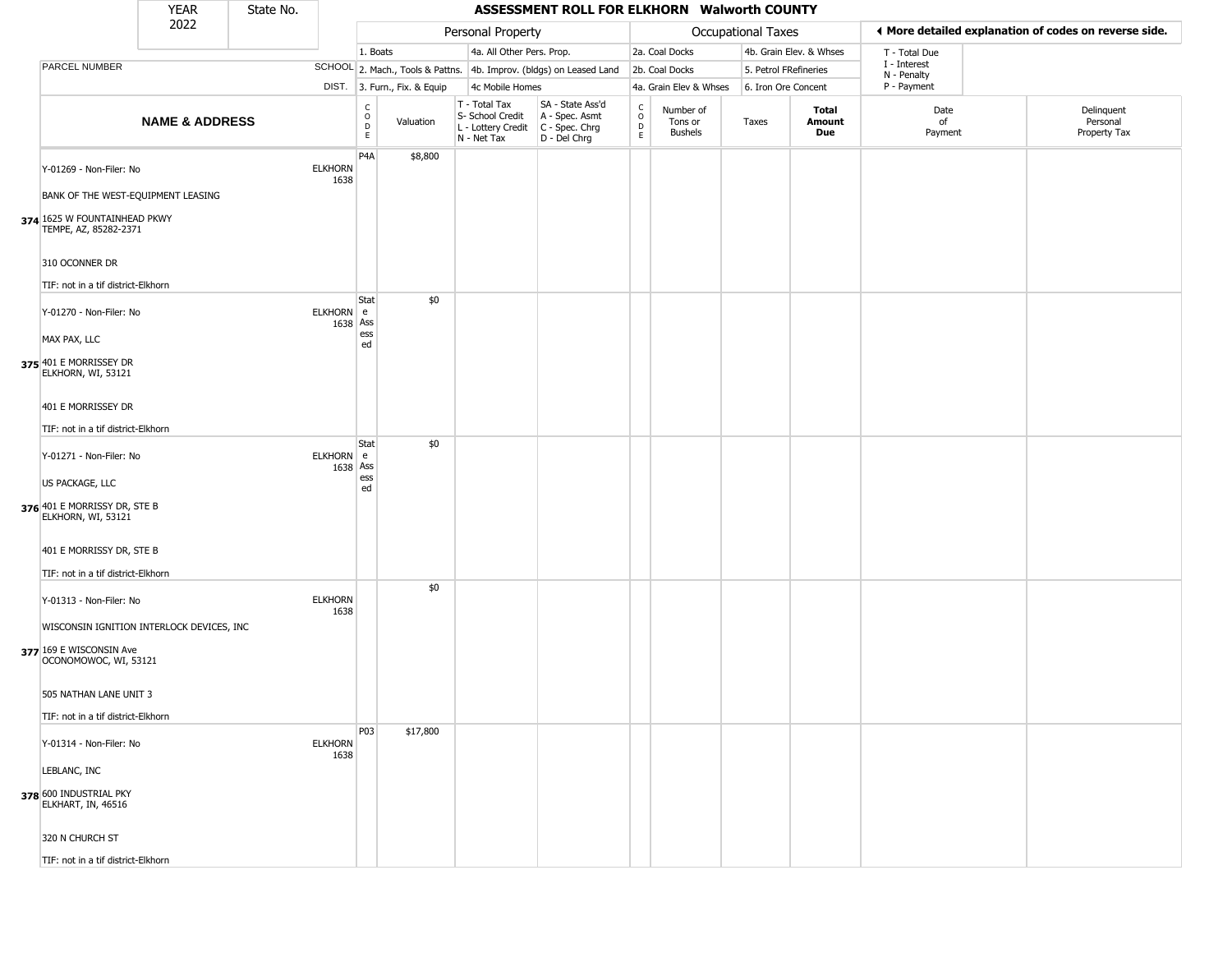|                                                                                                                        | <b>YEAR</b>               | State No.           |                        |                         |                                  |                                                                        | ASSESSMENT ROLL FOR ELKHORN Walworth COUNTY                          |                                             |                                        |                       |                         |                             |                                                       |
|------------------------------------------------------------------------------------------------------------------------|---------------------------|---------------------|------------------------|-------------------------|----------------------------------|------------------------------------------------------------------------|----------------------------------------------------------------------|---------------------------------------------|----------------------------------------|-----------------------|-------------------------|-----------------------------|-------------------------------------------------------|
|                                                                                                                        | 2022                      |                     |                        |                         |                                  | Personal Property                                                      |                                                                      |                                             |                                        | Occupational Taxes    |                         |                             | ♦ More detailed explanation of codes on reverse side. |
|                                                                                                                        |                           |                     |                        | 1. Boats                |                                  | 4a. All Other Pers. Prop.                                              |                                                                      |                                             | 2a. Coal Docks                         |                       | 4b. Grain Elev. & Whses | T - Total Due               |                                                       |
| PARCEL NUMBER                                                                                                          |                           |                     |                        |                         | SCHOOL 2. Mach., Tools & Pattns. |                                                                        | 4b. Improv. (bldgs) on Leased Land                                   |                                             | 2b. Coal Docks                         | 5. Petrol FRefineries |                         | I - Interest<br>N - Penalty |                                                       |
|                                                                                                                        |                           |                     |                        |                         | DIST. 3. Furn., Fix. & Equip     | 4c Mobile Homes                                                        |                                                                      |                                             | 4a. Grain Elev & Whses                 | 6. Iron Ore Concent   |                         | P - Payment                 |                                                       |
|                                                                                                                        | <b>NAME &amp; ADDRESS</b> |                     |                        | C<br>$\circ$<br>D<br>E. | Valuation                        | T - Total Tax<br>S- School Credit<br>L - Lottery Credit<br>N - Net Tax | SA - State Ass'd<br>A - Spec. Asmt<br>C - Spec. Chrg<br>D - Del Chrg | $\mathsf{C}$<br>$\circ$<br>D<br>$\mathsf E$ | Number of<br>Tons or<br><b>Bushels</b> | Taxes                 | Total<br>Amount<br>Due  | Date<br>of<br>Payment       | Delinquent<br>Personal<br>Property Tax                |
| Y-01315 - Non-Filer: No<br>AMNJ ENTERPRISES, INC DOMINO'S PIZZA<br>379 3725 MEACHEM RD<br>MOUNT PLEASANT, WI, 53405    |                           |                     | ELKHORN P03<br>1638    | P <sub>4</sub> A        | \$5,300<br>\$10,500              |                                                                        |                                                                      |                                             |                                        |                       |                         |                             |                                                       |
| 58 W MARKET ST UNIT H<br>TIF: not in a tif district-Elkhorn                                                            |                           | <b>Parcel Total</b> |                        |                         |                                  |                                                                        |                                                                      |                                             |                                        |                       |                         |                             |                                                       |
|                                                                                                                        |                           |                     |                        |                         | \$15,800                         |                                                                        |                                                                      |                                             |                                        |                       |                         |                             |                                                       |
| Y-01316 - Non-Filer: No<br>ARROW COMPANIES, LLC<br>380 PO BOX 410<br>ELKHORN, WI, 53121                                |                           |                     | ELKHORN P03<br>1638    | P <sub>4</sub> A        | \$10,000<br>\$58,600             |                                                                        |                                                                      |                                             |                                        |                       |                         |                             |                                                       |
| 208 E MORRISSEY DR                                                                                                     |                           |                     |                        |                         |                                  |                                                                        |                                                                      |                                             |                                        |                       |                         |                             |                                                       |
| TIF: not in a tif district-Elkhorn                                                                                     |                           |                     |                        |                         |                                  |                                                                        |                                                                      |                                             |                                        |                       |                         |                             |                                                       |
|                                                                                                                        |                           |                     |                        |                         |                                  |                                                                        |                                                                      |                                             |                                        |                       |                         |                             |                                                       |
|                                                                                                                        |                           | <b>Parcel Total</b> |                        |                         | \$68,600                         |                                                                        |                                                                      |                                             |                                        |                       |                         |                             |                                                       |
| Y-01317 - Non-Filer: No<br>ADT COMMERICAL, LLC<br>381 PO BOX 54767<br>LEXINGTON, KY, 40555                             |                           |                     | <b>ELKHORN</b><br>1638 | P03                     | \$600                            |                                                                        |                                                                      |                                             |                                        |                       |                         |                             |                                                       |
| VARIOUS<br>TIF: not in a tif district-Elkhorn                                                                          |                           |                     |                        |                         |                                  |                                                                        |                                                                      |                                             |                                        |                       |                         |                             |                                                       |
| Y-01318 - Non-Filer: No<br>XEROX FINANCIAL SERVICES, LLC PROPERTY TAX DEPT<br>382 PO BOX 909<br>WEBSTER, NY, 14580     |                           |                     | <b>ELKHORN</b><br>1638 | P03                     | \$1,300                          |                                                                        |                                                                      |                                             |                                        |                       |                         |                             |                                                       |
| 450 E GENEVA ST<br>TIF: not in a tif district-Elkhorn                                                                  |                           |                     |                        |                         |                                  |                                                                        |                                                                      |                                             |                                        |                       |                         |                             |                                                       |
| Y-01319 - Non-Filer: No<br>WASTE MANAGEMENT OF WISCONSIN, INC C/O MARVIN POER &<br><b>COMPANY</b><br>383 PO BOX 802206 |                           |                     | <b>ELKHORN</b><br>1638 | P4A                     | \$137,800                        |                                                                        |                                                                      |                                             |                                        |                       |                         |                             |                                                       |
| DALLAS, TX, 75380-2206<br><b>VARIOUS</b><br>TIF: not in a tif district-Elkhorn                                         |                           |                     |                        |                         |                                  |                                                                        |                                                                      |                                             |                                        |                       |                         |                             |                                                       |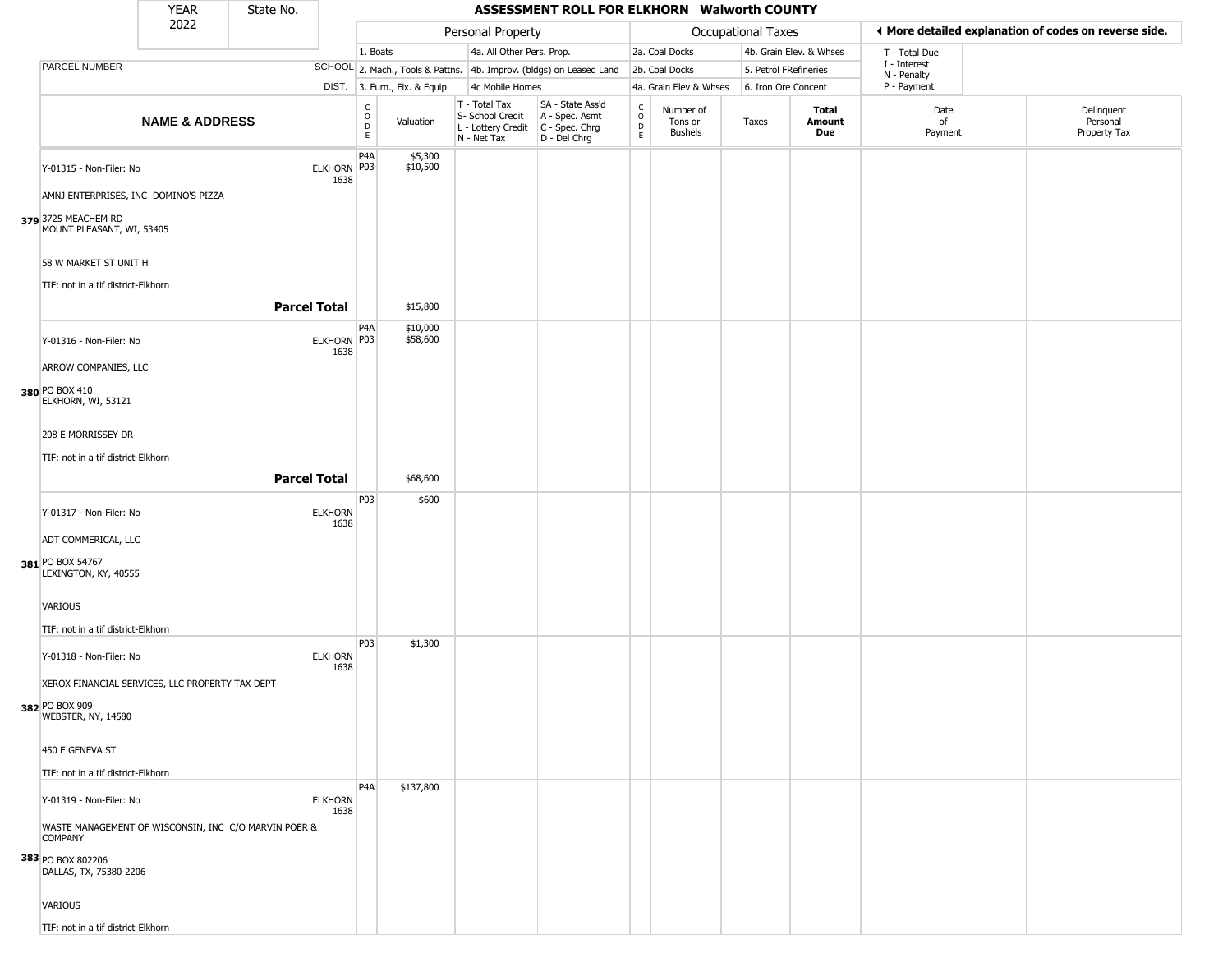|                                                                                                 | <b>YEAR</b>               | State No.           |                            |                                                 |                              |                                                                        | ASSESSMENT ROLL FOR ELKHORN Walworth COUNTY                            |                                              |                                        |                       |                         |                             |                                                       |
|-------------------------------------------------------------------------------------------------|---------------------------|---------------------|----------------------------|-------------------------------------------------|------------------------------|------------------------------------------------------------------------|------------------------------------------------------------------------|----------------------------------------------|----------------------------------------|-----------------------|-------------------------|-----------------------------|-------------------------------------------------------|
|                                                                                                 | 2022                      |                     |                            |                                                 |                              | Personal Property                                                      |                                                                        |                                              |                                        | Occupational Taxes    |                         |                             | ◀ More detailed explanation of codes on reverse side. |
|                                                                                                 |                           |                     |                            | 1. Boats                                        |                              | 4a. All Other Pers. Prop.                                              |                                                                        |                                              | 2a. Coal Docks                         |                       | 4b. Grain Elev. & Whses | T - Total Due               |                                                       |
| <b>PARCEL NUMBER</b>                                                                            |                           |                     |                            |                                                 |                              |                                                                        | SCHOOL 2. Mach., Tools & Pattns. 4b. Improv. (bldgs) on Leased Land    |                                              | 2b. Coal Docks                         | 5. Petrol FRefineries |                         | I - Interest<br>N - Penalty |                                                       |
|                                                                                                 |                           |                     |                            |                                                 | DIST. 3. Furn., Fix. & Equip | 4c Mobile Homes                                                        |                                                                        |                                              | 4a. Grain Elev & Whses                 | 6. Iron Ore Concent   |                         | P - Payment                 |                                                       |
|                                                                                                 | <b>NAME &amp; ADDRESS</b> |                     |                            | c<br>$\mathsf{o}$<br>$\mathsf D$<br>$\mathsf E$ | Valuation                    | T - Total Tax<br>S- School Credit<br>L - Lottery Credit<br>N - Net Tax | SA - State Ass'd<br>A - Spec. Asmt<br>C - Spec. Chrg<br>$D - Del Chrg$ | $\begin{array}{c}\nC \\ O \\ D\n\end{array}$ | Number of<br>Tons or<br><b>Bushels</b> | Taxes                 | Total<br>Amount<br>Due  | Date<br>of<br>Payment       | Delinquent<br>Personal<br>Property Tax                |
| Y-01320 - Non-Filer: No                                                                         |                           |                     | <b>ELKHORN</b><br>1638     | P03                                             | \$48,600                     |                                                                        |                                                                        |                                              |                                        |                       |                         |                             |                                                       |
| GLOBAL TEL LINK CORP C/O RYAN PTS DEPT 803<br>384 PO BOX 460049<br>HOUSTON, TX, 77056           |                           |                     |                            |                                                 |                              |                                                                        |                                                                        |                                              |                                        |                       |                         |                             |                                                       |
| 1770 COUNTY RD NN                                                                               |                           |                     |                            |                                                 |                              |                                                                        |                                                                        |                                              |                                        |                       |                         |                             |                                                       |
| TIF: not in a tif district-Elkhorn                                                              |                           |                     |                            |                                                 |                              |                                                                        |                                                                        |                                              |                                        |                       |                         |                             |                                                       |
| Y-01321 - Non-Filer: No<br>TOUCHPAY HOLDINGS, LLC C/O RYAN PTS DEPT 803                         |                           |                     | <b>ELKHORN</b><br>1638     | P03                                             | \$36,100                     |                                                                        |                                                                        |                                              |                                        |                       |                         |                             |                                                       |
| 385 PO BOX 460049<br>HOUSTON, TX, 77056                                                         |                           |                     |                            |                                                 |                              |                                                                        |                                                                        |                                              |                                        |                       |                         |                             |                                                       |
| 1770 COUNTY RD NN                                                                               |                           |                     |                            |                                                 |                              |                                                                        |                                                                        |                                              |                                        |                       |                         |                             |                                                       |
| TIF: not in a tif district-Elkhorn                                                              |                           |                     |                            |                                                 |                              |                                                                        |                                                                        |                                              |                                        |                       |                         |                             |                                                       |
| Y-01322 - Non-Filer: No                                                                         |                           |                     | <b>ELKHORN</b><br>1638     |                                                 | \$0                          |                                                                        |                                                                        |                                              |                                        |                       |                         |                             |                                                       |
| MUZAK, LLC C/O RYAN TAX COMPLIANCE SERVICES<br>386 PO BOX 460049 DEPT 616<br>HOUSTON, TX, 77056 |                           |                     |                            |                                                 |                              |                                                                        |                                                                        |                                              |                                        |                       |                         |                             |                                                       |
| VARIOUS                                                                                         |                           |                     |                            |                                                 |                              |                                                                        |                                                                        |                                              |                                        |                       |                         |                             |                                                       |
| TIF: not in a tif district-Elkhorn                                                              |                           |                     |                            | Exe                                             | \$0                          |                                                                        |                                                                        |                                              |                                        |                       |                         |                             |                                                       |
| Y-01323 - Non-Filer: No<br>WALWORTH COUNTY HOUSING AUTHORITY                                    |                           |                     | <b>ELKHORN</b> mpt<br>1638 |                                                 |                              |                                                                        |                                                                        |                                              |                                        |                       |                         |                             |                                                       |
| 387 PO BOX 273<br>ELKHORN, WI, 53121                                                            |                           |                     |                            |                                                 |                              |                                                                        |                                                                        |                                              |                                        |                       |                         |                             |                                                       |
| 9 S BROAD                                                                                       |                           |                     |                            |                                                 |                              |                                                                        |                                                                        |                                              |                                        |                       |                         |                             |                                                       |
| TIF: not in a tif district-Elkhorn                                                              |                           |                     |                            | P4A                                             | \$2,000                      |                                                                        |                                                                        |                                              |                                        |                       |                         |                             |                                                       |
| Y-01324 - Non-Filer: Yes                                                                        |                           |                     | ELKHORN P03<br>1638        |                                                 | \$7,000                      |                                                                        |                                                                        |                                              |                                        |                       |                         |                             |                                                       |
| <b>KUNES RV &amp; TRUCK</b>                                                                     |                           |                     |                            |                                                 |                              |                                                                        |                                                                        |                                              |                                        |                       |                         |                             |                                                       |
| 388 PO BOX 546<br>DELAVAN, WI, 53115                                                            |                           |                     |                            |                                                 |                              |                                                                        |                                                                        |                                              |                                        |                       |                         |                             |                                                       |
| 95 DEERE RD #A & B                                                                              |                           |                     |                            |                                                 |                              |                                                                        |                                                                        |                                              |                                        |                       |                         |                             |                                                       |
| TIF: not in a tif district-Elkhorn                                                              |                           |                     |                            |                                                 |                              |                                                                        |                                                                        |                                              |                                        |                       |                         |                             |                                                       |
|                                                                                                 |                           | <b>Parcel Total</b> |                            |                                                 | \$9,000                      |                                                                        |                                                                        |                                              |                                        |                       |                         |                             |                                                       |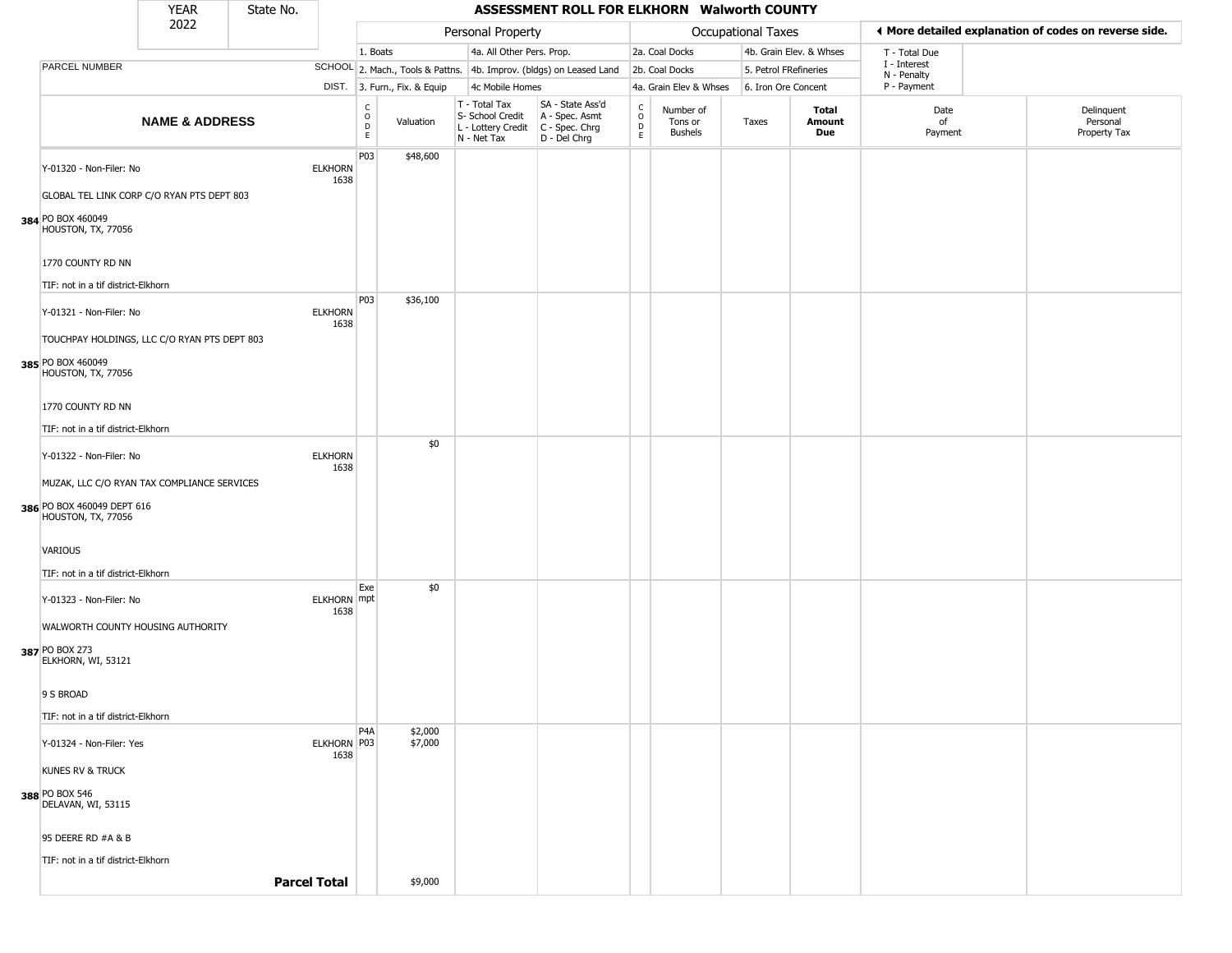|                                                                                         | <b>YEAR</b>               | State No.     |                     |                        |                              |                                                                        | ASSESSMENT ROLL FOR ELKHORN Walworth COUNTY                          |                                                        |                                        |                       |                         |                             |                                                       |
|-----------------------------------------------------------------------------------------|---------------------------|---------------|---------------------|------------------------|------------------------------|------------------------------------------------------------------------|----------------------------------------------------------------------|--------------------------------------------------------|----------------------------------------|-----------------------|-------------------------|-----------------------------|-------------------------------------------------------|
|                                                                                         | 2022                      |               |                     |                        |                              | Personal Property                                                      |                                                                      |                                                        |                                        | Occupational Taxes    |                         |                             | ♦ More detailed explanation of codes on reverse side. |
|                                                                                         |                           |               |                     | 1. Boats               |                              | 4a. All Other Pers. Prop.                                              |                                                                      |                                                        | 2a. Coal Docks                         |                       | 4b. Grain Elev. & Whses | T - Total Due               |                                                       |
| PARCEL NUMBER                                                                           |                           |               |                     |                        |                              |                                                                        | SCHOOL 2. Mach., Tools & Pattns. 4b. Improv. (bldgs) on Leased Land  |                                                        | 2b. Coal Docks                         | 5. Petrol FRefineries |                         | I - Interest<br>N - Penalty |                                                       |
|                                                                                         |                           |               |                     |                        | DIST. 3. Furn., Fix. & Equip | 4c Mobile Homes                                                        |                                                                      |                                                        | 4a. Grain Elev & Whses                 | 6. Iron Ore Concent   |                         | P - Payment                 |                                                       |
|                                                                                         | <b>NAME &amp; ADDRESS</b> |               |                     | C<br>$\circ$<br>D<br>E | Valuation                    | T - Total Tax<br>S- School Credit<br>L - Lottery Credit<br>N - Net Tax | SA - State Ass'd<br>A - Spec. Asmt<br>C - Spec. Chrg<br>D - Del Chrg | $\mathsf{C}$<br>$\circ$<br>$\mathsf{D}$<br>$\mathsf E$ | Number of<br>Tons or<br><b>Bushels</b> | Taxes                 | Total<br>Amount<br>Due  | Date<br>of<br>Payment       | Delinquent<br>Personal<br>Property Tax                |
| Y-01325 - Non-Filer: Yes                                                                |                           |               | ELKHORN P03<br>1638 | P4A                    | \$1,500<br>\$4,500           |                                                                        |                                                                      |                                                        |                                        |                       |                         |                             |                                                       |
| HAIR BY TIFFANY TIFFANY HENNINGFIELD<br>389 2901 N COLONY AVE<br>FRANKSVILLE, WI, 53126 |                           |               |                     |                        |                              |                                                                        |                                                                      |                                                        |                                        |                       |                         |                             |                                                       |
| 13 N WISCONSIN<br>TIF: not in a tif district-Elkhorn                                    |                           |               |                     |                        |                              |                                                                        |                                                                      |                                                        |                                        |                       |                         |                             |                                                       |
|                                                                                         |                           |               | <b>Parcel Total</b> |                        | \$6,000                      |                                                                        |                                                                      |                                                        |                                        |                       |                         |                             |                                                       |
| Y-01326 - Non-Filer: Yes                                                                |                           |               | ELKHORN P03<br>1638 | P4A                    | \$600<br>\$3,500             |                                                                        |                                                                      |                                                        |                                        |                       |                         |                             |                                                       |
| THE QUILTING CONNECTION                                                                 |                           |               |                     |                        |                              |                                                                        |                                                                      |                                                        |                                        |                       |                         |                             |                                                       |
| 390 21 N ADADMS ST<br>ELKHORN, WI, 53121                                                |                           |               |                     |                        |                              |                                                                        |                                                                      |                                                        |                                        |                       |                         |                             |                                                       |
| 21 N ADADMS ST                                                                          |                           |               |                     |                        |                              |                                                                        |                                                                      |                                                        |                                        |                       |                         |                             |                                                       |
| TIF: not in a tif district-Elkhorn                                                      |                           |               |                     |                        |                              |                                                                        |                                                                      |                                                        |                                        |                       |                         |                             |                                                       |
|                                                                                         |                           |               | <b>Parcel Total</b> |                        | \$4,100                      |                                                                        |                                                                      |                                                        |                                        |                       |                         |                             |                                                       |
| Y-01327 - Non-Filer: Yes                                                                |                           |               | ELKHORN P03<br>1638 | P4A                    | \$700<br>\$3,500             |                                                                        |                                                                      |                                                        |                                        |                       |                         |                             |                                                       |
| R.H BATTERMAN & CO, INC FRANK MCKEARN                                                   |                           |               |                     |                        |                              |                                                                        |                                                                      |                                                        |                                        |                       |                         |                             |                                                       |
| 391 2857 S BARTELLS DR<br>BELOIT, WI, 53511                                             |                           |               |                     |                        |                              |                                                                        |                                                                      |                                                        |                                        |                       |                         |                             |                                                       |
| 1040 N WISCONSIN                                                                        |                           |               |                     |                        |                              |                                                                        |                                                                      |                                                        |                                        |                       |                         |                             |                                                       |
| TIF: not in a tif district-Elkhorn                                                      |                           |               |                     |                        |                              |                                                                        |                                                                      |                                                        |                                        |                       |                         |                             |                                                       |
|                                                                                         |                           |               | <b>Parcel Total</b> |                        | \$4,200                      |                                                                        |                                                                      |                                                        |                                        |                       |                         |                             |                                                       |
| Y-01328 - Non-Filer: No                                                                 |                           |               | ELKHORN P03<br>1638 | P <sub>4</sub> A       | \$100<br>\$2,900             |                                                                        |                                                                      |                                                        |                                        |                       |                         |                             |                                                       |
| MYSTIC MOON MEDIA, LLC CHERIE GERHARDT                                                  |                           |               |                     |                        |                              |                                                                        |                                                                      |                                                        |                                        |                       |                         |                             |                                                       |
| 392 11 S WISCONSIN ST<br>ELKHORN, WI, 53121                                             |                           |               |                     |                        |                              |                                                                        |                                                                      |                                                        |                                        |                       |                         |                             |                                                       |
| 11 S WISCONSIN ST                                                                       |                           |               |                     |                        |                              |                                                                        |                                                                      |                                                        |                                        |                       |                         |                             |                                                       |
| TIF: not in a tif district-Elkhorn                                                      |                           |               |                     |                        |                              |                                                                        |                                                                      |                                                        |                                        |                       |                         |                             |                                                       |
|                                                                                         |                           |               | <b>Parcel Total</b> |                        | \$3,000                      |                                                                        |                                                                      |                                                        |                                        |                       |                         |                             |                                                       |
| NO. OF PARCELS 392                                                                      |                           | <b>TOTALS</b> | ▶                   |                        | 8,373,100.00                 |                                                                        |                                                                      |                                                        |                                        |                       |                         |                             |                                                       |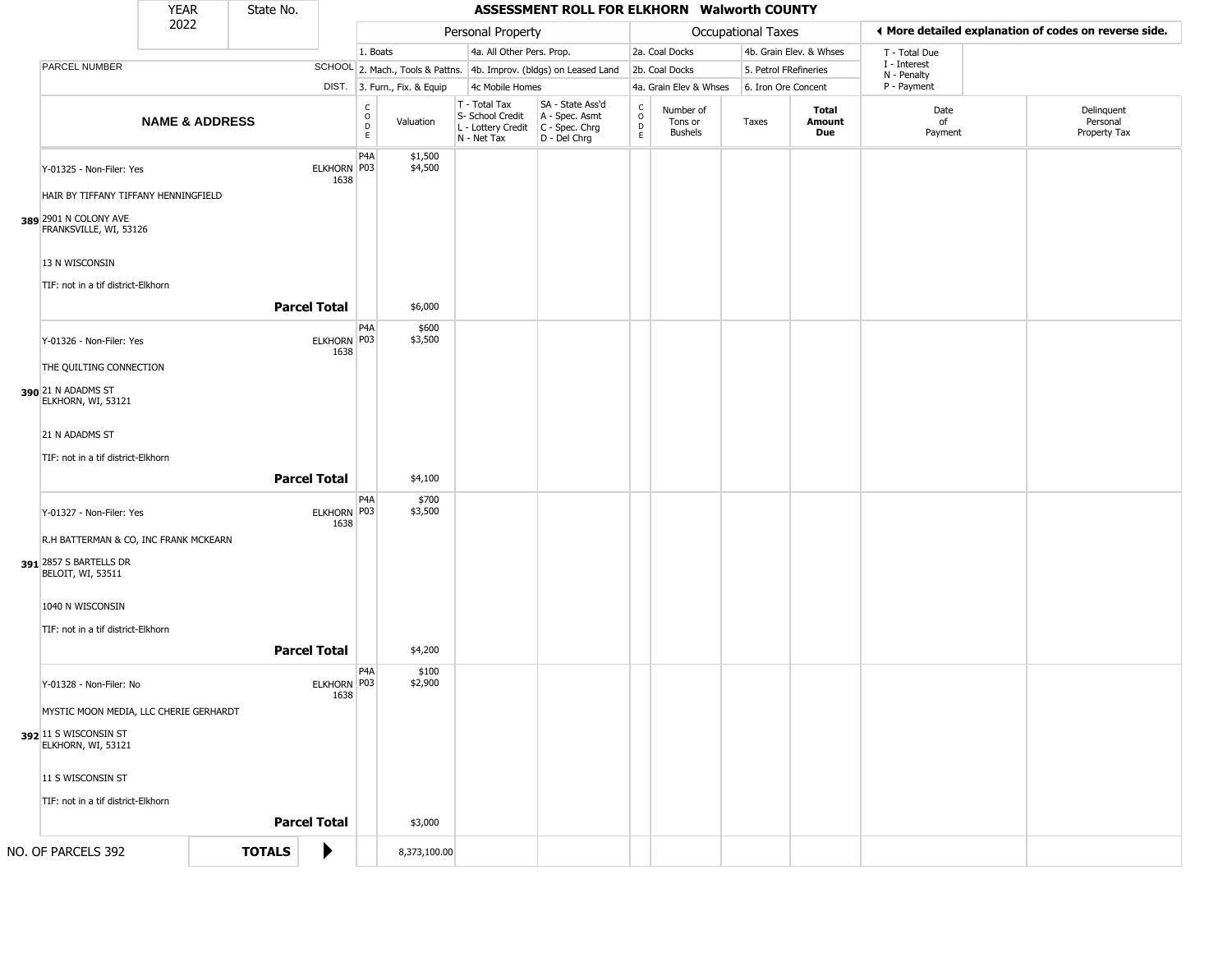| Class                 | <b>Total PP Records   Total Valuation</b> |             |
|-----------------------|-------------------------------------------|-------------|
| <b>Exempt</b>         | 12                                        | \$0         |
| No Value              | 14                                        | \$0         |
| <b>P01</b>            | 1                                         | \$2,400     |
| P <sub>0</sub> 3      | 313                                       | \$7.068.100 |
| P4A                   | 156                                       | \$1,302,600 |
| <b>State Assessed</b> | 37                                        | \$0         |
| Total:                | 392                                       | \$8373100   |

## **Municipality Totals by Class Municipality Totals - By County and Class**

| County   | <b>Class</b>          | <b>Total PP Records   Total Valuation</b> |             |
|----------|-----------------------|-------------------------------------------|-------------|
| Walworth | <b>Exempt</b>         | 12                                        | \$0         |
|          | No Value              | 14                                        | \$0         |
|          | <b>P01</b>            | 1                                         | \$2,400     |
|          | P <sub>0</sub> 3      | 313                                       | \$7,068,100 |
|          | P <sub>4</sub> A      | 156                                       | \$1,302,600 |
|          | <b>State Assessed</b> | 37                                        | \$0         |
|          | Total:                | 392                                       | \$8,373,100 |
| Total:   |                       | 392                                       | \$8,373,100 |

## **Municipality Totals - By County, TIF, Class**

| County   | <b>TIF District</b> | <b>Class</b>          | <b>Total PP Records   Total Valuation</b> |             |
|----------|---------------------|-----------------------|-------------------------------------------|-------------|
| Walworth |                     | Exempt                | 12                                        | \$0         |
|          |                     | <b>No Value</b>       | 14                                        | \$0         |
|          |                     | <b>P01</b>            | 1                                         | \$2,400     |
|          |                     | <b>P03</b>            | 313                                       | \$7,068,100 |
|          |                     | P <sub>4</sub> A      | 156                                       | \$1,302,600 |
|          |                     | <b>State Assessed</b> | 37                                        | \$0         |
|          |                     | Total:                | 392                                       | \$8,373,100 |
|          | Total:              |                       | 392                                       | \$8,373,100 |
| Total:   |                     |                       | 392                                       | \$8,373,100 |

## **Municipality Totals - By County, School District, Class**

| County   | <b>School District1</b> | <b>Class</b>     | <b>Total PP Records   Total Valuation</b> |             |
|----------|-------------------------|------------------|-------------------------------------------|-------------|
| Walworth | <b>ELKHORN</b>          | <b>Exempt</b>    | 12                                        | \$0         |
|          |                         | No Value         | 14                                        | \$0         |
|          |                         | <b>P01</b>       |                                           | \$2,400     |
|          |                         | <b>P03</b>       | 313                                       | \$7,068,100 |
|          |                         | P <sub>4</sub> A | 156                                       | \$1,302,600 |